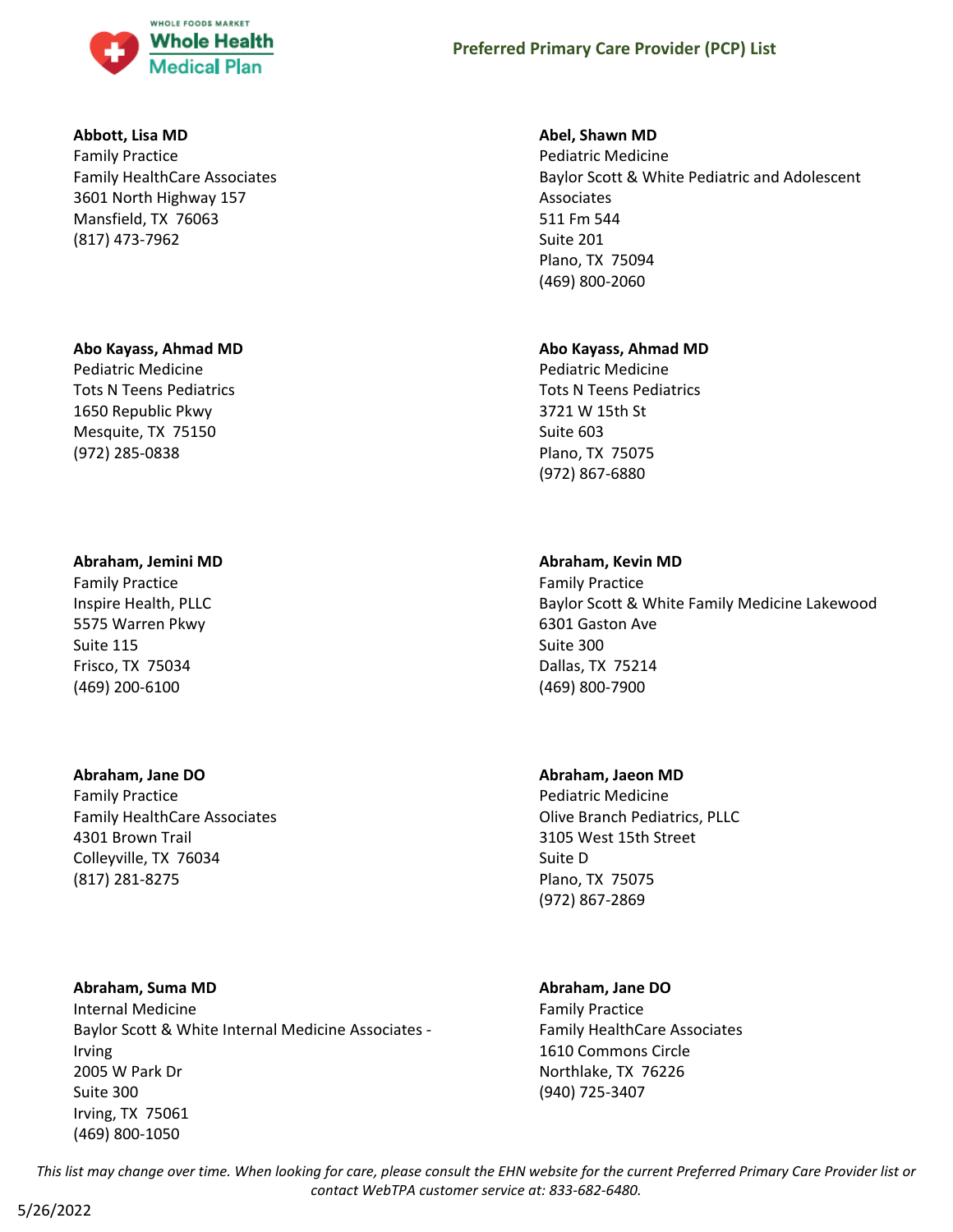

#### **Adamo, Michael DO**

Internal Medicine Dr. Michael P. Adamo, DO 800 8th Avenue Suite 432 Fort Worth, TX 76104 (817) 923-2677

#### **Adcock, Jeffry MD**

Family Practice BSW Regional Care Center - Family Medical Center Rockwall 1975 Alpha Dr Suite 204 Rockwall, TX 75087 (469) 800-2100

#### **Adle, Minhtu MD**

Family Practice Baylor Scott & White Family Medical Center Rockwall 1975 Alpha Dr Suite 204 Rockwall, TX 75087 (469) 800-2100

#### **Adya, Shweta MD**

Internal Medicine Healthcare Associates of Irving 3501 North MacArthur Blvd Suite 350A Irving, TX 75038 (972) 607-2340

### **Agarwal, Anshul MD**

Family Practice WellMed at University Hills 1251 E Red Bird Ln Suite A Dallas, TX 75241 (214) 374-0827

### **Adcock, Jeffry MD**

Family Practice Baylor Scott & White Family Medical Center Rockwall 1975 Alpha Dr Suite 204 Rockwall, TX 75087 (469) 800-2100

### **Adell, Ruth DO**

Family Practice Medical Clinic of North Texas, PLLC 12608 South Freeway Suite 140 Burleson, TX 76028 (817) 295-7214

### **Adle, Minhtu MD**

Family Practice BSW Regional Care Center - Family Medical Center Rockwall 1975 Alpha Dr Suite 204 Rockwall, TX 75087 (469) 800-2100

#### **Aftab, Rafia MD**

Family Practice WellMed at Mesquite 2200 W Spring Creek Pkwy Suite B Plano, TX 75023 (972) 599-1314

#### **Agena, Valerie DO**

Geriatric Medicine University of North Texas Health Science Center at Fort Worth 855 Montgomery St Floor 4 Ft. Worth, TX 76107 (817) 735-2200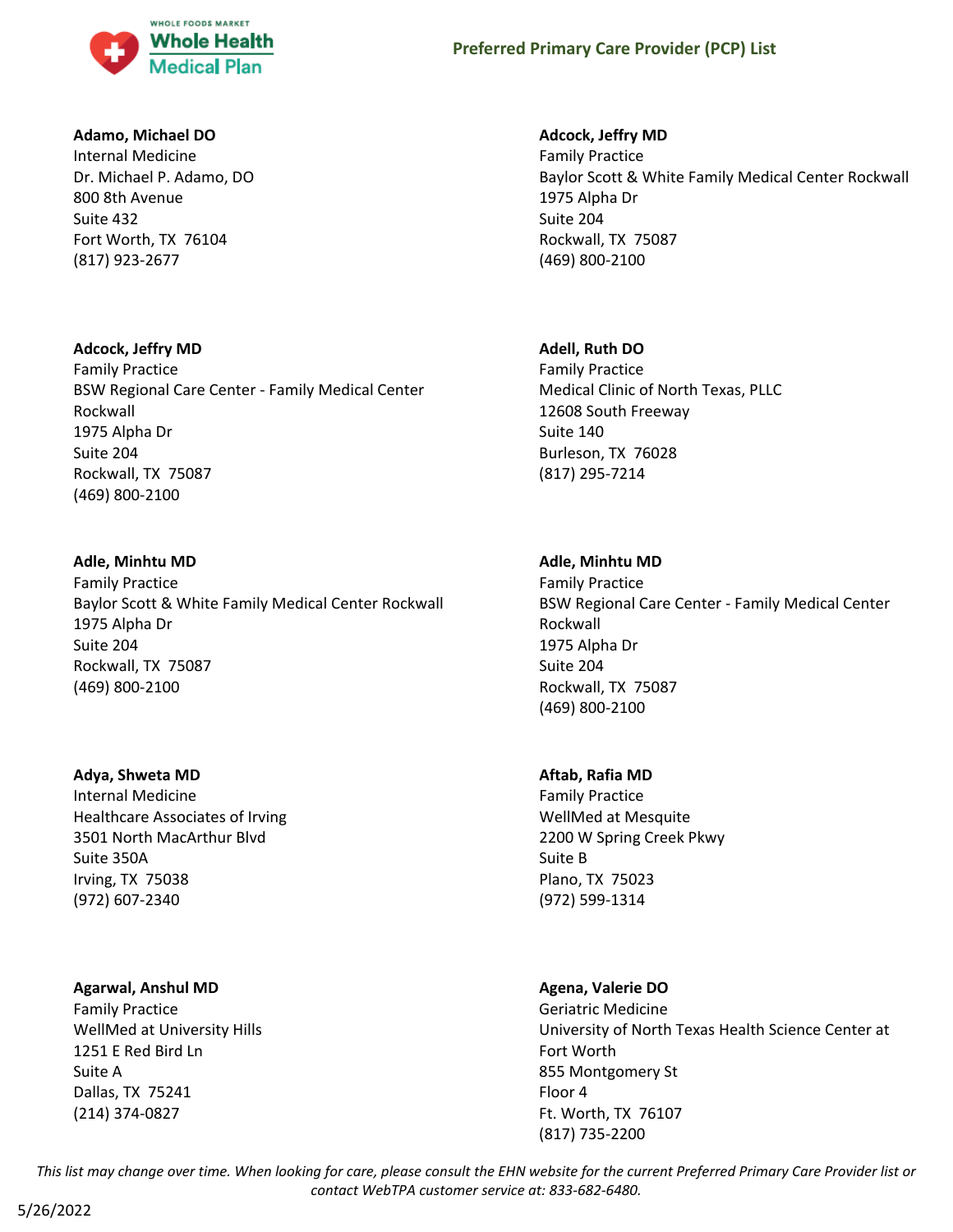

#### **Aggarwal, Manik MD**

Internal Medicine North Texas Preferred Health Partners 3417 Gaston Avenue Suite 700 Dallas, TX 75246 (214) 823-4800

#### **Agrawal, Anuradha MD**

Pediatric Medicine PGV Pediatrics P.A. 3417 Gaston Avenue Suite 845 Dallas, TX 75246 (214) 823-2552

### **Ahmed, Myra MD**

Family Practice Baylor Scott & White Medical Center - Round Rock 2401 S 31st St Temple, TX 76508 (254) 724-2111

### **Alaidroos, Hania MD**

Family Practice Alliance Family Medicine 17610 Preston Rd Dallas, TX 75252 (972) 931-0100

### **Al-Dahhan, Lina MD**

Pediatric Medicine Pediatric & Adolescent CARE 2825 Belt Line Rd Suite 103 Garland, TX 75044 (469) 814-0456

#### **Aggarwal, Raymon MD**

Internal Medicine North Texas Preferred Health Partners 3417 Gaston Avenue Suite 700 Dallas, TX 75246 (214) 823-4800

#### **Ahmad, Tanvir MD**

Internal Medicine Mercy Medical Clinic 615 S Hwy 78 Suite 100 Wylie, TX 75098 (972) 429-1077

# **Ake, Stephen MD**

Internal Medicine WellMed at West Camp Bowie 8030 Camp Bowie West Blvd Fort Worth, TX 76116 (817) 244-4620

### **Alam, Samiha DO**

Pediatric Medicine Killeen Pediatric Care Clinic, PA 4102 South Clear Creek Road Suite 107 Killeen, TX 76549 (254) 526-8300

### **Allison, Robert MD**

Internal Medicine Baylor Scott & White MedProvider 3417 Gaston Ave Suite 1100 Dallas, TX 75246 (469) 800-9000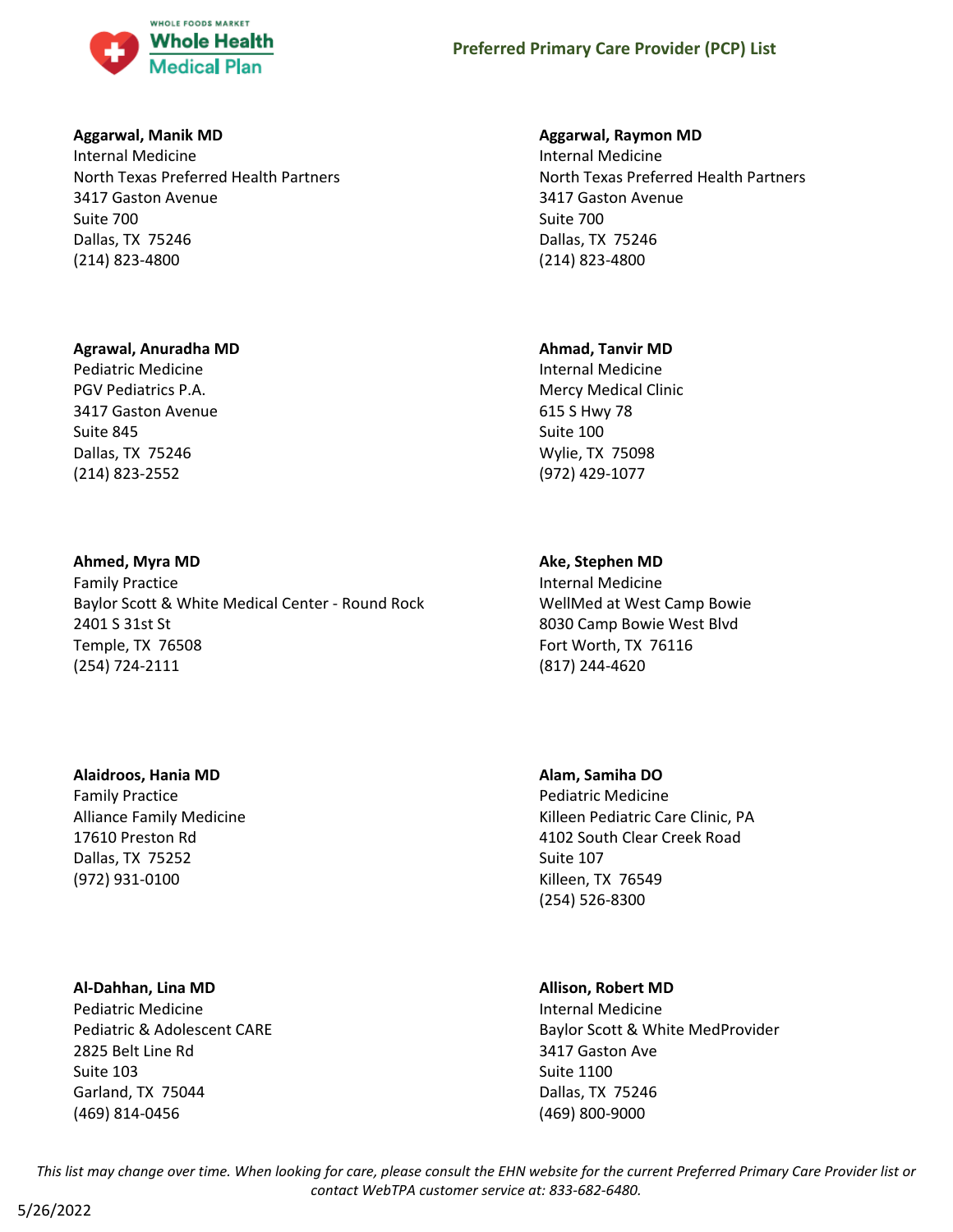

#### **Allison, Robert MD**

Internal Medicine Baylor Scott & White Residency - Dallas 3600 Gaston Avenue Dallas, TX 75246 (214) 820-3275

#### **Alvis, Jeffrey MD**

Pediatric Medicine Stonebridge Pediatrics, PA 5561 Virginia Parkway Suite 100 McKinney, TX 75071 (214) 544-2555

#### **Ampajwala, Madhavi MD**

Family Practice Village Health Partners 5425 W Spring Creek Pkwy Suite 200 Plano, TX 75024 (972) 559-9600

#### **Ampelas, Michael DO**

Family Practice Baylor Scott & White Urgent Care - Fort Worth 950 W Magnolia Ave Fort Worth, TX 76104 (817) 912-8360

#### **Anderson, Antony MD**

Family Practice Baylor Scott & White Primary Care - Midway Midlothian 4431 E Highway 287 Midlothian, TX 76065 (972) 817-7500

#### **Alukal, Paul MD**

Internal Medicine Baylor Scott & White Internal Medicine - Las Colinas 400 W I-635 Suite 200 Irving, TX 75063 (972) 406-1199

#### **Amin, Anjani MD**

Family Practice Anjani Amin, MD, PA 3050 South Center St Arlington, TX 76014 (817) 468-9600

#### **Ampelas, Michael DO**

Family Practice Baylor Scott & White Family Medicine Fort Worth 900 W Magnolia Ave Suite 201 Fort Worth, TX 76104 (817) 912-9270

### **Anagnostis, George MD**

Family Practice Family HealthCare Associates 1300 South Fielder Road Arlington, TX 76013 (817) 277-2221

### **Anderson, James MD**

Family Practice Healthcare Associates of Irving 6161 North State Highway 161 Suite 200 Irving, TX 75063 (972) 258-7419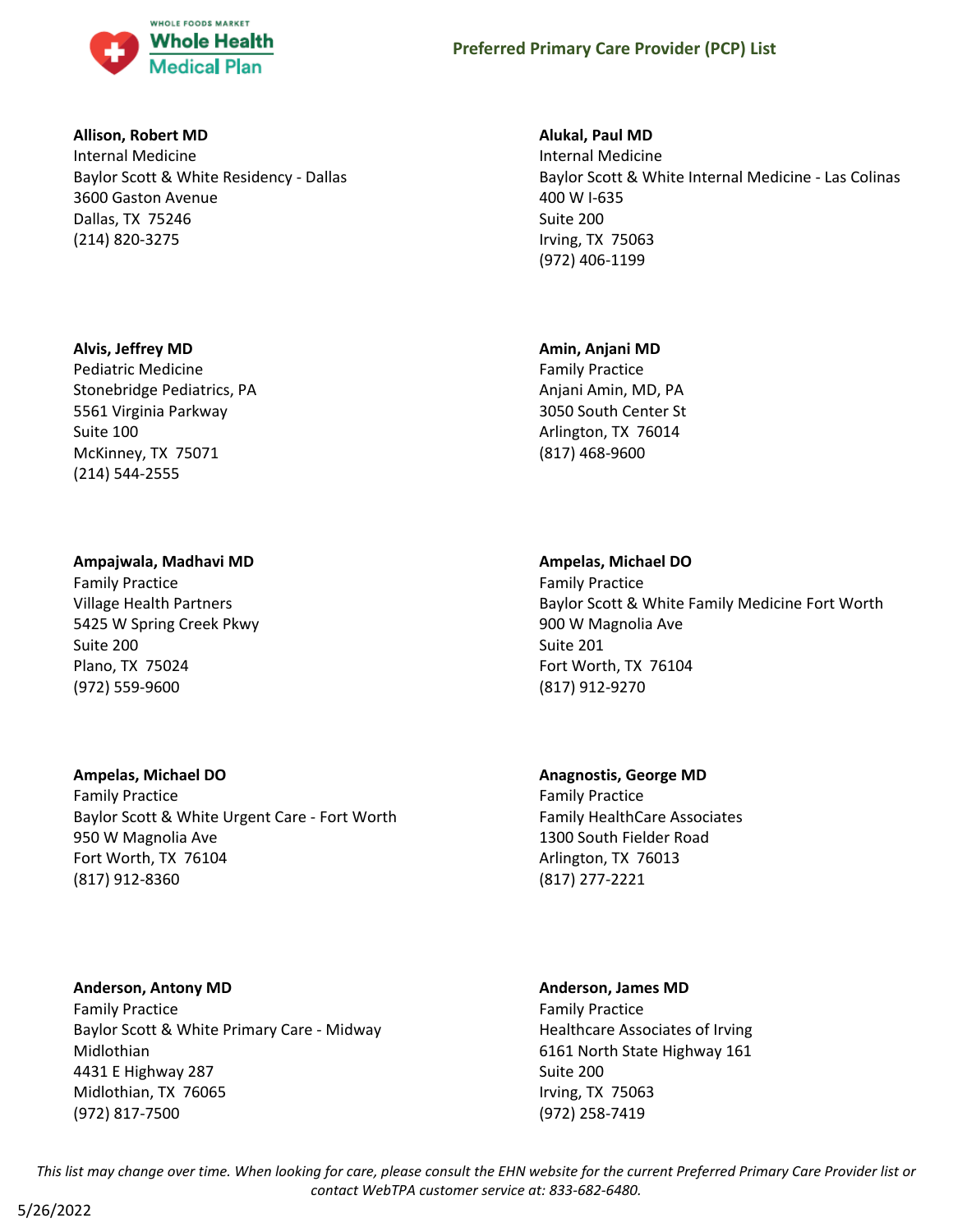

#### **Anding, Gloria MD**

Internal Medicine Northeast Tarrant Internal Medicine Associates 479 Westpark Way Euless, TX 76040 (817) 358-5500

### **Andrews, Cheri DO**

Family Practice Family HealthCare Associates 1926 Southwest Green Oaks Boulevard Arlington, TX 76017 (817) 472-5522

#### **Angadicheril, Tracey DO**

Family Practice Baylor Scott & White Family Medicine Fort Worth 900 W Magnolia Ave Suite 201 Fort Worth, TX 76104 (817) 912-9270

#### **Ansari, Anis MD**

Internal Medicine WellMed Medical Group, PA 1948 East Hebron Pkwy Suite 110 Carrollton, TX 75007 (972) 939-4646

#### **Ashai, Daud MD**

Internal Medicine Daud H Ashai, MD PA 1001 College Ave Suite A Fort Worth, TX 76104 (817) 336-6000

#### **Ashrafian, Afshin MD**

Family Practice Family HealthCare Associates 4301 Brown Trail Colleyville, TX 76034 (817) 281-8275

#### **Anglas, Pablo MD**

Pediatric Medicine MD Kids Pediatrics 655 W Illinois Ave Suite 916 Dallas, TX 75224 (214) 941-7611

# **Archer, Kerstin MD**

Pediatric Medicine Mansfield Pediatrics, PLLC 1825 Cannon Dr Mansfield, TX 76063 (817) 453-7770

#### **Ashrafian, Afshin MD**

Family Practice Family HealthCare Associates 1610 Commons Circle Northlake, TX 76226 (940) 725-3407

### **Askari, Nasser DO**

Internal Medicine Medical Clinic of North Texas, PLLC 6750 N Macarthur Blvd Suite 250 Irving, TX 75039 (972) 556-1616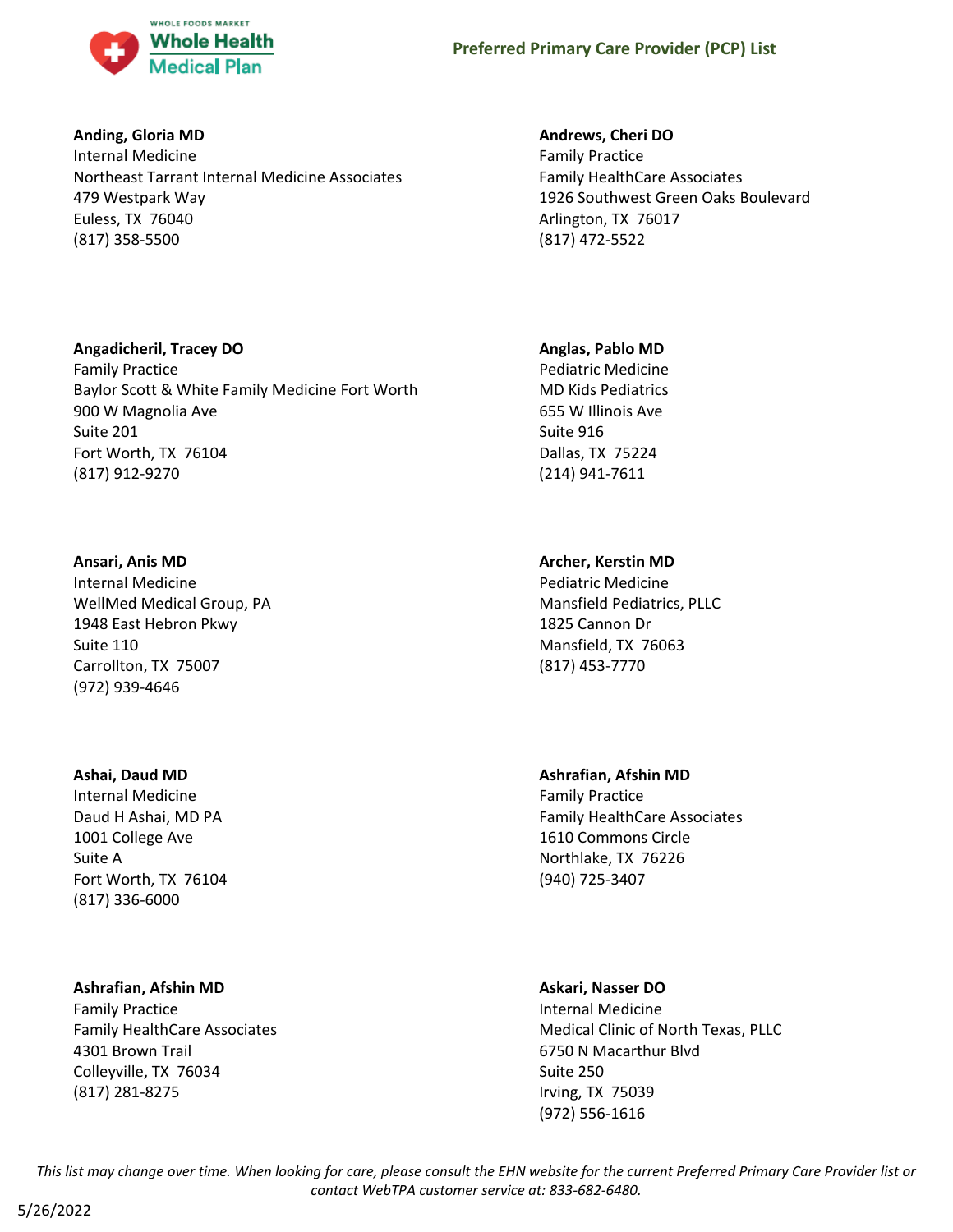

#### **Aston, James DO**

Family Practice University of North Texas Health Science Center at Fort Worth 855 Montgomery St 2nd Floor Ft. Worth, TX 76107 (817) 735-2228

#### **Atrey, Vartika MD**

Family Practice Medical Clinic of North Texas, PLLC 2665 Scripture St Denton, TX 76201 (940) 387-8763

#### **Azzolini, Silvio MD**

Family Practice Topcare Medical Group Inc 5334 Ross Ave Suite 900A Dallas, TX 75206 (214) 884-1584

### **Bah, Elizabeth DO**

Family Practice Baylor Scott & White Family Medicine Keller 620 S Main St Suite 240 Keller, TX 76248 (817) 912-8150

#### **Bakhtari, Ladan MD**

Internal Medicine Doctors of Internal Medicine 5941 Dallas Parkway Plano, TX 75093 (972) 758-4455

#### **Aston, James DO**

Family Practice University of North Texas Health Science Center at Fort Worth 855 Montgomery St Suite 6 Ft. Worth, TX 76107 (817) 735-2235

### **Austin, Jeffrey MD**

Internal Medicine Baylor Scott & White Signature Medicine - Park Cities 9101 N Central Expy Dallas, TX 75231 (214) 820-9101

#### **Bacsik, Susan DO**

Pediatric Medicine Oak Cliff Pediatrics 1719 W 10th St Dallas, TX 75208 (469) 300-5437

#### **Bailey, Donna MD**

Family Practice Baylor Scott & White Hope Clinic of Garland 800 S 6th St Suite 100 Garland, TX 75040 (469) 800-2500

### **Bakhtari, Ladan MD**

Internal Medicine Doctors of Internal Medicine 240 Adriatic Parkway McKinney, TX 75072 (972) 382-9292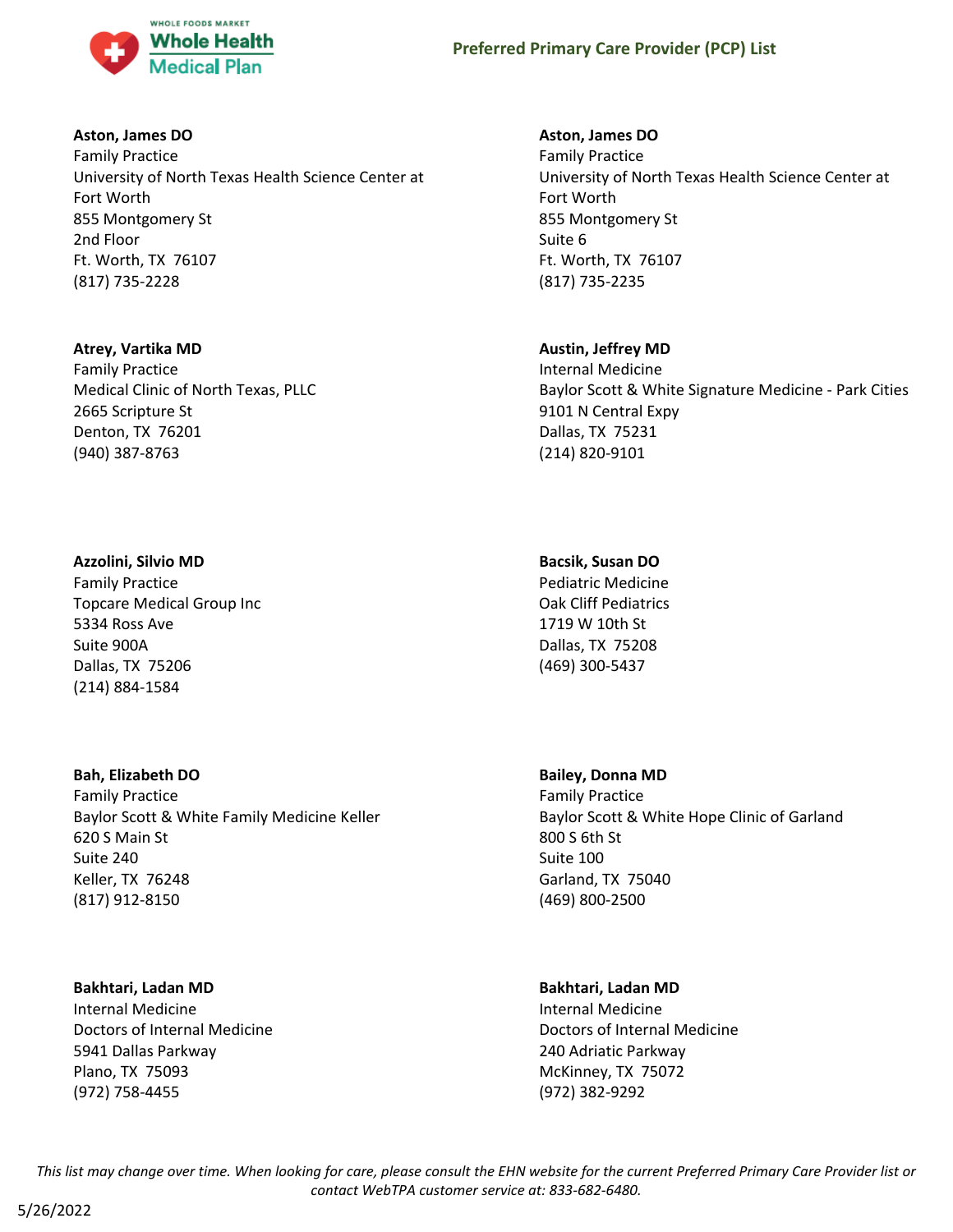

#### **Bakouetila, Maryse MD**

Family Practice Baylor Scott & White Medical & Surgical Clinic - Irving 2021 N Macarthur Blvd Suite 350 Irving, TX 75061 (972) 817-1550

#### **Balarbar, Melinda MD**

Family Practice Baylor Scott & White Family Medicine Flower Mound 1110 Parker Sq Flower Mound, TX 75028 (972) 724-1707

#### **Bander, Steven DO**

Family Practice Baylor Scott & White Primary Care - Sachse 5250 Highway 78 Suite 850 Sachse, TX 75048 (469) 800-2450

**Bang, Linda MD** Internal Medicine Doctors of Internal Medicine 5941 Dallas Parkway Plano, TX 75093 (972) 758-4455

**Bapna, Vini MD** Internal Medicine Questcare Medical Clinics, PLLC 1708 Coit Rd Plano, TX 75075 (972) 791-8970

#### **Bakshi, Pratima MD**

Internal Medicine Baylor Scott & White MedProvider 3417 Gaston Ave Suite 1100 Dallas, TX 75246 (469) 800-9000

#### **Ballard, Lauri MD**

Internal Medicine Medical Clinic of North Texas, PLLC 4300 City Pointe Dr Suite 201 North Richland Hills, TX 76180 (817) 284-8222

#### **Bang, Linda MD**

Internal Medicine Doctors of Internal Medicine 240 Adriatic Parkway McKinney, TX 75072 (972) 382-9292

**Bansal, Shikha MD** Family Practice Baylor Scott & White Family Medical Center Terrell 200 N Virginia St Terrell, TX 75160 (469) 800-3100

#### **Barber, Shelle DO**

Family Practice Family HealthCare Associates 1300 South Fielder Road Arlington, TX 76013 (817) 277-2221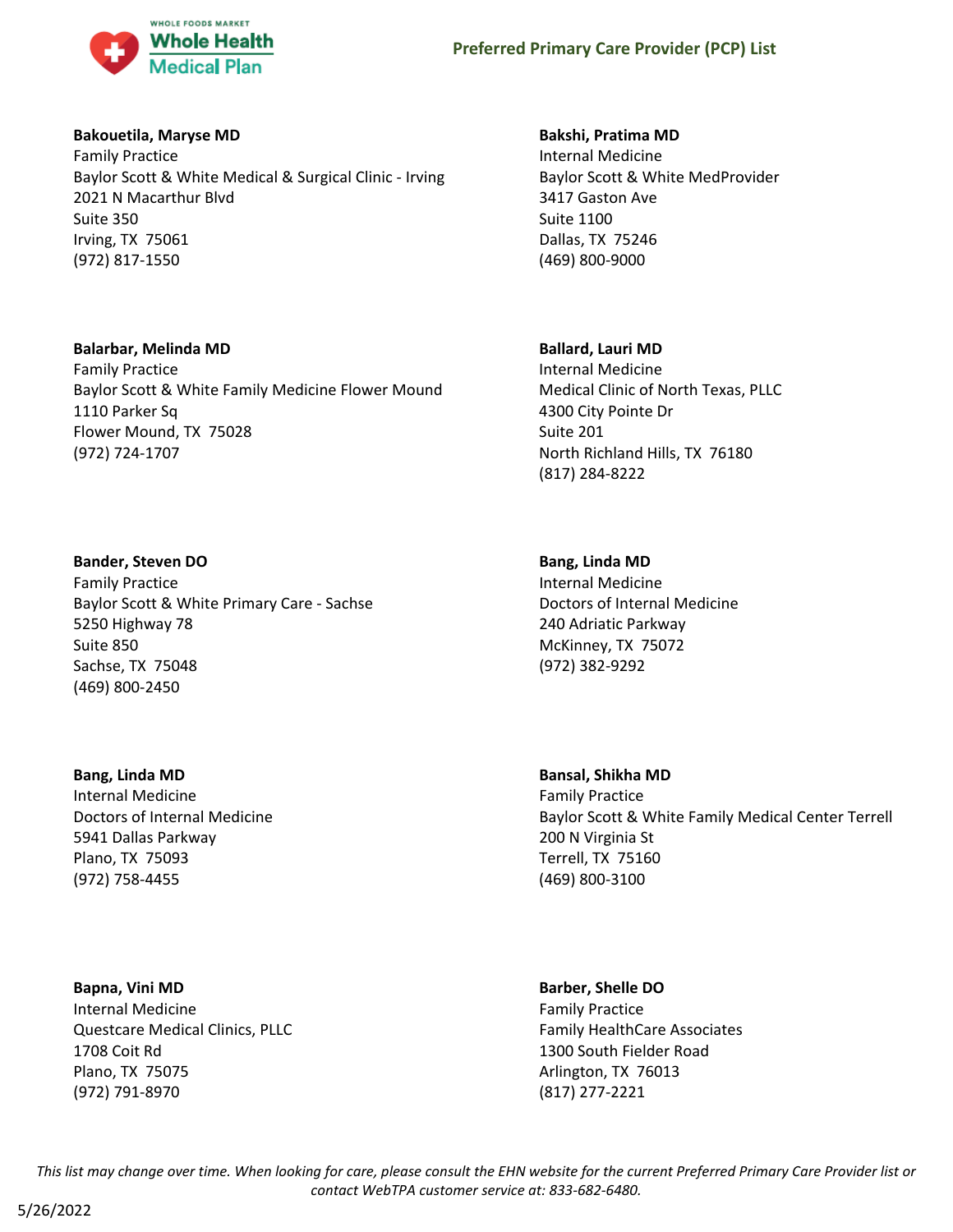

#### **Barker, Thomas MD**

Internal Medicine Medical Clinic of North Texas, PLLC 811 W I-20 Suite 120 Arlington, TX 76017 (817) 468-3393

#### **Barnes, Tyson MD**

Family Practice Baylor Scott & White Family Medical Center Terrell 200 N Virginia St Terrell, TX 75160 (469) 800-3100

### **Bartel, Chad DO**

Family Practice Family HealthCare Associates 4100 North Collins Suite 200 Arlington, TX 76005 (817) 860-1309

### **Barton, Courtney MD**

Family Practice Medical Clinic of North Texas, PLLC 2665 Scripture St Denton, TX 76201 (940) 387-8763

# **Bassel, Paul MD**

Pediatric Medicine Baylor Scott & White Pediatric and Adolescent Associates 511 Fm 544 Suite 201 Plano, TX 75094 (469) 800-2060

### **Barnard, Harold DO**

Family Practice Baylor Scott & White Primary Care Associates Royse City 6257 Fm 2642 Blvd Royse City, TX 75189 (469) 800-3670

### **Barta, Elizabeth DO**

Family Practice Topcare Medical Group - Clinicas Mi Doctor 8112 Spring Valley Rd Dallas, TX 75240 (214) 884-1705

### **Barthel, Eniko MD**

Internal Medicine Corvinus Medical Group, LLC 4100 Heritage Avenue Suite 106 Grapevine, TX 76051 (817) 283-1112

#### **Bass, Heather MD**

Family Practice Baylor Scott & White Primary Care McKinney 5220 W University Dr Suite 100 McKinney, TX 75071 (469) 800-5100

### **Bates, Edward MD**

Internal Medicine Medical Clinic of North Texas, PLLC 1301 W Henderson Suite A Cleburne, TX 76033 (817) 558-3937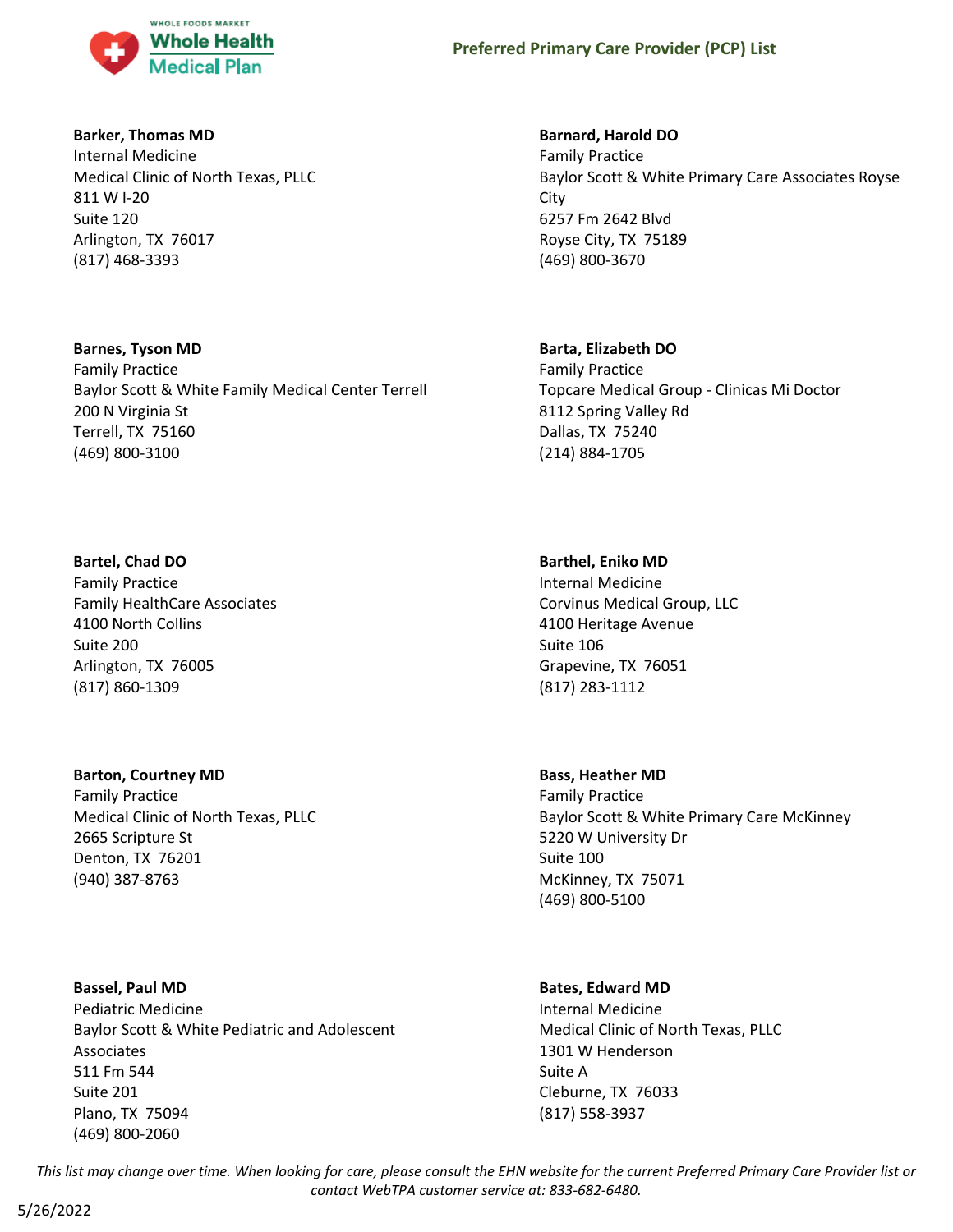

#### **Bauer, Marc DO**

Family Practice Baylor Scott & White Primary Care - Prosper 111 S Preston Rd Suite 10 Prosper, TX 75078 (469) 800-5200

#### **Bazaldua, Carlos MD**

Internal Medicine Baylor Scott & White Urgent Care - Fort Worth 950 W Magnolia Ave Fort Worth, TX 76104 (817) 912-8360

#### **Belanger, Melissa MD**

Pediatric Medicine BestNest Pediatrics 4040 Legacy Drive Suite 201 Frisco, TX 75034 (972) 668-6705

#### **Bellinghausen, Melody DO**

Family Practice WellMed at Hampton 2301 S Hampton Rd Suite 900 Dallas, TX 75224 (214) 330-9201

#### **Benjamin, Junitha MD**

Family Practice WellMed at North Belt Line 1611 N Belt Line Rd Suite A Mesquite, TX 75149 (972) 613-1000

### **Bazaldua, Carlos MD**

Internal Medicine Baylor Scott & White Colleyville Family Medicine 5232 Colleyville Blvd Suite 100 Colleyville, TX 76034 (817) 912-9920

#### **Beiser, Ned DO**

Family Practice Ned E Beiser DO, PA 302 N Zang Blvd Dallas, TX 75208 (214) 943-6636

### **Bell, Dennis DO**

Family Practice Baylor Scott & White Colleyville Family Medicine 5232 Colleyville Blvd Suite 100 Colleyville, TX 76034 (817) 912-9920

### **Benavides, Michael DO**

Family Practice WellMed at Casa Linda 1350 N Buckner Blvd Suite 101 Dallas, TX 75218 (972) 682-5757

#### **Benjamin, Jense MD**

Family Practice WellMed at Forney 207 S FM 548 Suite A Forney, TX 75126 (972) 552-2621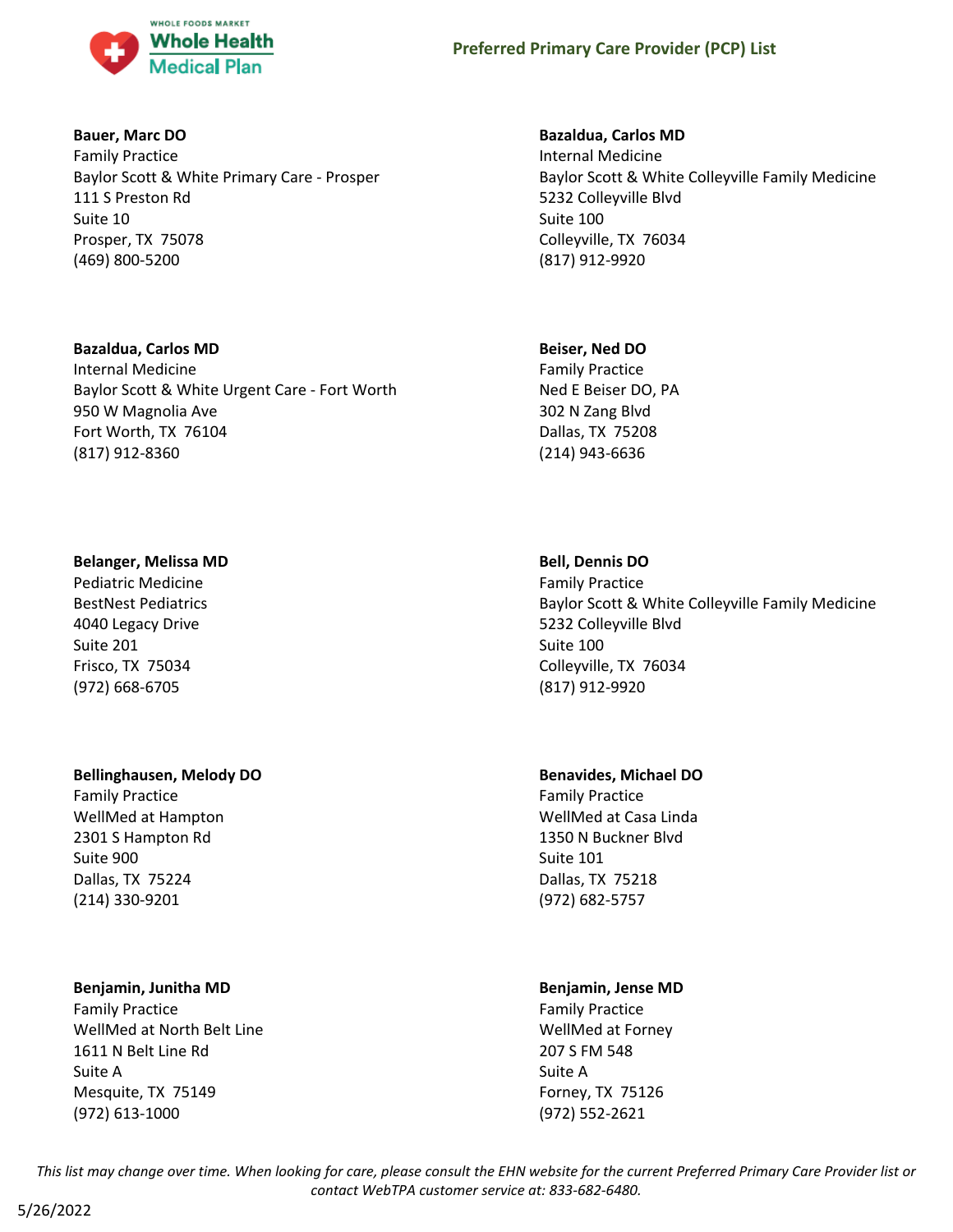

#### **Benjamin, Junitha MD**

Family Practice WellMed at Forney 207 S FM 548 Suite A Forney, TX 75126 (972) 552-2621

#### **Benson, Todd MD**

Pediatric Medicine Pecan Tree Pediatrics, PA 1005 W Ralph Hall Pkwy Suite 135 Rockwall, TX 75032 (972) 772-3100

#### **Benzick, Arthur MD**

Pediatric Medicine Baylor Scott & White Southlake Family Medicine 925 E Southlake Blvd Southlake, TX 76092 (817) 912-8800

#### **Berg, Stephanie MD**

Internal Medicine West McKinney Health and Wellness 8000 Eldorado Pkwy Building D, Suite A McKinney, TX 75070 (972) 591-5844

#### **Bescos, Pilar MD**

Family Practice Pilar M Bescos, MD, PA 12201 Merit Dr Suite 300 Dallas, TX 75251 (214) 294-8989

#### **Benjamin, Jense MD**

Family Practice WellMed at North Belt Line 1611 N Belt Line Rd Suite A Mesquite, TX 75149 (972) 613-1000

#### **Benson, Todd MD**

Pediatric Medicine Pecan Tree Pediatrics, PA 3360 W FM 544 Suite 910 Wylie, TX 75098 (972) 429-4800

#### **Berg, Stephanie MD**

Internal Medicine West Frisco Health and Wellness 4280 Main St Suite 200 Frisco, TX 75033 (972) 464-2510

#### **Bernhard, Mark MD**

Family Practice Texas Health Care, PLLC 5612 Edwards Ranch Rd Fort Worth, TX 76109 (817) 420-9238

#### **Beshires, Eric MD**

Family Practice Baylor Scott & White Family Medicine Residency Centennial 4401 Coit Rd Suite 409 Frisco, TX 75035 (469) 800-4130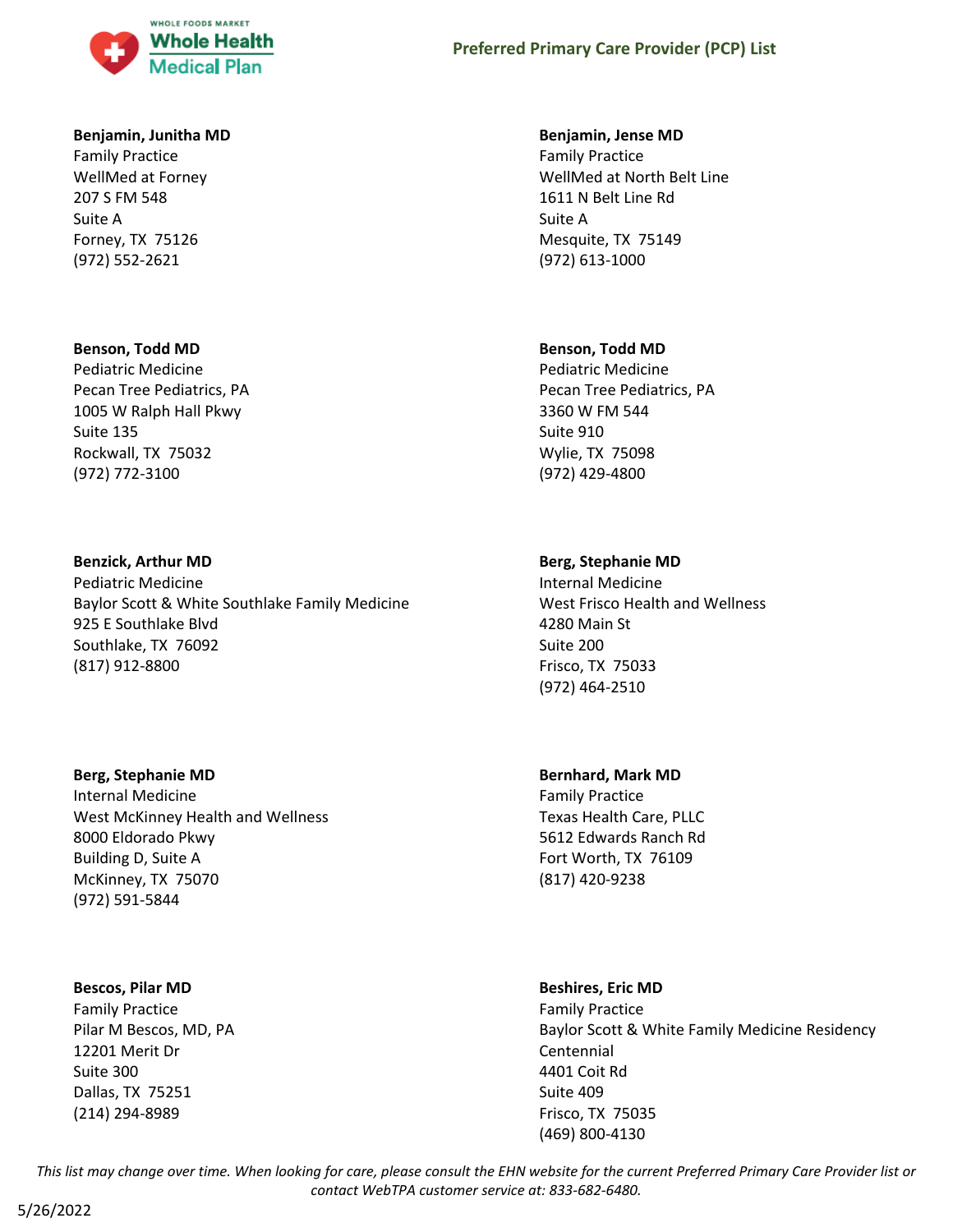

#### **Best, Lydia MD**

Family Practice Baylor Scott & White Family Health Center at Juanita J. Craft Recreation Center 4500 Spring Avenue Dallas, TX 75210 (972) 817-6240

#### **Bharti, Jyoti MD**

Family Practice Envision 13737 Noel Rd Suite 1600 Dallas, TX 75240 (972) 497-5816

#### **Bhatia, Laxman MD**

Internal Medicine Medical Clinic of North Texas, PLLC 6750 N MacArthur Boulevard Suite 350 Irving, TX 75039 (972) 556-1616

#### **Biard, Maria MD**

Family Practice Healthcare Associates of Irving 6161 North State Highway 161 Suite 200 Irving, TX 75063 (972) 258-7419

#### **Birnbaum, Laura MD**

Family Practice Laura Birnbaum, M.D., P.A. 219 A East Railroad Giddings, TX 78942 (979) 542-9000

#### **Betanski, Frank MD**

Family Practice Baylor Scott & White Clinic - Killeen 3801 Scott and White Dr Killeen, TX 76543 (254) 680-1100

#### **Bhat, Shubha MD**

Family Practice Baylor Scott & White Family Health Center Richardson 2520 N Central Expy Suite 100 Richardson, TX 75080 (972) 234-3311

#### **Bhatt, Anand MD**

Pediatric Medicine Baylor Scott & White Pediatrics - Las Colinas 400 W Lyndon B Johnson Fwy Suite 250 Irving, TX 75063 (972) 481-6400

#### **Bindra, Amby MD**

Family Practice Baylor Scott & White Family Health Center Richardson 2520 N Central Expy Suite 100 Richardson, TX 75080 (972) 234-3311

#### **Black, Robert MD**

Internal Medicine Baylor Scott & White Residency - Dallas 3600 Gaston Avenue Dallas, TX 75246 (214) 820-3275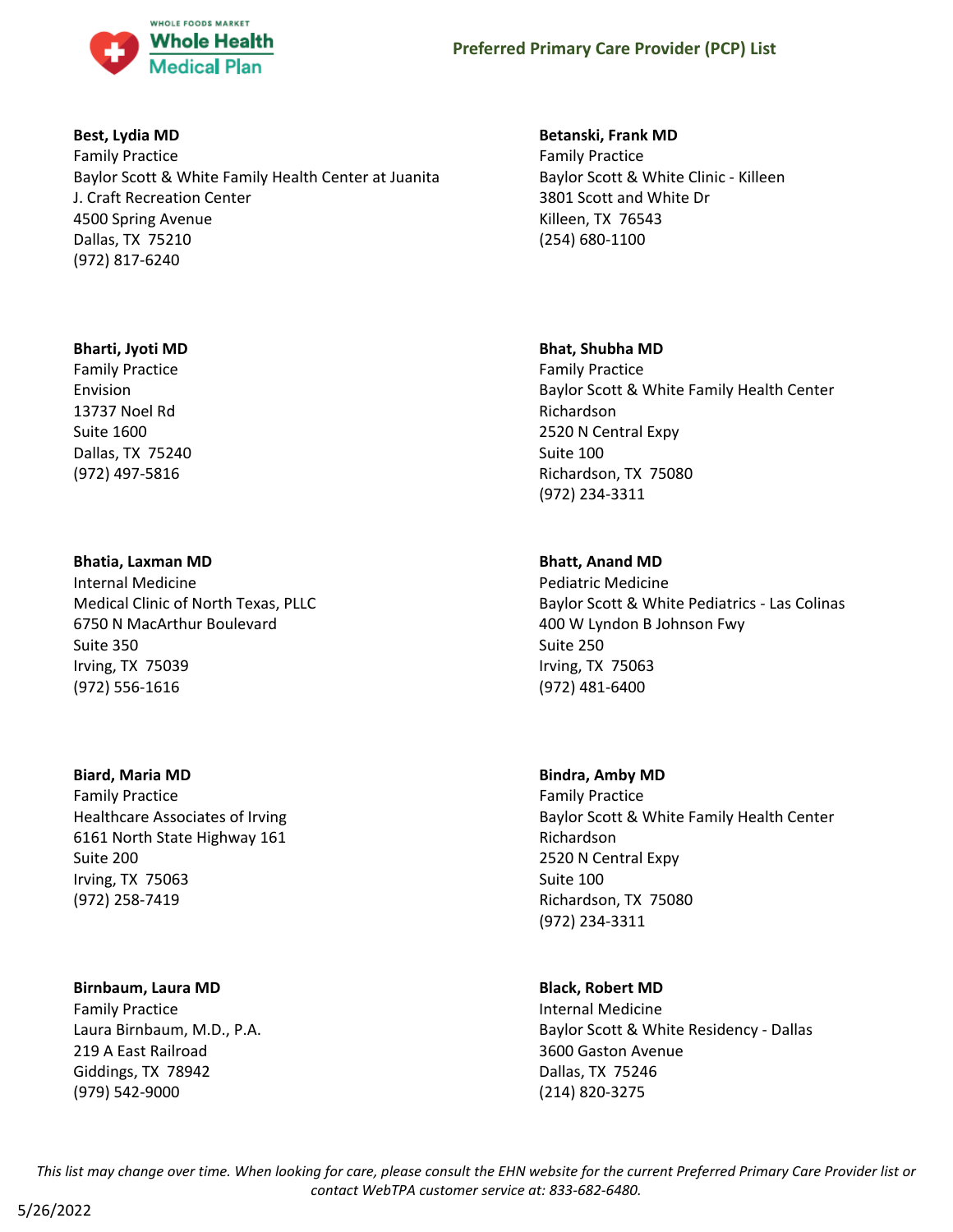

#### **Blatt, Lilyan DO**

Pediatric Medicine Kid Approved Pediatrics 11875 Coit Rd Suite 100 Frisco, TX 75035 (972) 787-0044

#### **Block, Nicolle MD**

Family Practice Baylor Scott & White Urgent Care - Lovers Lane 5800 E Lovers Ln Dallas, TX 75206 (972) 817-6260

### **Block, Nicolle MD**

Family Practice Baylor Scott & White Urgent Care - North Garland 7217 Telecom Pkwy Suite 100A Garland, TX 75044 (469) 800-2530

### **Block, Nicolle MD**

Family Practice Baylor Scott & White Urgent Care - Midlothian 1441 S Midlothian Pkwy Suite 100A Midlothian, TX 76065 (469) 800-9440

### **Block, Nicolle MD**

Family Practice Baylor Scott & White Primary Care McKinney 5220 W University Dr Suite 100 McKinney, TX 75071 (469) 800-5100

### **Bleakney, Dana MD**

Family Practice Baylor Scott & White Family Medical Center - Baylor University Medical Center 3600 Gaston Ave Suite 1109, Barnett Tower Dallas, TX 75246 (972) 817-6930

#### **Block, Nicolle MD**

Family Practice Baylor Scott & White Urgent Care - Southlake 925 E Southlake Blvd Suite 270 Southlake, TX 76092 (817) 912-8560

#### **Block, Nicolle MD**

Family Practice Baylor Scott & White Urgent Care - Irving 2021 N Macarthur Blvd Suite 115 Irving, TX 75061 (972) 817-1000

**Block, Nicolle MD** Family Practice Baylor Scott & White Urgent Care - Fort Worth 950 W Magnolia Ave Fort Worth, TX 76104 (817) 912-8360

#### **Bobbitt, Kalan DO**

Family Practice North Country Family Practice, P.A. 1050 E Highway 114 Suite 100 Southlake, TX 76092 (817) 329-8364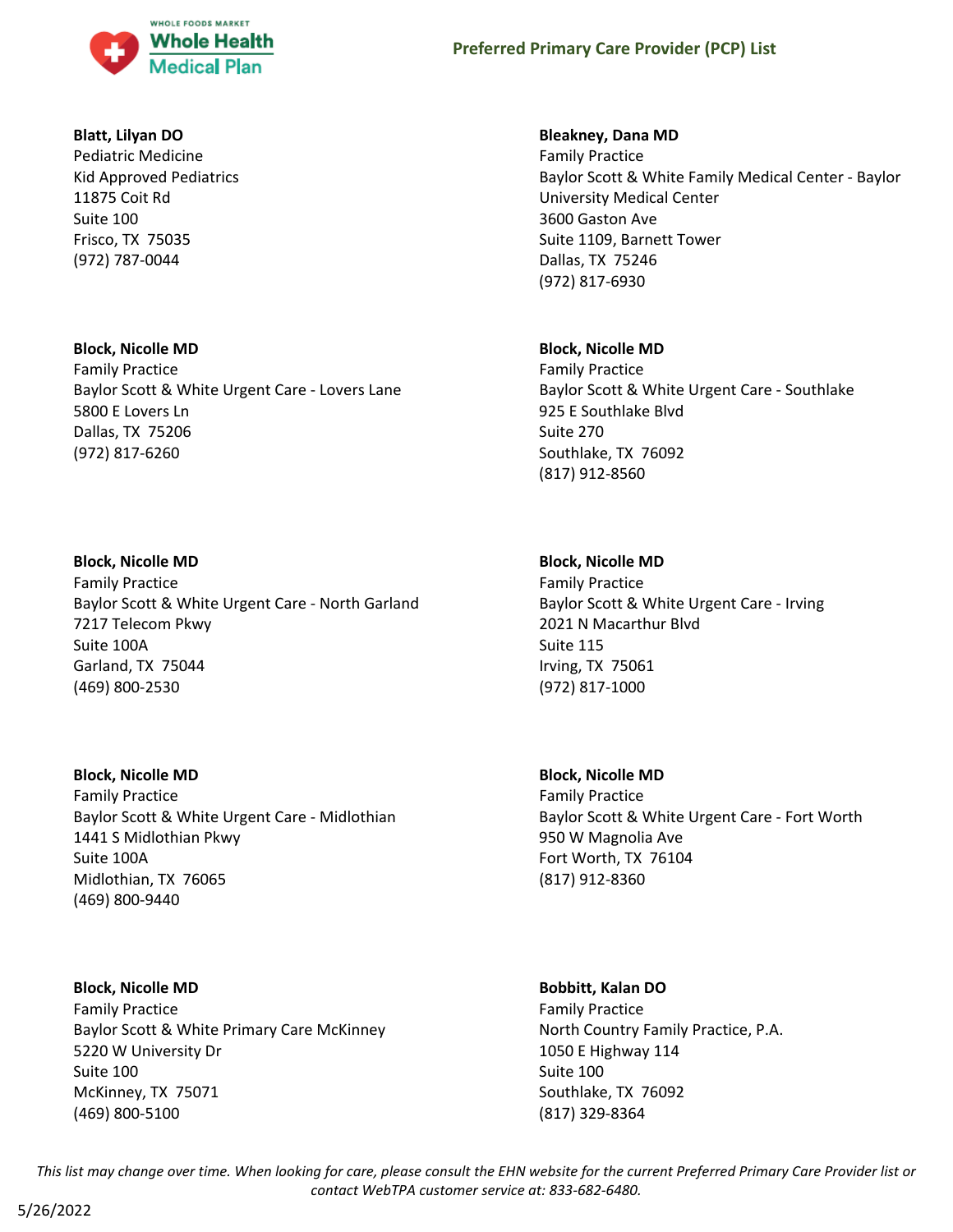

#### **Bode, Jon MD**

Family Practice Brenham Family Practice and Obstetrics 601 Medical Parkway Suite D Brenham, TX 77833 (979) 836-2822

#### **Boone, Lora DO**

Family Practice Family HealthCare Associates 3601 North Highway 157 Mansfield, TX 76063 (817) 473-7962

### **Botone, Zachary MD**

Family Practice Baylor Scott & White Family Medical Center Riverside 2740 N State Highway 360 Suite 100 Grand Prairie, TX 75050 (972) 606-8300

### **Bourland, Christina MD**

Pediatric Medicine Pediatric Associates of Dallas 7859 Walnut Hill Ln Suite 200 Dallas, TX 75230 (214) 369-7661

### **Boutte, Matthew PAC**

Physician Assistant Beacon Emergency Services Team, PA 4835 LBJ Freeway Suite 900 Dallas, TX 75244 (469) 420-5525

### **Bonnet, Elizabeth MD**

Pediatric Medicine Pediatric Healthcare Associates, PA 3701 Eldorado Parkway Suite A McKinney, TX 75070 (972) 548-7888

### **Botone, Zachary MD**

Family Practice BSW Regional Care Center - Family Medical Center Riverside 2740 N State Highway 360 Suite 100 Grand Prairie, TX 75050 (972) 606-8300

# **Bourland, Christina MD**

Pediatric Medicine Pediatric Associates of Dallas 5800 Communications Pkwy Plano, TX 75093 (214) 369-7661

#### **Bousquet, John MD**

Internal Medicine Baylor Scott & White Family Medical Center - Waxahachie 2460 N Interstate 35 E Rd Suite 100 Waxahachie, TX 75165 (469) 800-9500

### **Bradford, Katrina MD**

Family Practice Baylor Scott & White Family Health Center Richardson 2520 N Central Expy Suite 100 Richardson, TX 75080 (972) 234-3311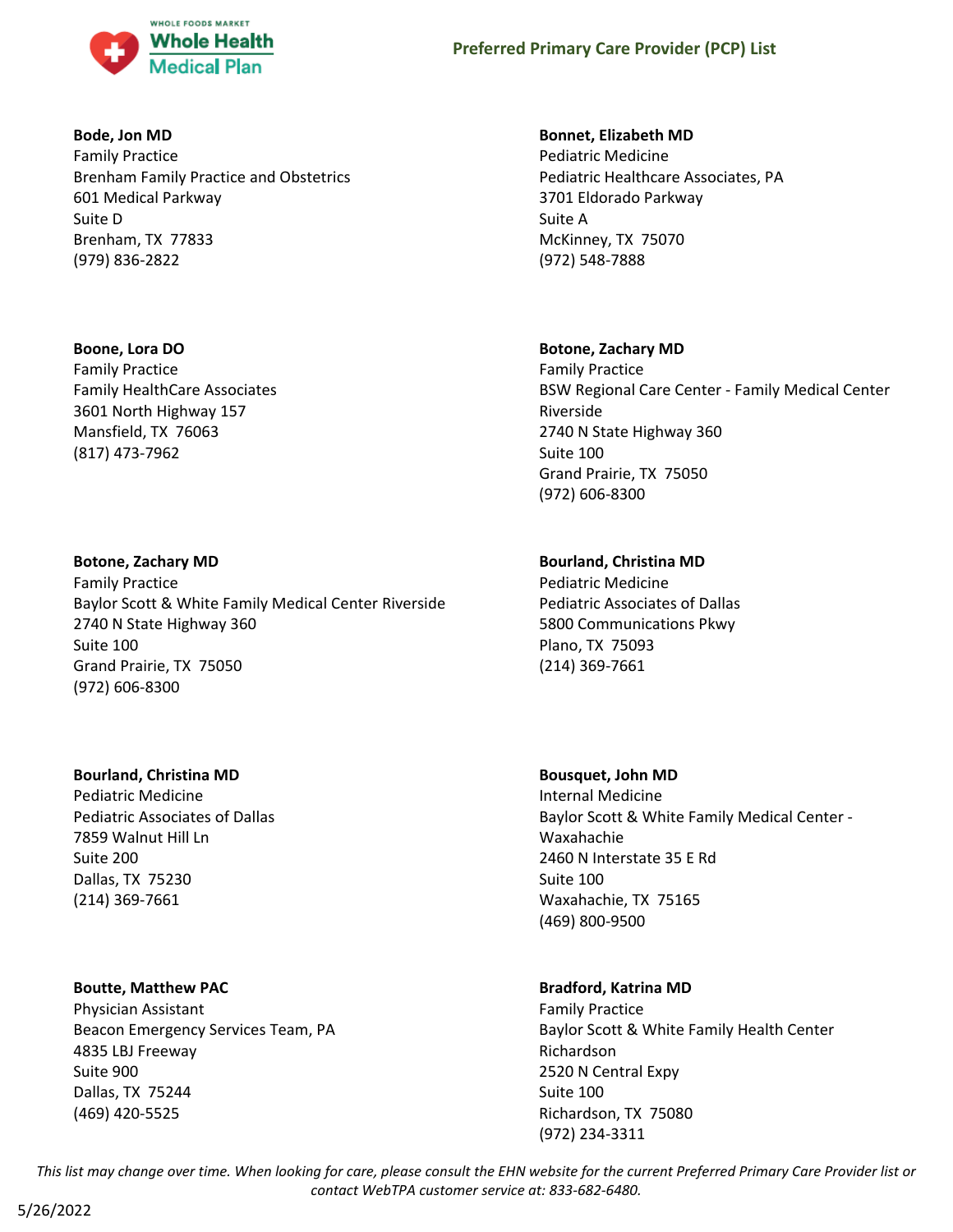

#### **Bradley, Camille MD**

Family Practice Baylor Scott & White Family Medicine Lakewood 6301 Gaston Ave Suite 300 Dallas, TX 75214 (469) 800-7900

#### **Breuder, Christopher MD**

Family Practice Baylor Scott & White Primary Care Trophy Club 2800 E Highway 114 Roanoke, TX 76262 (817) 912-8900

#### **Bridgewater, Erin MD**

Pediatric Medicine Centennial Pediatrics 5560 Independence Parkway Frisco, TX 75035 (214) 389-8801

#### **Brock, Steven MD**

Internal Medicine Medical Clinic of North Texas, PLLC 811 W I-20 Suite 120 Arlington, TX 76017 (817) 468-3393

#### **Brooks, John MD**

Internal Medicine North Texas Preferred Health Partners 3417 Gaston Avenue Suite 700 Dallas, TX 75246 (214) 823-4800

#### **Brady, Yolanda MD**

Internal Medicine Baylor Scott & White Family Medical Center - Waxahachie 2460 N Interstate 35 E Rd Suite 100 Waxahachie, TX 75165 (469) 800-9500

### **Breuder, Christopher MD**

Family Practice Baylor Scott & White Family Medicine Roanoke 610 E Byron Nelson Blvd Suite 101 Roanoke, TX 76262 (817) 912-8200

### **Bridgewater, Erin MD**

Pediatric Medicine Centennial Pediatrics 2701 Little Elm Parkway Suite 115 Little Elm, TX 75068 (214) 389-8801

#### **Brodsky, Greta MD**

Internal Medicine North Texas Preferred Health Partners 3417 Gaston Avenue Suite 700 Dallas, TX 75246 (214) 823-4800

#### **Brown, Mary MD**

Pediatric Medicine Clinical Pediatric Associates of North Texas 2011 W Northwest HWY Suite 160 Grapevine, TX 76051 (817) 329-8929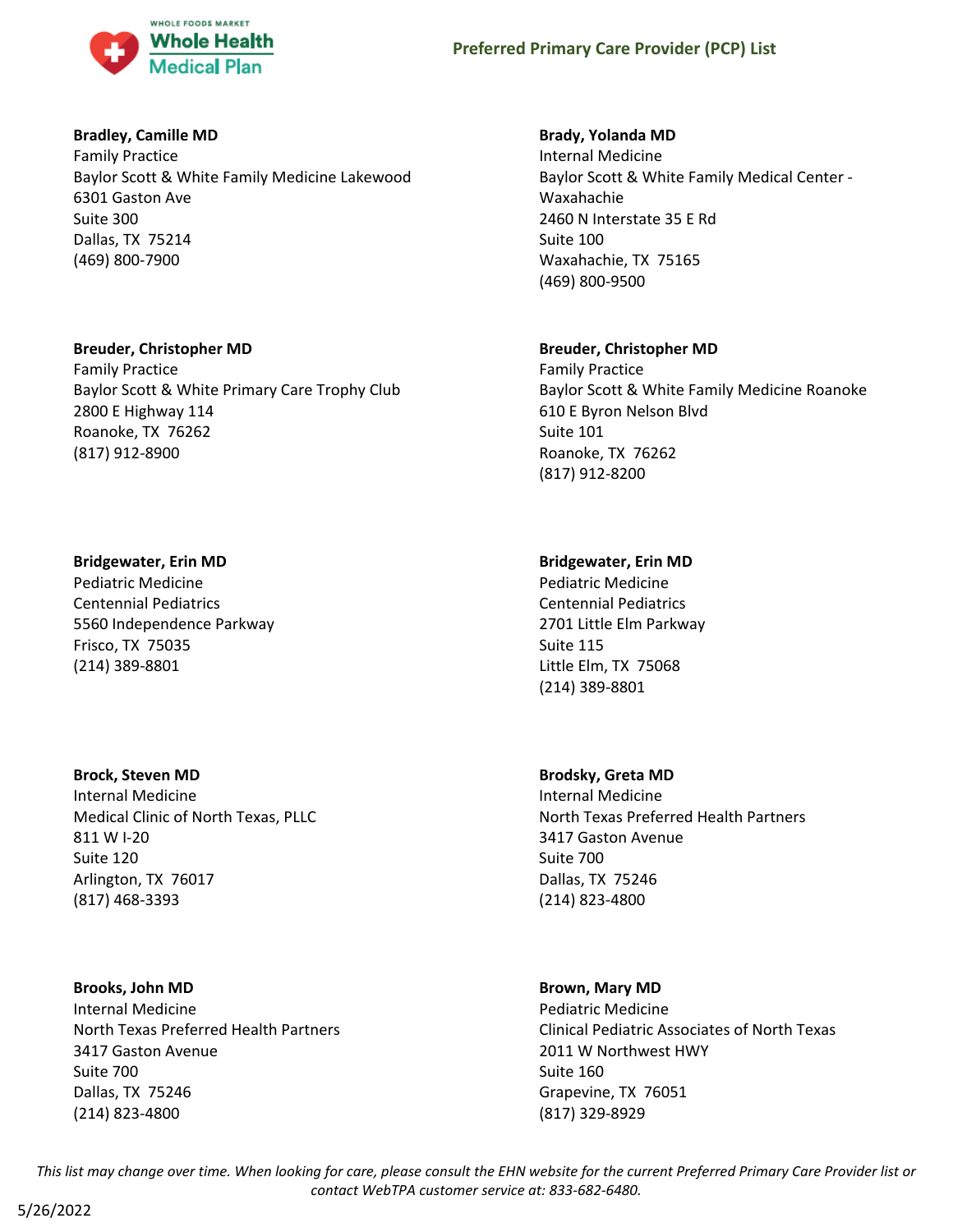

#### **Brown, Jeremy DO**

Family Practice Baylor Scott & White Primary Care at The Star 3800 Gaylord Pkwy Frisco, TX 75034 (469) 800-5600

#### **Brown, Mary MD**

Pediatric Medicine Clinical Pediatric Associates of North Texas 7200 State HWY 161 Suite 100 Irving, TX 75039 (972) 331-7200

### **Bsiso, Adam DO**

Internal Medicine Arlington Physicans Network 800 W Arbrook Suite 300 Arlington, TX 76015 (817) 583-7100

### **Budhani, Atiq DO**

Family Practice Medical Clinic of North Texas, PLLC 811 W I-20 Unit G22 Arlington, TX 76017 (817) 809-9060

# **Bui, John DO**

Family Practice Baylor Scott & White Primary Care - Southwest Fort Worth 6420 Altamesa Blvd Suite 100 Fort Worth, TX 76132 (817) 912-9000

#### **Brown, Michael MD**

Pediatric Medicine Pediatric Associates of Dallas 5800 Communications Pkwy Plano, TX 75093 (214) 369-7661

# **Brown, Michael MD**

Pediatric Medicine Pediatric Associates of Dallas 7859 Walnut Hill Ln Suite 200 Dallas, TX 75230 (214) 369-7661

# **Bucan-Kurepa, Jelena MD**

Internal Medicine Medical Clinic of North Texas, PLLC 4921 Long Prairie Road Suite 100 Flower Mound, TX 75028 (972) 691-8700

# **Bui, Priya DO**

Pediatric Medicine University of North Texas Health Science Center at Fort Worth 855 Montgomery St 2nd floor Ft. Worth, TX 76107 (817) 735-2228

### **Buksh, Stephen MD**

Internal Medicine Northeast Tarrant Internal Medicine Associates 469 Westway Park Euless, TX 76040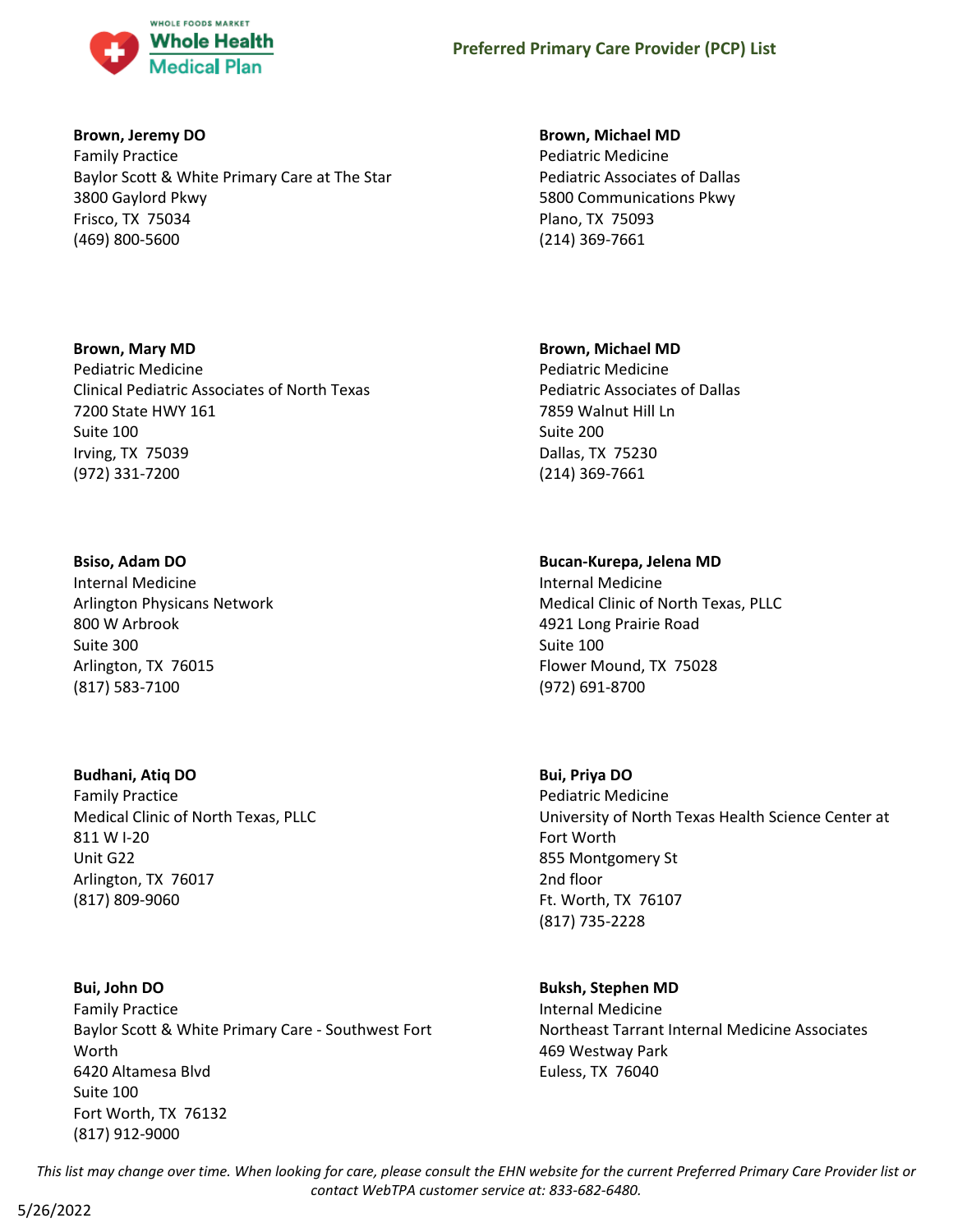

#### **Bullard, Jeffrey MD**

Family Practice MaxHealth Family, Internal & Sports Medicine 5207 Heritage Ave Colleyville, TX 76034 (817) 355-8000

#### **Burney, Hamid MD**

Internal Medicine Hamid Burney, MD, PA 3602 Matlock Rd Suite 200 Arlington, TX 76015 (817) 467-2266

### **Bush, Tyronne DO**

Family Practice Baylor Scott & White Urgent Care - North Garland 7217 Telecom Pkwy Suite 100A Garland, TX 75044 (469) 800-2530

### **Bush, Tyronne DO**

Family Practice Baylor Scott & White Urgent Care - Lovers Lane 5800 E Lovers Ln Dallas, TX 75206 (972) 817-6260

**Bush, Tyronne DO** Family Practice Baylor Scott & White Urgent Care - Irving 2021 N Macarthur Blvd Suite 115 Irving, TX 75061 (972) 817-1000

#### **Burchard, Jeffrey MD**

Family Practice Family HealthCare Associates 1105 North Central Expressway Suite 2120, MOB 11 Allen, TX 75013 (972) 727-9877

### **Burton, Melody DO**

Pediatric Medicine Mansfield Pediatrics, PLLC 1825 Cannon Dr Mansfield, TX 76063 (817) 453-7770

#### **Bush, Tyronne DO**

Family Practice Baylor Scott & White Urgent Care - Fort Worth 950 W Magnolia Ave Fort Worth, TX 76104 (817) 912-8360

**Bush, Tyronne DO** Family Practice Baylor Scott & White Colleyville Family Medicine 5232 Colleyville Blvd Suite 100 Colleyville, TX 76034 (817) 912-9920

### **Bush, Tyronne DO**

Family Practice Baylor Scott & White Urgent Care - Southlake 925 E Southlake Blvd Suite 270 Southlake, TX 76092 (817) 912-8560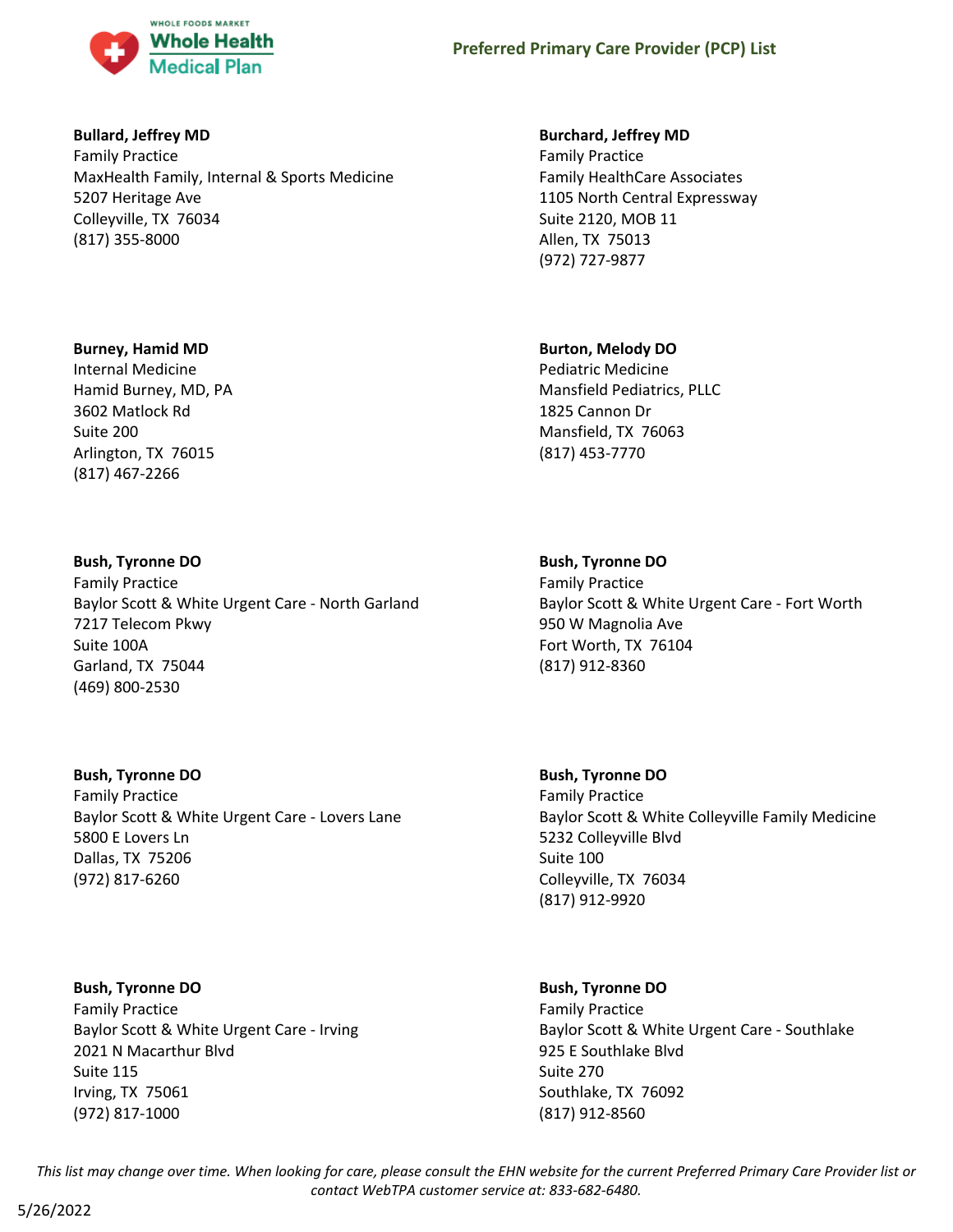

#### **Byarlay, Mark MD**

Family Practice Family HealthCare Associates 1610 Commons Circle Northlake, TX 76226 (940) 725-3407

#### **Byington, Meredith MD**

Pediatric Medicine Kaleidoscope Kids 1025 W US Hwy 175 Crandall, TX 75114 (972) 472-3800

#### **Cain, James MD**

Family Practice Adventhealth Family Medicine Rural Health Clinics, Inc 187 PR 4060 Lampasas, TX 76550 (512) 556-3621

#### **Calixto-Montanez, Sergio MD**

Family Practice Grace Southern Medical Clinic 6300 Samuell Boulevard Suite 120 Dallas, TX 75228 (214) 381-1910

#### **Calvert, Charles DO**

Family Practice Healthcare Associates of Irving 546 ESandy Lake Road Suite 210 Coppell, TX 75019 (972) 258-7426

#### **Byarlay, Mark MD**

Family Practice Family HealthCare Associates 4925 Golden Triangle Blvd Suite 311 Fort Worth, TX 76244 (817) 741-7353

#### **Byrd, Kathryn DO**

Family Practice Baylor Scott & White Colleyville Family Medicine 5232 Colleyville Blvd Suite 100 Colleyville, TX 76034 (817) 912-9920

#### **Calderon, Paulo MD**

Family Practice Healthcare Associates of Irving 7501 Lakeview Parkway Suite 130 Rowlett, TX 75089 (972) 463-3100

# **Callejas, Heriberto MD**

Internal Medicine WellMed Medical Group, PA 129 West 9th St Dallas, TX 75208 (214) 941-0032

#### **Cao, Peter MD**

Family Practice Baylor Scott & White Family Health Center Mesquite 1575 Interstate 30 Mesquite, TX 75150 (469) 800-2800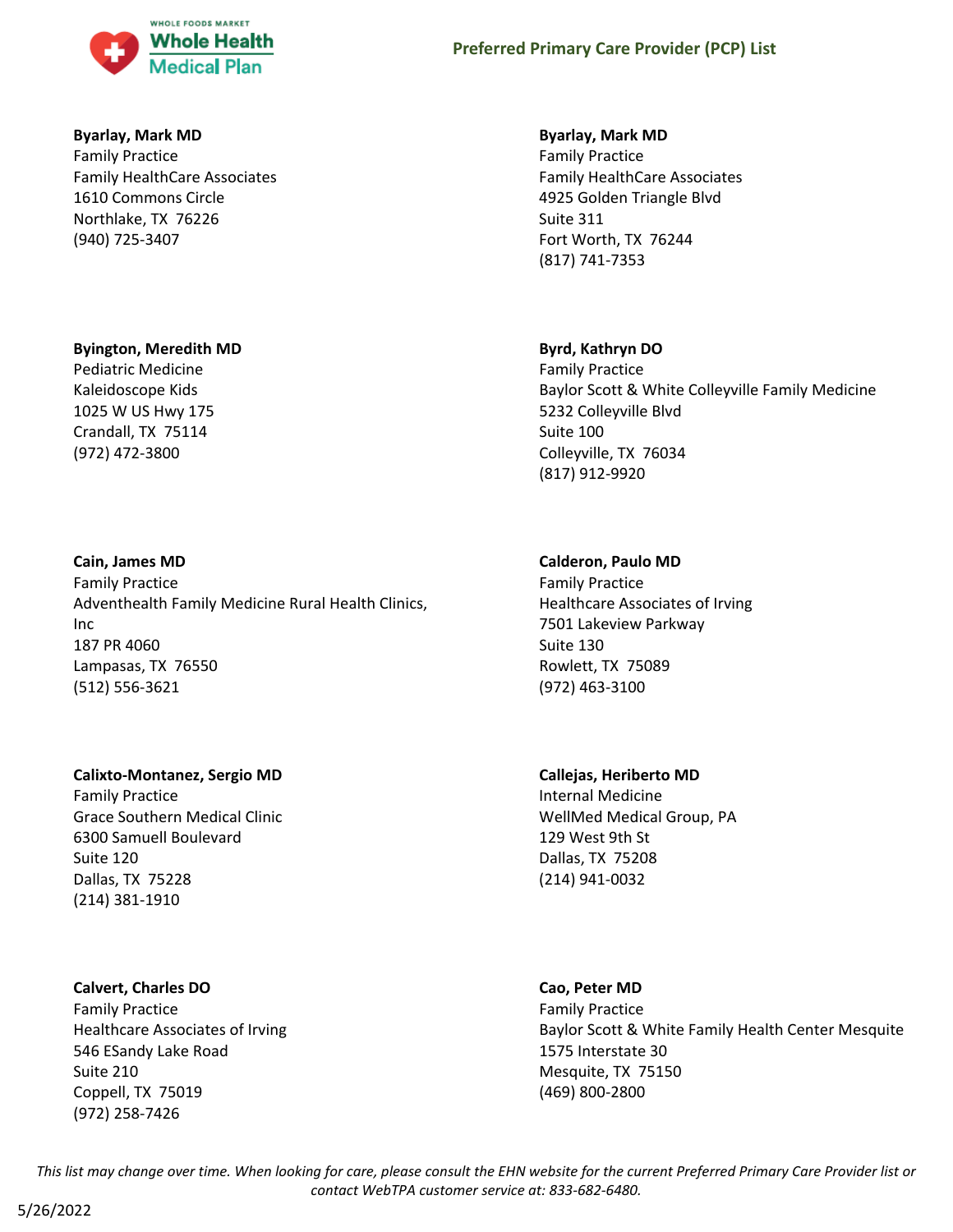

### **Capili, Sophia MD**

Family Practice Baylor Scott & White Family Medicine Keller 620 S Main St Suite 240 Keller, TX 76248 (817) 912-8150

#### **Cappel, Joseph MD**

Family Practice Baylor Scott & White Family Medicine Southwest 5701 Bryant Irvin Rd Suite 301 Fort Worth, TX 76132 (817) 912-9800

### **Carter, Courtney DO**

Pediatric Medicine Alliance Pediatrics 12461 Timberland Blvd Suite 309 Keller, TX 76244 (817) 741-5437

# **Castleberry Robinson, Christina MD**

Pediatric Medicine University of North Texas Health Science Center at Fort Worth 855 Montgomery St Floor 1 Ft. Worth, TX 76107 (817) 735-2363

### **Cebrian, Yvette MD**

Pediatric Medicine Stonebridge Pediatrics, PA 5561 Virginia Parkway Suite 100 McKinney, TX 75071 (214) 544-2555

#### **Capote-Piga, Versallie MD**

Pediatric Medicine Piga Primary Care Associates 8380 Warren Parkway Suite 305 Frisco, TX 75034 (214) 618-2222

### **Carter, Courtney DO**

Pediatric Medicine Alliance Pediatrics 9445 N Beach St Fort Worth, TX 76244 (817) 741-5437

### **Carter, Joseph MD**

Family Practice T & R Clinic, PA 2919 Markum Dr Haltom City, TX 76117 (817) 831-0321

#### **Caudill, Travis MD**

Family Practice Baylor Scott & White Family Medicine Wylie 600 Cooper Dr Suite 100 Wylie, TX 75098 (972) 442-7325

# **Chamberland, Ashley MD**

Pediatric Medicine Adventhealth Family Medicine Rural Health Clinics, Inc 187 PR 4060 Lampasas, TX 76550 (512) 556-3621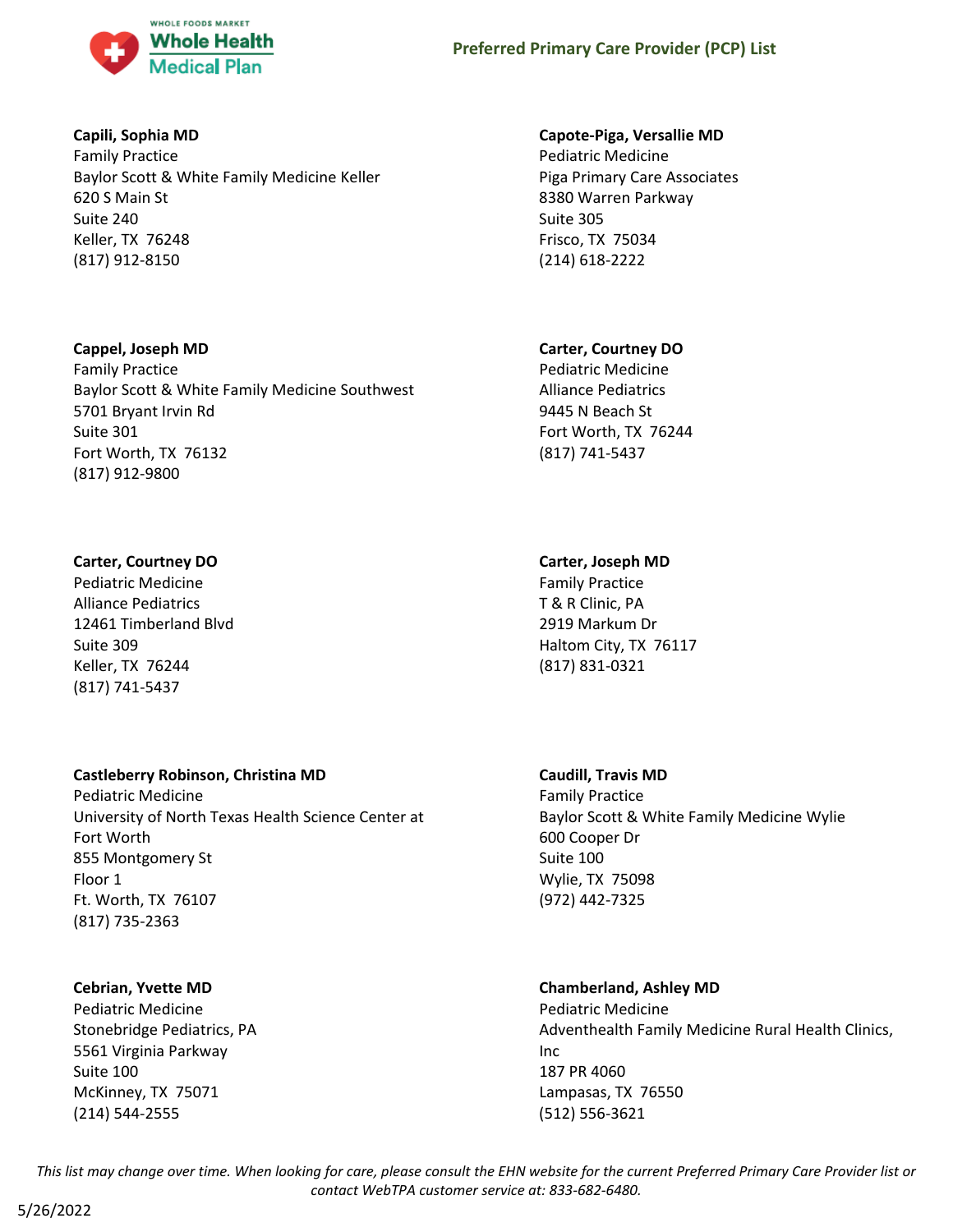

# **Chandler, Becky MD**

Family Practice Baylor Scott & White Family Medical Center - North Garland 7217 Telecom Parkway Suite 100 Garland, TX 75044 (469) 800-2100

### **Chapman, James MD**

Internal Medicine Baylor Scott & White Dallas Diagnostic Association - Plano 4716 Alliance Blvd Suite 500 Plano, TX 75093 (469) 800-6000

### **Chappell, Tenesha MD**

Internal Medicine Baylor Scott & White Primary Care McKinney 5220 W University Dr Suite 100 McKinney, TX 75071 (469) 800-5100

### **Chavda, Shailendra MD**

Internal Medicine Medical Clinic of North Texas, PLLC 6750 N MacArthur Boulevard Suite 350 Irving, TX 75039 (972) 556-1616

### **Chekuri, Asha MD**

Internal Medicine WellMed at Mesquite 200 W Kearney St Mesquite, TX 75149 (972) 285-6349

# **Chapman, Marc MD**

Internal Medicine Marc E Chapman 469 Westpark Way Euless, TX 76040 (817) 283-2888

# **Chapman, Marc MD**

Internal Medicine Northeast Tarrant Internal Medicine Associates 8740 Medical City Way Fort Worth, TX 76177 (817) 358-5500

# **Chaudhary, Nabeel MD**

Internal Medicine Uptown Physicians Group 2801 Lemmon Ave Suite 400 Dallas, TX 75204 (214) 303-1033

### **Che, Columbine MD**

Family Practice Village Health Partners 7300 Eldorado PKWY Suite 200 McKinney, TX 75070 (214) 964-0304

# **Chen, Richard MD**

Internal Medicine Baylor Scott & White Dallas Diagnostic Association - Plano 4716 Alliance Blvd Suite 500 Plano, TX 75093 (469) 800-6000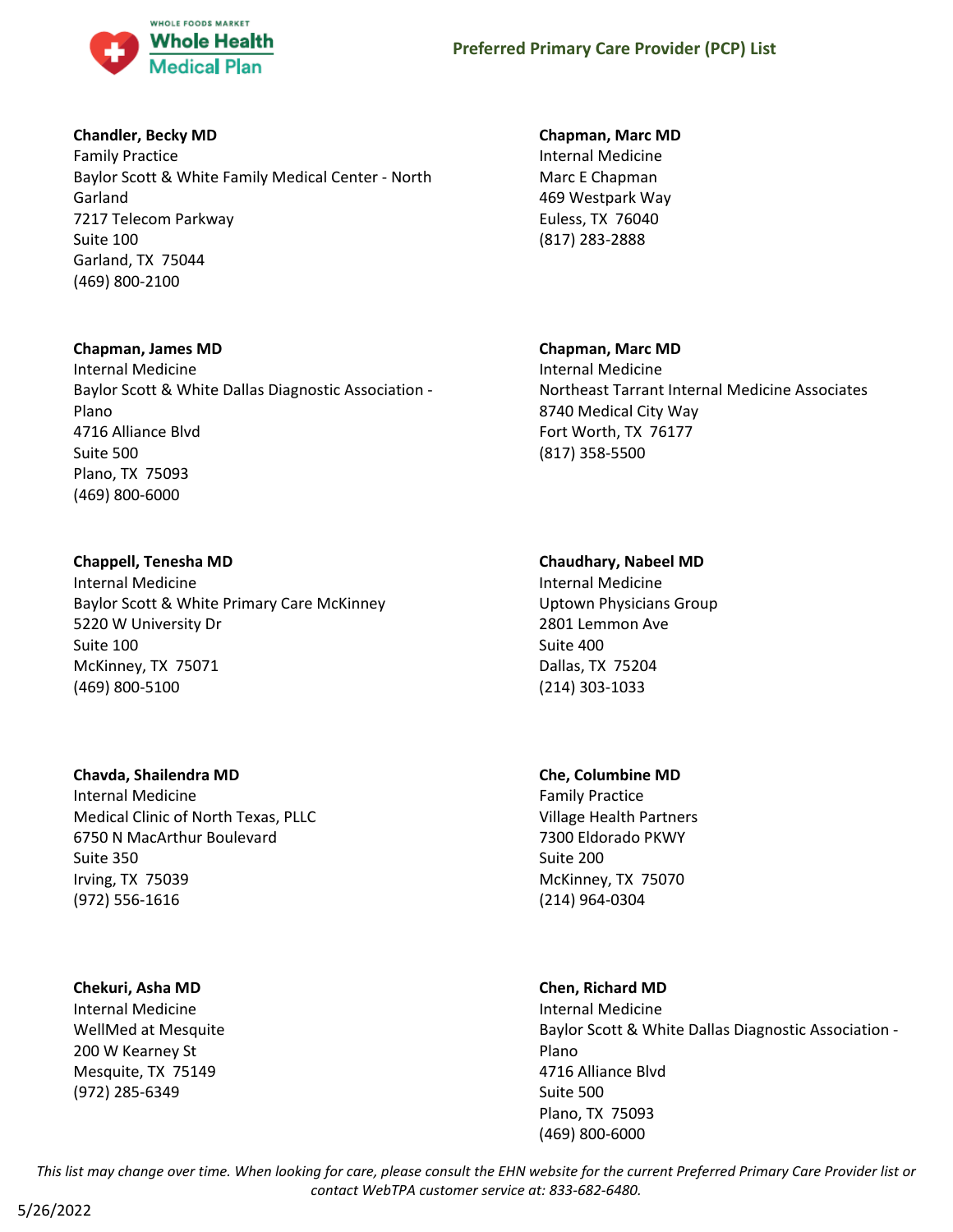

#### **Cheng, Michael MD**

Family Practice White Rock Family Health, PA 9015 Garland Road Dallas, TX 75218 (214) 747-8800

### **Chio, Ronald MD**

Internal Medicine Northeast Tarrant Internal Medicine Associates 479 Westpark Way Euless, TX 76040 (817) 358-5500

#### **Christensen, William MD**

Internal Medicine Baylor Scott & White MedProvider 3417 Gaston Ave Suite 1000 Dallas, TX 75246 (469) 800-9000

#### **Chung, Andrew MD**

Internal Medicine Andrew Chung, M.D., PLLC 3600 Gaston Avenue Suite 755, Wadley Tower Dallas, TX 75246 (214) 823-4200

### **Cintron, Ramon MD**

Family Practice USMD Arlington North Clinic 809 W Randol Mill Rd Arlington, TX 76012 (817) 460-0257

### **Childers, James MD**

Internal Medicine Medical Clinic of North Texas/DBA USMD 5450 Clearfork Main St Suite 300 Fort Worth, TX 76109 (817) 334-1400

### **Chitturi, Chandana MD**

Family Practice Baylor Scott & White MedProvider 3417 Gaston Ave Suite 1100 Dallas, TX 75246 (469) 800-9000

### **Chum, Sneha MD**

Internal Medicine Baylor Scott & White Primary Care McKinney 5220 W University Dr Suite 100 McKinney, TX 75071 (469) 800-5100

### **Chung, Paul MD**

Internal Medicine Baylor Scott & White MedProvider 3417 Gaston Ave Suite 1100 Dallas, TX 75246 (469) 800-9000

### **Cirilo, Ginaida MD**

Internal Medicine Primary Care Physicians of Texas PA 6900 Scenic Drive Suite 102 Rowlett, TX 75088 (972) 463-2001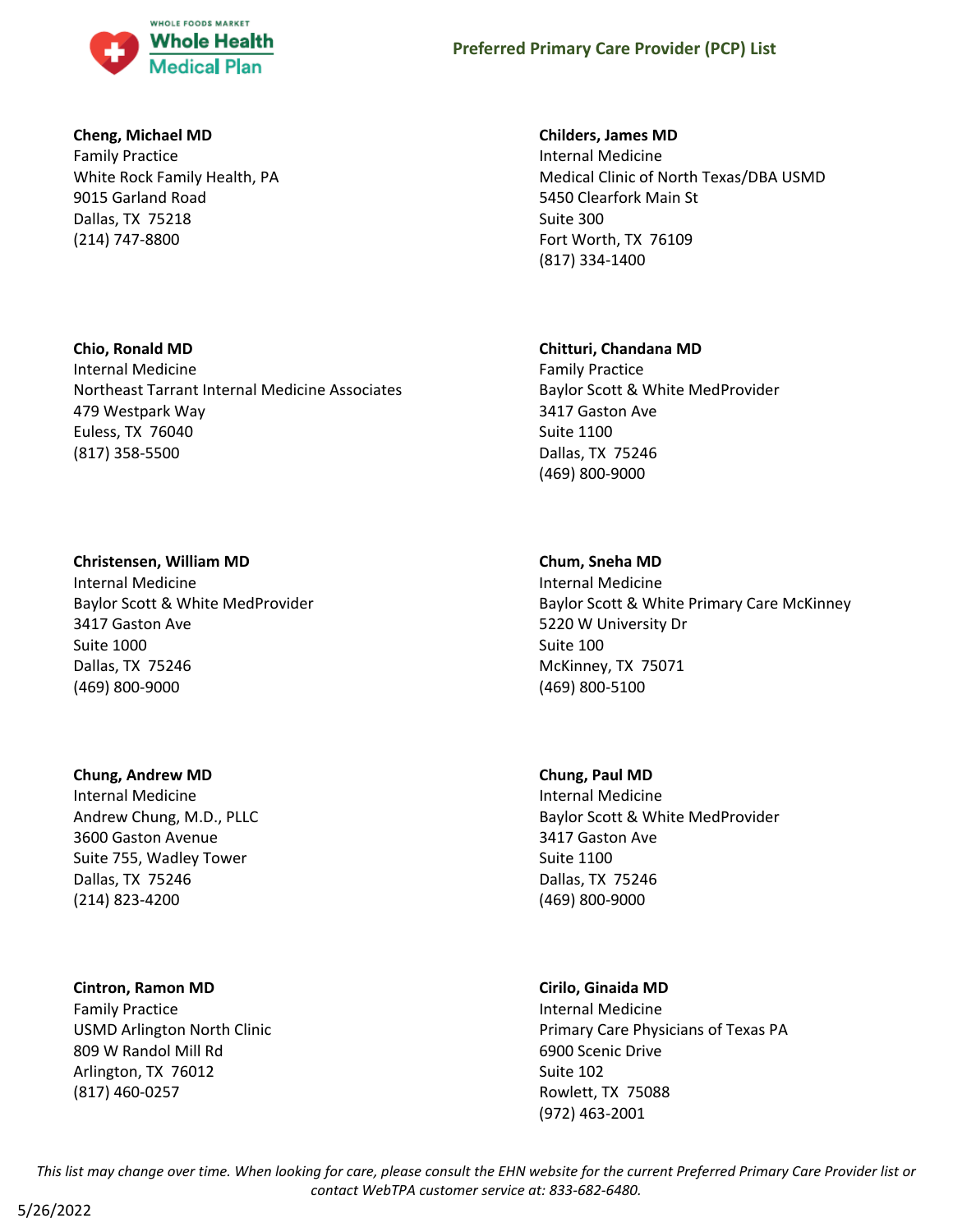

### **Clark, Chris MD**

Family Practice Baylor Scott & White Family Medical Center - North Garland 7217 Telecom Parkway Suite 100 Garland, TX 75044 (469) 800-2100

#### **Clothier, Norman MD**

Family Practice Family HealthCare Associates 2821 President George Bush Freeway Suite 100 Richardson, TX 75082 (214) 575-3422

#### **Coleman, Chad MD**

Family Practice Baylor Scott & White Signature Medicine - Midlothian 1441 S Midlothian Pkwy Midlothian, TX 76065 (469) 800-9720

#### **Conard, Scott MD**

Family Practice GOH Medical, PA 12810 Hillcrest Rd Suite B209 Dallas, TX 75230 (972) 292-7158

#### **Conn, Jason DO**

Internal Medicine Healthcare Associates of Irving 546 ESandy Lake Road Suite 210 Coppell, TX 75019 (972) 258-7426

#### **Clifford, Susan MD**

Pediatric Medicine Medical Clinic of North Texas, PLLC 6750 N MacArthur Boulevard Suite 350 Irving, TX 75039 (972) 556-1616

#### **Coates, Louis DO**

Family Practice Louis P. Coates, LLC 5915 Murphy Road Garland, TX 75048 (972) 496-6937

#### **Coleman, Chad MD**

Family Practice Baylor Scott & White Signature Medicine - Park Cities 9101 N Central Expy Dallas, TX 75231 (214) 820-9101

#### **Conger, Marla MD**

Pediatric Medicine Kids First Pediatrics 2200 Village Pkwy Highland Village, TX 75077 (972) 317-6000

#### **Conoley, Megan MD**

Pediatric Medicine Medical Clinic of North Texas, PLLC 6750 N MacArthur Boulevard Suite 350 Irving, TX 75039 (972) 556-1616

*This list may change over time. When looking for care, please consult the EHN website for the current Preferred Primary Care Provider list or contact WebTPA customer service at: 833-682-6480.*

5/26/2022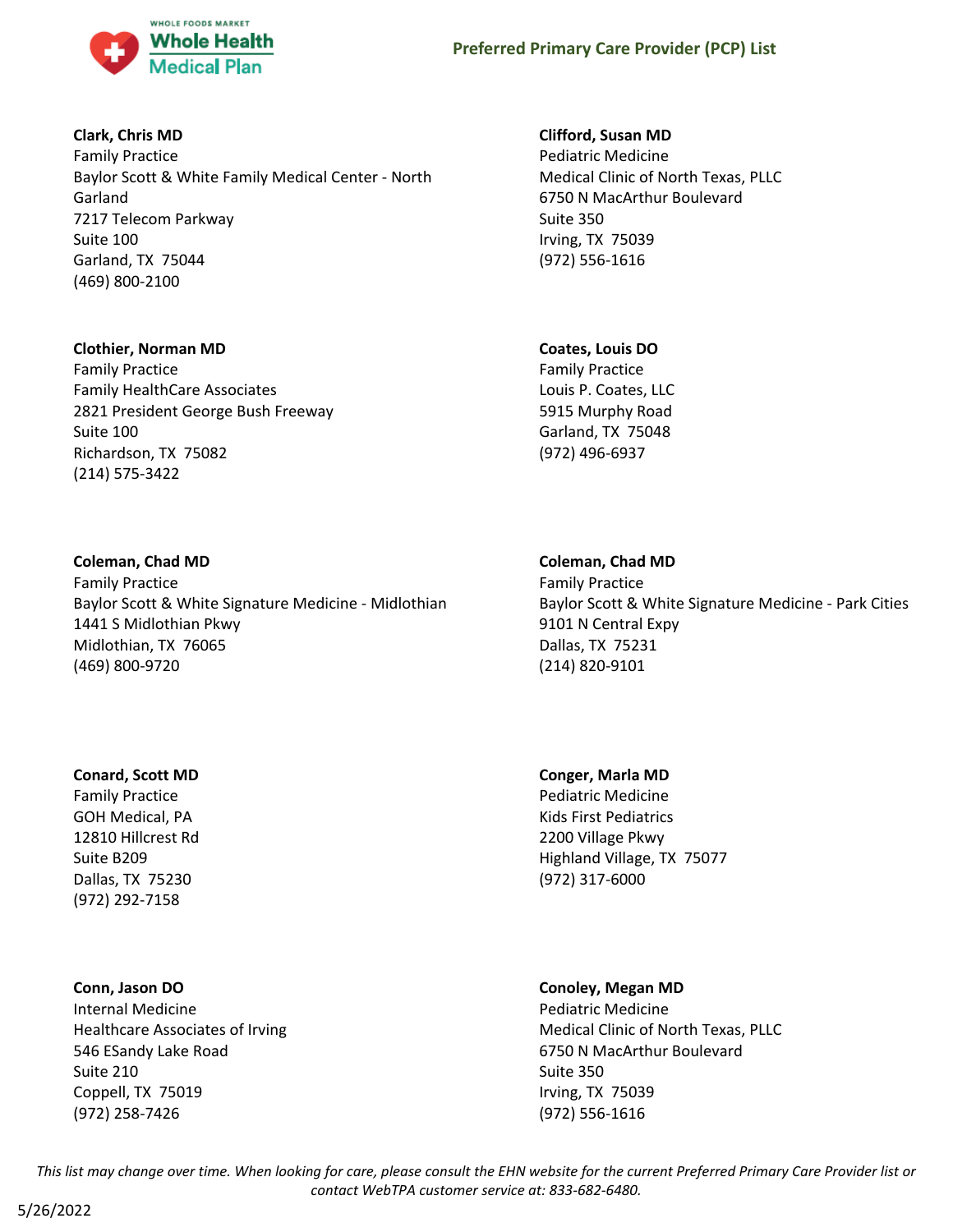

#### **Conselman, Nicole MD**

Family Practice Baylor Scott & White Family Medical Center Rockwall 1975 Alpha Dr Suite 204 Rockwall, TX 75087 (469) 800-2100

#### **Contreras, Eliza MD**

Family Practice Baylor Scott & White Family Medical Center - Waxahachie 2460 N Interstate 35 E Rd Suite 100 Waxahachie, TX 75165 (469) 800-9500

### **Cooper, Christopher MD**

Family Practice Medical Clinic of North Texas, PLLC 9701 Harmon Rd Suite 141 Fort Worth, TX 76177 (817) 306-5630

### **Cornelius, Kathryn MD**

Family Practice Andrew Chung, M.D., PLLC 3600 Gaston Avenue Suite 755, Wadley Tower Dallas, TX 75246 (214) 823-4200

### **Corrigan-Garrett, Nicole MD**

Pediatric Medicine Pediatric Associates of Dallas 7859 Walnut Hill Ln Suite 200 Dallas, TX 75230 (214) 369-7661

### **Contreras, Eliza MD**

Family Practice Baylor Scott & White Urgent Care - Midlothian 1441 S Midlothian Pkwy Suite 100A Midlothian, TX 76065 (469) 800-9440

# **Cook, Yuri MD**

Pediatric Medicine Raintree Healthcare 919 Medical Drive Allen, TX 75013 (214) 644-0280

# **Copeland, Stephanie MD**

Pediatric Medicine Medical Clinic of North Texas, PLLC 6750 N Macarthur Blvd Suite 250 Irving, TX 75039 (972) 556-1616

# **Corrigan-Garrett, Nicole MD** Pediatric Medicine

Pediatric Associates of Dallas 5800 Communications Pkwy Plano, TX 75093 (214) 369-7661

# **Costello, Cory MD**

Family Practice Baylor Scott & White Primary Care and Geriatrics - South Frisco 4461 Coit Rd Suite 301 Frisco, TX 75035 (469) 800-6120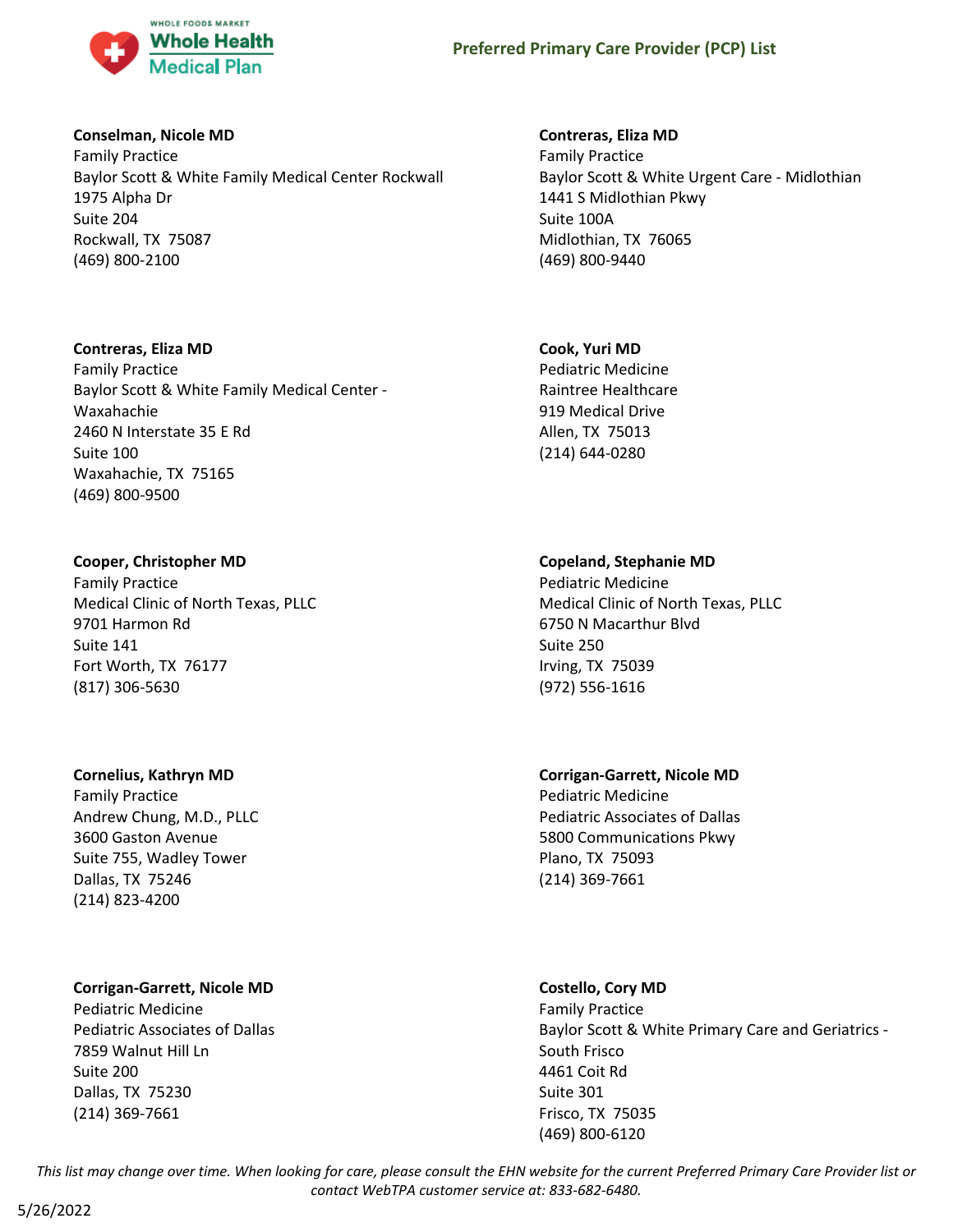

#### **Cox, Ralph MD**

Family Practice Griego Family Medicine Centre 201 Commerce Street Fort Worth, TX 76102 (214) 999-9355

### **Croll, Gary MD**

Internal Medicine White Rock Internal Medicine 9330 Poppy Drive Suite 403 Dallas, TX 75218 (214) 328-4389

### **Crompton, Maria MD**

Family Practice University of North Texas Health Science Center at Fort Worth 855 Montgomery St 2nd floor Ft. Worth, TX 76107 (817) 735-2228

#### **Crow, Susan MD**

Pediatric Medicine Centennial Pediatrics 5560 Independence Parkway Frisco, TX 75035 (214) 389-8801

**Cunningham, Mara DO** Family Practice Baylor Scott & White Family Medical Center Riverside 2740 N State Highway 360 Suite 100 Grand Prairie, TX 75050 (972) 606-8300

### **Cox, Ralph MD**

Family Practice Griego Family Medicine Centre 2701 Hampton Road Suite 101 Dallas, TX 75224 (214) 330-9221

### **Crompton, Maria MD**

Family Practice Health Pavilion Priority Care Clinic 855 Montgomery St Floor 3 Ft. Worth, TX 76107 (817) 735-2273

# **Crow, Susan MD**

Pediatric Medicine Centennial Pediatrics 2701 Little Elm Parkway Suite 115 Little Elm, TX 75068 (214) 389-8801

### **Cung, Trang DO**

Family Practice Baylor Scott & White Primary Care - Prosper 111 S Preston Rd Suite 10 Prosper, TX 75078 (469) 800-5200

# **Cunningham, Kelly MD**

Family Practice Baylor Scott & White Southlake Family Medicine 925 E Southlake Blvd Southlake, TX 76092 (817) 912-8800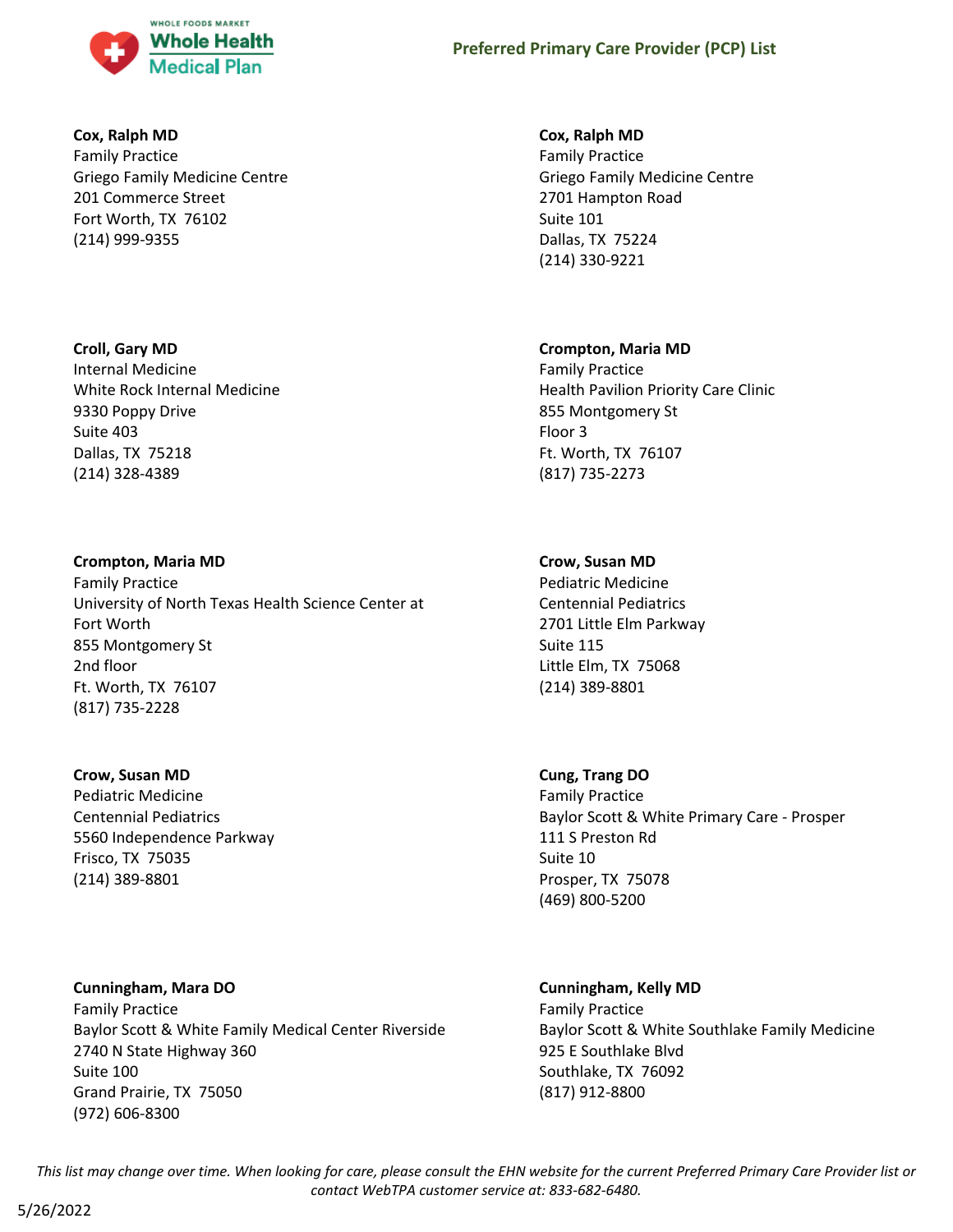

#### **Curanovic, John MD**

Internal Medicine Primary Care Physicians of Texas PA 6900 Scenic Drive Suite 102 Rowlett, TX 75088 (972) 463-2001

### **Curubo, Mario MD**

Family Practice Topcare Medical Group - Clinicas Mi Doctor 6751 Abrams Rd Suite 108 Dallas, TX 75231 (214) 466-6376

# **Dalby, Brandy MD**

Family Practice Baylor Scott & White Family Health Center Richardson 2520 N Central Expy Suite 100 Richardson, TX 75080 (972) 234-3311

### **Dang, Vinh MD**

Family Practice Baylor Scott & White Primary Care at The Star 3800 Gaylord Pkwy Frisco, TX 75034 (469) 800-5600

**Davanloo, Hedieh MD** Internal Medicine Medical Clinic of North Texas, PLLC 809 W Randol Mill Road Arlington, TX 76012 (817) 274-0996

# **Curtis, Claire MD**

Pediatric Medicine Pediatricians of Dallas, PA 8325 Walnut Hill Lane Suite 225 Dallas, TX 75231 (214) 691-3535

# **Dabelic, Rachael MD**

Family Practice Medical Clinic of North Texas, PLLC 800 5th Avenue Suite 300 Fort Worth, TX 76104 (972) 847-0785

# **Dalley, Albert MD**

Internal Medicine Medical Clinic of North Texas, PLLC 1301 W Henderson Suite A Cleburne, TX 76033 (817) 558-3937

### **Daniel, Richard MD**

Pediatric Medicine Richard H Daniel MD, PA 3601 North Star Rd Richardson, TX 75082 (972) 231-9421

# **Davidson, Nettie MD**

Internal Medicine Baylor Scott & White Primary Care - Southwest Fort Worth 6420 Altamesa Blvd Suite 100 Fort Worth, TX 76132 (817) 912-9000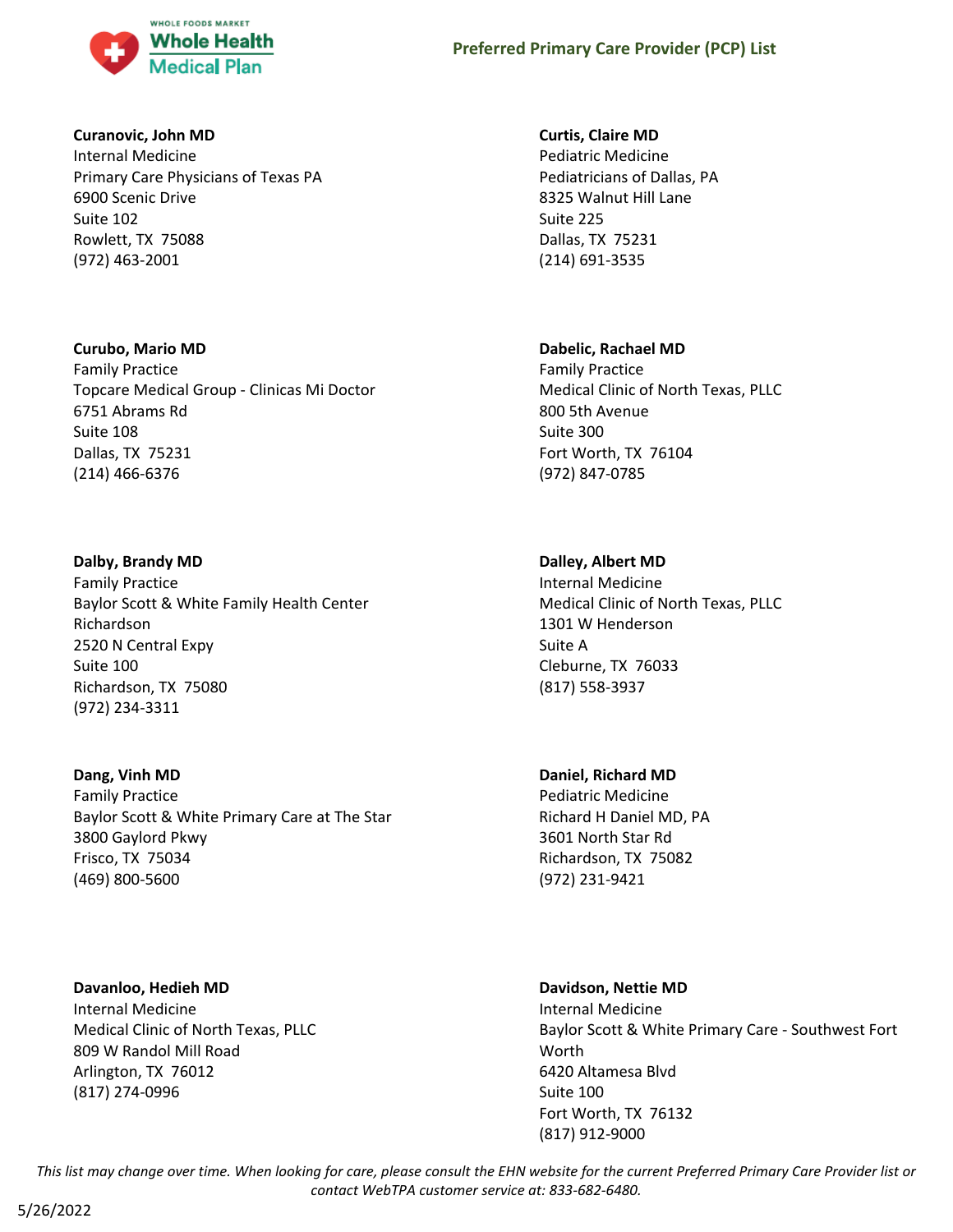

#### **Davila, Samuel MD**

Internal Medicine Medical Clinic of North Texas, PLLC 5450 Clearfork Main St Suite 300 Fort Worth, TX 76109 (817) 334-1400

#### **Davis, Vicki MD**

Internal Medicine Frisco Medical Surgical Clinic 8680 E Main Street Suite 1 W Frisco, TX 75034 (972) 377-2447

### **Day, April MD**

Family Practice Baylor Scott & White Family Medical Center - North Garland 7217 Telecom Parkway Suite 100 Garland, TX 75044 (469) 800-2100

### **Deems, David MD**

Family Practice Healthcare Associates of Irving 6161 North State Highway 161 Suite 200 Irving, TX 75063 (972) 258-7419

### **Dejecacion, Jodie MD**

Family Practice Medical Clinic of North Texas, PLLC 1631 Lancaster Drive Suite 350 Grapevine, TX 76051 (972) 847-0785

# **Davis, Scott PAC**

Physician Assistant Beacon Emergency Services Team, PA 4835 LBJ Freeway Suite 900 Dallas, TX 75244 (469) 420-5525

### **Day, April MD**

Family Practice Baylor Scott & White Urgent Care - North Garland 7217 Telecom Pkwy Suite 100A Garland, TX 75044 (469) 800-2530

# **De Los Santos, Billy MD**

Internal Medicine WellMed at Bryan Beltline 125 E Grubb Dr Suite 105 Mesquite, TX 75149 (972) 285-6349

# **Dehbozorgi, Hangameh DO**

Internal Medicine Baylor Scott & White Internal Medicine Associates - Irving 2005 W Park Dr Suite 300 Irving, TX 75061 (469) 800-1050

# **Dela Cruz, Roberto MD**

Family Practice Baylor Scott & White Family Health Center Richardson 2520 N Central Expy Suite 100 Richardson, TX 75080 (972) 234-3311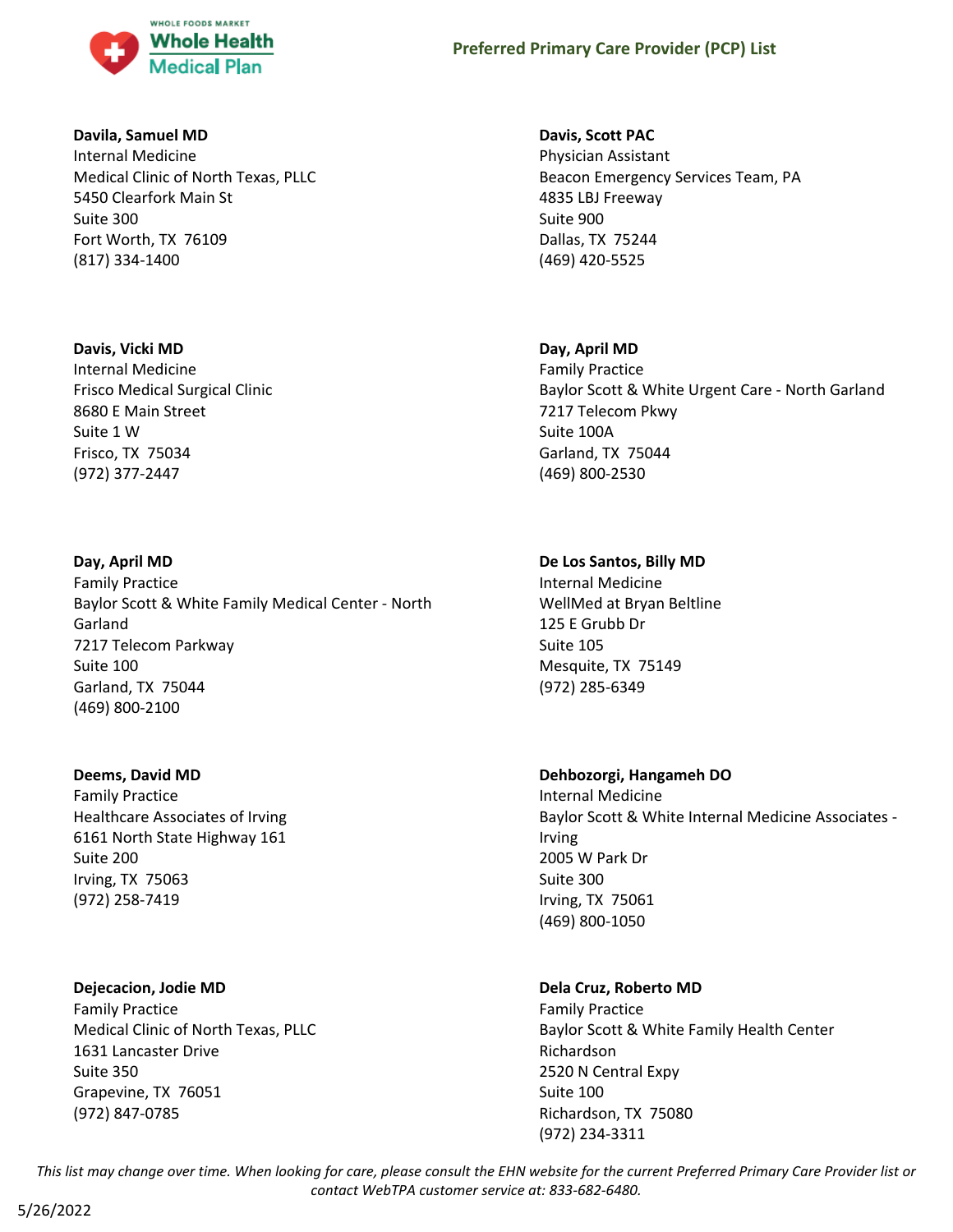

#### **Denison, Early MD**

Pediatric Medicine Pediatric Associates of Dallas 5800 Communications Pkwy Plano, TX 75093 (214) 369-7661

#### **Desai, Manish MD**

Family Practice Doctors of Internal Medicine 240 Adriatic Parkway McKinney, TX 75072 (972) 382-9292

#### **Dewar, Robert MD**

Internal Medicine Baylor Scott & White MedProvider 3417 Gaston Ave Suite 1100 Dallas, TX 75246 (469) 800-9000

#### **Dhoot, Shrikant MD**

Pediatric Medicine Pediatric Physicians, PA 3101 Churchill Drive Suite 200 Flower Mound, TX 75022 (972) 691-2100

### **Diaz, Tania MD**

Pediatric Medicine Pediatric Clinic of Mesquite 3230 Interstate 30 Suite 100 Mesquite, TX 75150 (972) 682-1791

#### **Denison, Early MD**

Pediatric Medicine Pediatric Associates of Dallas 7859 Walnut Hill Ln Suite 200 Dallas, TX 75230 (214) 369-7661

#### **Desai, Manish MD**

Family Practice Doctors of Internal Medicine 5941 Dallas Parkway Plano, TX 75093 (972) 758-4455

### **Dharma, Chrisette MD**

Family Practice Chrisette Dharma, MD, PA 8877 Harry Hines Boulevard Suite 100 Dallas, TX 75235 (214) 393-2940

### **Diaz, Tania MD**

Pediatric Medicine Kids Wellness Center 3228 Interstate 30 Suite 300 Mesquite, TX 75150 (972) 480-6972

### **Diaz-Esquivel, Maribel MD**

Pediatric Medicine Pediatric Associates of Dallas 7859 Walnut Hill Ln Suite 200 Dallas, TX 75230 (214) 369-7661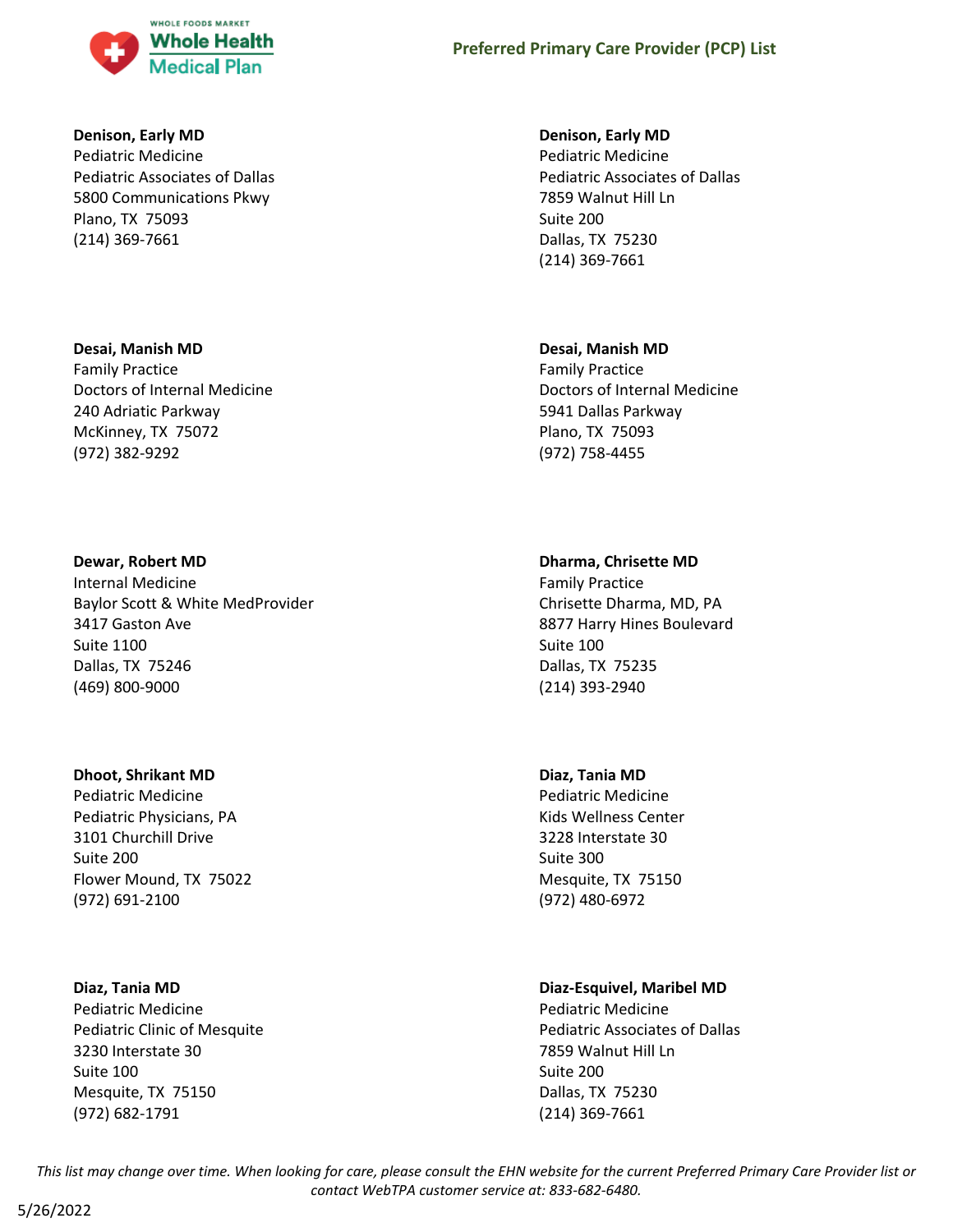

#### **Dick, Karla DO**

Family Practice Family HealthCare Associates 3601 North Highway 157 Mansfield, TX 76063 (817) 473-7962

### **Dieu, Ngoc DO**

Family Practice Baylor Scott & White Family Medicine North Fort Worth 7260 Blue Mound Rd Suite 144 Fort Worth, TX 76131 (817) 912-9100

### **Dimmitt, Dean MD**

Internal Medicine North Texas Preferred Health Partners 3417 Gaston Avenue Suite 700 Dallas, TX 75246 (214) 823-4800

### **Disraeli, Phillip MD**

Family Practice Baylor Scott & White Primary Care Castle Hills 1700 Fm 544 The Colony, TX 75056 (469) 800-4250

# **Dobbs, Lauren PAC**

Physician Assistant University of North Texas Health Science Center at Fort Worth 855 Montgomery St 1st Floor Ft. Worth, TX 76107 (817) 735-2363

#### **Dickson, Devin MD**

Internal Medicine Primary Care Physicians of Texas PA 6900 Scenic Drive Suite 102 Rowlett, TX 75088 (972) 463-2001

### **Diggs, Francesca MD**

Family Practice Baylor Scott & White Primary Care Craig Ranch 6800 State Highway 121 McKinney, TX 75070 (469) 800-5680

#### **Dingess, Christopher DO**

Family Practice Keller Family Medical Center 808 Keller Pkwy Keller, TX 76248 (817) 431-2573

#### **Do, Bich MD**

Pediatric Medicine Pediatric Associates of Dallas 7859 Walnut Hill Ln Suite 200 Dallas, TX 75230 (214) 369-7661

### **Dodge, William MD**

Family Practice Questcare Medical Clinics, PLLC 500 W Main St Lewisville, TX 75057 (214) 222-7677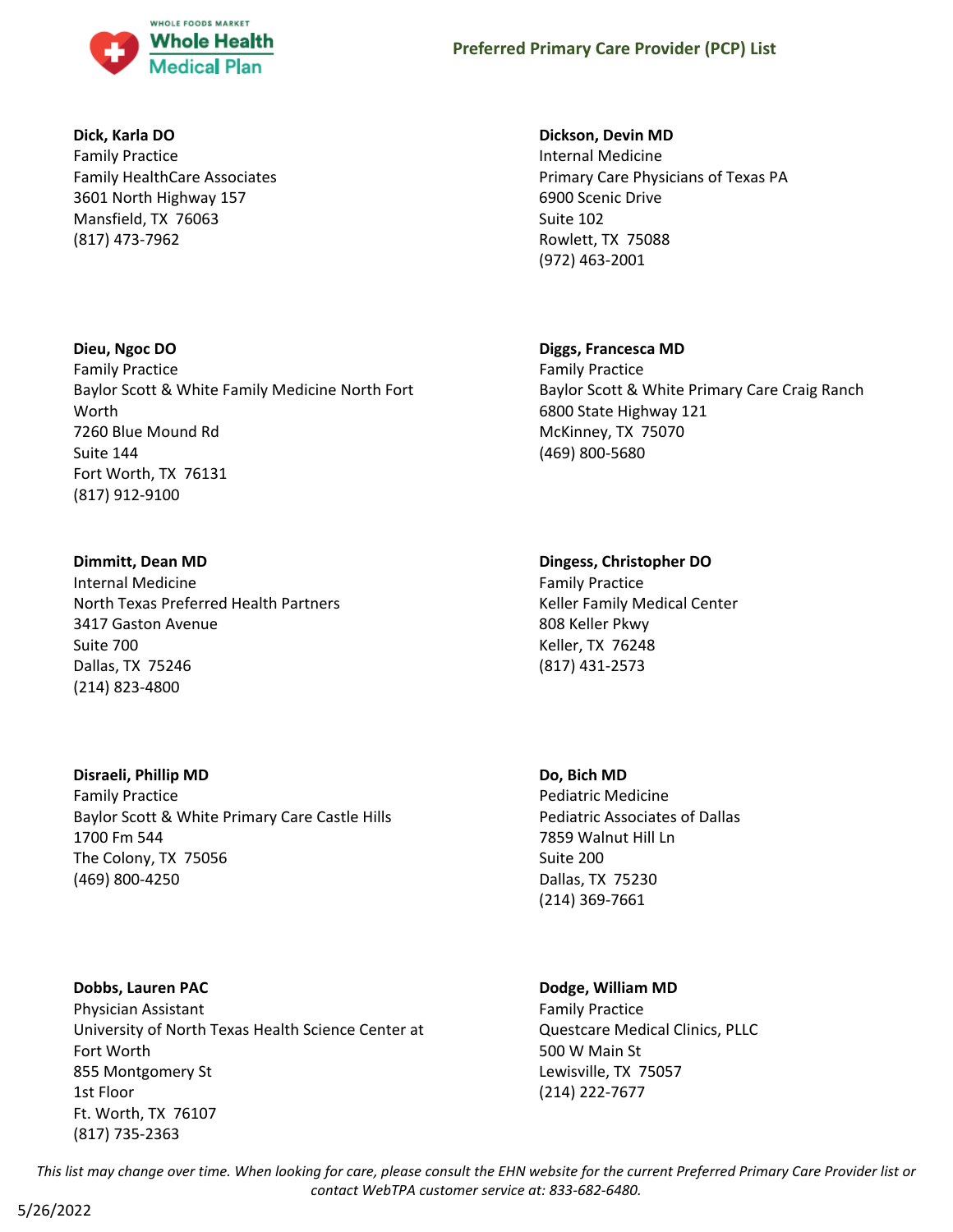

#### **Dollins, Kathleen MD**

Pediatric Medicine Stonebridge Pediatrics, PA 5561 Virginia Parkway Suite 100 McKinney, TX 75071 (214) 544-2555

#### **Dorfman, Lathmany MD**

Family Practice Baylor Scott & White Family Medical Center - North Garland 7217 Telecom Parkway Suite 100 Garland, TX 75044 (469) 800-2100

#### **Drake, Casey MD**

Pediatric Medicine Pecan Tree Pediatrics, PA 6301 Gaston Ave Suite 125P Dallas, TX 75214 (972) 772-3100

#### **Drake, William MD**

Family Practice North Country Family Practice, P.A. 1050 E Highway 114 Suite 100 Southlake, TX 76092 (817) 329-8364

### **Dreiling, Christopher MD**

Pediatric Medicine Pediatric Associates of Dallas 5800 Communications Pkwy Plano, TX 75093 (214) 369-7661

#### **Donepudi, Suman MD**

Family Practice Medical Clinic of North Texas, PLLC 9255 Dallas Pkwy Suite 110 Frisco, TX 75033 (972) 377-1490

#### **Dotti, Michael MD**

Family Practice North Country Family Practice, P.A. 1050 E Highway 114 Suite 100 Southlake, TX 76092 (817) 329-8364

### **Drake, Casey MD**

Pediatric Medicine Pecan Tree Pediatrics, PA 3360 W FM 544 Suite 910 Wylie, TX 75098 (972) 429-4800

### **Drake, Casey MD**

Pediatric Medicine Pecan Tree Pediatrics, PA 1005 W Ralph Hall Pkwy Suite 135 Rockwall, TX 75032 (972) 772-3100

### **Dreiling, Christopher MD**

Pediatric Medicine Pediatric Associates of Dallas 7859 Walnut Hill Suite 200 Dallas, TX 75230 (214) 369-7661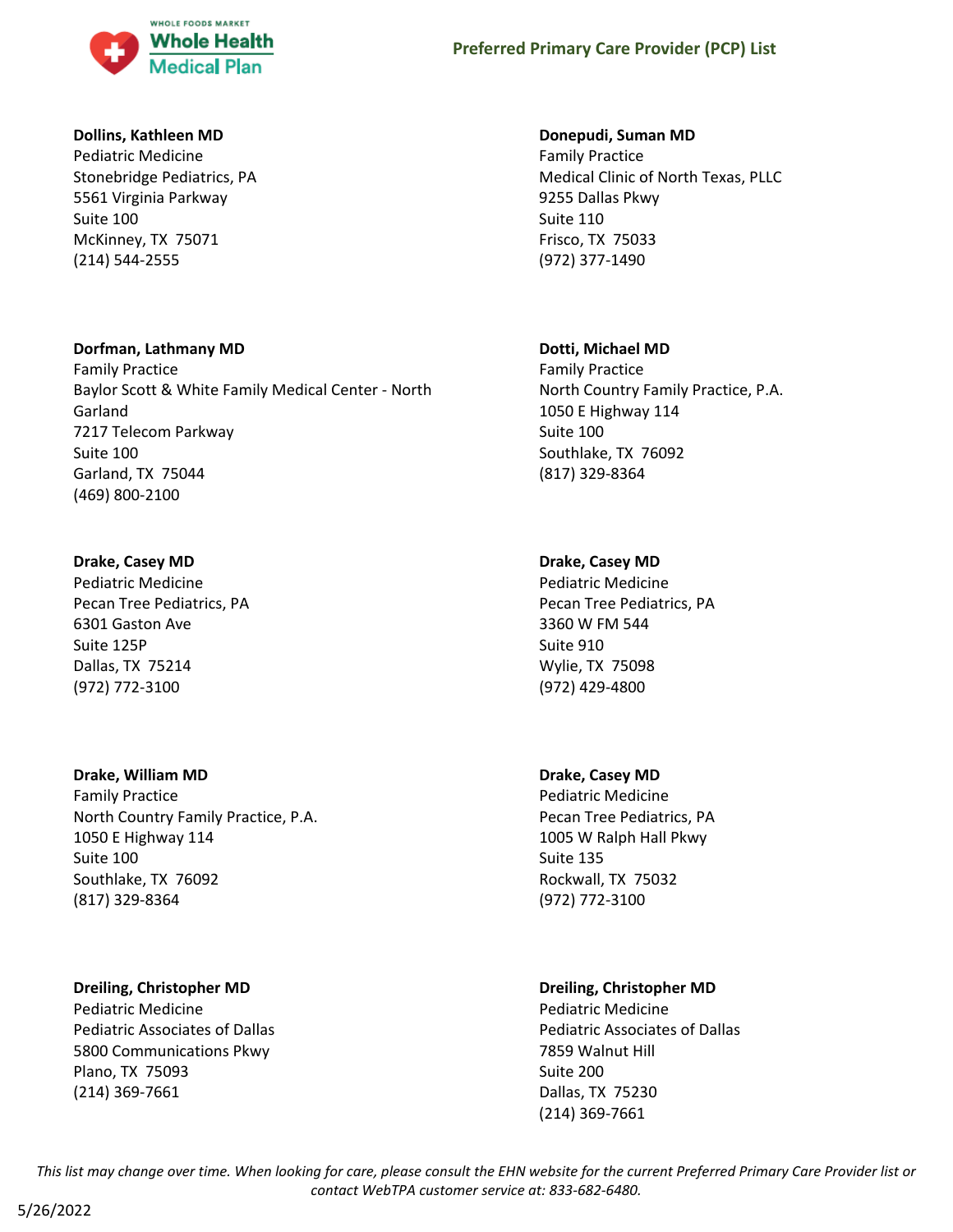

#### **Drotar, Sully DO**

Internal Medicine Baylor Scott & White MedProvider 3417 Gaston Ave Suite 1000 Dallas, TX 75246 (469) 800-9000

#### **D'Souza, Veemal MD**

Family Practice Healthcare Associates of Irving 910 N Main St Euless, TX 76039 (817) 358-5800

#### **Dudley, Rebecca PAC**

Physician Assistant Baylor Scott & White Primary Care Craig Ranch 6800 State Highway 121 McKinney, TX 75070 (469) 800-5680

#### **Dunlap, Charles MD**

Pediatric Medicine Pediatric Associates of Dallas 7859 Walnut Hill Ln Suite 200 Dallas, TX 75230 (214) 369-7661

#### **Duong, Trung MD**

Internal Medicine North Texas Preferred Health Partners 4708 Dexter Dr Suite 400 Plano, TX 75093 (972) 993-5050

#### **D'Souza, Veemal MD**

Family Practice Healthcare Associates of Irving 1305 Airport Fwy Suite 220 Bedford, TX 76021 (817) 857-6565

### **Dudley, Rebecca PAC**

Physician Assistant Baylor Scott & White Urgent Care - Southlake 925 E Southlake Blvd Suite 270 Southlake, TX 76092 (817) 912-8560

### **Duewall, Jennifer MD**

Internal Medicine Medical Clinic of North Texas, PLLC 4708 Alliance Boulevard Suite 685 Plano, TX 75093 (817) 784-8268

# **Dunlap, Charles MD**

Pediatric Medicine Pediatric Associates of Dallas 5800 Communications Pkwy Plano, TX 75093 (214) 369-7661

#### **Ebert, Didi DO**

Family Practice University of North Texas Health Science Center at Fort Worth 855 Montgomery St Ft. Worth, TX 76107 (817) 735-2228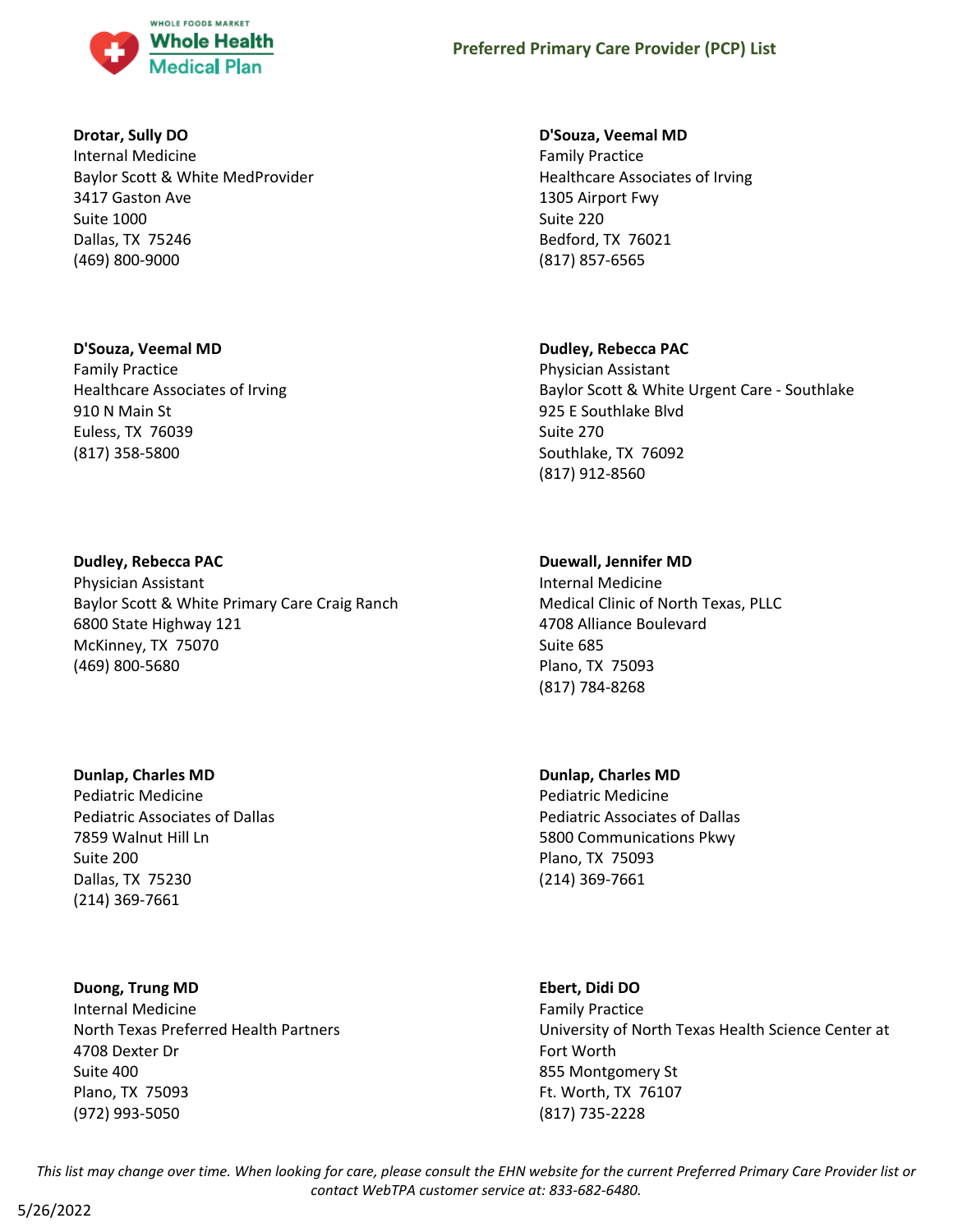

#### **Eden, Kimberly MD**

Family Practice Baylor Scott & White Family Medicine Southwest 5701 Bryant Irvin Rd Suite 301 Fort Worth, TX 76132 (817) 912-9800

#### **Edwards, Jennifer MD**

Internal Medicine North Texas Preferred Health Partners 3417 Gaston Avenue Suite 700 Dallas, TX 75246 (214) 823-4800

#### **Eguae, Eseosa MD**

Family Practice Medical Clinic of North Texas, PLLC 811 W I-20 Unit G22 Arlington, TX 76017 (817) 809-9060

### **Ekweani, Obiora MD**

Internal Medicine Frisco Urgent Care & Clinics 3220 Parkwood Blvd Frisco, TX 75034 (972) 668-3990

### **Eley, Cheryl MD**

Pediatric Medicine Childrens Choice Pediatrics 6587 Virginia Pkwy Mckinney, TX 75071 (972) 548-8382

#### **Edwards, Lewis MD**

Internal Medicine Baylor Scott & White MedProvider Geriatric 3417 Gaston Ave Suite 1100 Dallas, TX 75246 (214) 820-6060

#### **Edwards, Madison DO**

Family Practice Baylor Scott & White Family Medicine Lakewood 6301 Gaston Ave Suite 300 Dallas, TX 75214 (469) 800-7900

#### **Ejimakor, Michelle DO**

Family Practice Baylor Scott & White Primary Care at The Star 3800 Gaylord Pkwy Frisco, TX 75034 (469) 800-5600

#### **Eldridge, James MD**

Internal Medicine Medical Clinic of North Texas, PLLC 5450 Clearfork Main St Suite 300 Fort Worth, TX 76109 (817) 334-1400

### **Elhence, Sangeeta MD**

Pediatric Medicine Lake Lewisville Pediatrics, LLP 2141 Edmonds Lane Lewisville, TX 75067 (972) 315-8500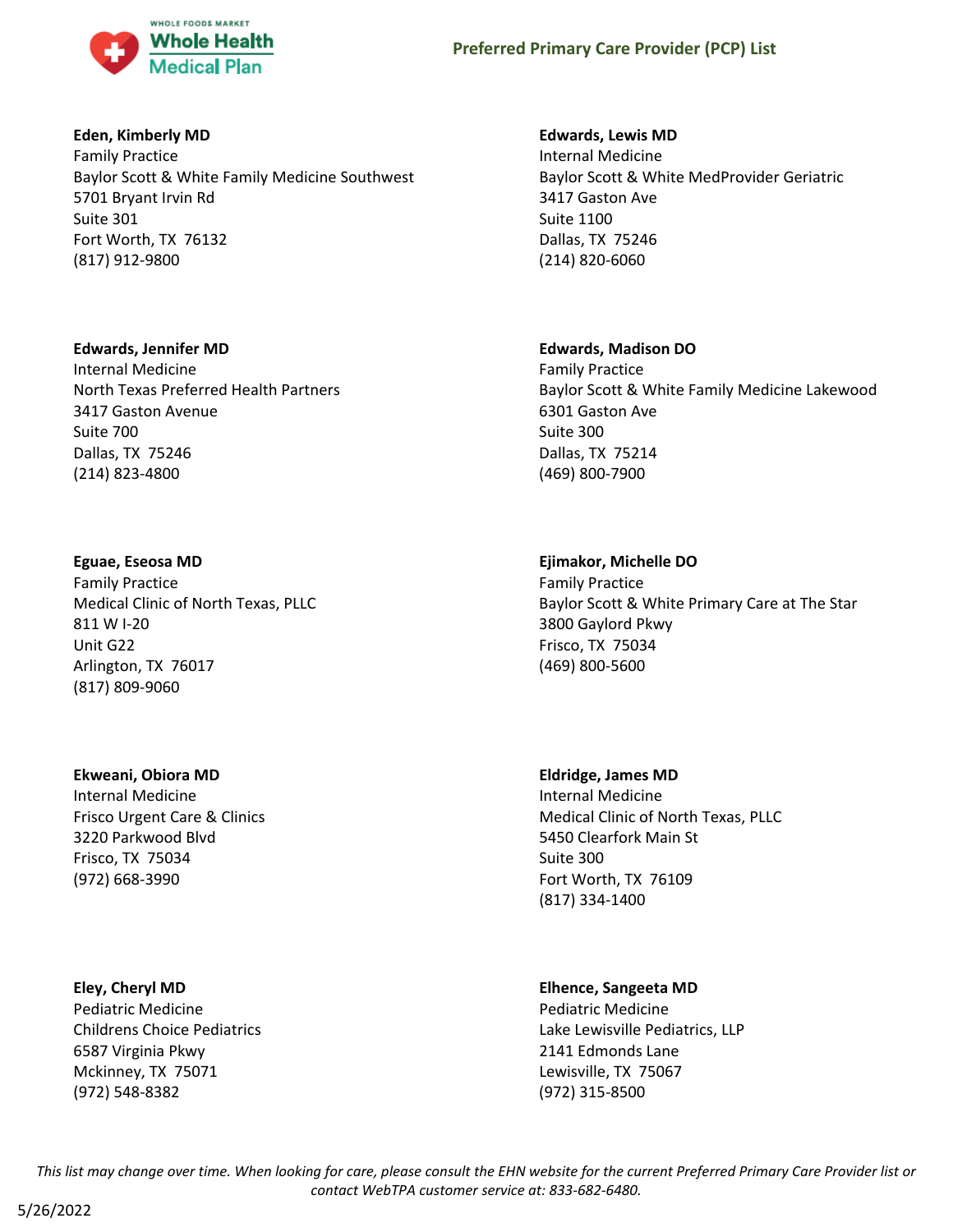

#### **El-Khaled, Samah DO**

Family Practice Baylor Scott & White Family Medical Center - North Garland 7217 Telecom Parkway Suite 100 Garland, TX 75044 (469) 800-2100

#### **Ellenbecker, Beau DO**

Family Practice Baylor Scott & White Family Medicine Roanoke 610 E Byron Nelson Blvd Suite 101 Roanoke, TX 76262 (817) 912-8200

#### **Ellenbecker, Beau DO**

Family Practice Baylor Scott & White Primary Care Trophy Club 2800 E Highway 114 Roanoke, TX 76262 (817) 912-8900

#### **Ennis, Gregory MD**

Family Practice Village Health Partners 5425 W Spring Creek Pkwy Suite 200 Plano, TX 75024 (972) 559-9600

#### **Eppstein, Roger MD**

Internal Medicine Medical Clinic of North Texas, PLLC 5450 Clearfork Main St Suite 300 Fort Worth, TX 76109 (817) 334-1400

#### **Elko, Alexandra DO**

Family Practice Baylor Scott & White Family Medical Center - North Garland 7217 Telecom Parkway Suite 100 Garland, TX 75044 (469) 800-2100

#### **Ellenbecker, Beau DO**

Family Practice Baylor Scott & White Urgent Care - Southlake 925 E Southlake Blvd Suite 270 Southlake, TX 76092 (817) 912-8560

#### **Emadi, Brian PAC**

Physician Assistant Baylor Scott & White Urgent Care - Lovers Lane 5800 E Lovers Ln Dallas, TX 75206 (972) 817-6260

**Ensey, Jane DO**

Family Practice Baylor Scott & White Colleyville Family Medicine 5232 Colleyville Blvd Suite 100 Colleyville, TX 76034 (817) 912-9920

#### **Etter, Joe MD**

Internal Medicine Burleson Old Town Medical Center 309 NW Renfro St Suite 201 Burleson, TX 76028 (817) 295-3100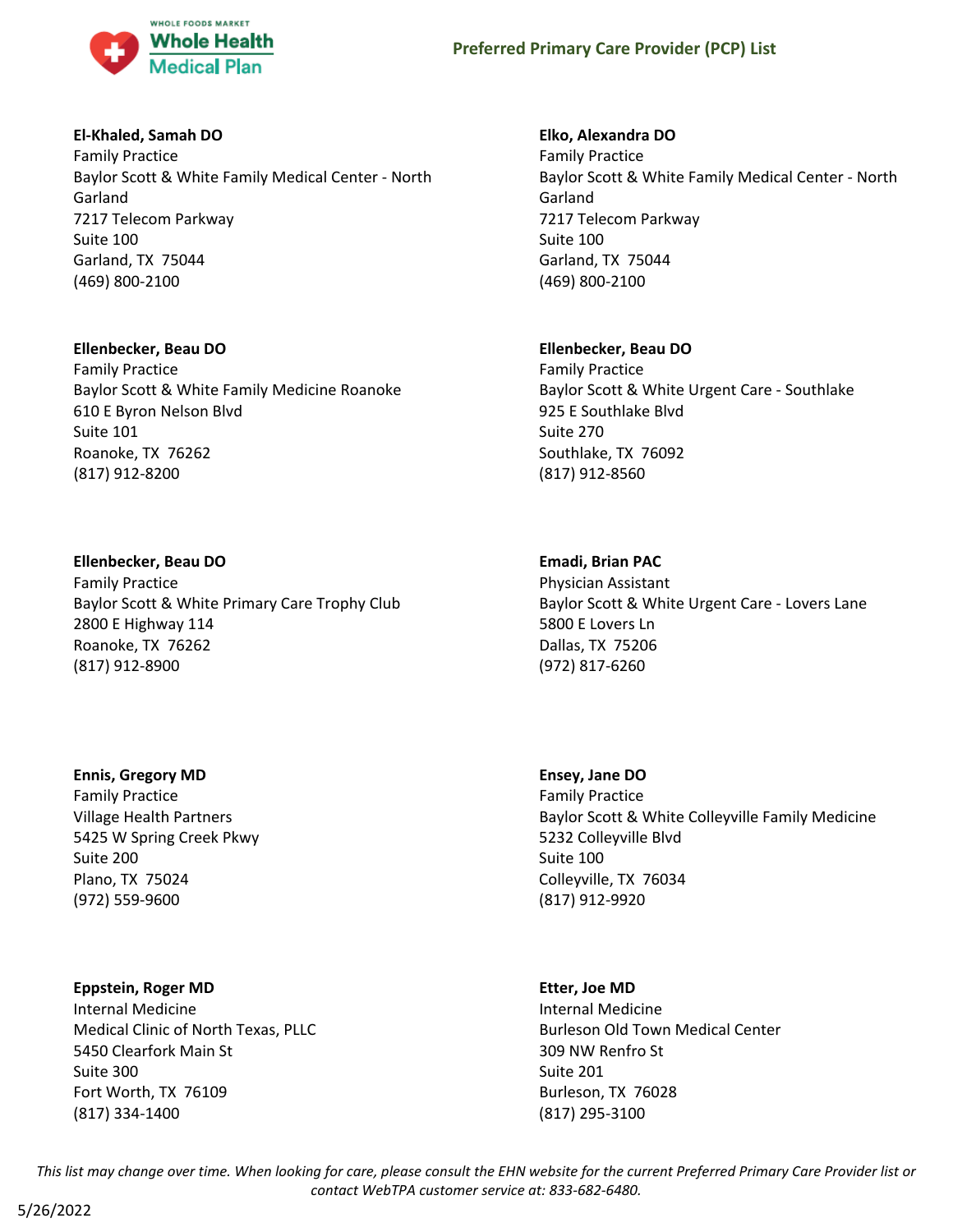

#### **Evans, Sheridan MD**

Family Practice Sheridan S. Evans, MD 5605 Virginia Parkway Suite 4 McKinney, TX 75071 (972) 548-5050

#### **Ezekiel, Kalavalli MD**

Pediatric Medicine Kalavalli Ezekiel MD 375 Municipal Dr Suite 102 Richardson, TX 75080 (972) 231-5364

#### **Falk, Brandi MD**

Pediatric Medicine Pediatric Associates of Wylie, PA 501 Woodbridge Parkway Wylie, TX 75098 (214) 442-2300

#### **Favour, Susan MD**

Internal Medicine Baylor Scott & White MedProvider 3417 Gaston Ave Suite 1000 Dallas, TX 75246 (469) 800-9000

#### **Feehery, Terrence DO**

Family Practice Healthcare Associates of Irving 6161 North State Highway 161 Suite 200 Irving, TX 75063 (972) 258-7419

## **Preferred Primary Care Provider (PCP) List**

#### **Ewert, Anne MD**

Pediatric Medicine Pear Pediatrics, PLLC 1861 SH 276 Rockwall, TX 75032 (972) 722-4992

#### **Falk, Brandi MD**

Pediatric Medicine Pediatric Associates of Wylie, PA 2730 Country Club Rd Suite B Allen, TX 75002 (972) 442-2300

#### **Fatiregun, Agboola MD**

Pediatric Medicine MacArthur Medical Center, PLLC 3501 N MacArthur Blvd Suite 450 Irving, TX 75062 (972) 786-0330

#### **Fazeli, Farzad DO**

Family Practice WellMed Medical Group, PA 9209 Elam Rd Suite 102 Dallas, TX 75217 (214) 309-0100

### **Feehery, Terrence DO**

Family Practice Healthcare Associates of Irving 825 W Royal Lane Suite 240 Irving, TX 75039 (972) 393-8067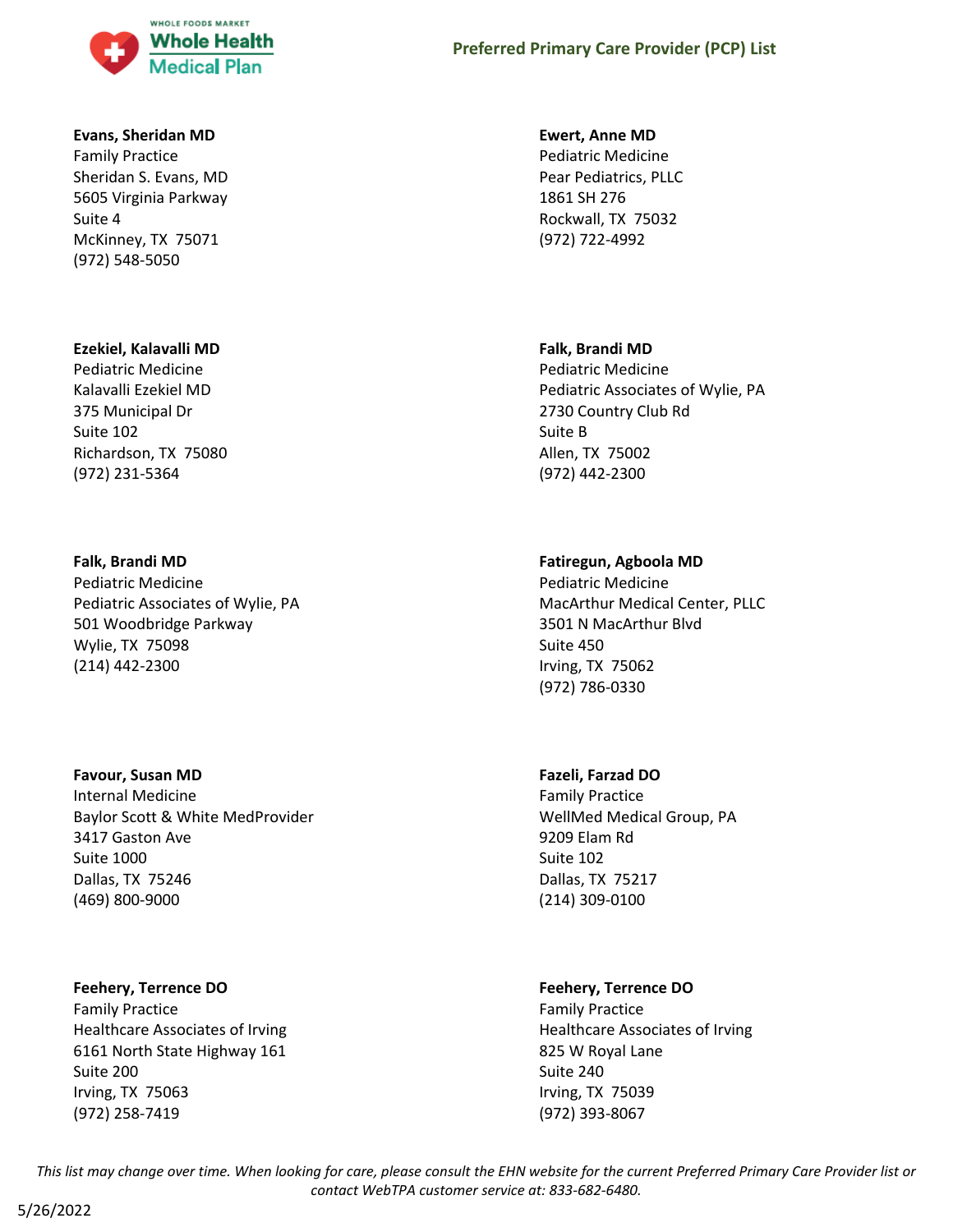

#### **Ferguson, Richard PAC**

Physician Assistant Baylor Scott & White Internal Medicine Associates - Irving 2005 W Park Dr Suite 300 Irving, TX 75061 (469) 800-1050

#### **Filipetto, Frank DO**

Family Practice University of North Texas Health Science Center at Fort Worth 855 Montgomery St 2nd floor Ft. Worth, TX 76107 (817) 735-2228

#### **Firoz, Mustafa MD**

Internal Medicine Firoz Medical Group, PA 568 N. 4th Street Wills Point, TX 75169 (903) 873-3330

#### **Fonte, Hiyas MD**

Internal Medicine Baylor Scott & White Southlake Family Medicine 925 E Southlake Blvd Southlake, TX 76092 (817) 912-8800

#### **Forsythe, Veronica MD**

Pediatric Medicine Pedcare, PA 3228 Interstate 30 Suite 300 Mesquite, TX 75150 (972) 480-6972

#### **Ferguson, Richard PAC**

Physician Assistant Baylor Scott & White Internal Medicine - Las Colinas 400 W I-635 Suite 200 Irving, TX 75063 (972) 406-1199

#### **Finch, Michael MD**

Internal Medicine Progressive Internal Medicine 3430 W Wheatland Rd POB I Suite 421 Dallas, TX 75237 (214) 242-9890

# **Fisher wikoff, Triwanna MD**

Family Practice Texas Health Care, PLLC 7269 Hawkins View Dr Fort Worth, TX 76132 (817) 415-1900

#### **Fordjour, Kusi MD**

Internal Medicine Kusi Fordjour MD, PA 2505 Bolton Boone Dr Suite 101 Desoto, TX 75115 (972) 283-9100

### **Forsythe, Veronica MD**

Pediatric Medicine Pediatric Clinic of Mesquite 3230 Interstate 30 Suite 100 Mesquite, TX 75150 (972) 682-1791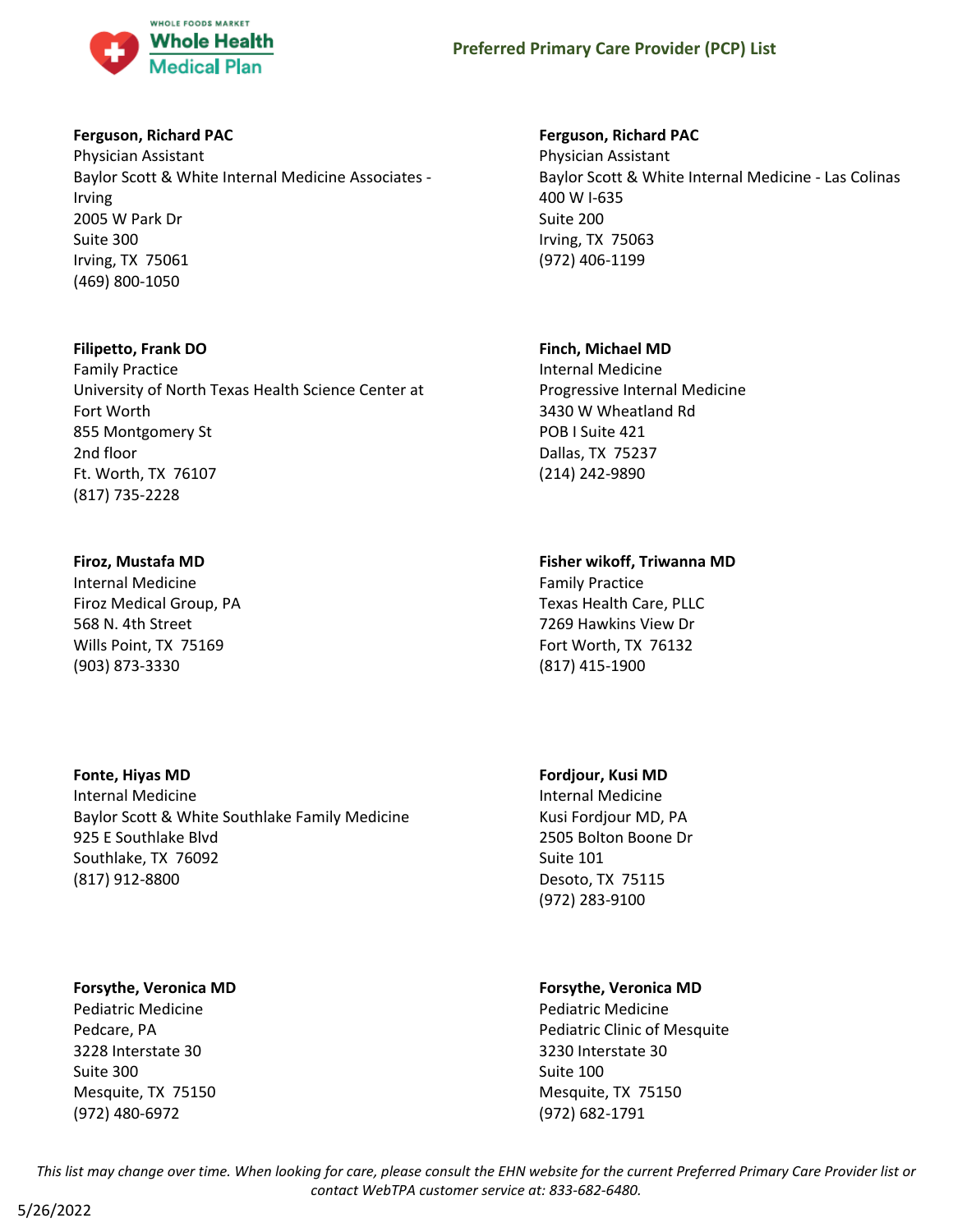

#### **Foster, Crystal MD**

Family Practice Baylor Scott & White Family Medical Center Riverside 2740 N State Highway 360 Suite 100 Grand Prairie, TX 75050 (972) 606-8300

#### **Fowers, Michelle MD**

Pediatric Medicine Baylor Scott & White Pediatrics - Las Colinas 400 W Lyndon B Johnson Fwy Suite 250 Irving, TX 75063 (972) 481-6400

### **Friedman, Bradley MD**

Family Practice Dr. Bradley Friedman M.D. P.A. 11560 Teel Parkway Suite 100 Frisco, TX 75033 (972) 668-0821

### **Frusher, Donald DO**

Internal Medicine WellMed Medical Group, PA 466 Mid Cities Blvd Hurst, TX 76054 (817) 479-0050

### **Fuller, Gregory MD**

Family Practice North Hills Family Medicine 4351 Booth Calloway Rd Suite 101 North Richland Hills, TX 76180 (817) 284-1165

### **Foster, John MD**

Pediatric Medicine Pediatric Associates of Dallas 7859 Walnut Hill Ln Suite 200 Dallas, TX 75230 (214) 369-7661

# **Frank, Catherine MD**

Pediatric Medicine Pediatric Healthcare Associates, PA 3701 Eldorado Parkway Suite A McKinney, TX 75070 (972) 548-7888

# **Friedman, Lawrie MD**

Family Practice Lawrie Friedman, MD 670 N Coit Road Suite 2355 Richardson, TX 75080 (972) 644-3422

### **Fuller, Gregory MD**

Family Practice North Hills Family Medicine 300 N Rufe Snow Dr Keller, TX 76248 (817) 753-7300

### **Fung, Deborah MD**

Pediatric Medicine BSW Regional Care Center - Family Medical Center Midlothian 1441 S Midlothian Pkwy Suite 100 Midlothian, TX 76065 (469) 800-9440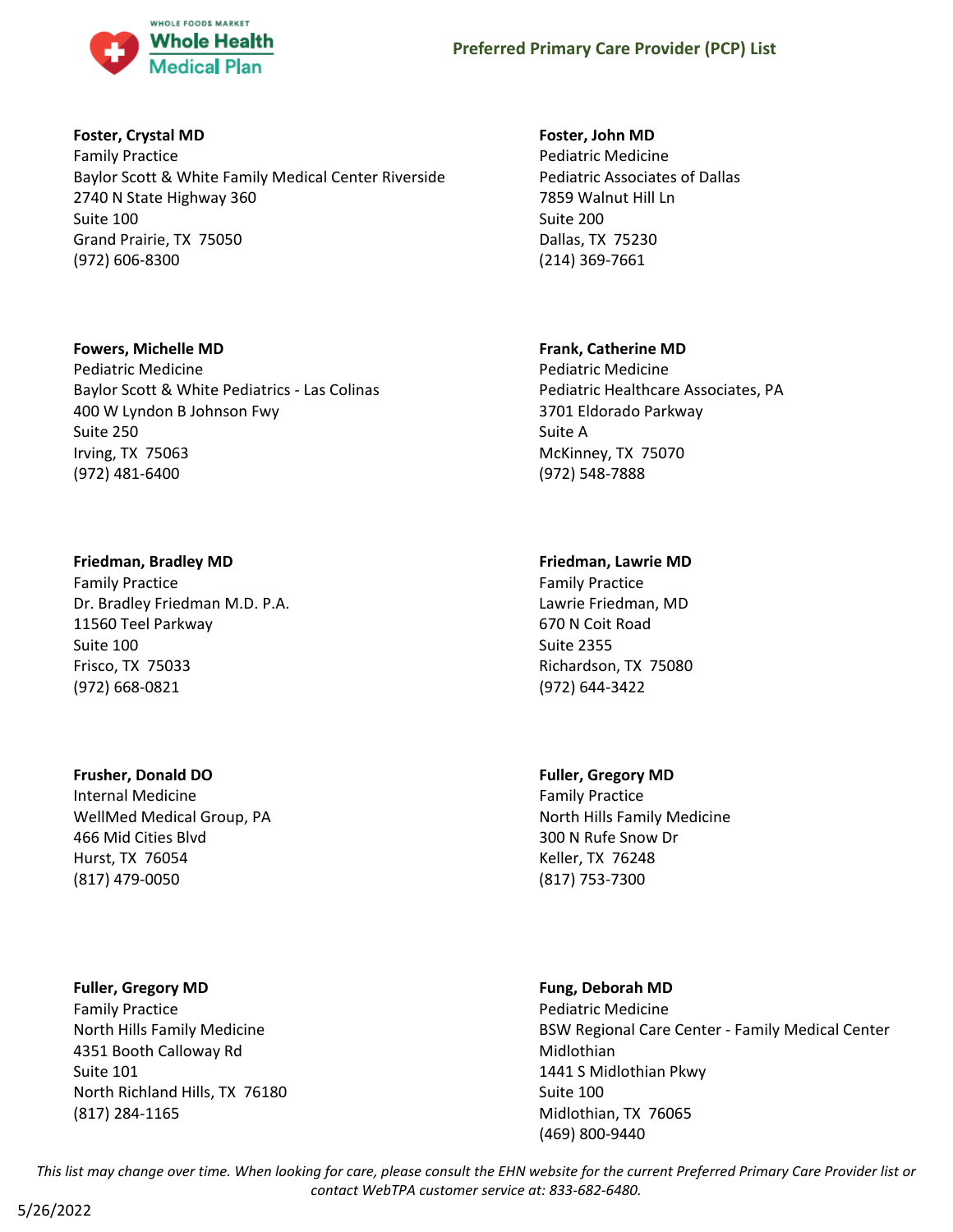

#### **Fung, Deborah MD**

Pediatric Medicine Baylor Scott & White Family Medical Center - Waxahachie 2460 N Interstate 35 E Rd Suite 100 Waxahachie, TX 75165 (469) 800-9500

#### **Furman, Allan MD**

Family Practice Baylor Scott & White Urgent Care - Irving 2021 N Macarthur Blvd Suite 115 Irving, TX 75061 (972) 817-1000

### **Gabriel, John MD**

Family Practice North Hills Family Medicine 4351 Booth Calloway Rd Suite 101 North Richland Hills, TX 76180 (817) 284-1165

### **Gaman, Walter MD**

Family Practice Healthcare Associates of Irving 6161 North State Highway 161 Suite 200 Irving, TX 75063 (972) 258-7419

### **Gandhi, Neelay MD**

Family Practice North Texas Preferred Health Partners 3535 Victory Group Way Suite 330 Frisco, TX 75034 (972) 993-5070

# **Furman, Allan MD**

Family Practice Baylor Scott & White Medical & Surgical Clinic - Irving 6750 N Macarthur Blvd Suite 255 Irving, TX 75039 (972) 817-1200

# **Gabriel, John MD**

Family Practice North Hills Family Medicine 300 N Rufe Snow Dr Keller, TX 76248 (817) 753-7300

# **Galke, Curtis DO**

Family Practice University of North Texas Health Science Center at Fort Worth 855 Montgomery St 2nd floor Ft. Worth, TX 76107 (817) 735-2228

### **Gamarnik, Shari MD**

Family Practice Baylor Scott & White Primary Care at The Star 3800 Gaylord Pkwy Frisco, TX 75034 (469) 800-5600

#### **Gao, Ya DO**

Family Practice Baylor Scott & White Primary Care - Prosper 111 S Preston Rd Suite 10 Prosper, TX 75078 (469) 800-5200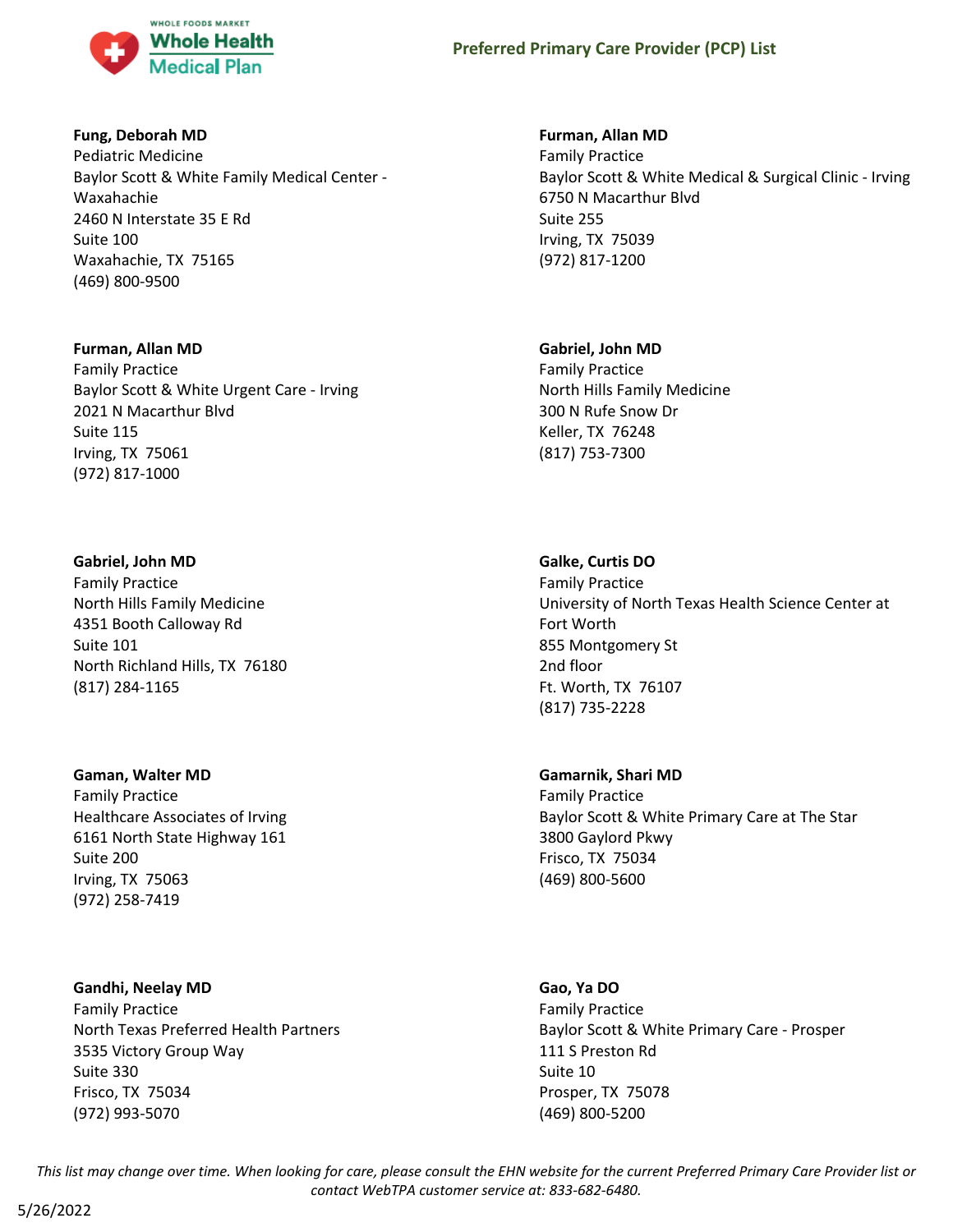

#### **Garcia, Jose MD**

Family Practice Baylor Scott & White Family Medicine Fort Worth 900 W Magnolia Ave Suite 201 Fort Worth, TX 76104 (817) 912-9270

#### **Garcia, Paul DO**

Internal Medicine Baylor Scott & White Primary Care - Southwest Fort Worth 6420 Altamesa Blvd Suite 100 Fort Worth, TX 76132 (817) 912-9000

### **Garcia, Alfredo MD**

Internal Medicine Baylor Scott & White MedProvider 3417 Gaston Ave Suite 1100 Dallas, TX 75246 (469) 800-9000

### **Garcia Cortes, Lilliam MD**

Pediatric Medicine Pediatric Clinic of Mesquite 3228 Interstate 30 Suite 300 Mesquite, TX 75150 (972) 480-6972

### **Gardner, Sarah DO**

Internal Medicine Medical Clinic of North Texas, PLLC 5450 Clearfork Main St Suite 300 Fort Worth, TX 76109 (817) 334-1400

# **Garcia, Jose MD**

Family Practice Baylor Scott & White Family Medicine - Fort Worth II 950 W Magnolia Ave Fort Worth, TX 76104 (817) 912-9600

### **Garcia, Chris MD**

Family Practice Family HealthCare Associates 3601 North Highway 157 Mansfield, TX 76063 (817) 473-7962

### **Garcia, Paul DO**

Internal Medicine Baylor Scott & White Urgent Care - Fort Worth 950 W Magnolia Ave Fort Worth, TX 76104 (817) 912-8360

**Garcia Cortes, Lilliam MD** Pediatric Medicine Pediatric Clinic of Mesquite 3230 Interstate 30 Suite 100 Mesquite, TX 75150 (972) 682-1791

### **Garfield, Tyson DO**

Geriatric Medicine University of North Texas Health Science Center at Fort Worth 855 Montgomery St Floor 4 Ft. Worth, TX 76107 (817) 735-2200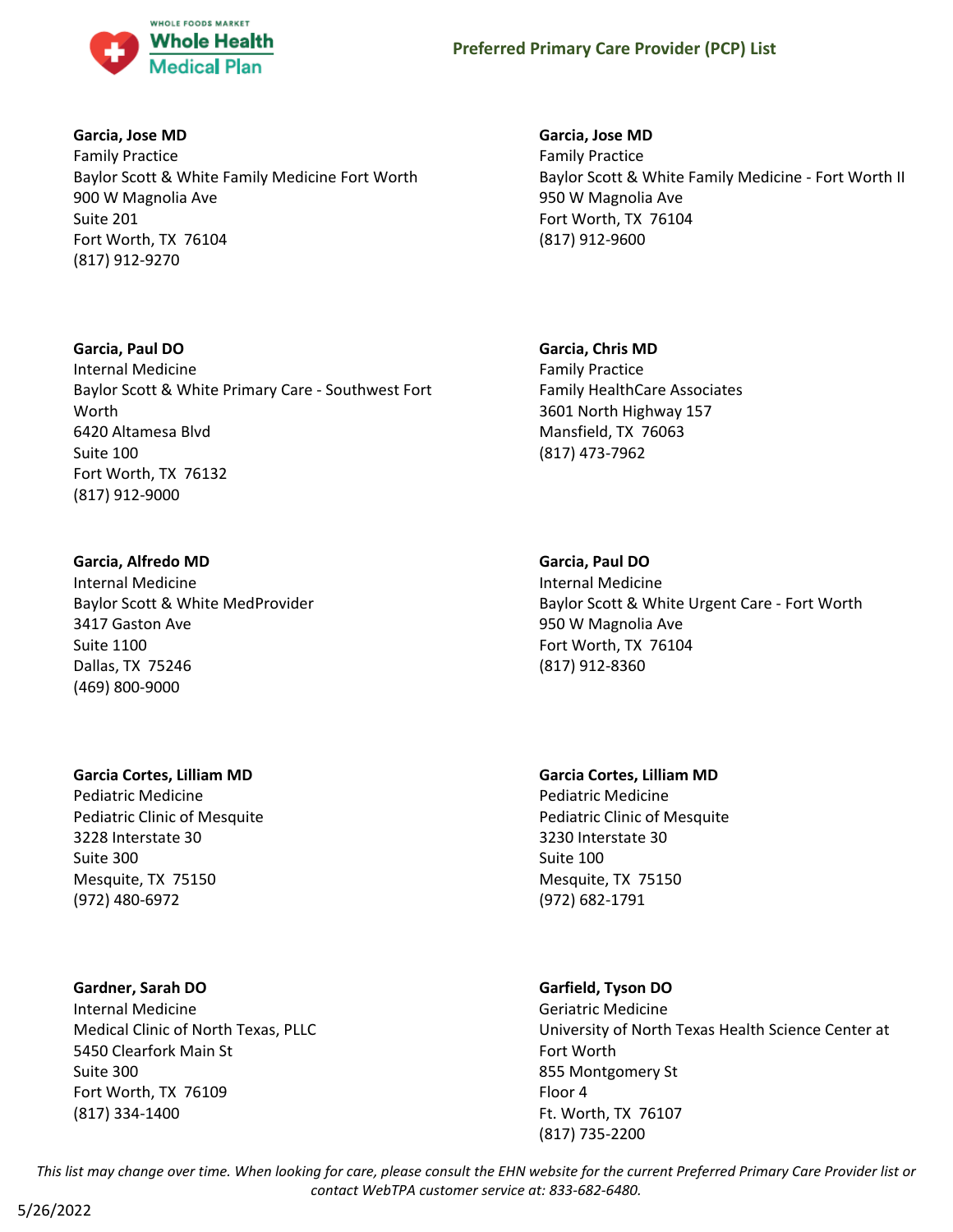

#### **Garner, Kristin MD**

Family Practice Family HealthCare Associates 1926 Southwest Green Oaks Boulevard Arlington, TX 76017 (817) 472-5522

## **Garrett, Kristi DO**

Internal Medicine Medical Clinic of North Texas, PLLC 4440 US 287 Midlothian, TX 76065 (817) 784-8268

## **Garrett, Gary MD**

Family Practice Baylor Scott & White Family Health Center Mesquite 1575 Interstate 30 Mesquite, TX 75150 (469) 800-2800

## **Gaydos, Maria MD**

Family Practice Family HealthCare Associates 4100 North Collins Suite 200 Arlington, TX 76005 (817) 860-1309

## **George-Zieser, Shalomi DO**

Internal Medicine Healthcare Associates of McKinney 8080 State Highway 121 Suite 300 McKinney, TX 75070 (972) 268-9383

## **Ghaffar, Faryal MD**

Pediatric Medicine Dallas Pediatrics and Infectious Disease Associates 1120 South Main Street Suite 100 Grapevine, TX 76051 (817) 416-5554

*This list may change over time. When looking for care, please consult the EHN website for the current Preferred Primary Care Provider list or contact WebTPA customer service at: 833-682-6480.*

## **Garrett, Gary MD**

Family Practice BSW Regional Care Center - Family Medical Center Lovers Lane 5800 E Lovers Ln Dallas, TX 75206 (972) 817-6430

## **Gavino, Christine DO**

Family Practice Baylor Scott & White Colleyville Family Medicine 5232 Colleyville Blvd Suite 100 Colleyville, TX 76034 (817) 912-9920

#### **George, Jim MD**

Family Practice Baylor Scott & White Primary Care - Forney 763 E Highway 80 Suite 240 Forney, TX 75126 (469) 800-3870

## **Gersbach, Megan PAC**

Physician Assistant Baylor Scott & White Urgent Care - Lovers Lane 5800 E Lovers Ln Dallas, TX 75206 (972) 817-6260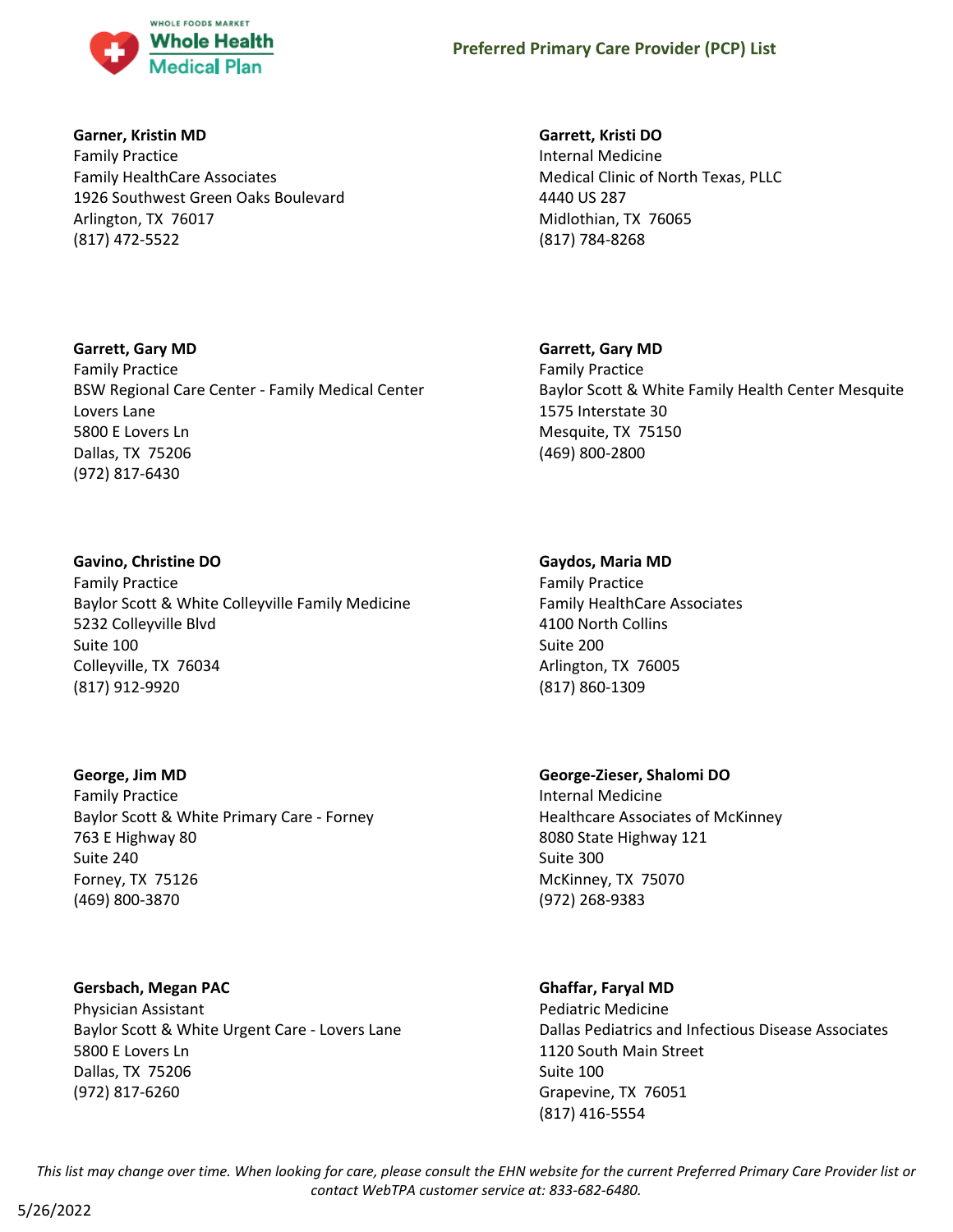

## **Ghosh, Kirat MD**

Family Practice Baylor Scott & White Urgent Care - Midlothian 1441 S Midlothian Pkwy Suite 100A Midlothian, TX 76065 (469) 800-9440

#### **Ghosh, Kirat MD**

Family Practice Baylor Scott & White Urgent Care - North Garland 7217 Telecom Pkwy Suite 100A Garland, TX 75044 (469) 800-2530

## **Ghosh, Kirat MD**

Family Practice Baylor Scott & White Occupational & Family Health Center at TI 13350 T I Blvd MS 327 Dallas, TX 75243 (972) 817-6200

#### **Gillem, Megan DO**

Family Practice Medical Clinic of North Texas, PLLC 4921 Long Prairie Road Suite 100 Flower Mound, TX 75028 (972) 691-8700

#### **Givens, Kelly MD**

Family Practice Baylor Scott & White Dallas Diagnostic Association - Park Cities 9101 N Central Expy Suite 300 Dallas, TX 75231 (469) 800-7100

## **Ghosh, Kirat MD**

Family Practice Baylor Scott & White Urgent Care - Fort Worth 950 W Magnolia Ave Fort Worth, TX 76104 (817) 912-8360

## **Ghosh, Kirat MD**

Family Practice Baylor Scott & White Urgent Care - Lovers Lane 5800 E Lovers Ln Dallas, TX 75206 (972) 817-6260

## **Ghosh, Kirat MD**

Family Practice Baylor Scott & White Urgent Care - Irving 2021 N Macarthur Blvd Suite 115 Irving, TX 75061 (972) 817-1000

#### **Giotis, Samim MD**

Family Practice USMD Fort Worth Clearfork Clinic 5450 Clearfork Main St Suite 430 Fort Worth, TX 76109 (817) 984-1688

## **Givens, Kelly MD**

Family Practice BSW Regional Care Center - DDA Park Cities 9101 N Central Expy Suite 300 Dallas, TX 75231 (469) 800-7100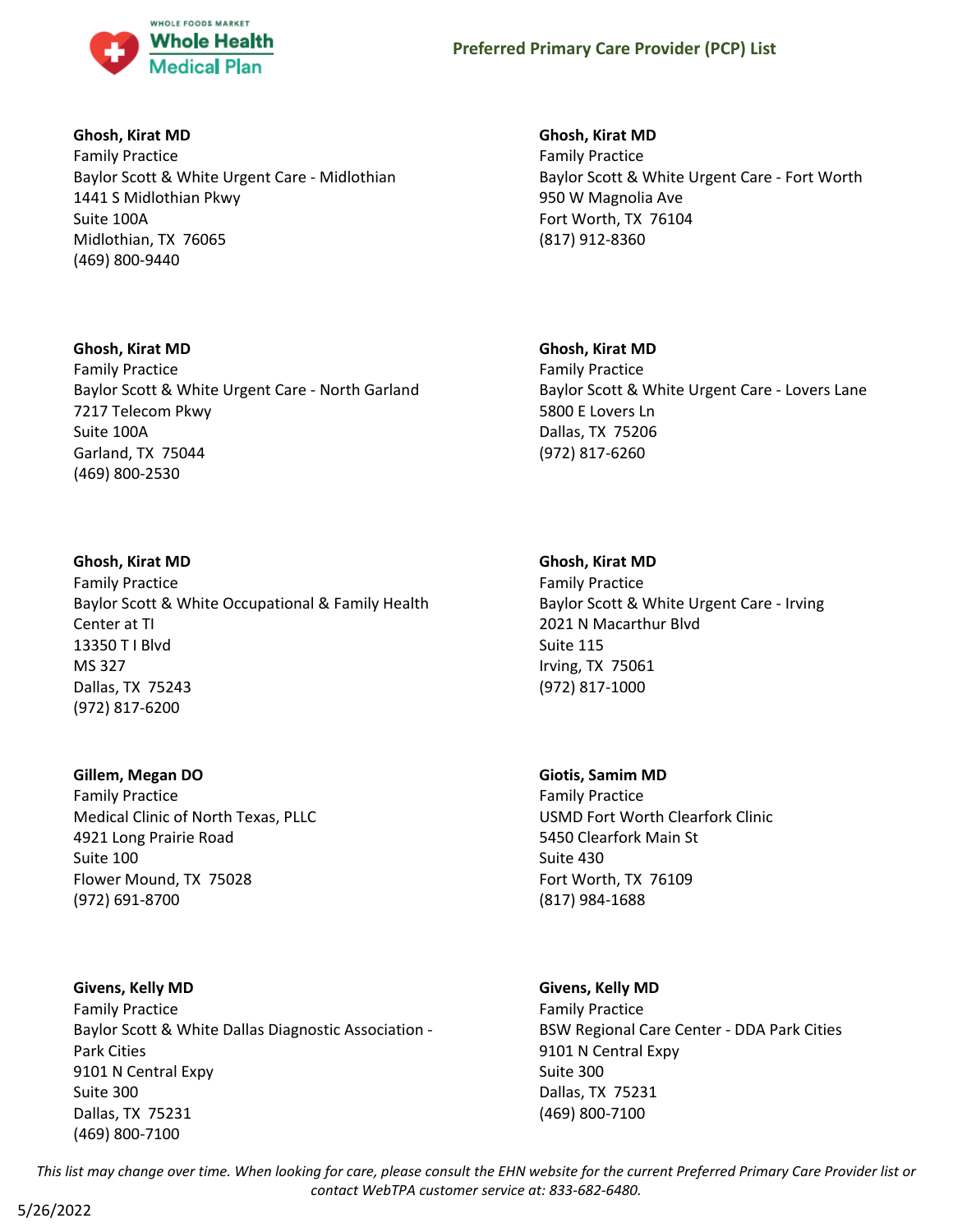

## **Glaser, Brian DO**

Family Practice Bridlewood Family Healthcare, P.A. 3400 Long Prarie Road Suite 200 Flower Mound, TX 75022 (972) 899-6300

## **Godsey, Kenneth MD**

Internal Medicine BSW Regional Care Center - Baylor Family Medicine Plano 4800 Hedgcoxe Rd Suite 200 Plano, TX 75024 (469) 800-6120

## **Goff, Gary MD**

Internal Medicine Gary E. Goff, MD, PA 8440 Walnut Hill Lane Suite 420 Dallas, TX 75231 (214) 879-9966

## **Golwala, Amol DO**

Family Practice Family HealthCare Associates 2821 President George Bush Freeway Suite 100 Richardson, TX 75082 (214) 575-3422

## **Gomez, Martin MD**

Pediatric Medicine Kids Wellness Center 3228 Interstate 30 Suite 300 Mesquite, TX 75150 (972) 480-6972

## **Godsey, Kenneth MD**

Internal Medicine Baylor Scott & White Dallas Diagnostic Association - Plano 4716 Alliance Blvd Suite 500 Plano, TX 75093 (469) 800-6000

## **Godwin, Joseph DO**

Family Practice MD Family Clinic 2815 S Hampton Rd Dallas, TX 75224 (888) 776-5252

## **Goh, Ewe MD**

Pediatric Medicine Ewe Goh MD, PA 810 N Zang Blvd Suite 200 Dallas, TX 75208 (214) 943-4331

## **Gomez, Omar MD**

Pediatric Medicine Kid Care Pediatrics 230 N Rufe Snow Dr Keller, TX 76248 (817) 337-5503

## **Gomez, Martin MD**

Pediatric Medicine Pediatric Clinic of Mesquite 3230 Interstate 30 Suite 100 Mesquite, TX 75150 (972) 682-1791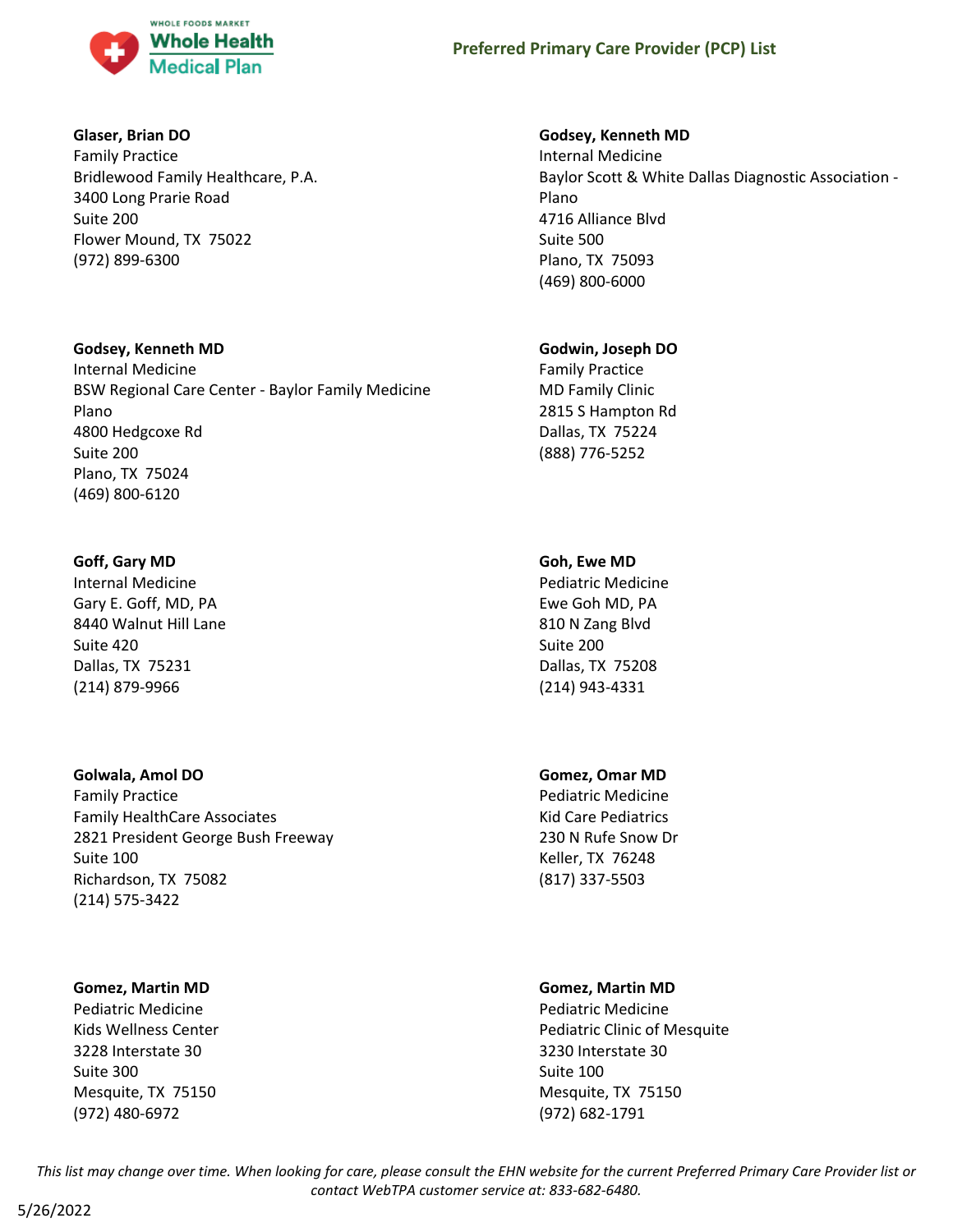

#### **Gomez, Omar MD**

Pediatric Medicine Kid Care Pediatrics 6618 Fossil Bluff Dr Suite 116 Fort Worth, TX 76137 (817) 847-6420

#### **Gonzalez, Jon DO**

Family Practice WellMed at Pleasant Run 2424 W Pleasant Run Rd Suite 200 Lancaster, TX 75146 (972) 274-5200

#### **Goodrich, Toyya DO**

Pediatric Medicine University of North Texas Health Science Center at Fort Worth 855 Montgomery St Ft. Worth, TX 76107 (817) 735-2228

#### **Goswitz, Alexis DO**

Family Practice Baylor Scott & White MedProvider 3417 Gaston Ave Suite 1000 Dallas, TX 75246 (469) 800-9000

#### **Gould, Shaun DO**

Family Practice Baylor Scott & White Family Medical Center Riverside 2740 N State Highway 360 Suite 100 Grand Prairie, TX 75050 (972) 606-8300

#### **Gondol, Sara MD**

Pediatric Medicine Starside Pediatrics 1518 Legacy Dr Suite 110 Frisco, TX 75034 (214) 494-4212

#### **Gonzalez, Eduardo MD**

Family Practice Family HealthCare Associates 1300 South Fielder Road Arlington, TX 76013 (817) 277-2221

#### **Goodwin, Tara DO**

Internal Medicine Tara Goodwin, DO 12221 Merit Dr Suite 1500 Dallas, TX 75251 (214) 217-1911

#### **Goswitz, Alexis DO**

(972) 606-8300

Family Practice Baylor Scott & White Urgent Care - Lovers Lane 5800 E Lovers Ln Dallas, TX 75206 (972) 817-6260

## **Gould, Shaun DO** Family Practice BSW Regional Care Center - Family Medical Center Riverside 2740 N State Highway 360 Suite 100 Grand Prairie, TX 75050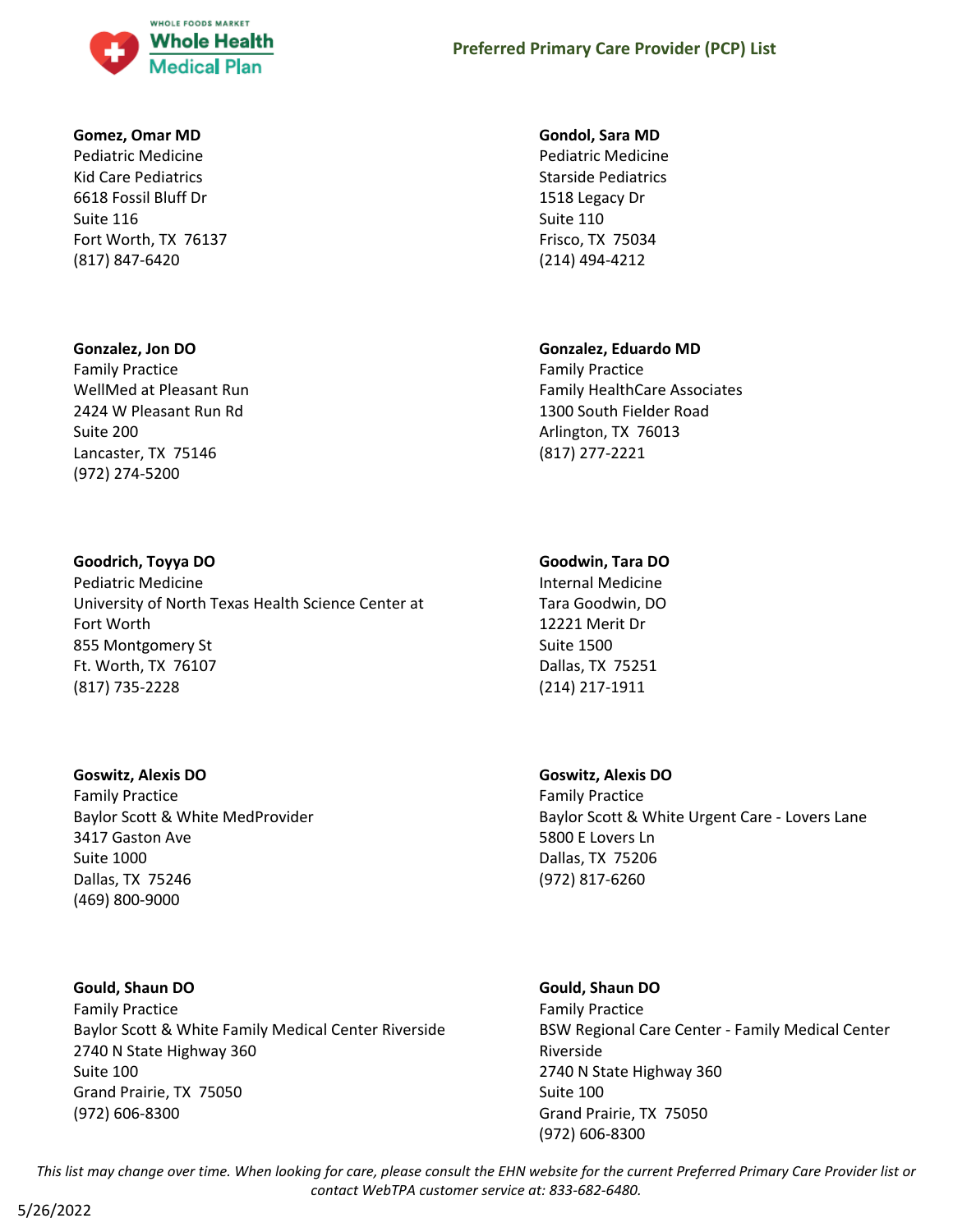

#### **Graneto, Donald MD**

Family Practice Uptown Physicians Group 2801 Lemmon Ave Suite 400 Dallas, TX 75204 (214) 303-1033

#### **Graves, Julia MD**

Family Practice Baylor Scott & White Family Medicine Uptown 4161 Mckinney Ave Suite 300 Dallas, TX 75204 (972) 817-7040

#### **Green, Matthew MD**

Family Practice Baylor Scott & White Urgent Care - Irving 2021 N Macarthur Blvd Suite 115 Irving, TX 75061 (972) 817-1000

#### **Green, Matthew MD**

Family Practice Baylor Scott & White Urgent Care - Lovers Lane 5800 E Lovers Ln Dallas, TX 75206 (972) 817-6260

#### **Green, Matthew MD**

Family Practice Baylor Scott & White Urgent Care - Southlake 925 E Southlake Blvd Suite 270 Southlake, TX 76092 (817) 912-8560

#### **Graves, Reese MD**

Family Practice Baylor Scott & White Family Health Center Richardson 2520 N Central Expy Suite 100 Richardson, TX 75080 (972) 234-3311

#### **Green, Matthew MD**

Family Practice Baylor Scott & White Urgent Care - Midlothian 1441 S Midlothian Pkwy Suite 100A Midlothian, TX 76065 (469) 800-9440

#### **Green, Matthew MD**

Family Practice Baylor Scott & White Primary Care McKinney 5220 W University Dr Suite 100 McKinney, TX 75071 (469) 800-5100

#### **Green, Matthew MD**

Family Practice Baylor Scott & White Urgent Care - North Garland 7217 Telecom Pkwy Suite 100A Garland, TX 75044 (469) 800-2530

#### **Green, Matthew MD**

Family Practice Baylor Scott & White Urgent Care - Fort Worth 950 W Magnolia Ave Fort Worth, TX 76104 (817) 912-8360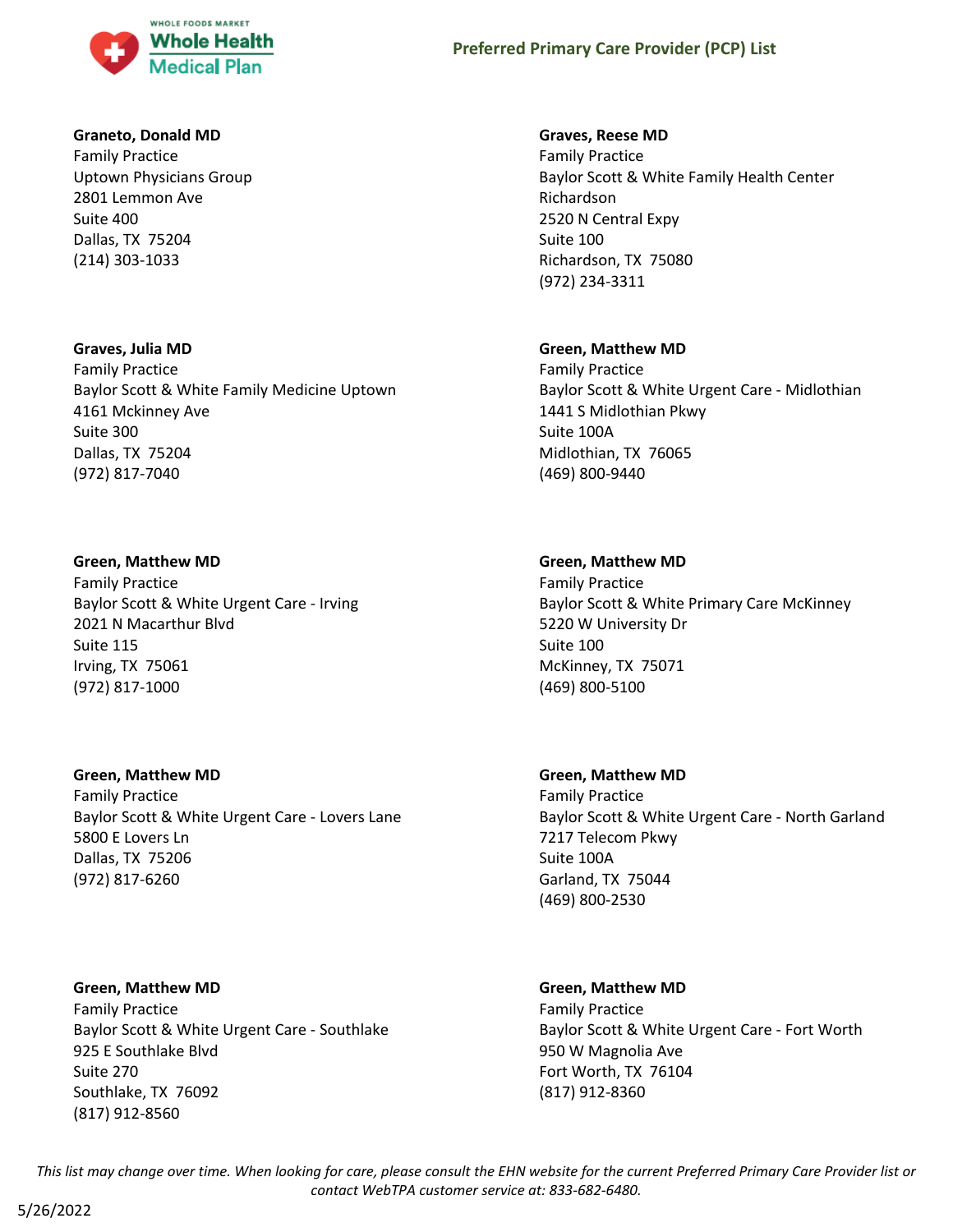

## **Greer, Daria MD**

Family Practice Baylor Scott & White Family Medicine Fort Worth 900 W Magnolia Ave Suite 201 Fort Worth, TX 76104 (817) 912-9270

#### **Gronberg, Michael MD**

Pediatric Medicine Alliance Pediatrics 9445 N Beach St Fort Worth, TX 76244 (817) 741-5437

#### **Grysen, Lisa MD**

Pediatric Medicine Pediatric Associates of Dallas 7859 Walnut Hill Ln Suite 200 Dallas, TX 75230 (214) 369-7661

#### **Guetersloh, Chad MD**

Pediatric Medicine Centennial Pediatrics 5560 Independence Parkway Frisco, TX 75035 (214) 389-8801

**Guryan, Rupinder DO** Family Practice Baylor Scott & White Family Medical Center Red Oak 301 E Ovilla Rd Suite 100 Red Oak, TX 75154 (469) 800-9200

## **Greer, Daria MD**

Family Practice Baylor Scott & White Family Medicine - Fort Worth II 950 W Magnolia Ave Fort Worth, TX 76104 (817) 912-9600

## **Gruen, Sheryl MD**

Family Practice Adventhealth Family Medicine Rural Health Clinics, Inc 187 PR 4060 Lampasas, TX 76550 (512) 556-3621

## **Guetersloh, Chad MD**

Pediatric Medicine Centennial Pediatrics 2701 Little Elm Parkway Suite 115 Little Elm, TX 75068 (214) 389-8801

## **Gummelt, Kyle DO**

Internal Medicine Baylor Scott & White Residency - Dallas 3600 Gaston Avenue Dallas, TX 75246 (214) 820-3275

## **Habash, Samar MD** Internal Medicine Baylor Scott & White Dallas Diagnostic Association - Plano 4716 Alliance Blvd Suite 500 Plano, TX 75093 (469) 800-6000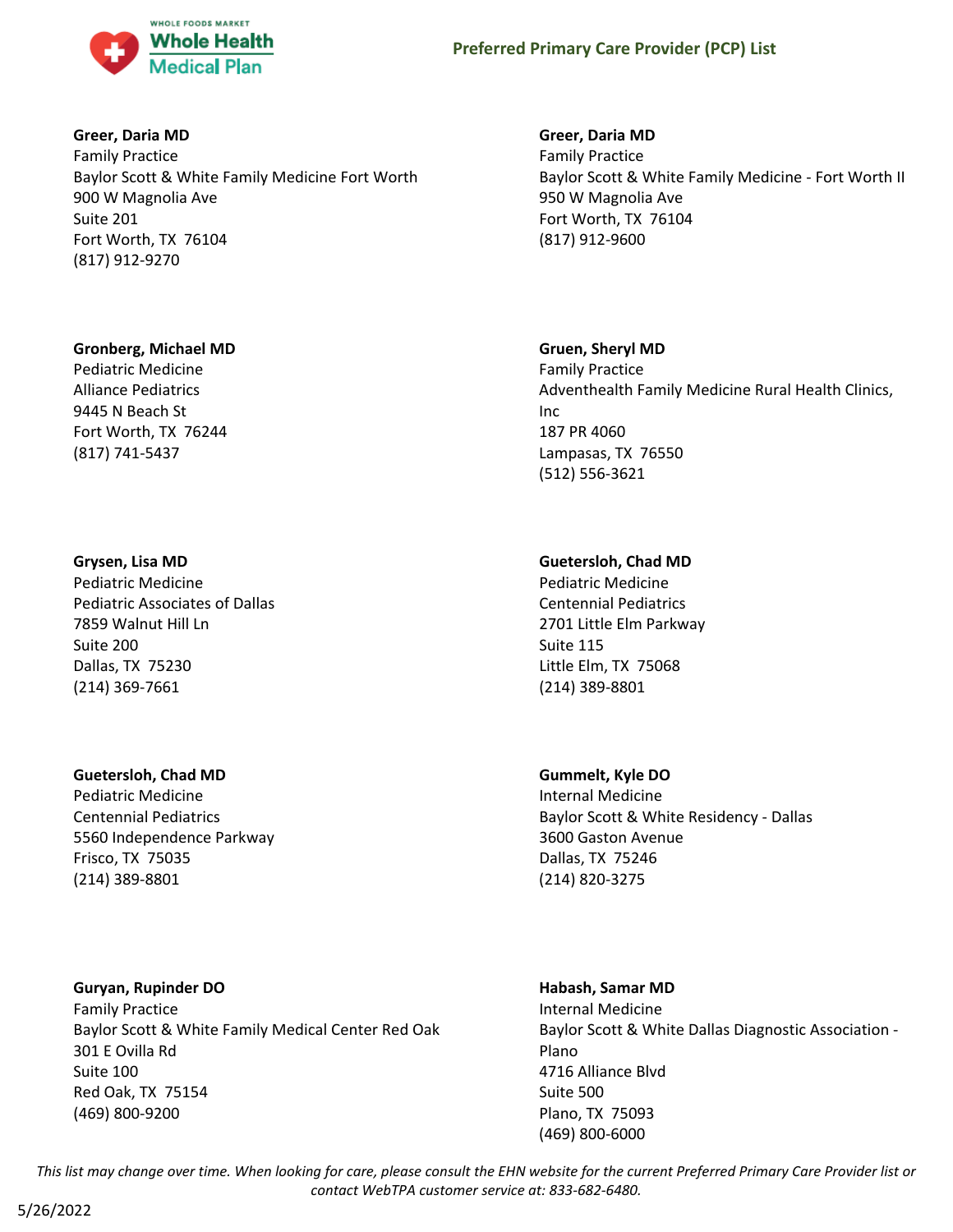

## **Habiba, Nusrath MD**

Pediatric Medicine University of North Texas Health Science Center at Fort Worth 855 Montgomery St Floor 1 Ft. Worth, TX 76107 (817) 735-2363

#### **Haefeli, David MD**

Family Practice North Tarrant Family Practice Associates 5445 Basswood Blvd Suite 650 Fort Worth, TX 76137 (817) 485-0161

## **Haider, Munawar MD**

Family Practice Haider Associates, LLC 1999 Forest Ridge Dr Bedford, TX 76021 (682) 738-3158

## **Hainsfurther, Jessica DO**

Family Practice BSW Regional Care Center - Family Medical Center Lovers Lane 5800 E Lovers Ln Dallas, TX 75206 (972) 817-6430

#### **Hall, Christopher MD**

Family Practice Village Health Partners 7300 Eldorado Pkwy Suite 200 McKinney, TX 75070 (972) 599-9600

## **Hadley, Lesca MD**

Geriatric Medicine University of North Texas Health Science Center at Fort Worth 855 Montgomery St 2nd floor Ft. Worth, TX 76107 (817) 735-2228

## **Hafeez, Raheela MD**

Pediatric Medicine University of North Texas Health Science Center at Fort Worth 855 Montgomery St Floor 1 Ft. Worth, TX 76107 (817) 735-2363

## **Hainsfurther, Jessica DO**

Family Practice Baylor Scott & White Primary Care Lovers Lane 5800 E Lovers Ln Dallas, TX 75206 (972) 817-6260

## **Hainsfurther, Jessica DO**

Family Practice Baylor Scott & White Dallas Diagnostic Association - Park Cities 9101 N Central Expy Suite 300 Dallas, TX 75231 (469) 800-7100

## **Hall, Amanda DO**

Family Practice Medical Clinic of North Texas, PLLC 9701 Harmon Rd Suite 141 Fort Worth, TX 76177 (817) 306-5630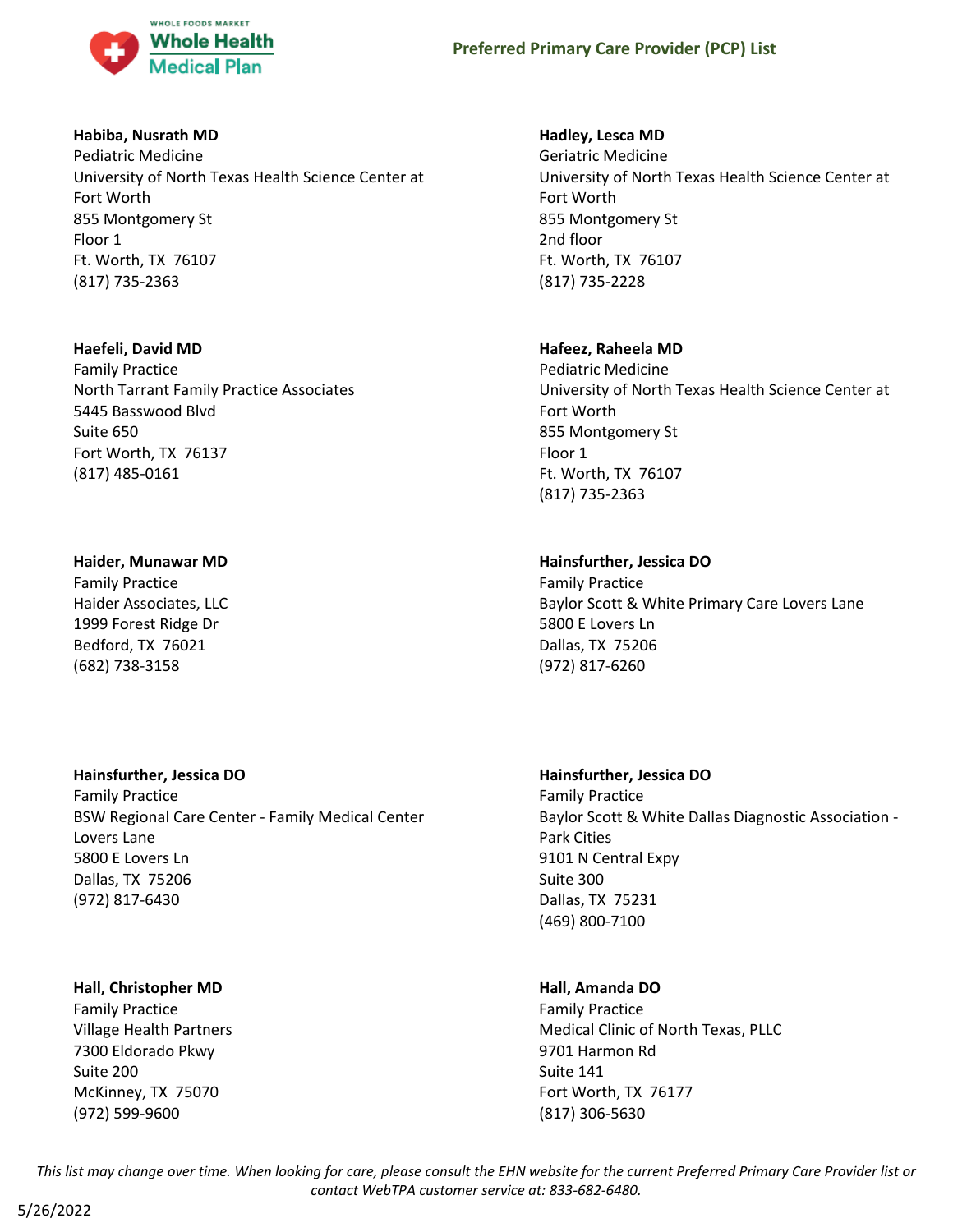

#### **Haman, Robert DO**

Family Practice R. Mark Haman, DO, PA 1239 E Irving Boulevard Irving, TX 75060 (972) 579-8011

#### **Han, Michelle MD**

Pediatric Medicine Baylor Scott & White Pediatrics - Las Colinas 400 W Lyndon B Johnson Fwy Suite 250 Irving, TX 75063 (972) 481-6400

## **Handoyo, Anthony DO**

Family Practice Baylor Scott & White Primary Care and Geriatrics - South Frisco 4461 Coit Rd Suite 301 Frisco, TX 75035 (469) 800-6120

## **Haq, Mahenaaz MD**

Geriatric Medicine Baylor Scott & White Primary Care and Geriatrics - South Frisco 4461 Coit Rd Suite 301 Frisco, TX 75035 (469) 800-6690

## **Harn, Laura MD**

Pediatric Medicine BestNest Pediatrics 4040 Legacy Drive Suite 201 Frisco, TX 75034 (972) 668-6705

## **Hamilton, Joey MD**

Family Practice Family Medicine Associates of Texas 4333 N Josey Ln Suite 302 Carrollton, TX 75010 (972) 394-8844

## **Hancock, James MD**

Pediatric Medicine Baylor Scott & White Family Medical Center - Midlothian 1441 S Midlothian Pkwy Suite 100 Midlothian, TX 76065 (469) 800-9600

## **Hansen, Malinda DO**

Family Practice University of North Texas Health Science Center at Fort Worth 855 Montgomery St 2nd floor Ft. Worth, TX 76107 (817) 735-2228

## **Harder, Gerald MD**

Internal Medicine Baylor Scott & White Southlake Family Medicine 925 E Southlake Blvd Southlake, TX 76092 (817) 912-8800

#### **Harpavat, Kiran MD**

Pediatric Medicine Pediatric Physicians, PA 3101 Churchill Drive Suite 200 Flower Mound, TX 75022 (972) 691-2100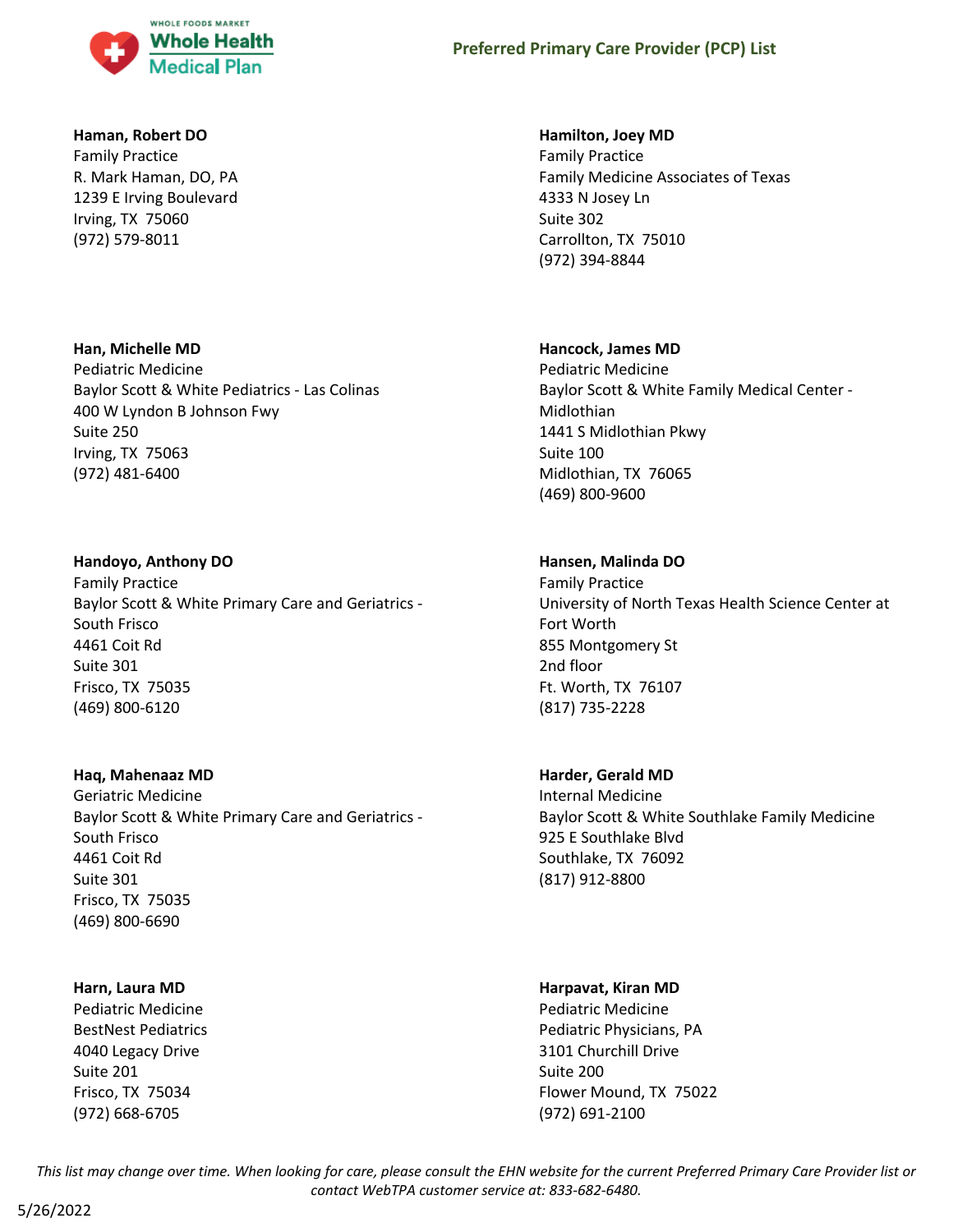

## **Harrell, Melinda MD**

Internal Medicine MaxHealth Family, Internal & Sports Medicine 5207 Heritage Ave Colleyville, TX 76034 (817) 355-8000

## **Harris, Maria Lizette DO**

Pediatric Medicine Topcare Medical Group Inc 5334 Ross Ave Suite 900A Dallas, TX 75206 (214) 884-1584

## **Harvey, Ruth DO**

Family Practice BSW Regional Care Center - Family Medical Center Riverside 2740 N State Highway 360 Suite 100 Grand Prairie, TX 75050 (972) 606-8300

#### **Harvey, Ruth DO**

Family Practice Baylor Scott & White Primary Care - Mid-Cities 911 E Harwood Rd Euless, TX 76039 (817) 912-9500

**Hawkins, Christina PAC** Physician Assistant Beacon Emergency Services Team, PA 4835 LBJ Freeway Suite 900 Dallas, TX 75244 (469) 420-5525

## **Harring, Kristi PAC**

Physician Assistant Medical Associates Of North Texas 923 College Ave Suite 101 Fort Worth, TX 76104 (972) 544-6600

## **Harvey, Ruth DO**

Family Practice Baylor Scott & White Family Medical Center Riverside 2740 N State Highway 360 Suite 100 Grand Prairie, TX 75050 (972) 606-8300

## **Harvey, Tiffany MD**

Internal Medicine Baylor Scott & White Internal Medicine - Las Colinas 400 W I-635 Suite 200 Irving, TX 75063 (972) 406-1199

**Hassan-Hussein, Amber PAC**

Internal Medicine Medical Associates Of North Texas 923 College Ave Suite 101 Fort Worth, TX 76104 (972) 544-6600

#### **Hayat, Munawar MD**

Family Practice Medical Clinic of North Texas, PLLC 4921 Long Prairie Road Suite 100 Flower Mound, TX 75028 (972) 691-8700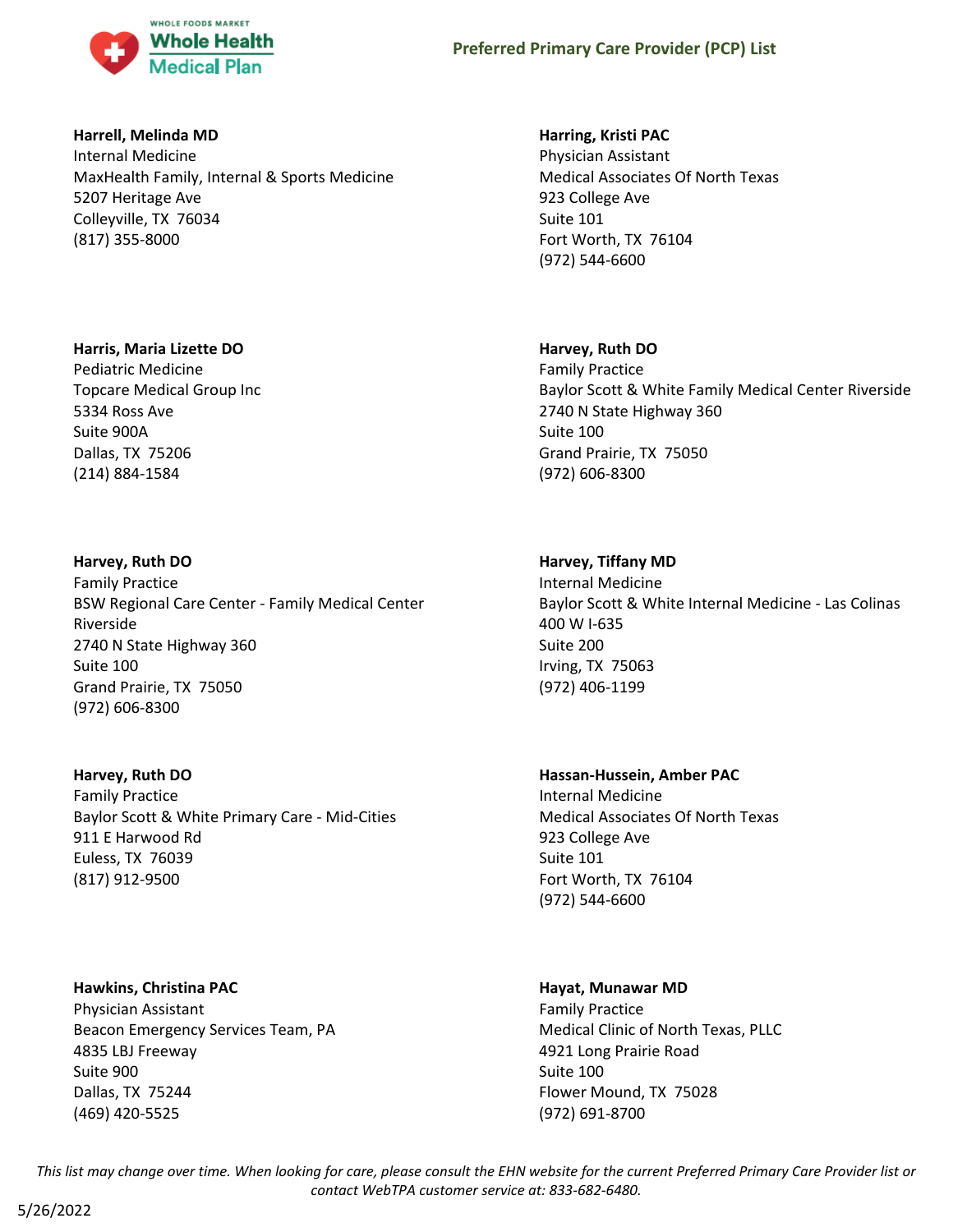

## **Hayes, Lorrie MD**

Internal Medicine Baylor Scott & White Colleyville Family Medicine 5232 Colleyville Blvd Suite 100 Colleyville, TX 76034 (817) 912-9920

## **Hayes, Amy MD**

Pediatric Medicine Pediatric Associates of Dallas 5800 Communications Pkwy Plano, TX 75093 (214) 369-7661

## **Heffernan, Jennifer MD**

Geriatric Medicine Baylor Scott & White HouseCalls 4009 Worth St Suite B Dallas, TX 75246 (214) 820-9115

#### **Henry, Travis MD**

Pediatric Medicine BSW Regional Care Center - Family Medical Center Midlothian 1441 S Midlothian Pkwy Suite 100 Midlothian, TX 76065 (469) 800-9440

## **Henry, Bruce MD**

Family Practice Texas Family Healthcare, PA 7777 Forest Lane Suite A-222 Dallas, TX 75230 (972) 566-7970

#### **Hayes, Amy MD**

Pediatric Medicine Pediatric Associates of Dallas 7859 Walnut Hill Ln Suite 200 Dallas, TX 75230 (214) 369-7661

## **Hays, William MD**

Family Practice Uptown Physicians Group 2801 Lemmon Ave Suite 400 Dallas, TX 75204 (214) 303-1033

## **Henderson, Elizabeth MD**

Pediatric Medicine Baylor Scott & White Colleyville Family Medicine 5232 Colleyville Blvd Suite 100 Colleyville, TX 76034 (817) 912-9920

#### **Henry, Travis MD**

Pediatric Medicine Baylor Scott & White Family Medical Center - Waxahachie 2460 N Interstate 35 E Rd Suite 100 Waxahachie, TX 75165 (469) 800-9500

## **Hernandez, Omar MD**

Family Practice Baylor Scott & White Family Medical Center - Midlothian 1441 S Midlothian Pkwy Suite 100 Midlothian, TX 76065 (469) 800-9600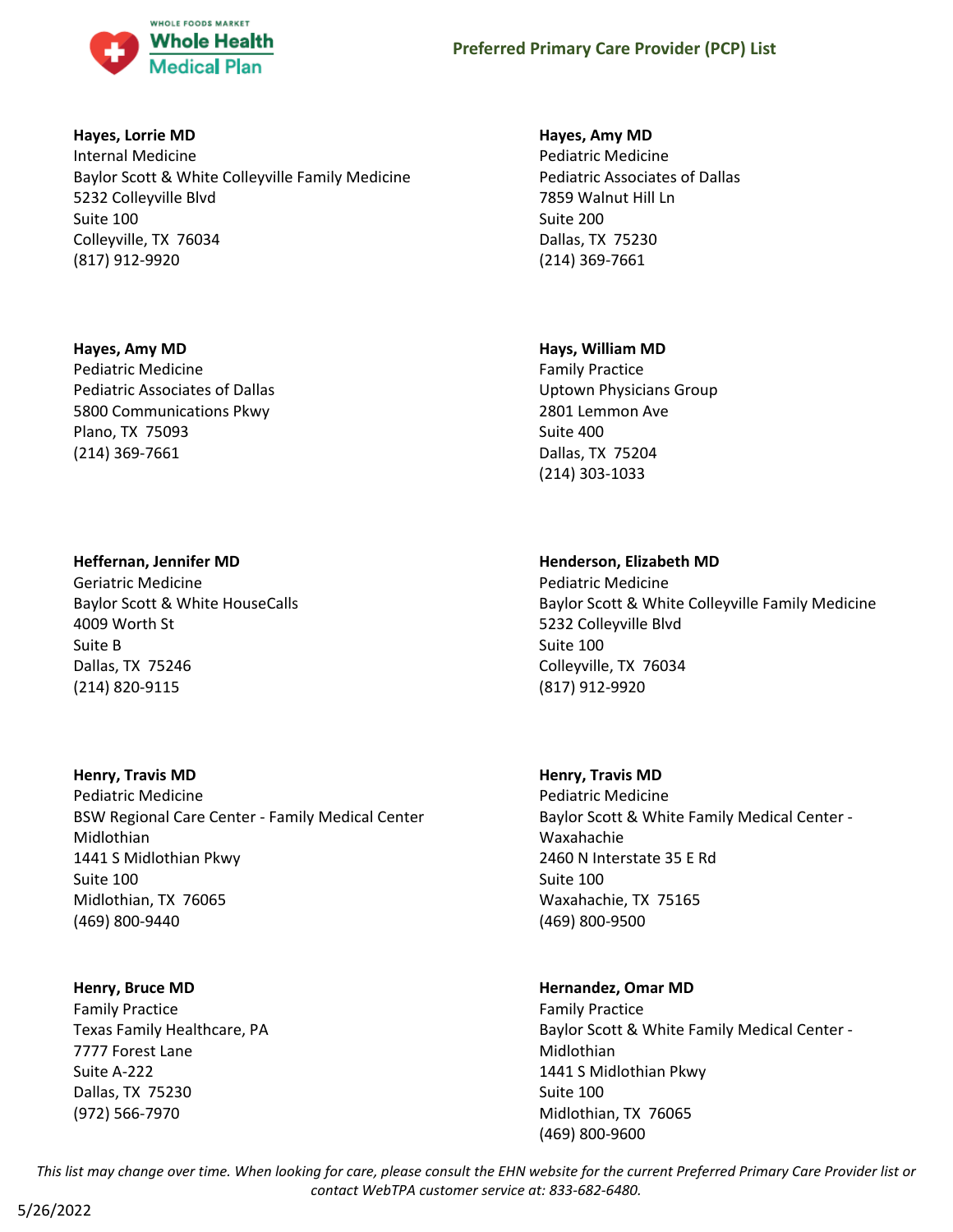

#### **Hickl, Andrew MD**

Internal Medicine Baylor Scott & White MedProvider 3417 Gaston Ave Suite 1000 Dallas, TX 75246 (469) 800-9000

#### **Hiraki, Stephanie DO**

Internal Medicine Medical Clinic of North Texas, PLLC 5531 South Hulen St Fort Worth, TX 76132 (817) 346-5960

## **Ho, Linh MD**

Pediatric Medicine Kid Approved Pediatrics 11875 Coit Rd Suite 100 Frisco, TX 75035 (972) 787-0044

## **Ho, Hoang MD**

Family Practice Raintree Medical Group, PLLC 919 Medical Dr Allen, TX 75013 (214) 644-0280

#### **Hoang, Thai MD**

Pediatric Medicine Stonebriar Pediatrics, PA 2840 Legacy Dr Suite 210 Frisco, TX 75034 (972) 668-7110

#### **Hingle, Laurie MD**

Pediatric Medicine BestNest Pediatrics 4040 Legacy Drive Suite 201 Frisco, TX 75034 (972) 668-6705

## **Hischke, Jeffrey MD**

Family Practice Family Medicine Associates of Texas 4333 N Josey Ln Suite 302 Carrollton, TX 75010 (972) 394-8844

## **Ho, Michelle MD**

Internal Medicine North Texas Preferred Health Partners 8215 Westchester Drive Suite 320 Dallas, TX 75225 (972) 993-5040

## **Ho, Hoang MD**

Family Practice Yuri E. Cook, MD., PA 919 Medical Drive Allen, TX 75013 (214) 644-0280

#### **Hodgson, Robert MD**

Family Practice North Tarrant Family Practice Associates 5445 Basswood Blvd Suite 650 Fort Worth, TX 76137 (817) 485-0161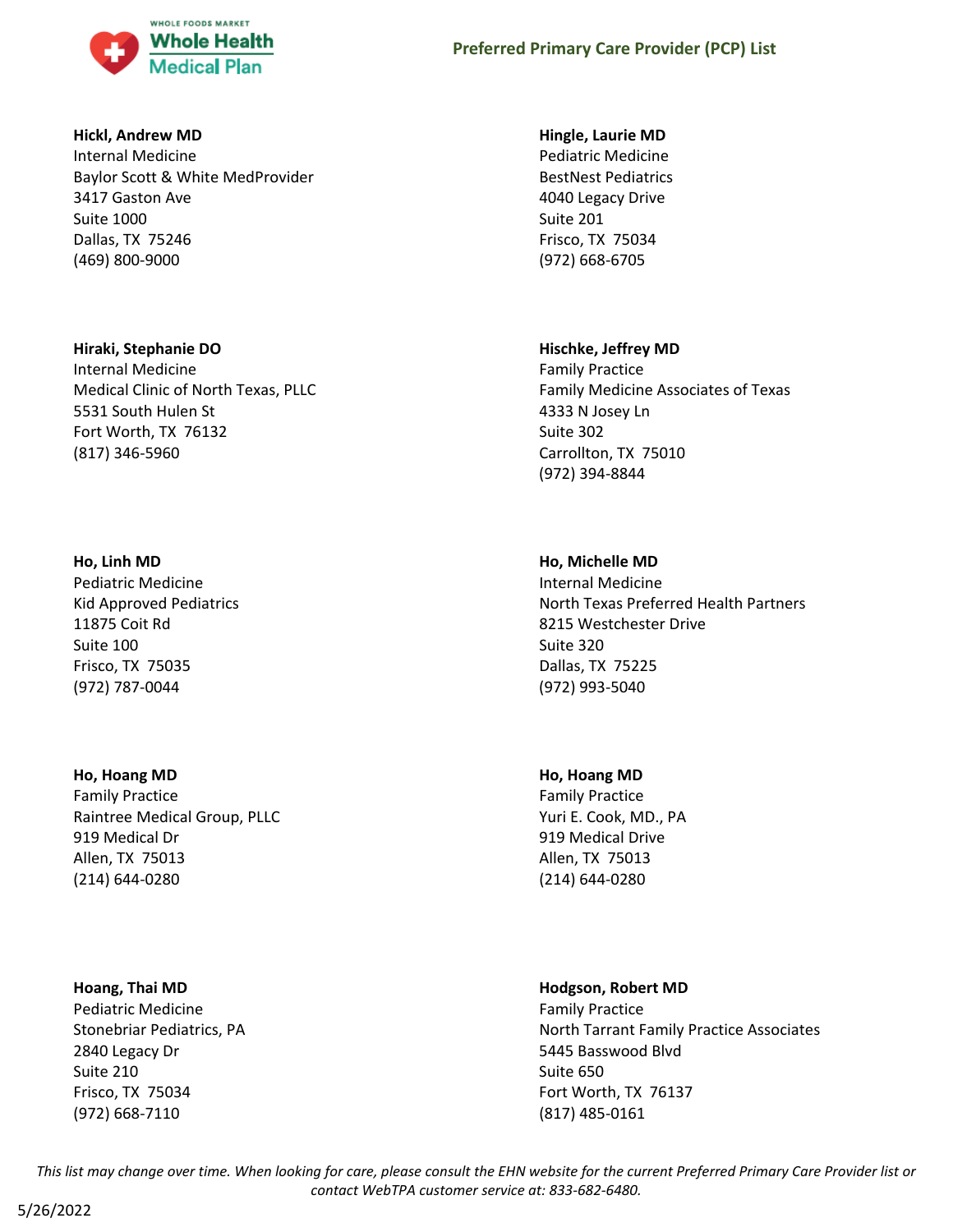

#### **Hoffman, Bryan DO**

Family Practice MD Family Clinic 1200 Woodhaven Blvd Fort Worth, TX 76112 (817) 429-8300

## **Hoffman, Eric MD**

Family Practice Family HealthCare Associates 1300 South Fielder Road Arlington, TX 76013 (817) 277-2221

## **Holland, Margaret MD**

Family Practice Baylor Scott & White Family Medicine Fort Worth 900 W Magnolia Ave Suite 201 Fort Worth, TX 76104 (817) 912-9270

## **Hollingsworth, Terry MD**

Family Practice Baylor Scott & White Primary Care - Sachse 5250 Highway 78 Suite 850 Sachse, TX 75048 (469) 800-2450

#### **Holster, Sean MD**

Family Practice Brenham Family Practice and Obstetrics 601 Medical Parkway Suite D Brenham, TX 77833 (979) 836-2822

#### **Hoffman, Bryan DO**

Family Practice MD Family Clinic 1306 Teasly Ln Denton, TX 76205 (940) 382-5005

## **Holland, Karen MD**

Pediatric Medicine Baylor Scott & White Medical & Surgical Clinic - Irving 2021 N Macarthur Blvd Suite 250 Irving, TX 75061 (972) 817-1410

## **Holland, Margaret MD**

Family Practice Baylor Scott & White Urgent Care - Fort Worth 950 W Magnolia Ave Fort Worth, TX 76104 (817) 912-8360

## **Hollub, Alexander MD**

Family Practice Baylor Scott & White Family Medical Center Red Oak 301 E Ovilla Rd Suite 100 Red Oak, TX 75154 (469) 800-9200

#### **Hong, Kailin MD**

Pediatric Medicine Centennial Pediatrics 5560 Independence Parkway Frisco, TX 75035 (214) 389-8801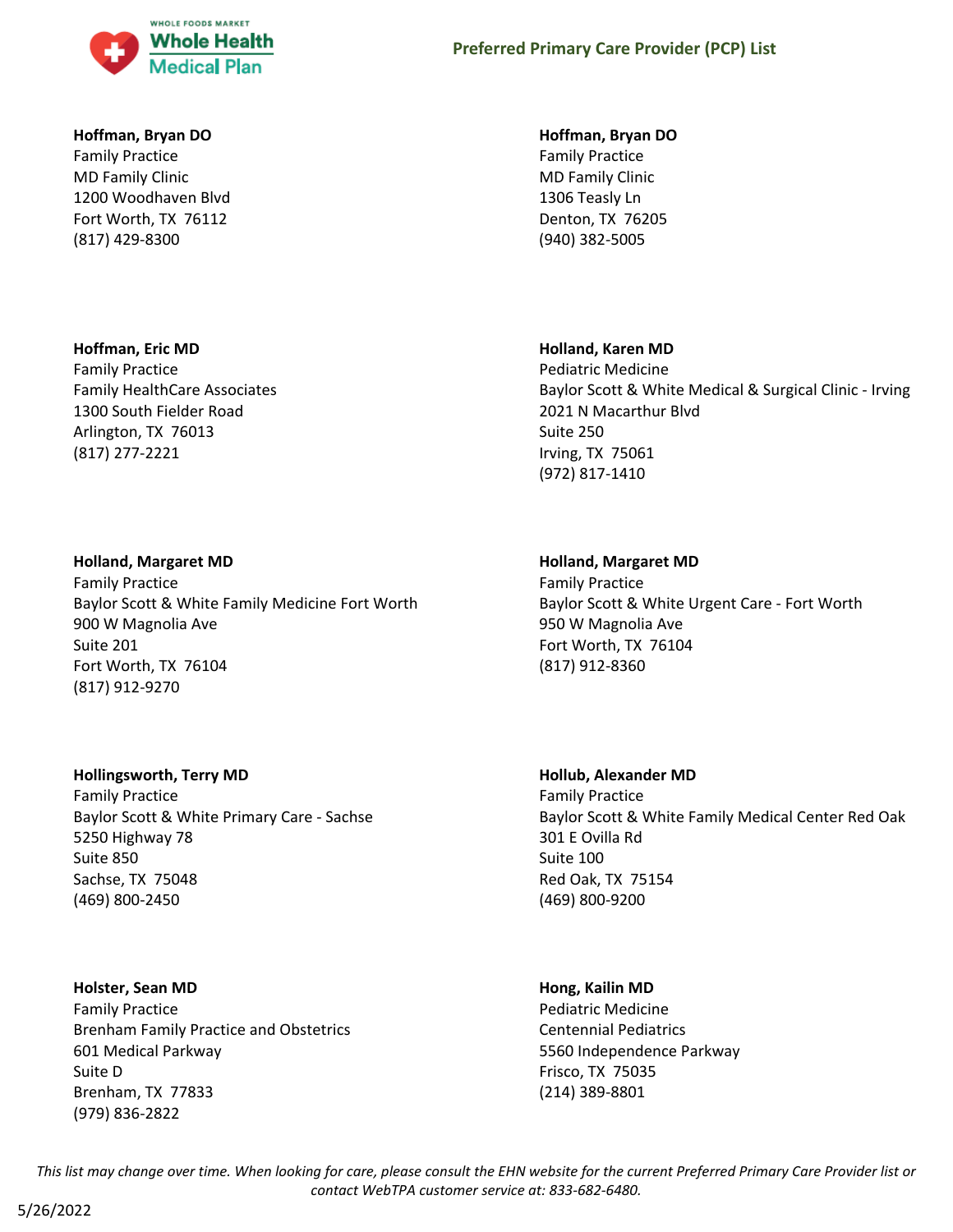

#### **Hood, John DO**

Family Practice Healthcare Associates of Irving 6201 Matlock Rd Suite 139 Arlington, TX 76002 (817) 467-7373

## **Hoss, Gary MD**

Internal Medicine Baylor Scott & White Dallas Diagnostic Association - Garland 7217 Telecom Pkwy Suite 300 Garland, TX 75044 (469) 800-2000

## **Howard, William MD**

Internal Medicine General Internal Medicine, PA 3607 Oak Lawn Ave Suite 270 Dallas, TX 75219 (214) 375-6262

#### **Hu, Jocelyn MD**

Family Practice Baylor Scott & White Primary Care Associates Greenville 4400 Interstate Highway 30 W Greenville, TX 75402 (469) 800-3500

#### **Huber, Trevor DO**

Family Practice Modera Clinic, PLLC 2700 E Eldorado Pkwy Suite 104B Little Elm, TX 75068 (972) 987-0458

## **Horstmeyer, Christine MD**

Family Practice Baylor Scott & White Family Medicine Flower Mound 1110 Parker Sq Flower Mound, TX 75028 (972) 724-1707

## **Hossain, Shabbir MD**

Internal Medicine Questcare Medical Clinic at Dallas 12200 Park Central Dr Suite 100 Dallas, TX 75251 (469) 804-8323

## **Hsu, Alison MD**

Pediatric Medicine Starside Pediatrics 1518 Legacy Dr Suite 110 Frisco, TX 75034 (214) 494-4212

## **Huang, Judy MD**

Pediatric Medicine Kid Approved Pediatrics 11875 Coit Rd Suite 100 Frisco, TX 75035 (972) 787-0044

## **Hunt, Agatha MD**

Pediatric Medicine Baylor Scott & White Southlake Family Medicine 925 E Southlake Blvd Southlake, TX 76092 (817) 912-8800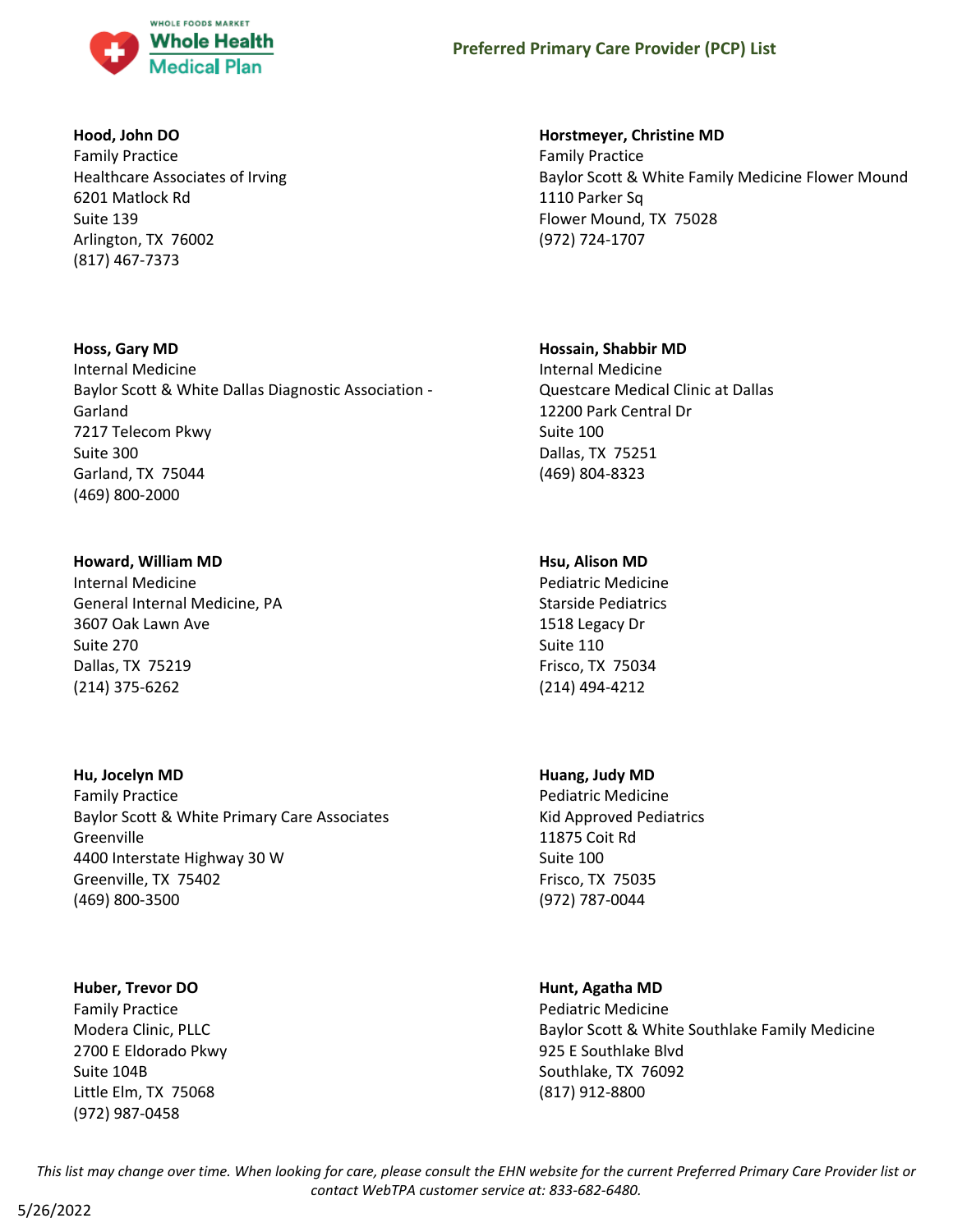

## **Hunter, David MD**

Internal Medicine Medical Clinic of North Texas, PLLC 801 W Interstate 20 Suite 1 Arlington, TX 76017 (817) 784-7268

## **Ighalo, Omonmen MD**

Family Practice Baylor Scott & White Family Medicine Cedar Hill 294 Uptown Blvd Suite 100 Cedar Hill, TX 75104 (469) 817-6300

## **Ingle, Donald MD**

Family Practice Family HealthCare Associates 1926 Southwest Green Oaks Boulevard Arlington, TX 76017 (817) 472-5522

## **Iqbal, Husna MD**

Family Practice Husna Iqbal MD, PA 2801 Duke Of Gloucester St Suite 101 Desoto, TX 75115 (972) 572-8150

## **Irvine-Moore, LaPonna DO**

Family Practice Baylor Scott & White Primary Care - Southwest Fort Worth 6420 Altamesa Blvd Suite 100 Fort Worth, TX 76132 (817) 912-9000

## **Ighalo, Omonmen MD**

Family Practice Baylor Scott & White Urgent Care - Midlothian 1441 S Midlothian Pkwy Suite 100A Midlothian, TX 76065 (469) 800-9440

## **Imagawa, Sayaka MD**

Pediatric Medicine Topcare Medical Group Inc 3201 W Saner Ave Dallas, TX 75233 (214) 466-6376

## **Ipe, George MD**

Internal Medicine Baylor Scott & White MedProvider 3417 Gaston Ave Suite 1100 Dallas, TX 75246 (469) 800-9000

## **Ireland, Jack MD**

Family Practice Baylor Scott & White Medical & Surgical Clinic - Irving 2021 N Macarthur Blvd Suite 350 Irving, TX 75061 (972) 817-1550

## **Israel, Robert MD**

Internal Medicine Baylor Scott & White Internal Medicine Associates - Irving 2005 W Park Dr Suite 300 Irving, TX 75061 (469) 800-1050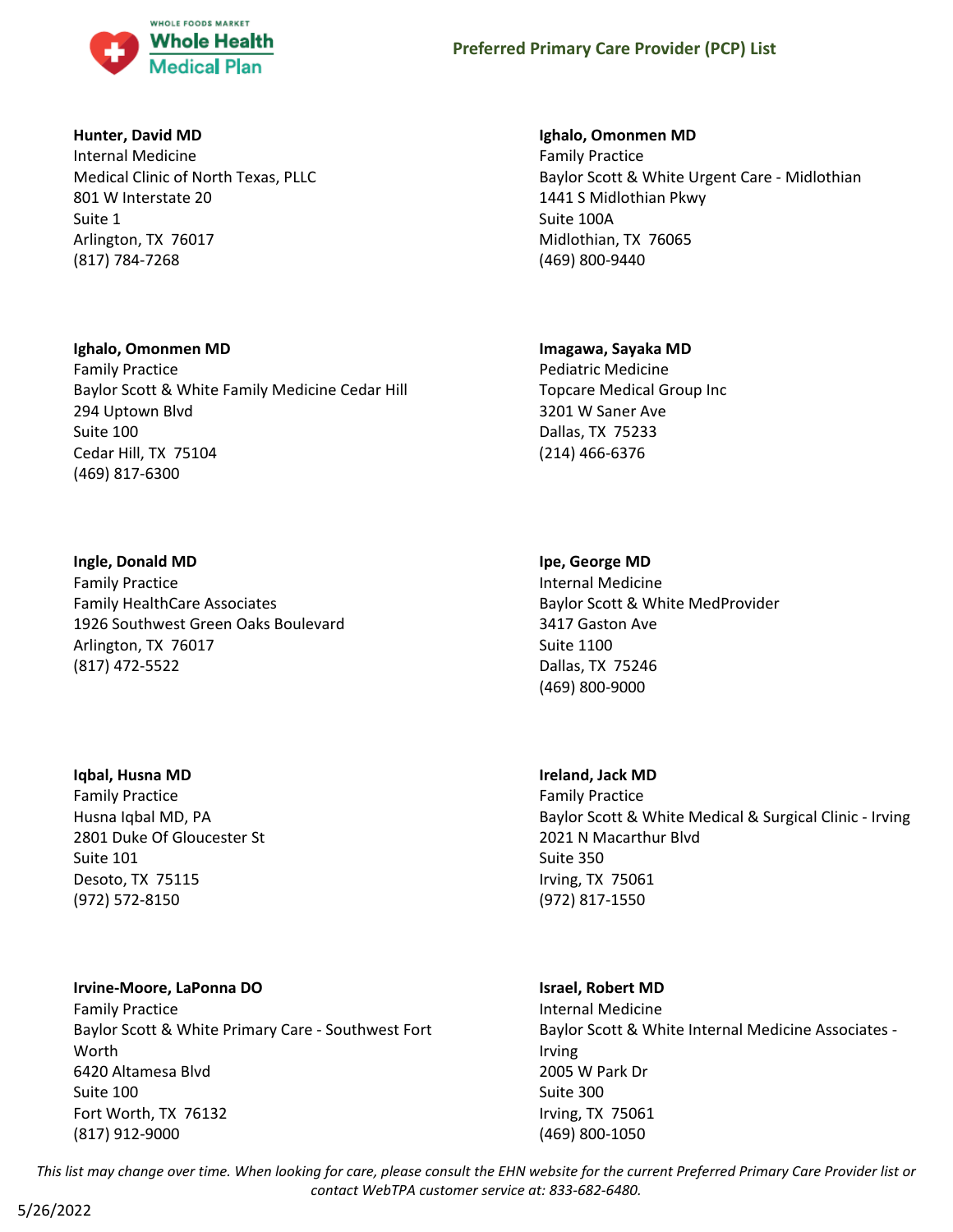

#### **Iyamu, Brenda MD**

Family Practice Questcare Medical Clinics, PLLC 1001 Matlock Rd Suite 101 Mansfield, TX 76063 (817) 539-0770

#### **Jackson, Michael MD**

Family Practice Sparks Clinic, PA 130 N 1st st Rockwall, TX 75087 (972) 771-5366

#### **Jaiswal, Sapna MD**

Family Practice Sapna Jaiswal, MD, PA 8877 Harry Hines Boulevard Suite 100 Dallas, TX 75235 (214) 393-2940

#### **Jatzlau, Amy MD**

Pediatric Medicine Amy Jatzlau, MD PA 219B East Railroad Giddings, TX 78942 (979) 542-0710

#### **Jimenez-Lawson, Amanda MD**

Internal Medicine Questcare Medical Clinic at Flower Mound 3551 Justin Rd Suite 300 Flower Mound, TX 75028 (972) 600-2868

#### **Jackson, Holly PAC**

Physician Assistant Baylor Scott & White Primary Care Associates Royse **City** 6257 Fm 2642 Blvd Suite 100 Royse City, TX 75189 (469) 800-3670

#### **Jahan, Iffat MD**

Family Practice Medical Clinic of North Texas, PLLC 6750 N MacArthur Boulevard Suite 350 Irving, TX 75039 (972) 556-1616

## **James, Joby MD**

Internal Medicine Medical Clinic of North Texas, PLLC 1601 W Hebron Parkway Suite 100 Carrollton, TX 75010 (972) 426-8675

#### **Jenkins, Warren DO**

Family Practice North Texas Preferred Health Partners 3535 Victory Group Way Suite 330 Frisco, TX 75034 (972) 993-5070

## **Jogimahanti, Sudha MD**

Family Practice North Tarrant Family Practice Associates 5445 Basswood Blvd Suite 650 Fort Worth, TX 76137 (817) 485-0161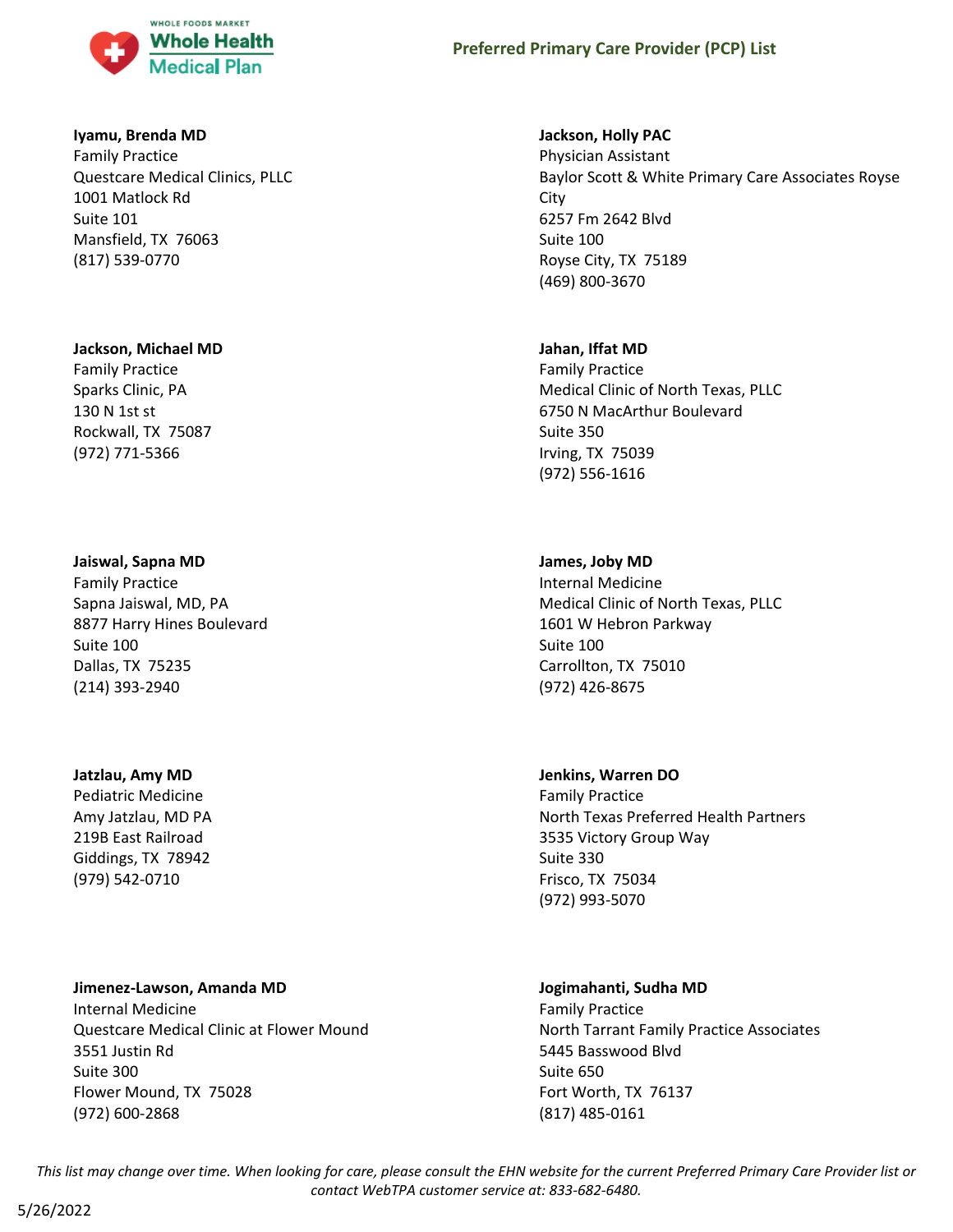

## **Johari, Soma MD**

Family Practice Baylor Scott & White Family Medical Center Murphy 511 W Fm 544 Suite 204 Plano, TX 75094 (469) 800-2100

#### **Johnson, Elizabeth PAC**

Physician Assistant Baylor Scott & White Urgent Care - Midway 1431 E US Hwy 287 Milothian, TX 76065 (972) 817-7550

#### **Johnson, David MD**

Pediatric Medicine Baylor Scott & White Southlake Family Medicine 925 E Southlake Blvd Southlake, TX 76092 (817) 912-8800

## **Johnson, Elizabeth PAC**

Physician Assistant Baylor Scott & White Urgent Care - Southlake 925 E Southlake Blvd Suite 100 Southlake, TX 76092 (817) 912-8800

## **Johnson, Elizabeth PAC**

Physician Assistant Baylor Scott & White Urgent Care - Lovers Lane 5800 E Lovers Ln Dallas, TX 75206 (972) 817-6260

## **Johnson, Elizabeth PAC**

Physician Assistant Baylor Scott & White Urgent Care - North Garland 7217 Telecom Pkwy Suite 100A Garland, TX 75044 (469) 800-2530

## **Johnson, Elizabeth PAC**

Physician Assistant Baylor Scott & White Urgent Care - Fort Worth 950 W Magnolia Ave Fort Worth, TX 76104 (817) 912-8360

#### **Johnson, Nicole MD**

Internal Medicine Baylor Scott & White Urgent Care - Southlake 925 E Southlake Blvd Suite 270 Southlake, TX 76092 (817) 912-8560

**Johnson, Elizabeth PAC** Physician Assistant Baylor Scott & White Urgent Care - Craig Ranch 6800 SH 121 McKinney, TX 75070 (469) 800-5570

#### **Johnson, Steven MD**

Internal Medicine Medical Clinic of North Texas, PLLC 5450 Clearfork Main St Suite 300 Fort Worth, TX 76109 (817) 334-1400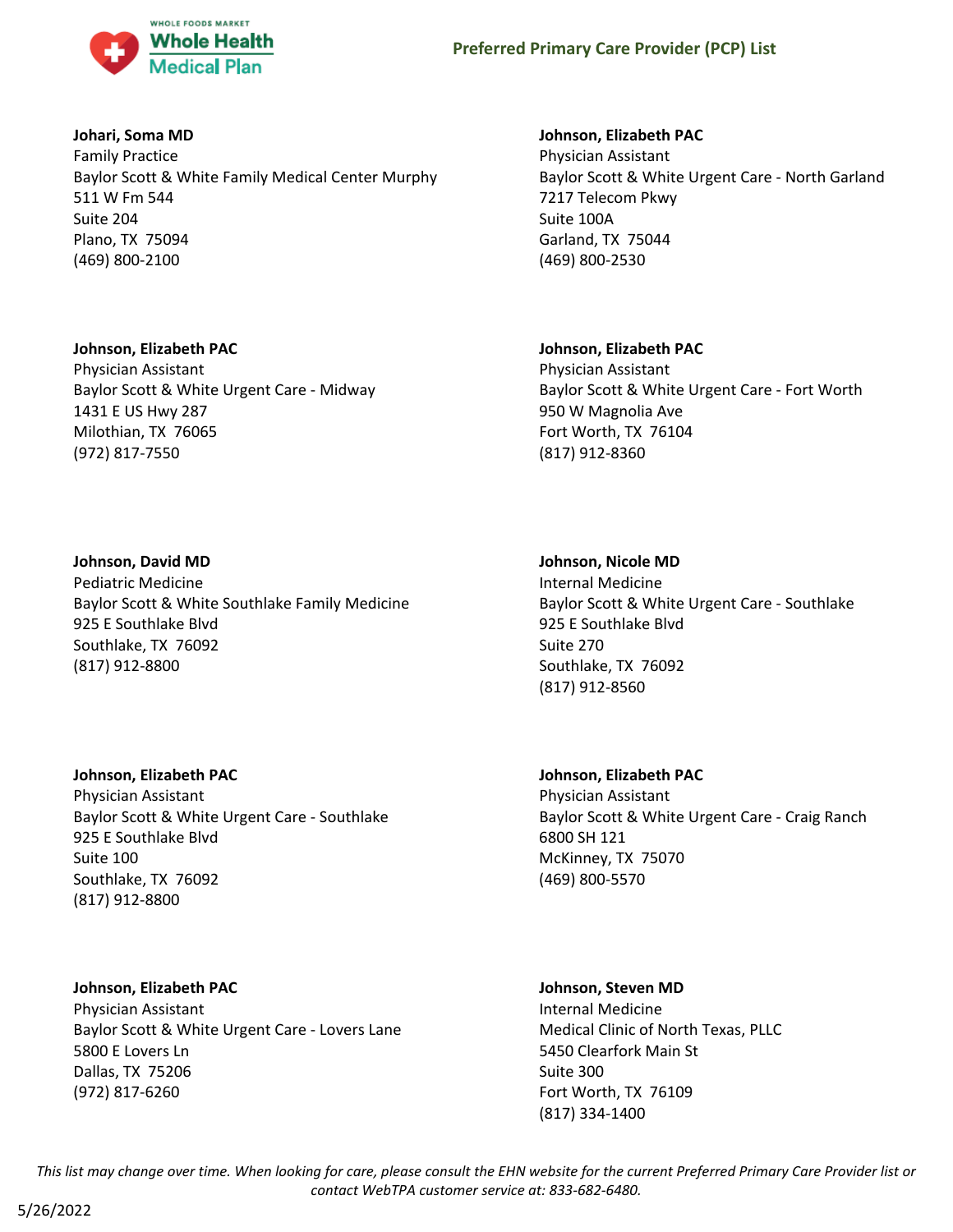

#### **Johnson, Steven DO**

Internal Medicine WellMed at Hampton 2301 S Hampton Rd Suite 900 Dallas, TX 75224 (214) 330-9201

## **Johnson, Nicole MD**

Internal Medicine Baylor Scott & White Internal Medicine Associates - Irving 2005 W Park Dr Suite 300 Irving, TX 75061 (469) 800-1050

## **Johnson, Elizabeth PAC**

Physician Assistant Baylor Scott & White Urgent Care - Southlake 925 E Southlake Blvd Suite 270 Southlake, TX 76092 (817) 912-8560

## **Johnston, Richard MD**

Internal Medicine Medical Clinic of North Texas, PLLC 9701 Harmon Rd Suite 141 Fort Worth, TX 76177 (817) 306-5630

## **Jones, Ryan MD**

Internal Medicine Medical Clinic of North Texas, PLLC 6750 N Macarthur Blvd Suite 250 Irving, TX 75039 (972) 556-1616

## **Johnson, Elizabeth PAC**

Physician Assistant Baylor Scott & White Urgent Care - Irving 2021 N Macarthur Blvd Suite 115 Irving, TX 75061 (972) 817-1000

## **Johnson, Elizabeth PAC**

Physician Assistant Baylor Scott & White Urgent Care - Midlothian 1441 S Midlothian Pkwy Suite 100A Midlothian, TX 76065 (469) 800-9440

## **Johnston, Michael MD**

Internal Medicine Baylor Scott & White MedProvider 3417 Gaston Ave Suite 1000 Dallas, TX 75246 (469) 800-9000

## **Jones, Jacob MD**

Pediatric Medicine Texas Scottish Rite Hospital for Children 3800 Gaylord Parkway Suite 850 Frisco, TX 75034 (469) 857-2222

## **Jones, Bradley MD**

Internal Medicine North Texas Preferred Health Partners 440 W 1-635 Suite 405 Irving, TX 75063 (972) 993-5080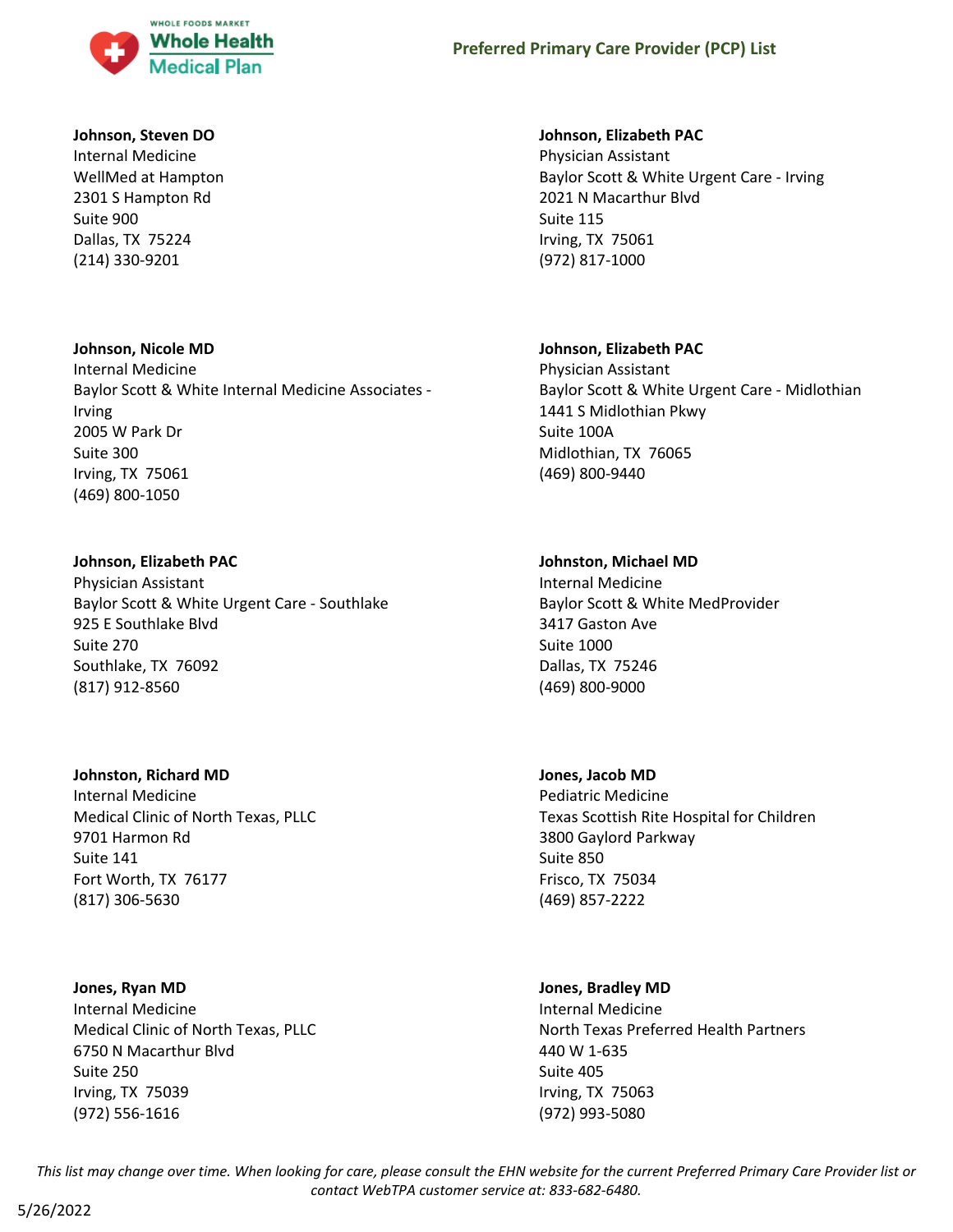

#### **Jones, Laura DO**

Family Practice USMD Mid-Cities Clinic 1305 Airport Fwy Suite 320 Bedford, TX 76021 (817) 684-3500

## **Jones, Jacob MD** Pediatric Medicine Texas Scottish Rite Hospital for Children 2222 Welborn Street Dallas, TX 75219 (214) 559-5000

#### **Jordan, David MD**

Family Practice Baylor Scott & White Family Medicine Fort Worth 900 W Magnolia Ave Suite 201 Fort Worth, TX 76104 (817) 912-9270

#### **Joseph, Rachel DO**

Pediatric Medicine Baylor Scott & White Family Medical Center - Midlothian 1441 S Midlothian Pkwy Suite 100 Midlothian, TX 76065 (469) 800-9600

#### **Joy, Annarosan MD**

Family Practice Baylor Scott & White Colleyville Family Medicine 5232 Colleyville Blvd Suite 100 Colleyville, TX 76034 (817) 912-9920

#### **Jones, Jacob MD**

Pediatric Medicine Scottish Rite for Children Orthopedic and Sports Medicine Center 5700 Dallas Pkwy Frisco, TX 75034 (469) 515-7100

#### **Jordan, Dakeya DO**

Family Practice Baylor Scott & White Family Medical Center Red Oak 301 E Ovilla Rd Suite 100 Red Oak, TX 75154 (469) 800-9200

#### **Jose, Katherine DO**

Family Practice Baylor Scott & White Primary Care McKinney 5220 W University Dr Suite 100 McKinney, TX 75071 (469) 800-5100

#### **Joseph, Riya MD**

Internal Medicine WellMed Medical Group, PA 2942 South Buckner Blvd Dallas, TX 75227 (214) 381-1187

## **Joyner, Kevin MD**

Family Practice Family HealthCare Associates 1105 North Central Expressway Suite 2120, MOB 11 Allen, TX 75013 (972) 727-9877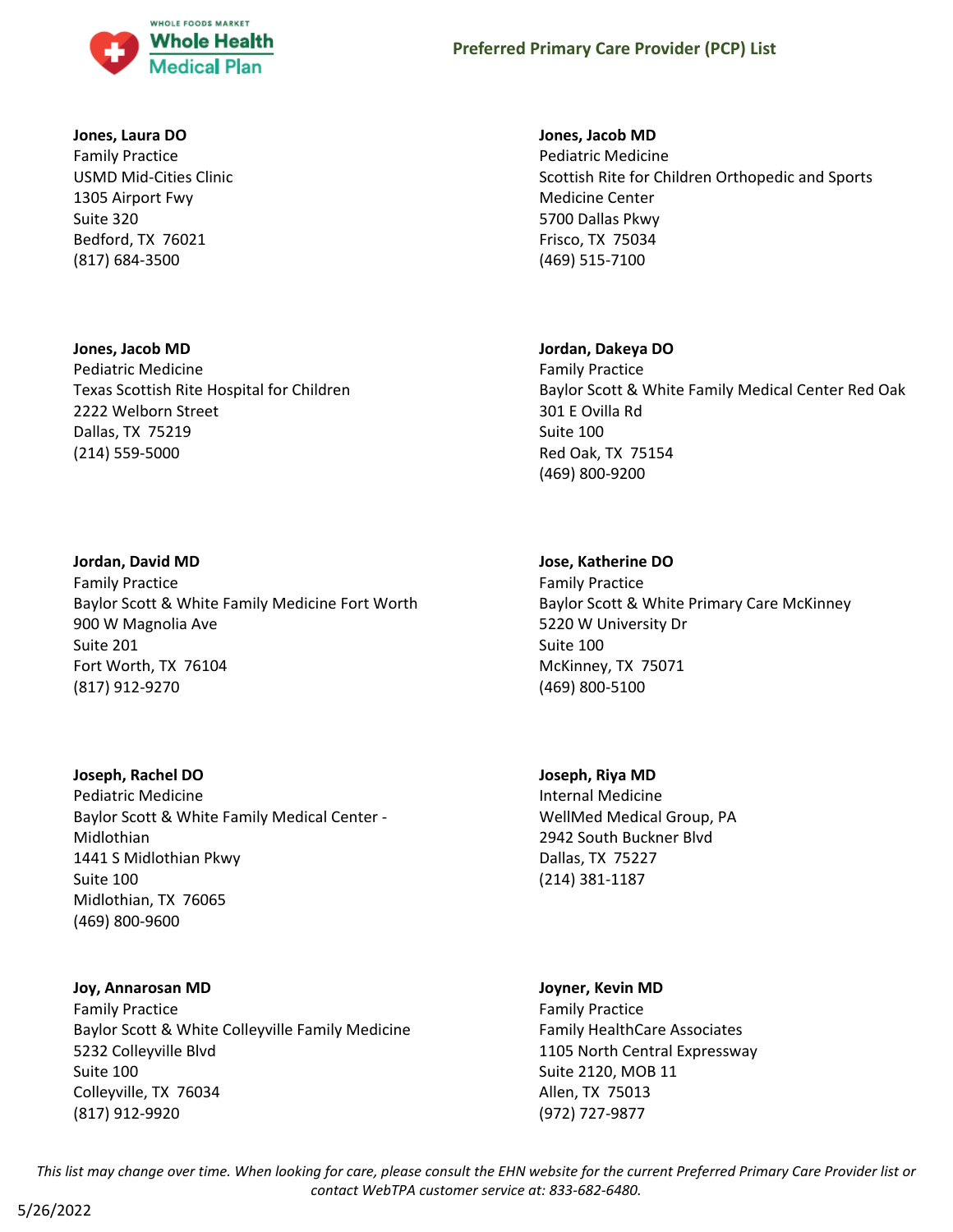

## **Juergens, Maria MD**

Family Practice Baylor Scott & White Family Medicine Lake Ridge 3095 Kingswood Blvd Suite 250 Grand Prairie, TX 75052 (972) 817-1950

#### **Kagwima, Ruth MD**

Family Practice Family HealthCare Associates 1610 Commons Circle Northlake, TX 76226 (940) 725-3407

## **Kagwima, Ruth MD**

Family Practice Family HealthCare Associates 4301 Brown Trail Colleyville, TX 76034 (817) 281-8275

## **Kakkar, Sonia DO**

Family Practice Baylor Scott & White Family Health Center Mesquite 1575 Interstate 30 Mesquite, TX 75150 (469) 800-2800

## **Kampas, Christopher MD**

Family Practice Baylor Scott & White Family Health Center Mesquite 1575 Interstate 30 Mesquite, TX 75150 (469) 800-2800

**Kane, Erin MD** Family Practice Baylor Scott & White Community Care Worth Street 4001 Worth St Dallas, TX 75246 (972) 817-7070

**Kaplan, Aaron DO** Pediatric Medicine Kaplan Pediatrics and Associates 7707 San Jacinto Place Suite 200 Plano, TX 75024 (972) 943-9151

#### **Kampas, Jennifer MD**

Family Practice Baylor Scott & White Hope Clinic of Garland 800 S 6th St Suite 100 Garland, TX 75040 (469) 800-2500

#### **Kapil, Kamna MD**

Family Practice Baylor Scott & White Family Medicine Las Colinas - Coppell 400 W Lyndon B Johnson Fwy Suite 210 Irving, TX 75063 (469) 800-0440

## **Karakourtis, Paul MD**

Family Practice Family HealthCare Associates 1926 Southwest Green Oaks Boulevard Arlington, TX 76017 (817) 472-5522

*This list may change over time. When looking for care, please consult the EHN website for the current Preferred Primary Care Provider list or contact WebTPA customer service at: 833-682-6480.*

5/26/2022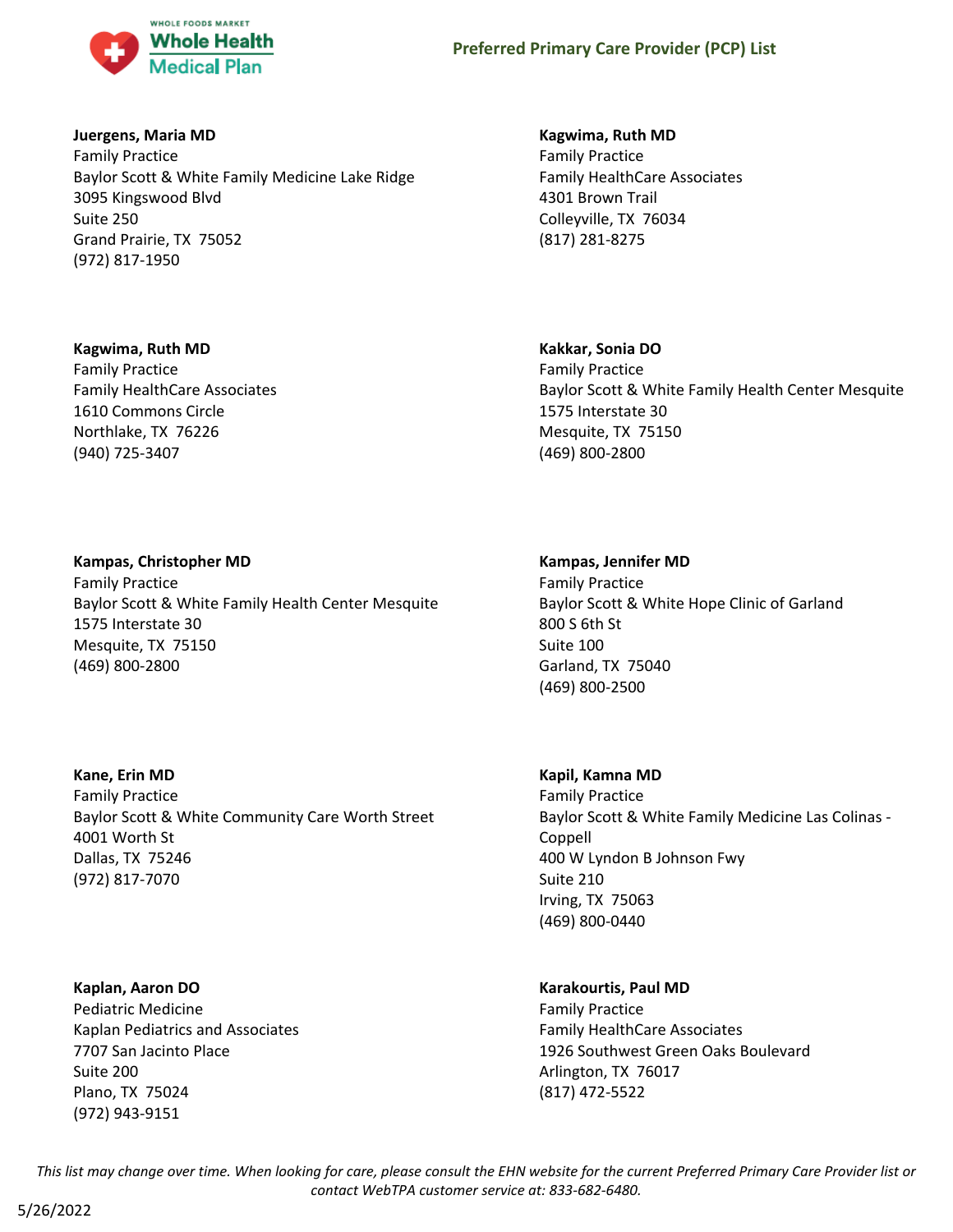

#### **Karam, Albert MD**

Pediatric Medicine Albert G. Karam, MD, PA 12200 Park Central Dr Suite 405B Dallas, TX 75251 (972) 341-9696

#### **Karing, Michael MD**

Internal Medicine Northeast Tarrant Internal Medicine Associates 479 Westpark Way Euless, TX 76040 (817) 358-5500

#### **Kassanoff, Ruby MD**

Internal Medicine North Texas Preferred Health Partners 3417 Gaston Avenue Suite 700 Dallas, TX 75246 (214) 823-4800

## **Kaur, Amandeep MD**

Family Practice Amandeep Kaur, MD, PA 4343 N Josey Ln Carrollton, TX 75010 (972) 394-2236

#### **Kelkar, Kalpana MD**

Pediatric Medicine Kids First Pediatrics 2200 Village Pkwy Highland Village, TX 75077 (972) 317-6000

#### **Kare, R MD**

Family Practice Kare Family Clinic 120 S Grand Avenue Suite 2 Waxahachie, TX 75165 (972) 938-0100

#### **Kasmiersky, Valerie MD**

Family Practice North Texas Preferred Health Partners 3535 Victory Group Way Suite 330 Frisco, TX 75034 (972) 993-5070

## **Katikaneni, Shalini MD**

Internal Medicine Shalini Katikaneni, MD, PA 12200 Park Central Dr Suite 189 Dallas, TX 75251 (972) 239-5445

#### **Kay, Joan MD**

Pediatric Medicine Baylor Scott & White Medical & Surgical Clinic - Irving 2021 N Macarthur Blvd Suite 250 Irving, TX 75061 (972) 817-1410

#### **Keller, Robert MD**

Internal Medicine Fort Worth Medical Specialists 724 Pennsylvania Ave Fort Worth, TX 76104 (817) 336-1200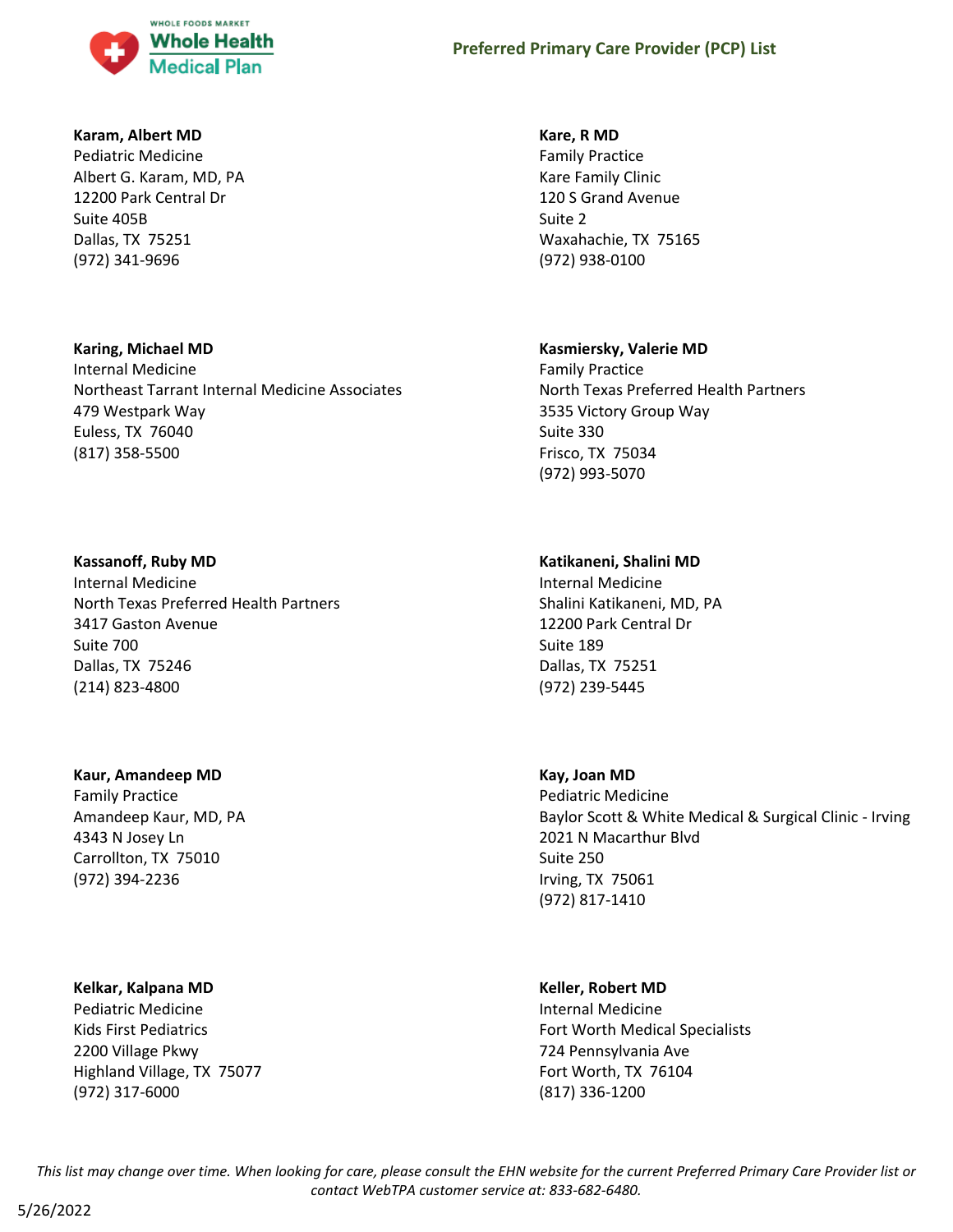

## **Kellogg, Kelley DO**

Internal Medicine Baylor Scott & White Southlake Family Medicine 925 E Southlake Blvd Southlake, TX 76092 (817) 912-8800

## **Kelly, Allan MD**

Internal Medicine Allan R. Kelly, M.D. 929 College Avenue Fort Worth, TX 76104 (817) 334-0003

## **Kennedy, Julie MD**

Internal Medicine Baylor Scott & White Dallas Diagnostic Association - Plano 4716 Alliance Blvd Suite 500 Plano, TX 75093 (469) 800-6000

## **Khalid, Erum DO**

Family Practice Baylor Scott & White Family Medicine Lakewood 6301 Gaston Ave Suite 300 Dallas, TX 75214 (469) 800-7900

## **Khan, Muhammad MD**

Internal Medicine Muhammad A. Khan, MD PA 820 Grainger Fort Worth, TX 76104 (817) 810-9222

## **Kellum, Michael MD**

Family Practice Family HealthCare Associates 1105 North Central Expressway Suite 2120, MOB 11 Allen, TX 75013 (972) 727-9877

## **Kemp, Savannah PAC**

Physician Assistant Medical Associates Of North Texas 923 College Ave Suite 101 Fort Worth, TX 76104 (972) 544-6600

## **Kent, Sarah MD**

Family Practice Medical Clinic of North Texas, PLLC 3201 Hwy 380 Suite 101 Crossroads, TX 76227 (940) 365-9389

## **Khambati, Shamim MD**

Internal Medicine Texas Medical Group, PA 8210 Walnut Hill Lane Suite 230 Dallas, TX 75231 (972) 284-7080

## **Khan, Ayesha DO**

Family Practice Medical Clinic of North Texas, PLLC 9701 Harmon Rd Suite 141 Fort Worth, TX 76177 (817) 306-5630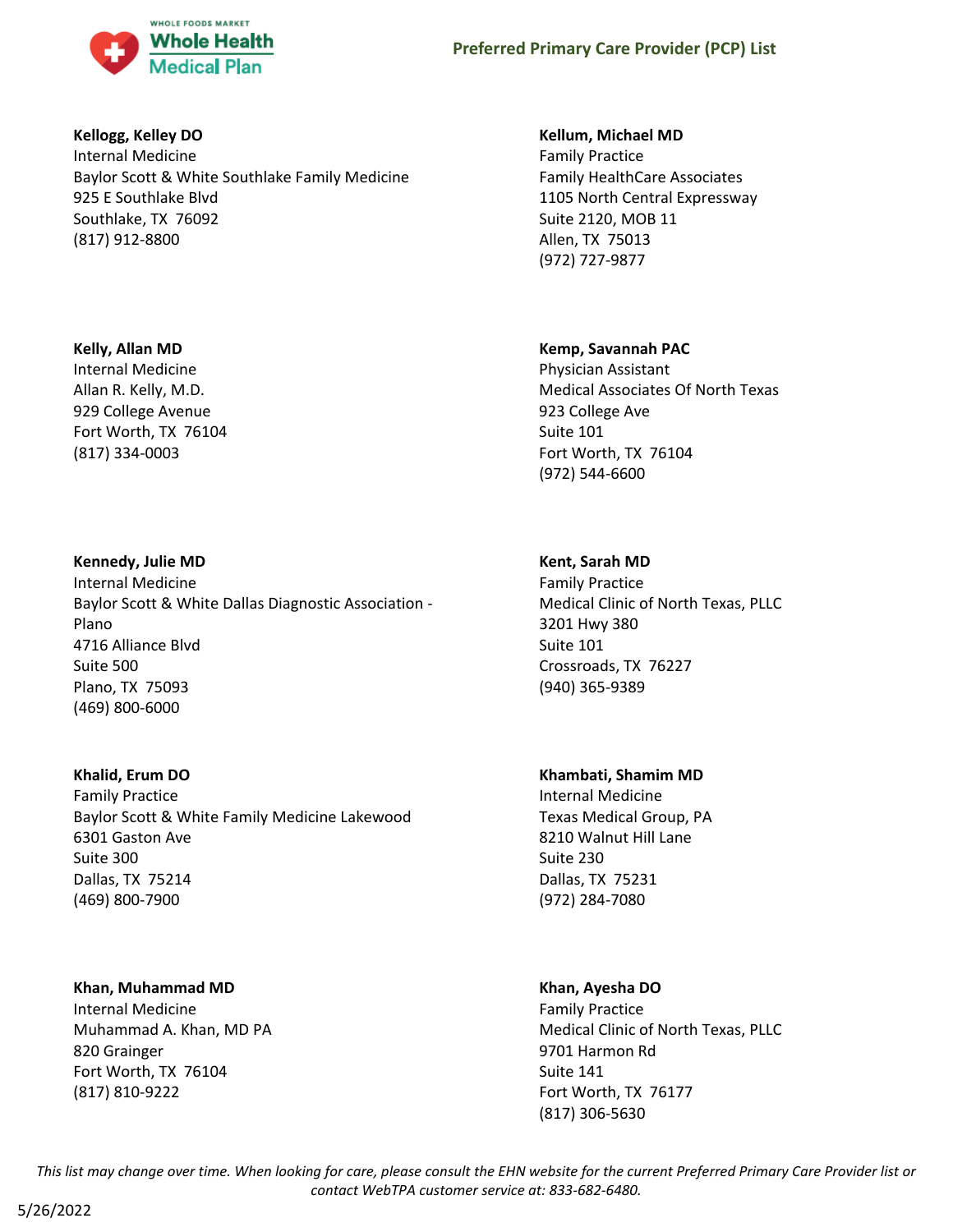

#### **Khan, Mariam MD**

Family Practice Healthcare Associates of Irving 8700 US Hwy 380 Suite 200 Crossroads, TX 76227 (940) 365-9400

#### **Khan, Mahmood MD**

Internal Medicine Mahmood R Khan, MD PA 3900 W 15th St Suite 507 Plano, TX 75075 (972) 596-2911

#### **Khan, Ali MD**

Family Practice Healthcare Associates of Irving 8080 State Hwy 121 Suite 300 McKinney, TX 75070 (972) 268-9383

#### **Khetan, Rainer MD**

Internal Medicine Baylor Scott & White Signature Medicine - Baylor University Medical Center 3417 Gaston Ave Dallas, TX 75246 (469) 800-9900

#### **Khoury, Rima MD**

Family Practice Village Health Partners 8080 Independence Pkwy Suite 200 Plano, TX 75025 (972) 596-9511

#### **Khan, Asif MD**

Family Practice MD Family Clinic 1111 S Irving Heights Dr Irving, TX 75060 (972) 579-7979

#### **Khan, Ahtaram MD**

Family Practice Advanced Family Medical Care, PA 4002 W Park Blvd Plano, TX 75093 (972) 985-8000

#### **Khetan, Roger MD**

Internal Medicine Baylor Scott & White Signature Medicine - Baylor University Medical Center 3417 Gaston Ave Dallas, TX 75246 (469) 800-9900

#### **Khetan, Anita MD**

Internal Medicine Baylor Scott & White Signature Medicine - Baylor University Medical Center 3417 Gaston Ave Dallas, TX 75246 (469) 800-9900

#### **Kicza, Adrienne MD**

Family Practice Baylor Scott & White Urgent Care - Midlothian 1441 S Midlothian Pkwy Suite 100A Midlothian, TX 76065 (469) 800-9440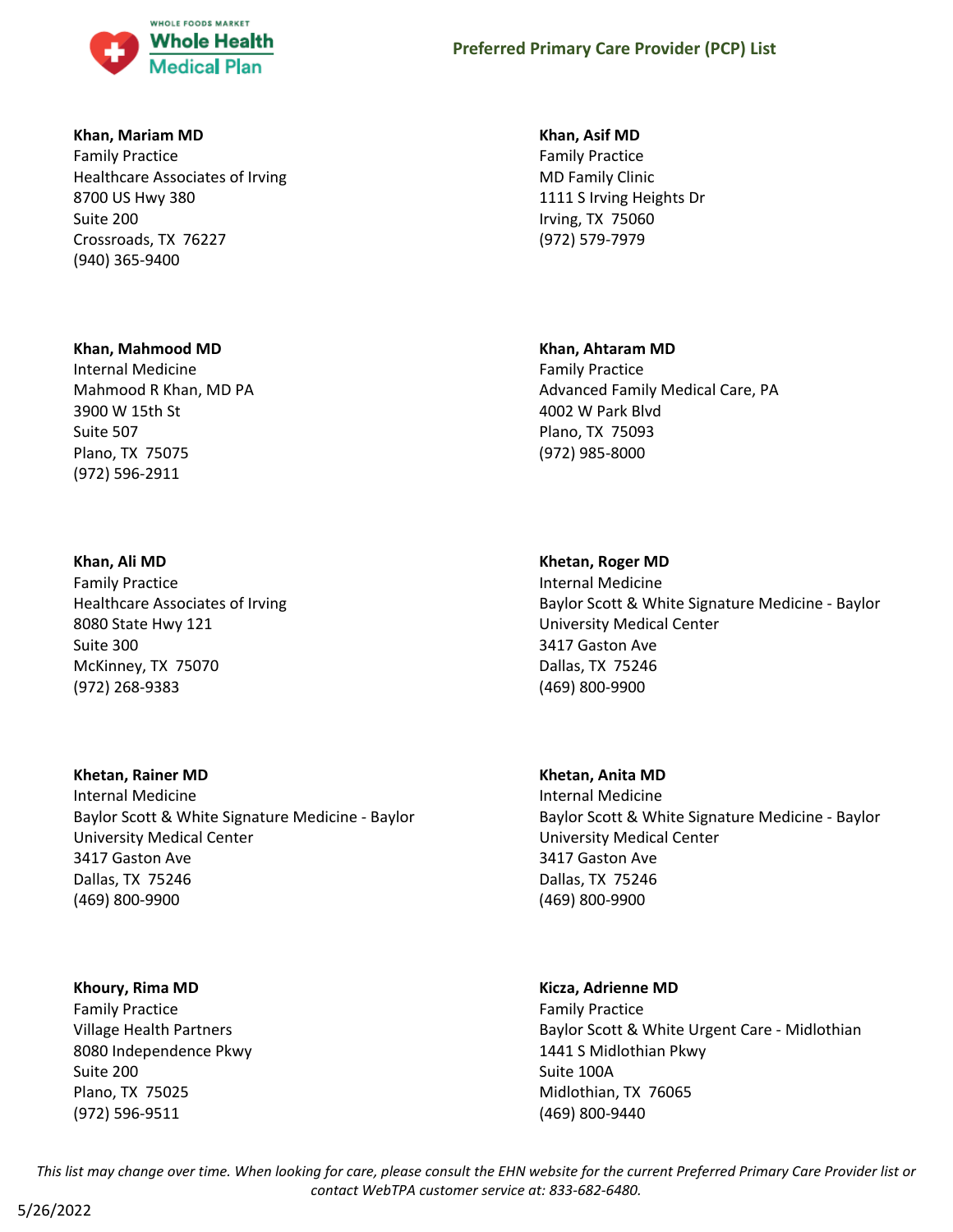

#### **Kicza, Adrienne MD**

Family Practice Baylor Scott & White Primary Care - Midway Midlothian 4431 E Highway 287 Midlothian, TX 76065 (972) 817-7500

#### **Kim, Elecia MD**

Internal Medicine Baylor Scott & White MedProvider 3417 Gaston Ave Suite 1000 Dallas, TX 75246 (469) 800-9000

#### **King, Karen DO**

Family Practice King Medical Group, PA 1151 N Buckner Boulevard Suite 102 Dallas, TX 75218 (214) 328-7400

#### **Kinney, Janet MD**

Pediatric Medicine Mansfield Pediatrics, PLLC 1825 Cannon Dr Mansfield, TX 76063 (817) 453-7770

#### **Kinser, Kathryn MD**

Pediatric Medicine Pediatric Associates of Dallas 7859 Walnut Hill Ln Suite 200 Dallas, TX 75230 (214) 369-7661

## **Kim, Grace MD**

Pediatric Medicine Baylor Scott & White Southlake Family Medicine 925 E Southlake Blvd Southlake, TX 76092 (817) 912-8800

#### **Kindrick, Stephen DO**

Family Practice Baylor Scott & White Southlake Family Medicine 925 E Southlake Blvd Southlake, TX 76092 (817) 912-8800

#### **King, Scottie MD**

Family Practice King Family Medical 5750 Bunker Hill Rd Garland, TX 75048 (972) 675-5300

#### **Kinney, Bruce DO**

Family Practice WellMed at Redbird Square 3107 W Camp Wisdom Rd Suite 170 Dallas, TX 75237 (972) 942-7700

#### **Kirby, Dana MD**

Family Practice North Tarrant Family Practice Associates 5445 Basswood Blvd Suite 650 Fort Worth, TX 76137 (817) 485-0161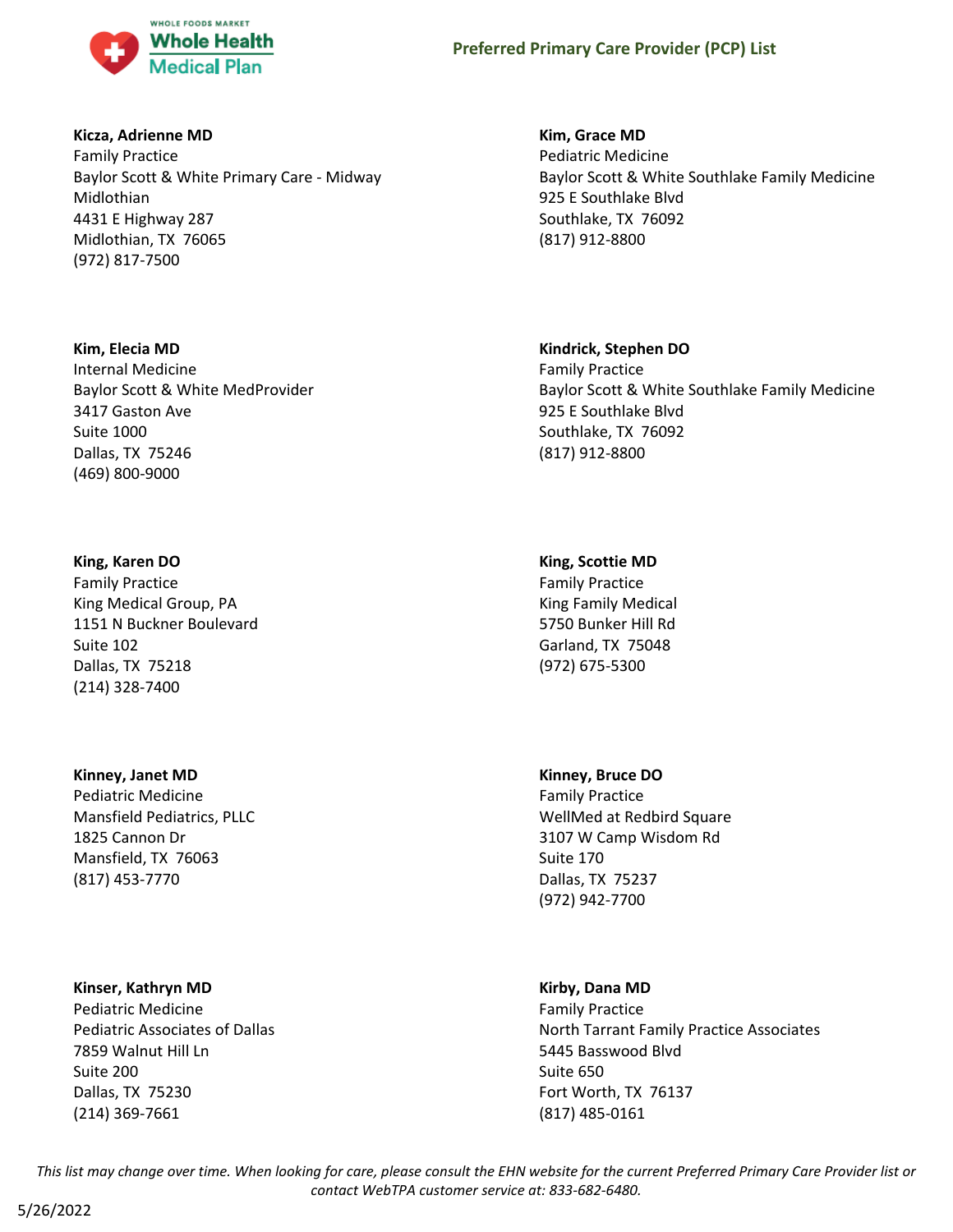

## **Klitgaard, Ryan MD**

Family Practice MaxHealth Family, Internal & Sports Medicine 5207 Heritage Ave Colleyville, TX 76034 (817) 355-8000

## **Knebl, Janice DO**

Geriatric Medicine University of North Texas Health Science Center at Fort Worth 855 Montgomery St Floor 4 Ft. Worth, TX 76107 (817) 735-2200

## **Kneten, Craig MD**

Family Practice Baylor Scott & White Family Medicine Fort Worth 900 W Magnolia Ave Suite 201 Fort Worth, TX 76104 (817) 912-9270

**Knight, Polly MD** Family Practice Baylor Scott & White Primary Care - Van Alstyne 250 N Collin Mckinney Pkwy Van Alstyne, TX 75495 (903) 482-9153

**Koger, Linton MD** Family Practice Baylor Scott & White MedProvider 3417 Gaston Ave Suite 1100 Dallas, TX 75246 (469) 800-9000

#### **Knapp, Mee Yung MD**

Pediatric Medicine BestNest Pediatrics 4040 Legacy Drive Suite 201 Frisco, TX 75034 (972) 668-6705

## **Kneten, Craig MD**

Family Practice Baylor Scott & White Family Medicine North Fort Worth 7260 Blue Mound Rd Suite 144 Fort Worth, TX 76131 (817) 912-9100

## **Kneten, Craig MD**

Family Practice Baylor Scott & White Urgent Care - Fort Worth 950 W Magnolia Ave Fort Worth, TX 76104 (817) 912-8360

**Kobett, Patrick MD** Family Practice Family HealthCare Associates 1926 Southwest Green Oaks Boulevard Arlington, TX 76017 (817) 472-5522

## **Kompella, Anuradha MD**

Family Practice Baylor Scott & White Urgent Care - Craig Ranch 6800 State Highway 121 McKinney, TX 75070 (469) 800-5570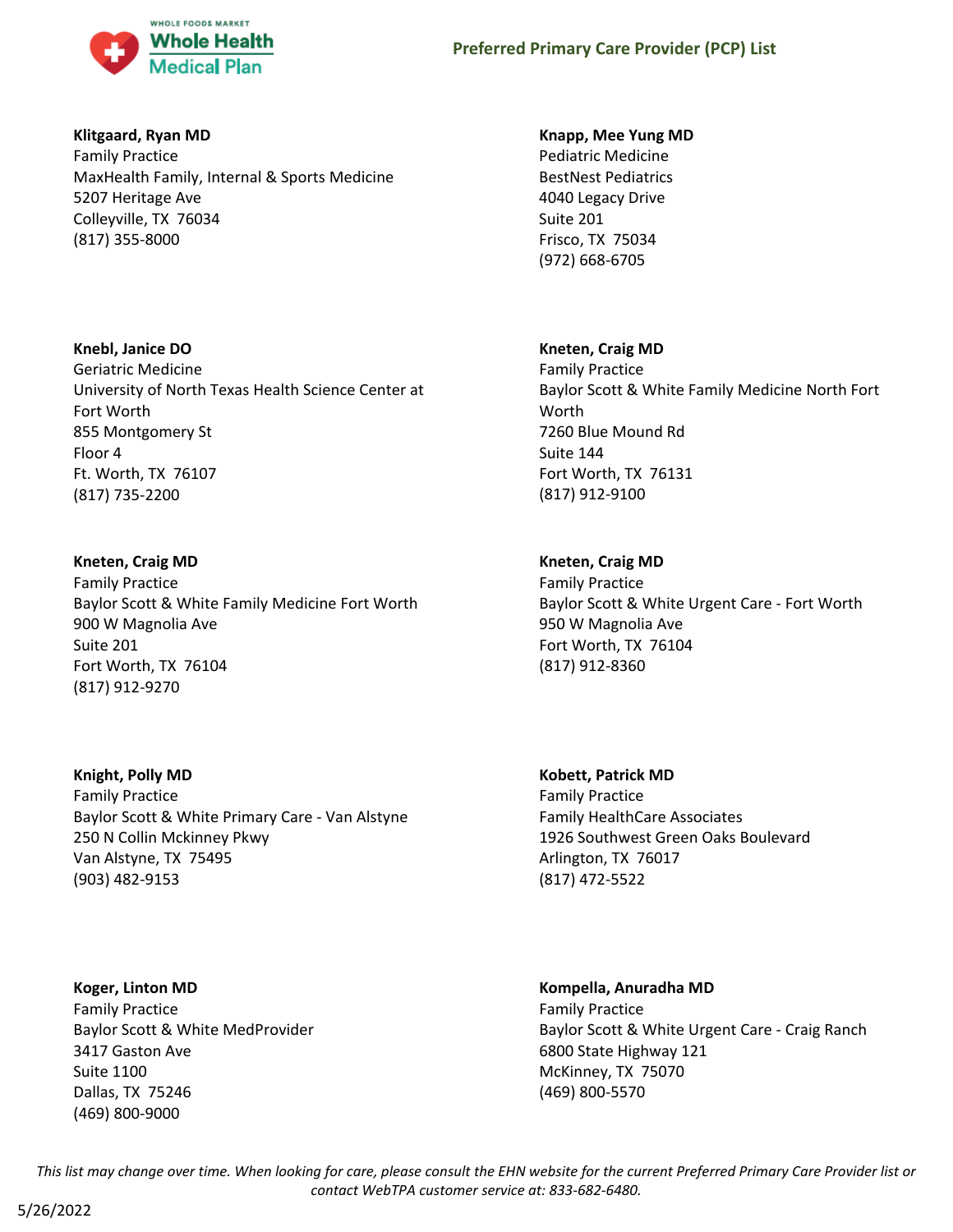

#### **Kompella, Anuradha MD**

Family Practice BSW Regional Care Center - Baylor Family Medicine Plano 4800 Hedgcoxe Rd Suite 200 Plano, TX 75024 (469) 800-6120

#### **Koney, Aruna MD**

Internal Medicine Aruna Koney MD, PA 1151 N Buckner Boulevard Suite 103 Dallas, TX 75218 (214) 320-1200

#### **Kopel, Risha MD**

Internal Medicine Alliance Family Medicine 17610 Preston Rd Dallas, TX 75252 (972) 931-0100

#### **Kremer, Glenda MD**

Family Practice Medical Clinic of North Texas, PLLC 5450 Clearfork Main St Suite 300 Fort Worth, TX 76109 (817) 334-1400

#### **Krishnan, Arthi MD**

Pediatric Medicine Pediatric Associates of Dallas 7859 Walnut Hill Ln Suite 200 Dallas, TX 75230 (214) 369-7661

#### **Kompella, Anuradha MD**

Family Practice Baylor Scott & White Primary Care Craig Ranch 6800 State Highway 121 McKinney, TX 75070 (469) 800-5680

#### **Kong, Jun MD**

Family Practice Baylor Scott & White Family Medicine Uptown 4161 Mckinney Ave Suite 300 Dallas, TX 75204 (972) 817-7040

#### **Kotas, Robert MD**

Pediatric Medicine Baylor Scott & White Pediatric and Adolescent Associates 511 Fm 544 Suite 201 Plano, TX 75094 (469) 800-2060

## **Kretzschmar, Shaun DO**

Family Practice Aledo Family Medicine 260 Willow Bend Aledo, TX 76008 (817) 441-9252

#### **Kuboye, Kofoworola MD**

Pediatric Medicine Childrens Choice Pediatrics 6587 Virginia Pkwy Mckinney, TX 75071 (972) 548-8382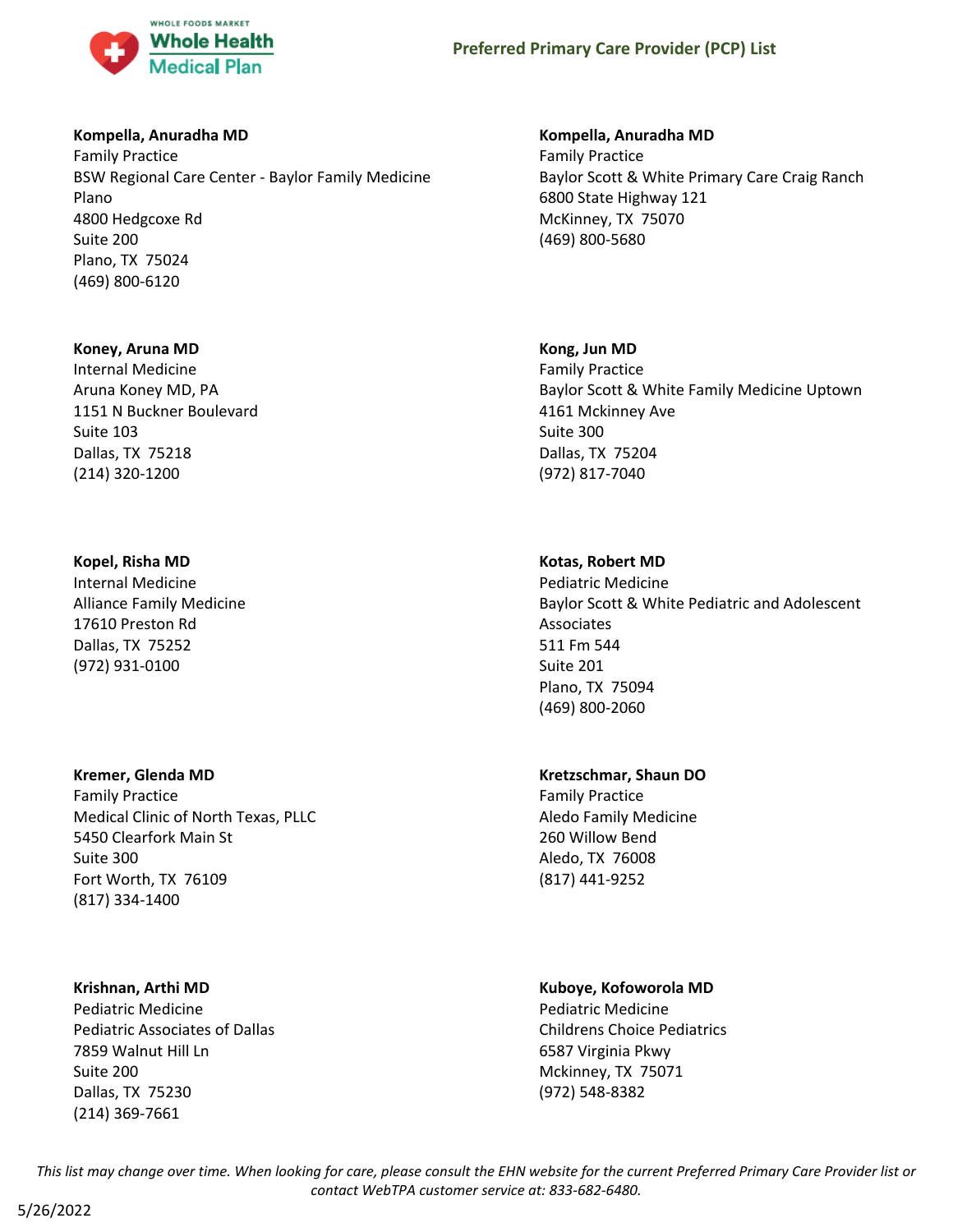

## **Kumar, Nishi MD**

Internal Medicine Baylor Scott & White Primary Care Trophy Club 2800 E Highway 114 Roanoke, TX 76262 (817) 912-8900

## **Kuo, Christina MD**

Internal Medicine North Texas Preferred Health Partners 4708 Dexter Dr Suite 400 Plano, TX 75093 (972) 993-5050

## **Kwan, Karen MD**

Family Practice Baylor Scott & White Family Medical Center - Midlothian 1441 S Midlothian Pkwy Suite 100 Midlothian, TX 76065 (469) 800-9600

## **Kwon, Hyojin MD**

Family Practice Baylor Scott & White Family Health Center Richardson 2520 N Central Expy Suite 100 Richardson, TX 75080 (972) 234-3311

## **Lai, Wendy MD**

Pediatric Medicine Baylor Scott & White Family Health Center Mesquite 1575 Interstate 30 Mesquite, TX 75150 (469) 800-2800

## **Kumar, Anup DO**

Internal Medicine WellMed Medical Group, PA 2942 South Buckner Blvd Dallas, TX 75227 (214) 381-1187

## **Kurian, Darlene MD**

Pediatric Medicine Baylor Scott & White Medical & Surgical Clinic - Irving 6750 N Macarthur Blvd Suite 206 Irving, TX 75039 (972) 817-1100

## **Kwan, Karen MD**

Family Practice Baylor Scott & White Urgent Care - Midlothian 1441 S Midlothian Pkwy Suite 100A Midlothian, TX 76065 (469) 800-9440

## **Lahiri, Sayantani MD**

Internal Medicine Baylor Scott & White Dallas Diagnostic Association - Plano 4716 Alliance Blvd Suite 500 Plano, TX 75093 (469) 800-6000

## **Laird, Nicole MD**

Pediatric Medicine Pecan Tree Pediatrics, PA 1005 W Ralph Hall Pkwy Suite 135 Rockwall, TX 75032 (972) 772-3100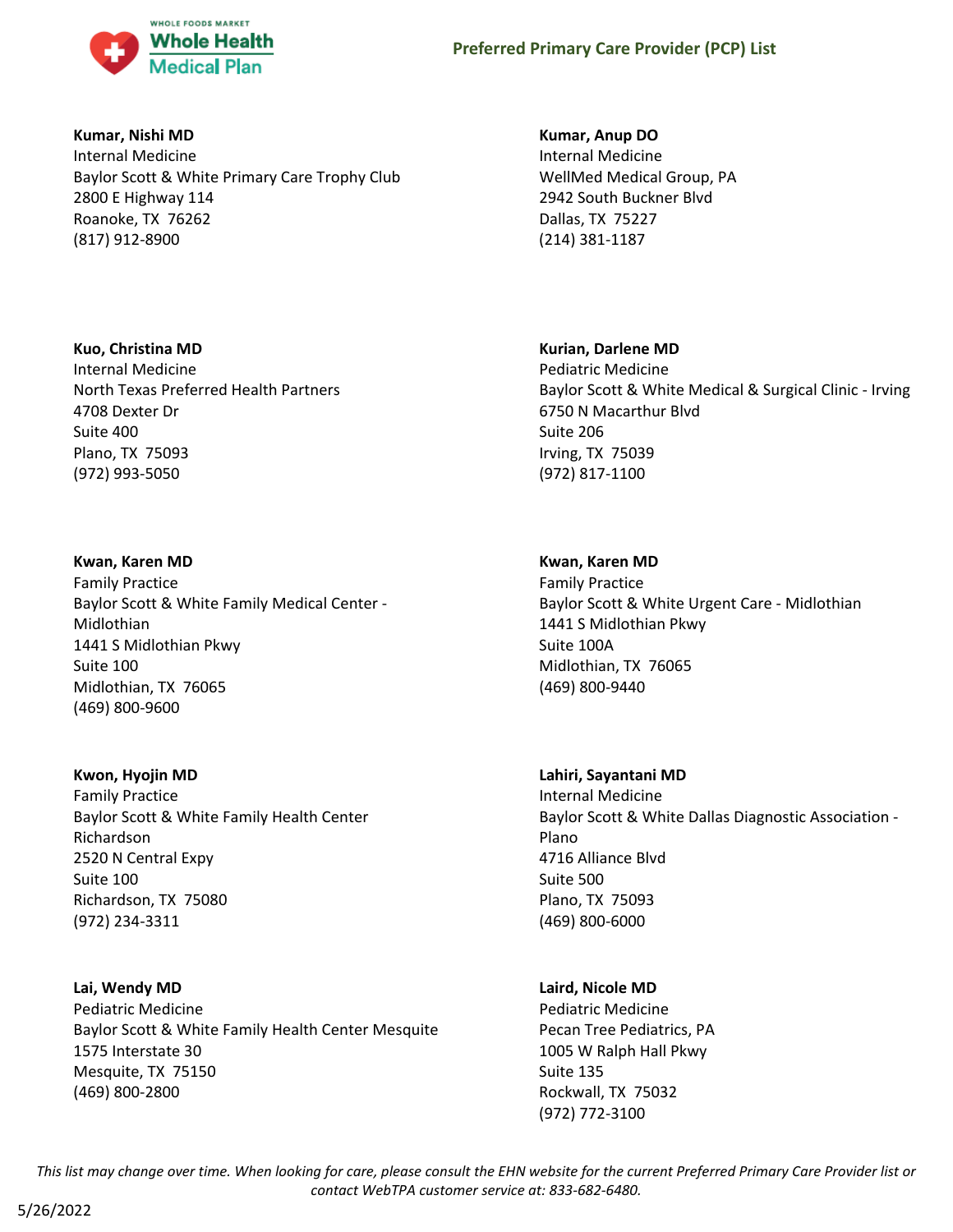

#### **Laird, Nicole MD**

Pediatric Medicine Pecan Tree Pediatrics, PA 3360 W FM 544 Suite 910 Wylie, TX 75098 (972) 429-4800

#### **Lam, Van MD**

Pediatric Medicine Medical Clinic of North Texas, PLLC 1601 W Hebron Parkway Suite 100 Carrollton, TX 75010 (972) 426-8675

#### **Lam, Lien DO**

Family Practice Healthcare Associates of Irving 6435 South FM 549 Suite 100 Heath, TX 75032 (214) 501-1410

#### **Lambert, Joseph MD**

Family Practice North Hills Family Medicine 4351 Booth Calloway Rd Suite 101 North Richland Hills, TX 76180 (817) 284-1165

#### **Lander, Allison MD**

Internal Medicine North Texas Preferred Health Partners 3417 Gaston Avenue Suite 700 Dallas, TX 75246 (214) 823-4800

#### **Lalwani, Mansi MD**

Pediatric Medicine Baylor Scott & White Family Health Center Mesquite 1575 Interstate 30 Mesquite, TX 75150 (469) 800-2800

#### **Lam, Jonathan MD**

Family Practice Family HealthCare Associates 1926 Southwest Green Oaks Boulevard Arlington, TX 76017 (817) 472-5522

#### **Lam, Lien DO**

Family Practice Healthcare Associates of Irving 7501 Lakeview Parkway Suite 130 Rowlett, TX 75089 (972) 463-3100

## **Lance, Christian MD** Family Practice Baylor Scott & White Family Medical Center Terrell 200 N Virginia St Terrell, TX 75160 (469) 800-3100

# **Lane, Mona Lisa DO**

Family Practice Family HealthCare Associates 1610 Commons Circle Northlake, TX 76226 (940) 725-3407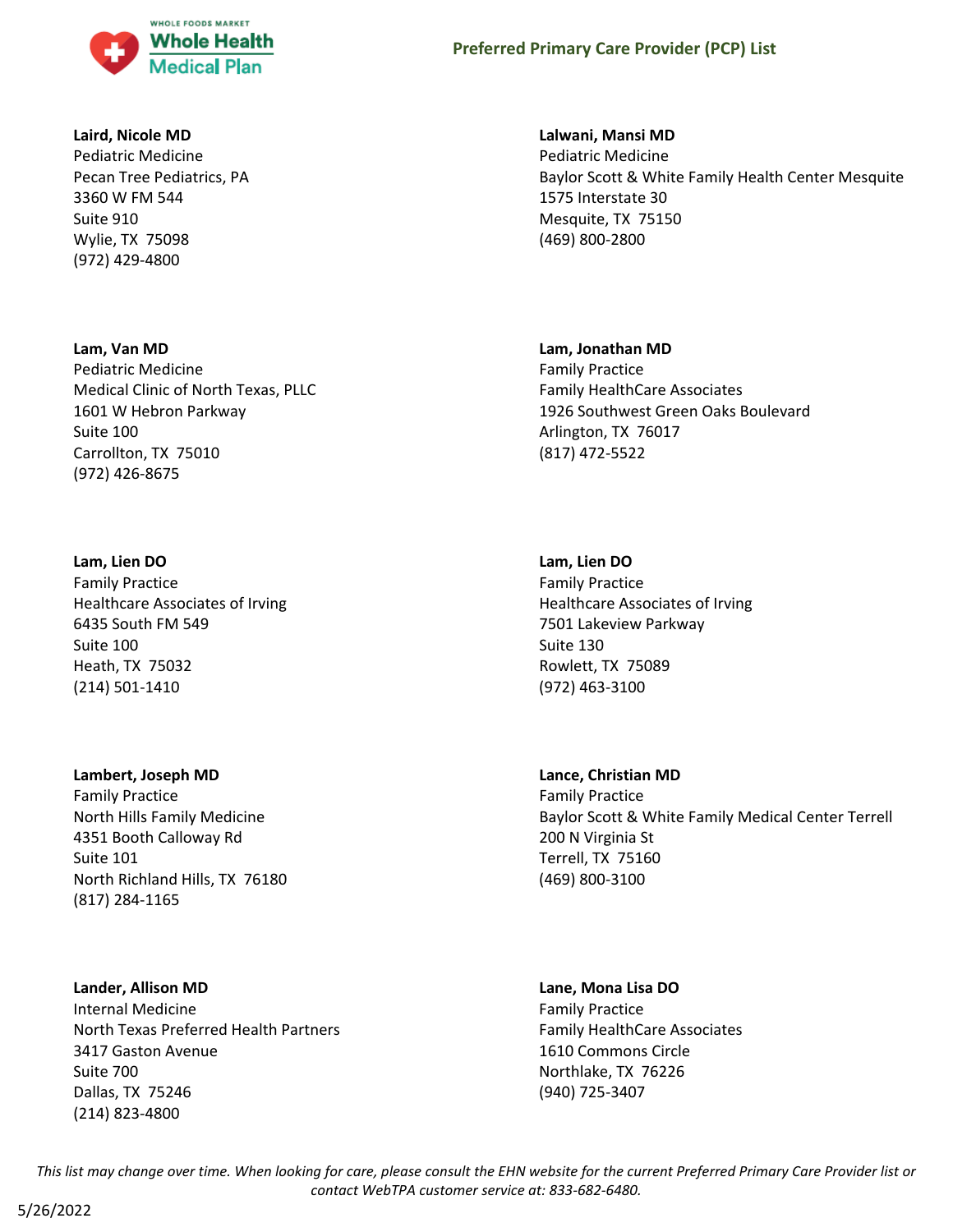

#### **Lane, Mona Lisa DO**

Family Practice Family HealthCare Associates 4925 Golden Triangle Blvd Suite 311 Fort Worth, TX 76244 (817) 741-7353

#### **Langhorne, Joshua MD**

Pediatric Medicine Pediatric Clinic of Mesquite 3230 Interstate 30 Suite 100 Mesquite, TX 75150 (972) 682-1791

#### **Lanman, Nicole MD**

Pediatric Medicine Pediatric Associates of Wylie, PA 501 Woodbridge Parkway Wylie, TX 75098 (214) 442-2300

#### **Lau, Steve MD**

Internal Medicine North Texas Preferred Health Partners 8215 Westchester Drive Suite 320 Dallas, TX 75225 (972) 993-5040

#### **Lawrence, Neal MD**

Family Practice Healthcare Associates of Irving 8080 State Hwy 121 Suite 300 McKinney, TX 75070 (972) 268-9383

### **Lange, Rose MD**

Pediatric Medicine Rose Lynn C. Lange, MD, PA 620 N Coit Rd Suite 2175 Richardson, TX 75080 (972) 231-3134

#### **Lanman, Nicole MD**

Pediatric Medicine Pediatric Associates of Wylie, PA 2730 Country Club Rd Suite B Allen, TX 75002 (972) 442-2300

#### **Lansford-Seabaugh, Paula DO**

Family Practice Trophy Club Family Medicine 945 Trophy Club Drive Trophy Club, TX 76262 (817) 430-9111

## **Lavedan, Anna Liza MD** Pediatric Medicine Medical Clinic of North Texas, PLLC 1601 W Hebron Parkway Suite 100 Carrollton, TX 75010 (972) 426-8675

#### **Le, Theresa MD**

Family Practice Baylor Scott & White Family Medicine Keller 620 S Main St Suite 240 Keller, TX 76248 (817) 912-8150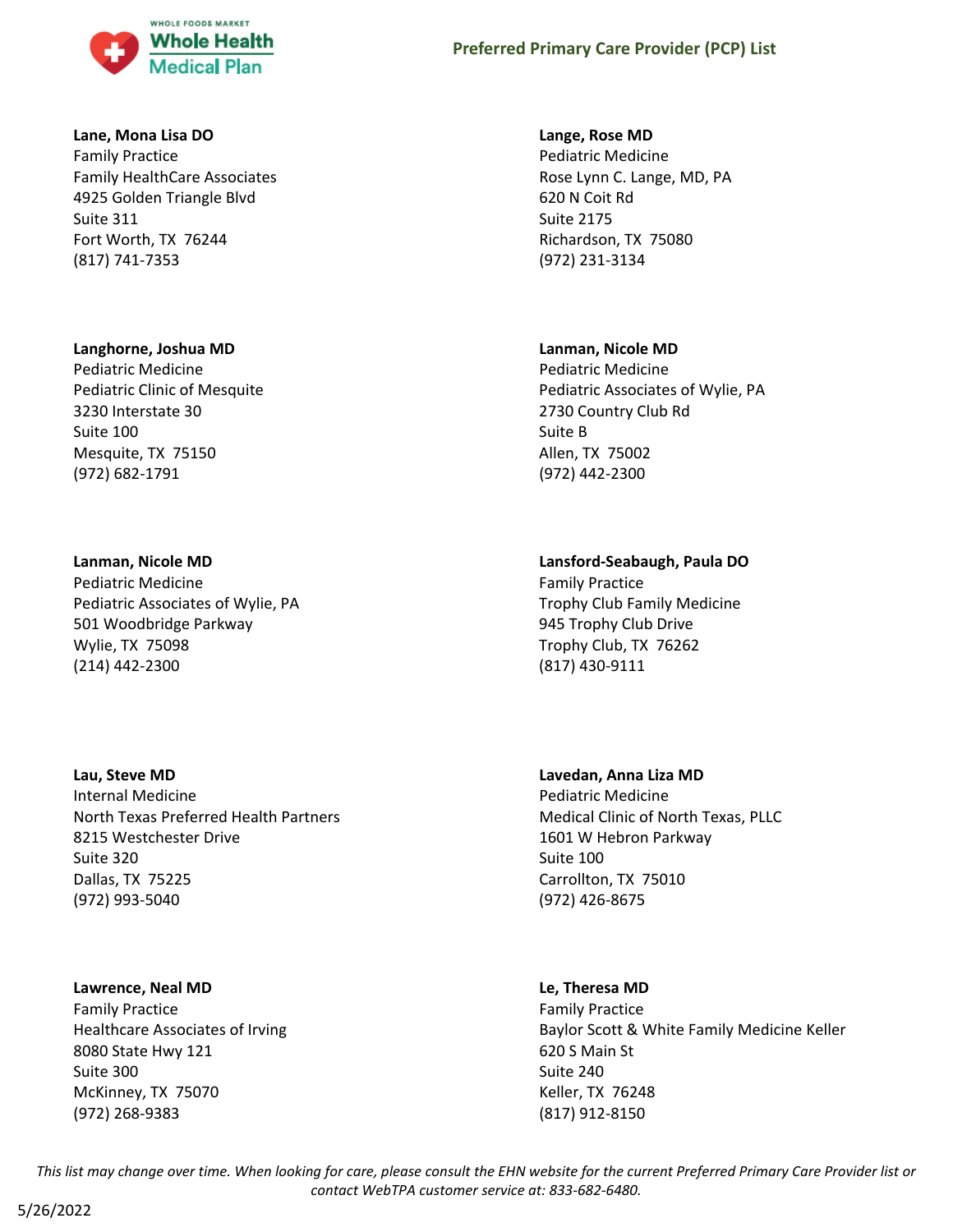

#### **Le, Jacqueline DO**

Family Practice Le Salveo Care Corp 614 S Watters Rd Suite 101 Allen, TX 75013 (214) 509-3623

### **LeCroy, Kenneth MD**

Family Practice Lighthouse Family Medicine, PA 6515 Colleyville Boulevard Colleyville, TX 76034 (817) 424-3774

#### **Lee, Jane DO**

Family Practice Baylor Scott & White Family Medical Center - Waxahachie 2460 N Interstate 35 E Rd Suite 100 Waxahachie, TX 75165 (469) 800-9500

#### **Leffel, Alicia MD**

Pediatric Medicine Kid Care Pediatrics 230 N Rufe Snow Dr Keller, TX 76248 (817) 337-5503

#### **Len, Julio MD**

Pediatric Medicine MacArthur Pediatrics FHC 3501 MacArthur Blvd Suite 400 Irving, TX 75062 (972) 786-0330

#### **Leach, Randy DO**

Family Practice Baylor Scott & White Family Medical Center Red Oak 301 E Ovilla Rd Suite 100 Red Oak, TX 75154 (469) 800-9200

#### **Ledbetter, Thomas MD**

Internal Medicine Baylor Scott & White Family Medical Center - Waxahachie 2460 N Interstate 35 E Rd Suite 100 Waxahachie, TX 75165 (469) 800-9500

#### **Lee, David MD**

Internal Medicine Uptown Physicians Group 2801 Lemmon Ave Suite 400 Dallas, TX 75204 (214) 303-1033

#### **Lemeshev, Jodi MD**

Pediatric Medicine BestNest Pediatrics 4040 Legacy Drive Suite 201 Frisco, TX 75034 (972) 668-6705

#### **Lensch, David MD**

Family Practice Baylor Scott & White Family Medical Center Rockwall 1975 Alpha Dr Suite 204 Rockwall, TX 75087 (469) 800-2100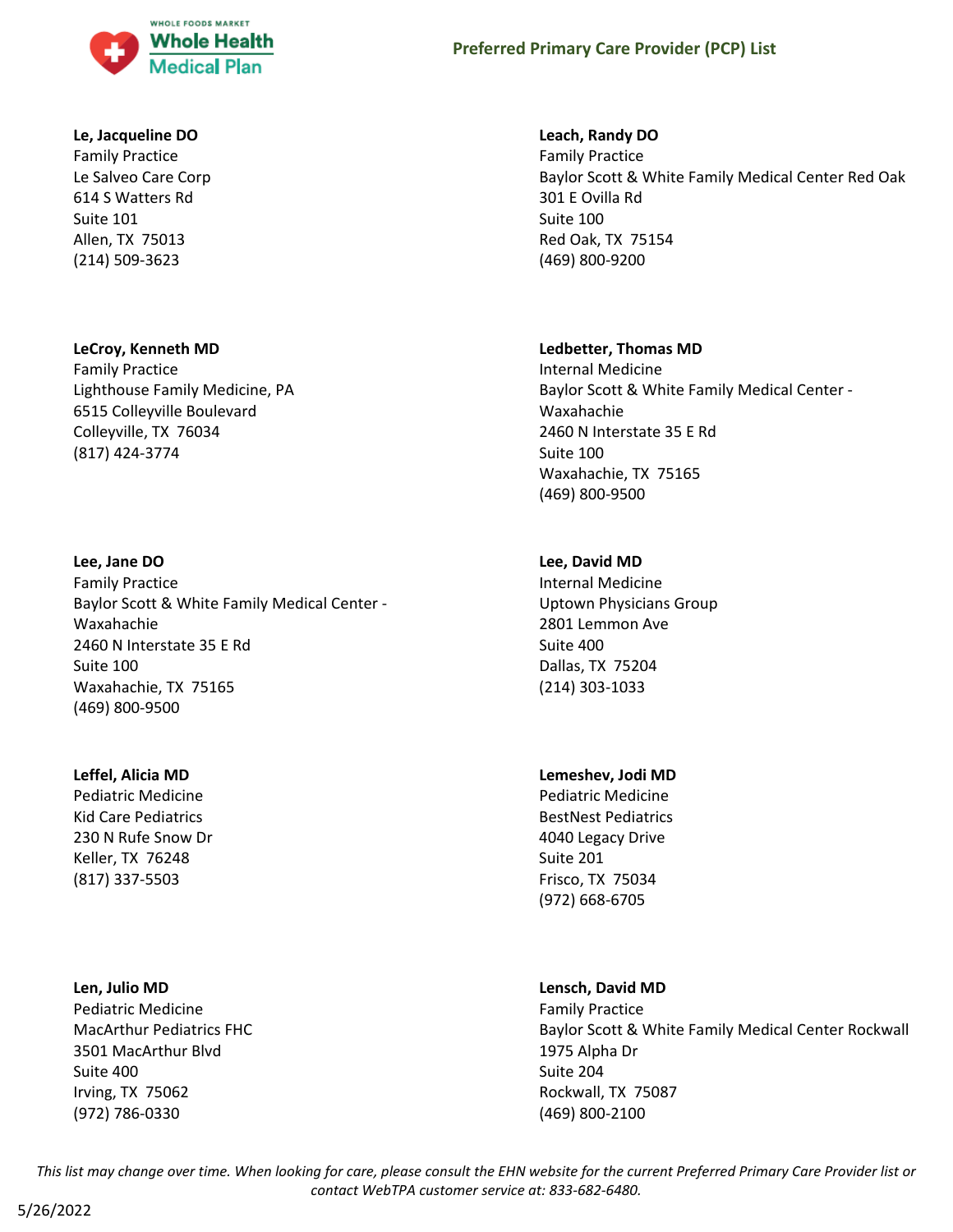

#### **Lensch, David MD**

Family Practice Baylor Scott & White Family Medical Center - North Garland 7217 Telecom Parkway Suite 100 Garland, TX 75044 (469) 800-2100

#### **Lestz, Leslie MD**

Pediatric Medicine Centennial Pediatrics 5560 Independence Parkway Frisco, TX 75035 (214) 389-8801

#### **Lewis, Hillary MD**

Pediatric Medicine Pediatricians of Dallas, PA 8325 Walnut Hill Lane Suite 225 Dallas, TX 75231 (214) 691-3535

#### **Lewis, Kelly MD**

Pediatric Medicine 18 & Under MD 3041 Churchill Dr Suite 300 Flower Mound, TX 75022 (972) 691-1240

#### **Li, Yan MD**

Family Practice Yan Li, MD, PhD, PA 4040 McDermott Road Suite 100 Plano, TX 75024 (972) 668-6868

#### **Lestz, Leslie MD**

Pediatric Medicine Centennial Pediatrics 2701 Little Elm Parkway Suite 115 Little Elm, TX 75068 (214) 389-8801

## **Levy, Kathryn MD**

Pediatric Medicine Lake Lewisville Pediatrics, LLP 2141 Edmonds Lane Lewisville, TX 75067 (972) 315-8500

## **Lewis, Vincent DO**

Internal Medicine Vincent Lewis Medical PA 2560 River Park Plaza Suite 330 Fort Worth, TX 76116 (817) 377-8300

## **Lewis, Alan PAC**

Physician Assistant Baylor Scott & White Urgent Care - Lovers Lane 5800 E Lovers Ln Dallas, TX 75206 (972) 817-6260

#### **Li, Yan MD**

Family Practice Yan Li, MD, PhD, PA 4666 McDermott Road Suite 100 Plano, TX 75024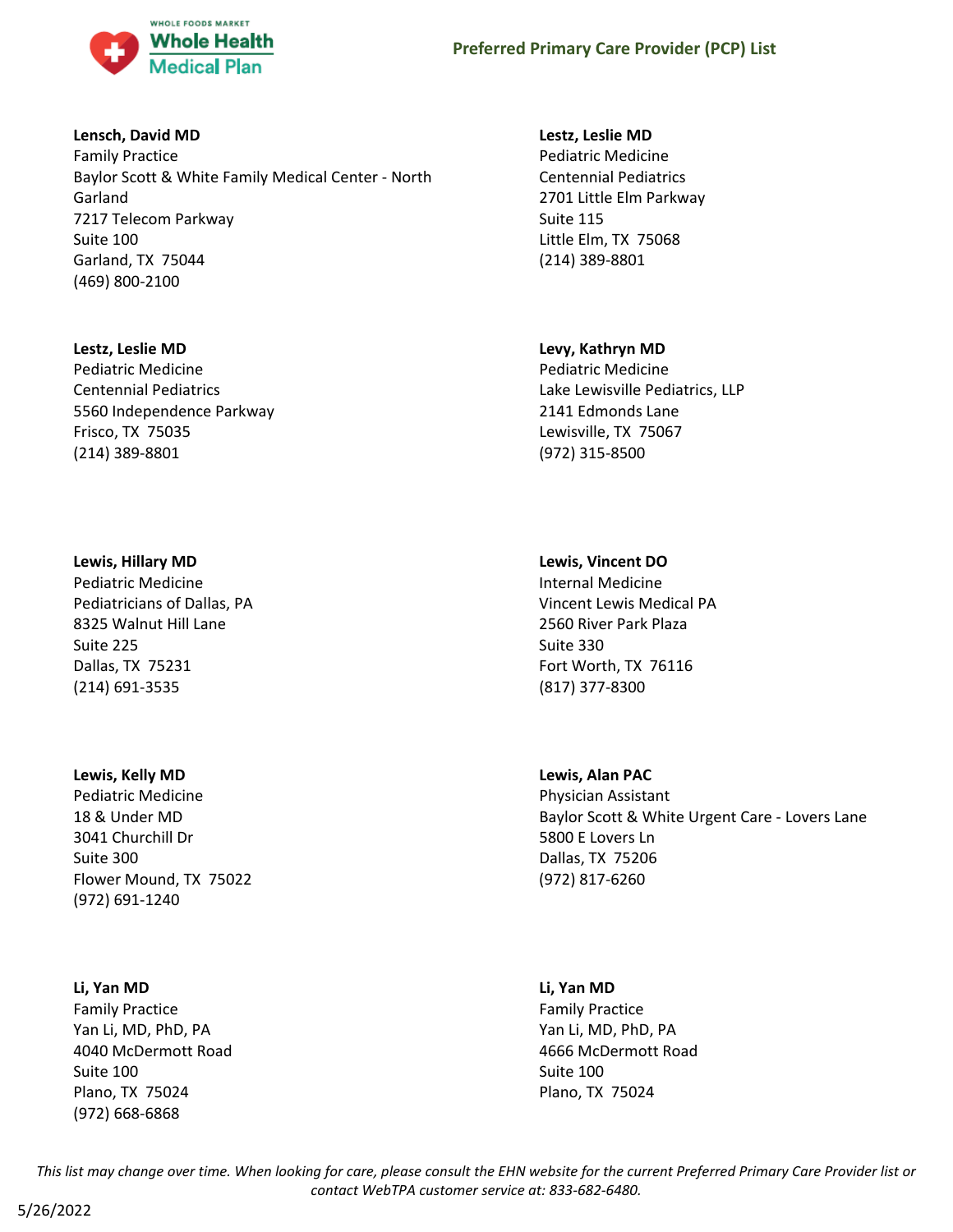

#### **Lie, Chiao MD**

Internal Medicine Texas Medical Group, PA 8210 Walnut Hill Lane Suite 230 Dallas, TX 75231 (972) 284-7080

#### **Lilly, Theodore MD**

Internal Medicine Questcare Medical Clinics, PLLC 1001 Matlock Rd Suite 101 Mansfield, TX 76063 (817) 539-0770

## **Limsenben, Johanna MD**

Pediatric Medicine Baylor Scott & White Pediatric and Adolescent Associates 511 Fm 544 Suite 201 Plano, TX 75094 (469) 800-2060

#### **Linguist, David MD**

Family Practice Baylor Scott & White Community Care Worth Street 4001 Worth St Dallas, TX 75246 (972) 817-7070

## **Liu, Kevin MD**

Family Practice Baylor Scott & White Family Medicine Keller 620 S Main St Suite 240 Keller, TX 76248 (817) 912-8150

#### **Lieving, Loree MD**

Internal Medicine Baylor Scott & White Southlake Family Medicine 925 E Southlake Blvd Southlake, TX 76092 (817) 912-8800

#### **Lim, Grace MD**

Family Practice Baylor Scott & White Southlake Family Medicine 925 E Southlake Blvd Southlake, TX 76092 (817) 912-8800

#### **Linguist, David MD**

Family Practice Baylor Scott & White Family Medical Center - Waxahachie 2460 N Interstate 35 E Rd Suite 100 Waxahachie, TX 75165 (469) 800-9500

#### **Liu, Yinghui MD**

Internal Medicine Plano Supreme Primary Care Inc. 4020 Hedgcoxe Road Suite 700 Plano, TX 75024 (972) 618-7800

#### **Livingstone, Keith MD**

Family Practice USMD Southwest Fort worth 5531 S Hulen St Fort Worth, TX 76132 (817) 346-5960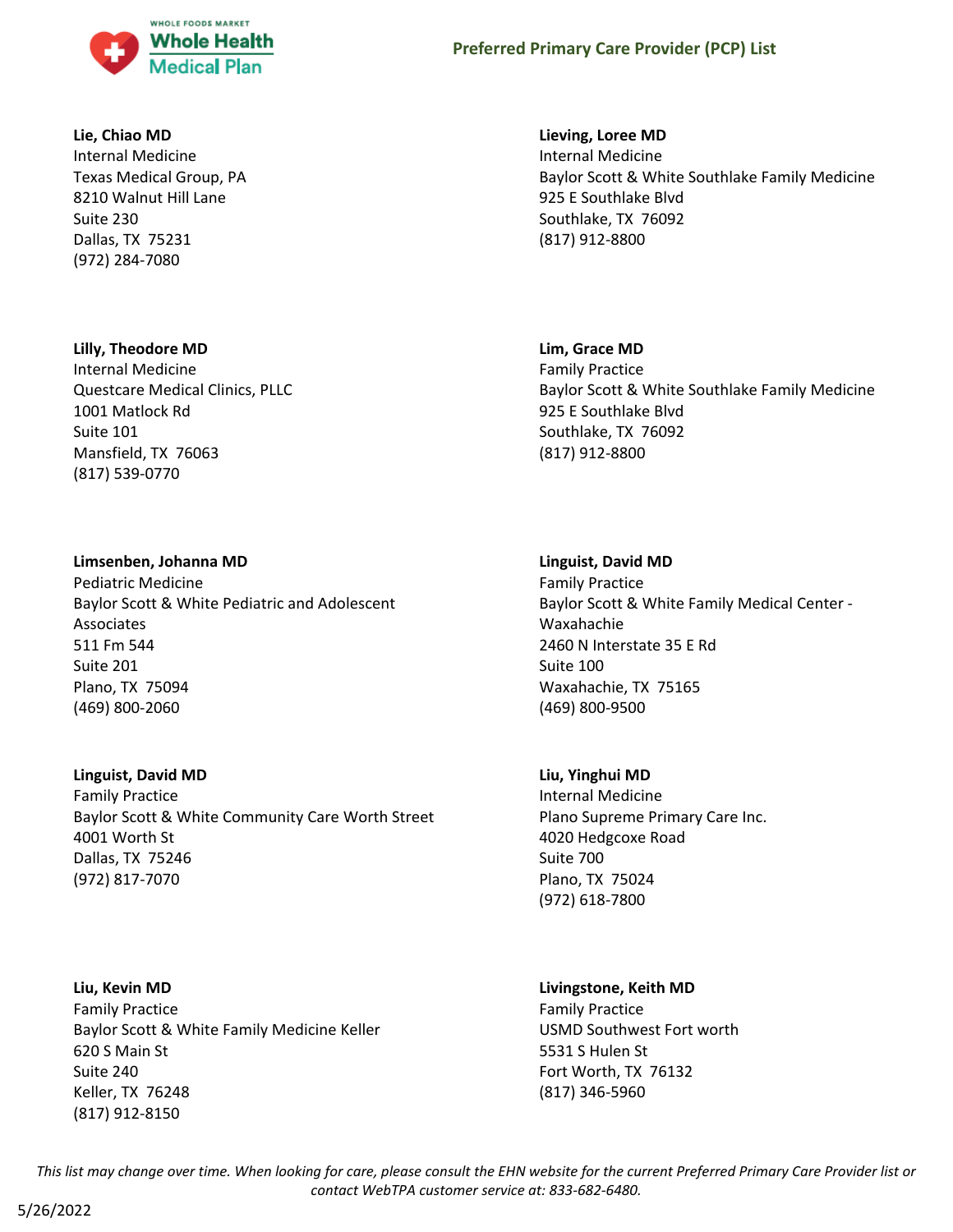

## **Looney, James MD**

Family Practice Baylor Scott & White Family Medicine Highland Village 2900 Village Pkwy Suite 300 Lewisville, TX 75077 (469) 800-0500

#### **Lopez, Roberto DO**

Internal Medicine Baylor Scott & White Primary Care North Rowlett 7501 Lakeview Pkwy Suite 220 Rowlett, TX 75088 (469) 800-2475

## **Lu, Henry MD**

Family Practice Baylor Scott & White Southlake Family Medicine 925 E Southlake Blvd Southlake, TX 76092 (817) 912-8800

## **Ly, Thu DO**

Family Practice Family HealthCare Associates 1105 North Central Expressway Suite 2120, MOB 11 Allen, TX 75013 (972) 727-9877

## **Maddox, Ty DO**

Internal Medicine Baylor Scott & White Medical & Surgical Clinic - Irving 2021 N Macarthur Blvd Suite 350 Irving, TX 75061 (972) 817-1550

## **Lopez, Hector MD**

Family Practice Medical Clinic of North Texas, PLLC 5450 Clearfork Main St Suite 300 Fort Worth, TX 76109 (817) 334-1400

## **Love, Brittany DO**

Geriatric Medicine University of North Texas Health Science Center at Fort Worth 855 Montgomery St Floor 4 Ft. Worth, TX 76107 (817) 735-2200

## **Lugo Rodriguez, James MD**

Family Practice Medical Clinic of North Texas, PLLC 809 W Randol Mill Road Arlington, TX 76012 (817) 274-0996

**Lyde, Paul MD** Internal Medicine Medical Clinic of North Texas, PLLC 6750 N MacArthur Boulevard Suite 350 Irving, TX 75039 (972) 556-1616

## **Maddox, Ty DO** Internal Medicine Baylor Scott & White Primary Care - Mid-Cities 911 E Harwood Rd Euless, TX 76039 (817) 912-9500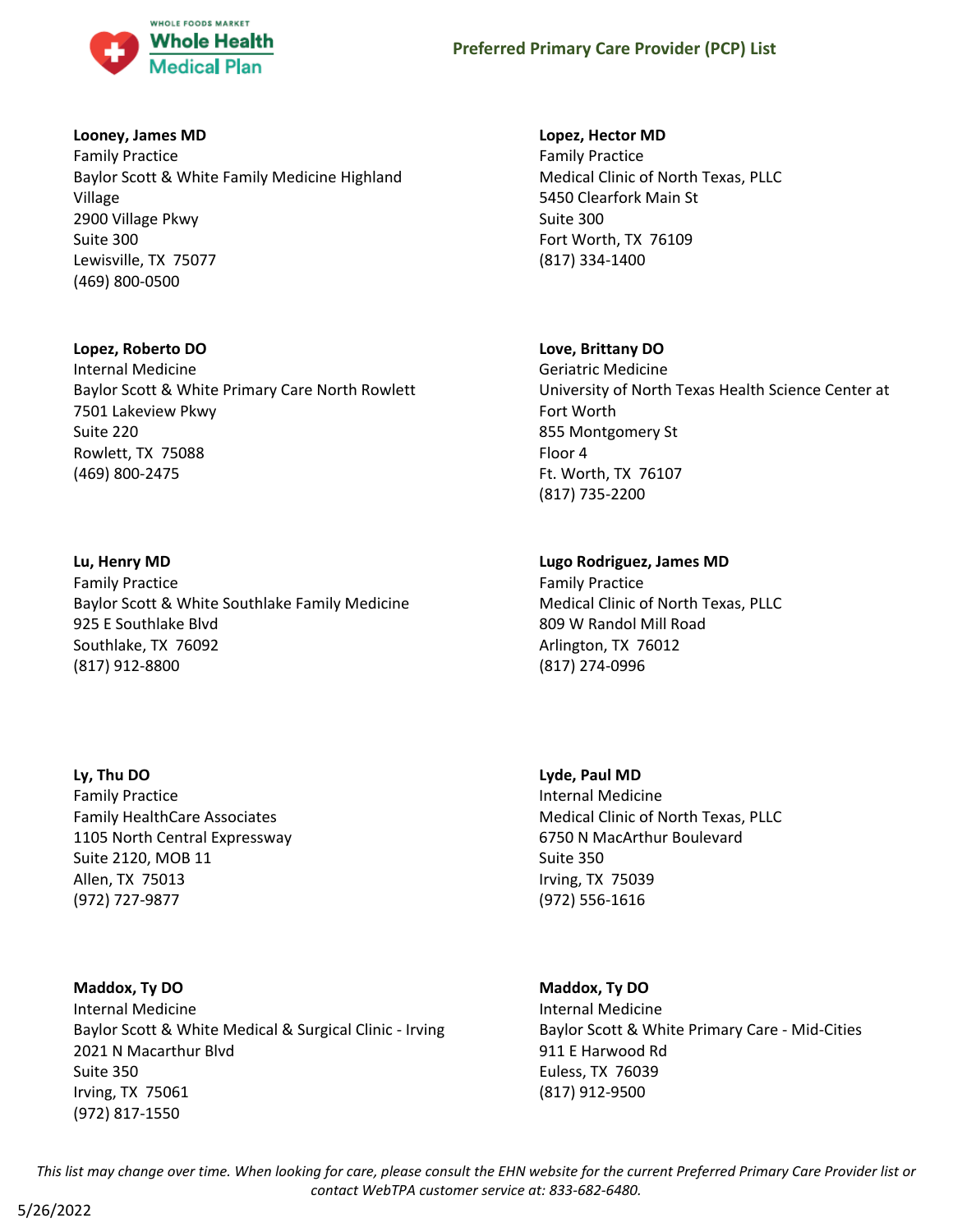

## **Maddox, Ty DO**

Internal Medicine Baylor Scott & White Urgent Care - Irving 2021 N Macarthur Blvd Suite 115 Irving, TX 75061 (972) 817-1000

## **Madsen, Leah MD**

Family Practice Baylor Scott & White Primary Care Associates Greenville 4400 Interstate Highway 30 W Greenville, TX 75402 (469) 800-3500

## **Maliyil, Jepsin MD**

Family Practice Baylor Scott & White Urgent Care - Midway 4431 E Highway 287 Midlothian, TX 76065 (972) 817-7550

## **Maliyil, Jepsin MD**

Family Practice Baylor Scott & White Urgent Care - Midlothian 1441 S Midlothian Pkwy Suite 100A Midlothian, TX 76065 (469) 800-9440

## **Mandal, Kathryn MD**

Pediatric Medicine Texas Digestive Disease Consultants 9509 N Beach Street Suite 102 Fort Worth, TX 76244 (817) 617-8650

## **Madeley, Paul MD**

Internal Medicine Baylor Scott & White MedProvider 3417 Gaston Ave Suite 1100 Dallas, TX 75246 (469) 800-9000

## **Majeed, Ammar MD**

Internal Medicine Medical Clinic of North Texas, PLLC 5531 South Hulen St Fort Worth, TX 76132 (817) 346-5960

## **Maliyil, Jepsin MD**

Family Practice Baylor Scott & White Family Medical Center - Midlothian 1441 S Midlothian Pkwy Suite 100 Midlothian, TX 76065 (469) 800-9600

## **Mancia, Eduardo MD**

Pediatric Medicine MD Kids Pediatrics 294 Uptown Blvd Suite 120 Cedar Hill, TX 75104 (972) 293-6300

## **Manning, Bethany PAC**

Physician Assistant Baylor Scott & White Family Medicine Flower Mound 1110 Parker Sq Flower Mound, TX 75028 (972) 724-1707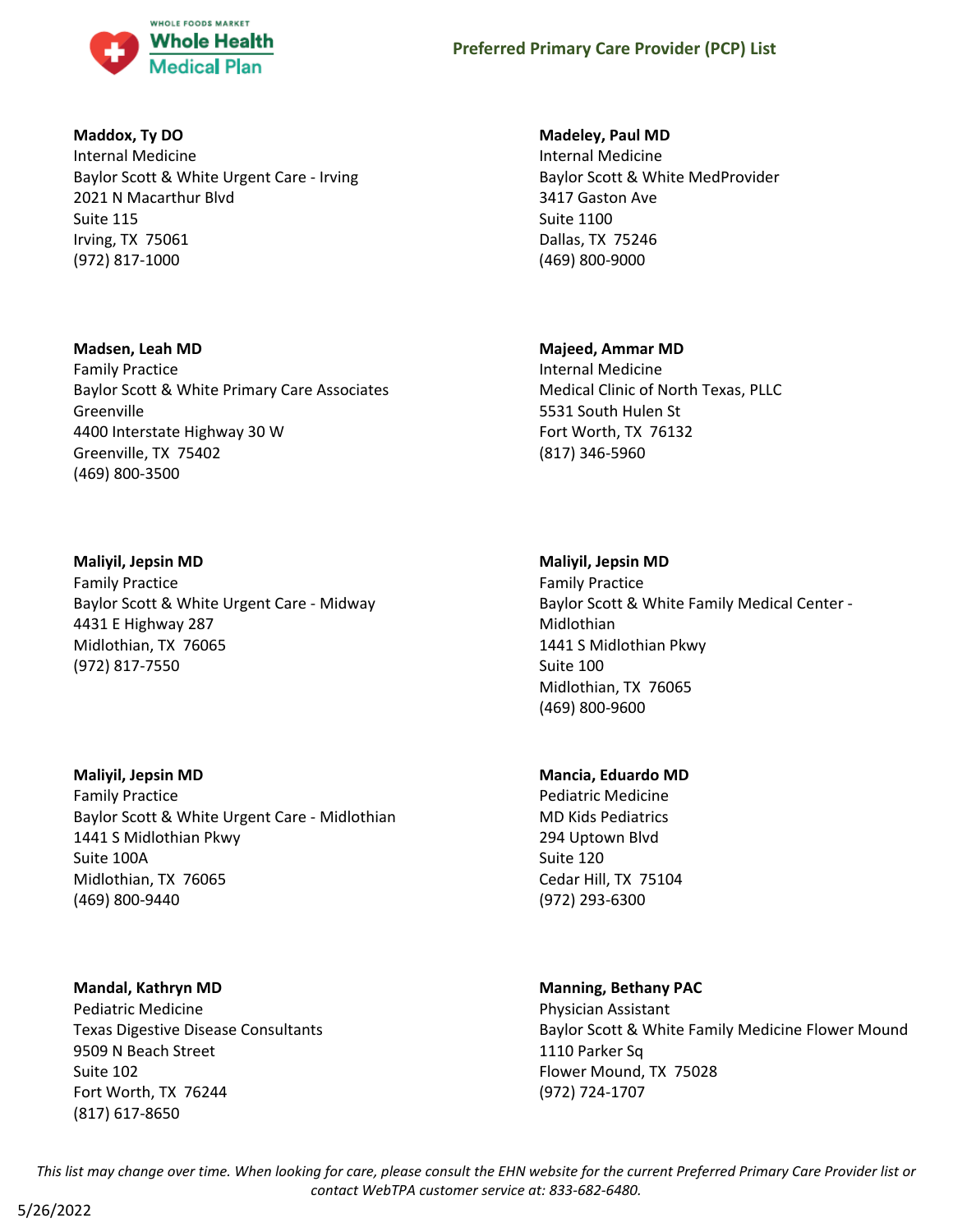

## **Martak, Joshua MD**

Family Practice Baylor Scott & White Family Medical Center - Midlothian 1441 S Midlothian Pkwy Suite 100 Midlothian, TX 76065 (469) 800-9600

## **Martin, Pamela MD**

Family Practice North Hills Family Medicine 300 N Rufe Snow Dr Keller, TX 76248 (817) 753-7300

## **Martak, Joshua MD**

Family Practice Baylor Scott & White Urgent Care - Midlothian 1441 S Midlothian Pkwy Suite 100A Midlothian, TX 76065 (469) 800-9440

## **Martin, Shelley PAC**

Physician Assistant Baylor Scott & White Urgent Care - Lovers Lane 5800 E Lovers Ln Dallas, TX 75206 (972) 817-6260

#### **Mason, Jeffrey MD**

Family Practice Baylor Scott & White Medical & Surgical Clinic - Irving 2021 N Macarthur Blvd Suite 325 Irving, TX 75061 (972) 817-1300

#### **Mason, Jeffrey MD**

Family Practice Baylor Scott & White Urgent Care - Southlake 925 E Southlake Blvd Suite 270 Southlake, TX 76092 (817) 912-8560

#### **Mason, Jeffrey MD**

Family Practice Baylor Scott & White Urgent Care - Lovers Lane 5800 E Lovers Ln Dallas, TX 75206 (972) 817-6260

## **Mason, Jeffrey MD**

Family Practice Baylor Scott & White Urgent Care - Fort Worth 950 W Magnolia Ave Fort Worth, TX 76104 (817) 912-8360

## **Mason, David DO**

Family Practice University of North Texas Health Science Center at Fort Worth 855 Montgomery St 2nd floor Ft. Worth, TX 76107 (817) 735-2228

## **Mason, Jeffrey MD**

Family Practice Baylor Scott & White Urgent Care - Irving 2021 N Macarthur Blvd Suite 115 Irving, TX 75061 (972) 817-1000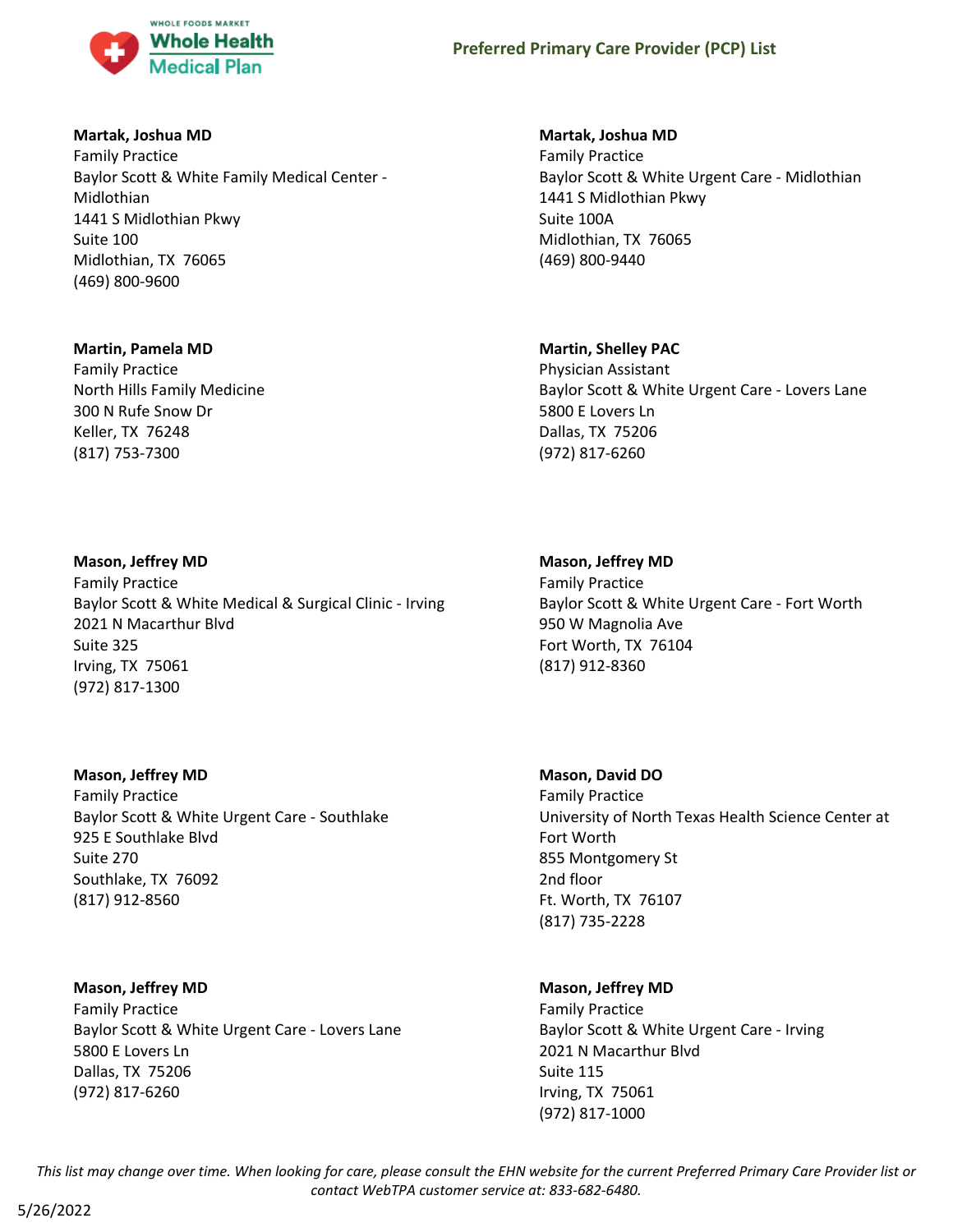

#### **Mason, Jeffrey MD**

Family Practice Baylor Scott & White Urgent Care - Midlothian 1441 S Midlothian Pkwy Suite 100A Midlothian, TX 76065 (469) 800-9440

## **Mastrogiovanni, Katie MD**

Family Practice Family HealthCare Associates 6300 West Parker Road Suite G20 Plano, TX 75093 (214) 473-6655

## **Mathew, Neethu MD**

Pediatric Medicine Pediatric Associates of Wylie, PA 2730 Country Club Rd Suite B Allen, TX 75002 (972) 442-2300

#### **Mathews, Shirley MD**

Family Practice Family HealthCare Associates 1105 North Central Expressway Suite 2120, MOB 11 Allen, TX 75013 (972) 727-9877

#### **Matthews, Edwin MD**

Internal Medicine Medical Clinic of North Texas, PLLC 6750 N MacArthur Boulevard Suite 350 Irving, TX 75039 (972) 556-1616

## **Mason, Jeffrey MD**

Family Practice Baylor Scott & White Urgent Care - North Garland 7217 Telecom Pkwy Suite 100A Garland, TX 75044 (469) 800-2530

## **Matches, Sarah DO**

Pediatric Medicine University of North Texas Health Science Center at Fort Worth 855 Montgomery St Floor 1 Ft. Worth, TX 76107 (817) 735-2363

## **Mathew, Neethu MD**

Pediatric Medicine Pediatric Associates of Wylie, PA 501 Woodbridge Parkway Wylie, TX 75098 (214) 442-2300

**Mathieu, Reese MD** Pediatric Medicine Mathieu Pediatrics PLLC 3601 North Star Rd Richardson, TX 75082 (972) 235-0385

## **Matthys, Allyson DO**

Family Practice Baylor Scott & White Family Medicine Fort Worth 900 W Magnolia Ave Suite 201 Fort Worth, TX 76104 (817) 912-9270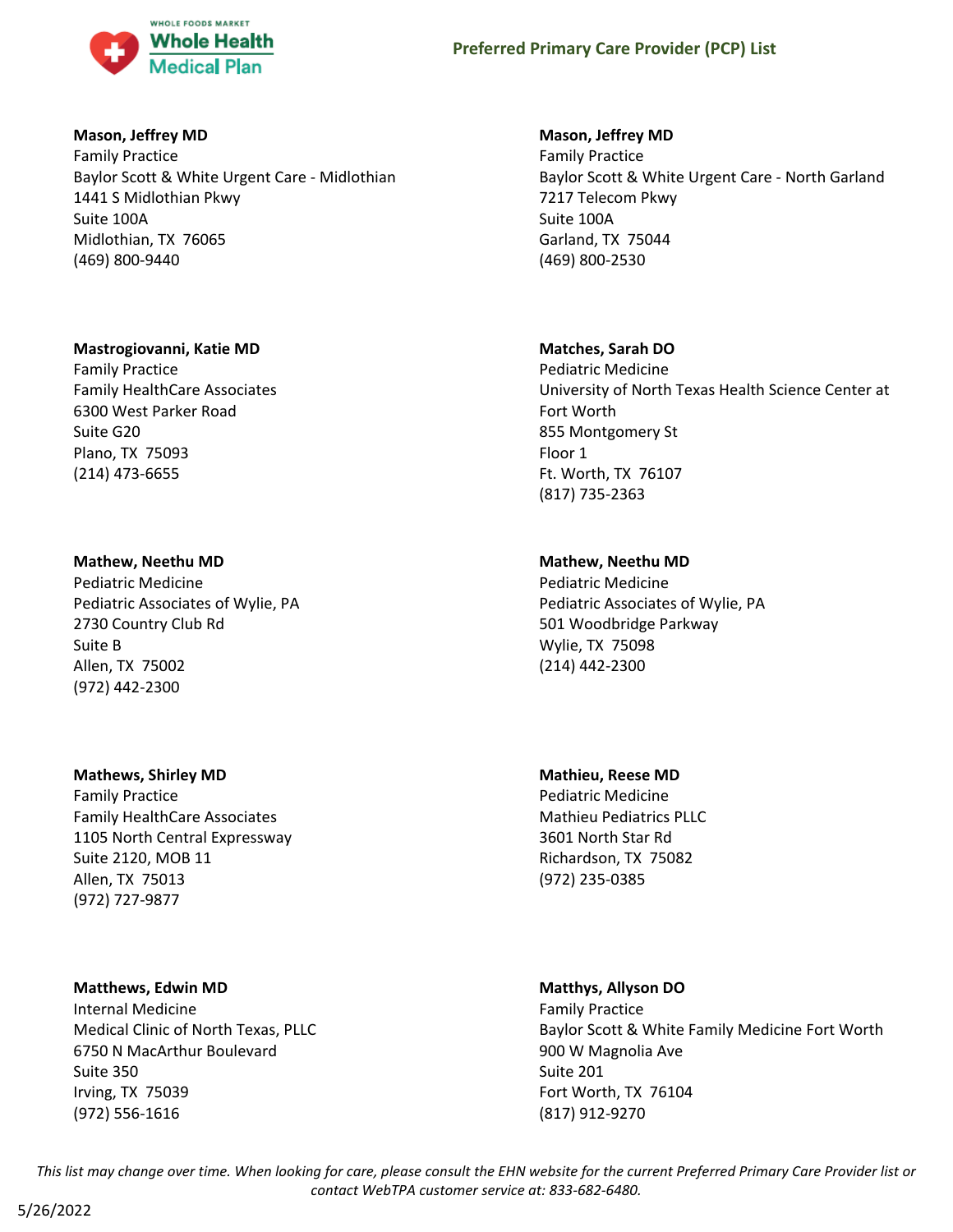

## **Matthys, Allyson DO**

Family Practice Baylor Scott & White Urgent Care - Fort Worth 950 W Magnolia Ave Fort Worth, TX 76104 (817) 912-8360

## **Maul, Robert DO**

Family Practice Healthcare Associates of Irving 5700 Rowlett Road Suite 140 Rowlett, TX 75089 (214) 501-1410

## **Mavelian, Gabrielle DO**

Internal Medicine Medical Clinic of North Texas, PLLC 5450 Clearfork Main St Suite 300 Fort Worth, TX 76109 (817) 334-1400

## **Maynard, Malea MD**

Family Practice Baylor Scott & White Occupational & Family Health Center at TI 13350 T I Blvd MS 327 Dallas, TX 75243 (972) 817-6200

## **McAfee, Mildred MD**

Internal Medicine Baylor Scott & White Dallas Diagnostic Association - Plano 4716 Alliance Blvd Suite 500 Plano, TX 75093 (469) 800-6000

## **Mattingly, Michael MD**

Family Practice Family HealthCare Associates 3601 North Highway 157 Mansfield, TX 76063 (817) 473-7962

## **Maul, Robert DO**

Family Practice Healthcare Associates of Irving 6435 South FM 549 Suite 100 Heath, TX 75032 (214) 501-1410

## **Maxwell, Michael MD**

Family Practice Family HealthCare Associates 2821 President George Bush Freeway Suite 100 Richardson, TX 75082 (214) 575-3422

## **Mbi, Prysca MD**

Family Practice PremierHealth Family Medicine 601 Omega Dr Arlington, TX 76014 (469) 445-0774

#### **McClard, Karen MD**

Pediatric Medicine Pediatric Associates of Dallas 7859 Walnut Hill Ln Suite 200 Dallas, TX 75230 (214) 369-7661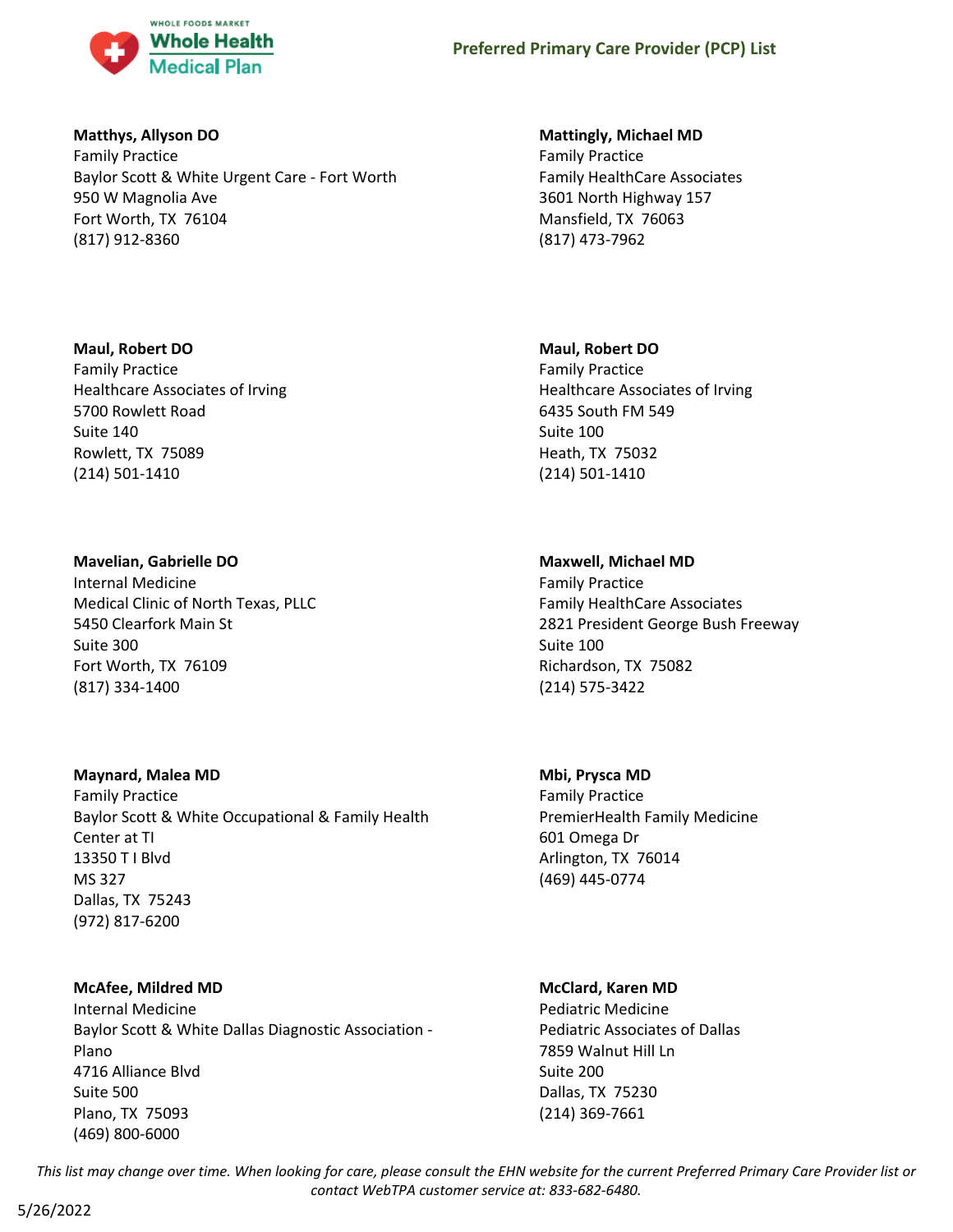

#### **McClendon, Laura MD**

Pediatric Medicine Centennial Pediatrics 5560 Independence Parkway Frisco, TX 75035 (214) 389-8801

#### **McCoy, Michael MD**

Pediatric Medicine Practical Pediatrics 811 Ira E Woods Ave Grapevine, TX 76051 (817) 481-3585

#### **McKinney, Susan MD**

Internal Medicine Texas Medical Group, PA 8210 Walnut Hill Lane Suite 230 Dallas, TX 75231 (972) 284-7080

#### **McKnight, Andrea MD**

Family Practice Baylor Scott & White Family Medical Center - North Garland 7217 Telecom Parkway Suite 100 Garland, TX 75044 (469) 800-2100

#### **McMillin, Kimberly MD**

Family Practice Baylor Scott & White Urgent Care - Irving 2021 N Macarthur Blvd Suite 115 Irving, TX 75061 (972) 817-1000

#### **McColm, Vincent MD**

Internal Medicine Medical Clinic of North Texas, PLLC 6750 N Macarthur Blvd Suite 250 Irving, TX 75039 (972) 556-1616

#### **McKane, Michelle MD**

Pediatric Medicine Kid Care Pediatrics 230 N Rufe Snow Dr Keller, TX 76248 (817) 337-5503

#### **McKinney, Benjamin MD**

Family Practice Baylor Scott & White CitySquare 2835 Al Lipscomb Way Dallas, TX 75215 (972) 817-6000

#### **McMillin, Kimberly MD**

Family Practice Baylor Scott & White Urgent Care - Midlothian 1441 S Midlothian Pkwy Suite 100A Midlothian, TX 76065 (469) 800-9440

#### **McMillin, Kimberly MD**

Family Practice Baylor Scott & White Urgent Care - Lovers Lane 5800 E Lovers Ln Dallas, TX 75206 (972) 817-6260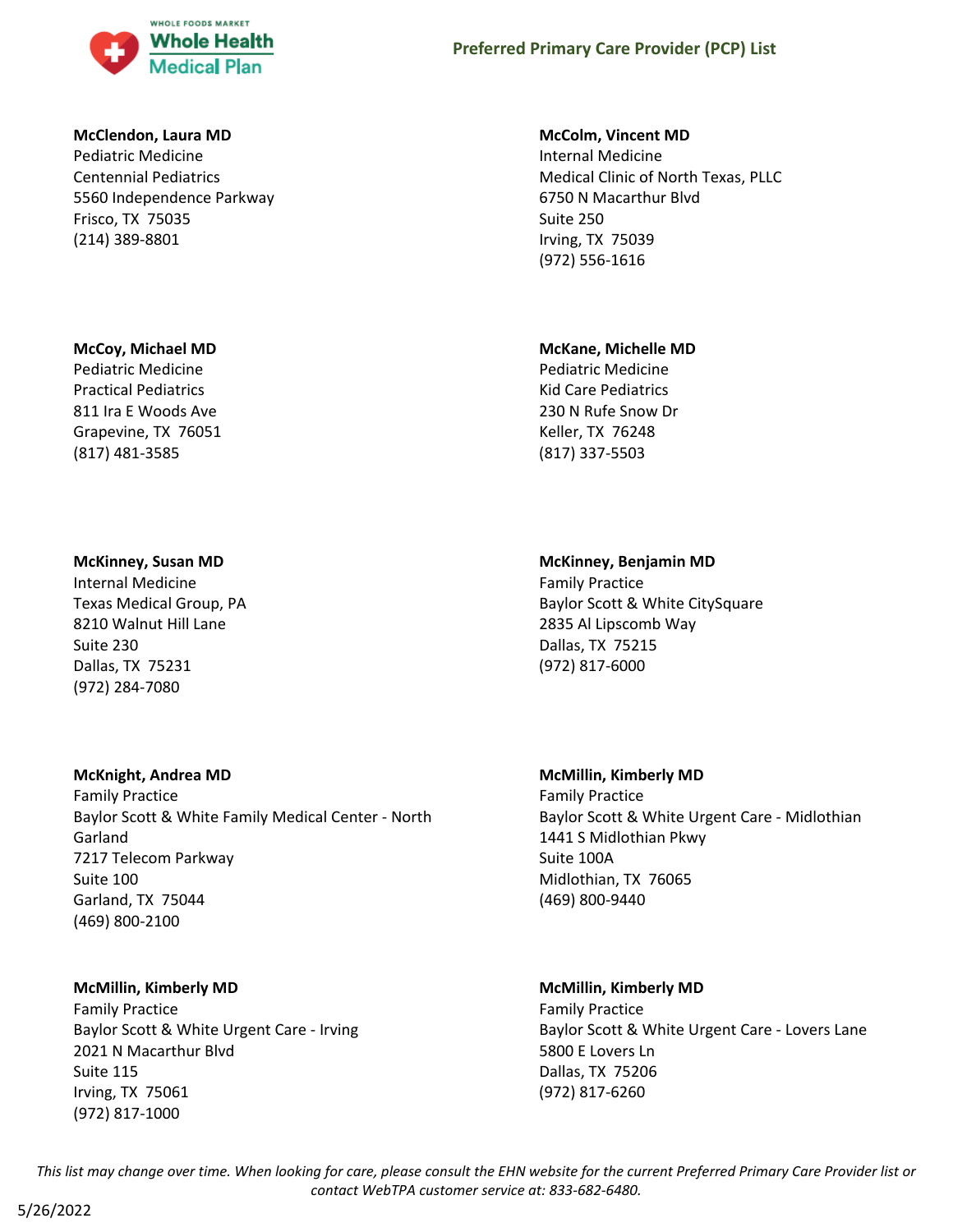

# **McMillin, Kimberly MD**

Family Practice Baylor Scott & White Family Medical Center - North Garland 7217 Telecom Parkway Suite 100 Garland, TX 75044 (469) 800-2100

# **McMillin, Kimberly MD**

Family Practice Baylor Scott & White Urgent Care - Southlake 925 E Southlake Blvd Suite 270 Southlake, TX 76092 (817) 912-8560

# **Meador, Clark DO**

Family Practice Baylor Scott & White Urgent Care - Fort Worth 950 W Magnolia Ave Fort Worth, TX 76104 (817) 912-8360

# **Medina, Jason MD**

Family Practice Baylor Scott & White Family Medical Center - North Garland 7217 Telecom Parkway Suite 100 Garland, TX 75044 (469) 800-2100

# **Meehlhause, Mark MD**

Family Practice North Texas Preferred Health Partners 3535 Victory Group Way Suite 330 Frisco, TX 75034 (972) 993-5070

# **McMillin, Kimberly MD**

Family Practice Baylor Scott & White Urgent Care - North Garland 7217 Telecom Pkwy Suite 100A Garland, TX 75044 (469) 800-2530

# **McMillin, Kimberly MD**

Family Practice Baylor Scott & White Urgent Care - Fort Worth 950 W Magnolia Ave Fort Worth, TX 76104 (817) 912-8360

# **Meador, Clark DO**

Family Practice Baylor Scott & White Family Medicine Southwest 5701 Bryant Irvin Rd Suite 301 Fort Worth, TX 76132 (817) 912-9800

# **Medina, Christopher DO**

Family Practice University of North Texas Health Science Center at Fort Worth 855 Montgomery St 2nd floor Ft. Worth, TX 76107 (817) 735-2228

# **Mefferd, Jerald MD**

Pediatric Medicine Pediatric Depot 1446 W Moore Ave Suite 206 Terrell, TX 75160 (972) 210-7350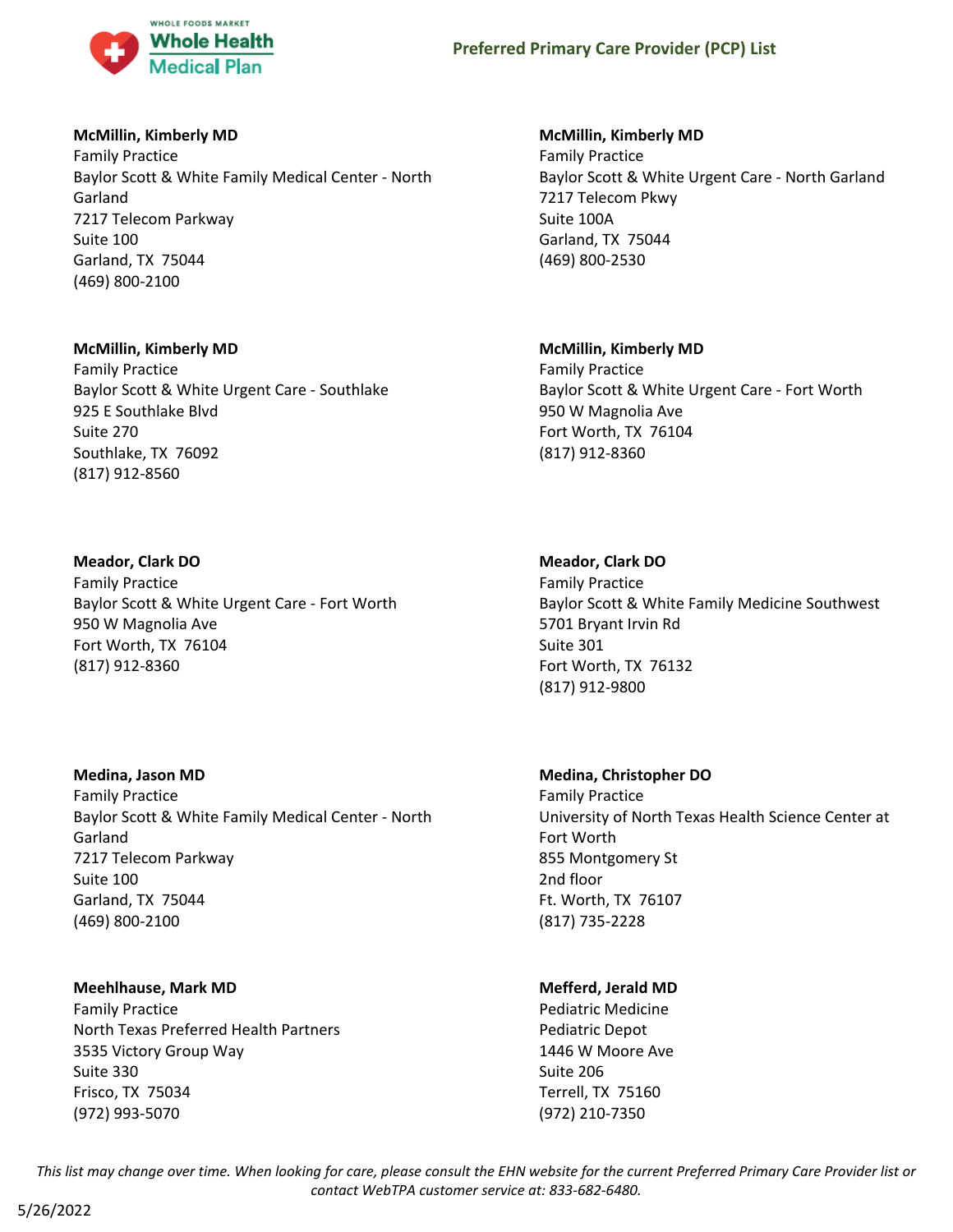

### **Mefferd, Jerald MD**

Pediatric Medicine Pear Pediatrics, PLLC 1861 SH 276 Rockwall, TX 75032 (972) 722-4992

## **Menchaca, Ryan MD**

Family Practice Baylor Scott & White Family Medical Center - North Garland 7217 Telecom Parkway Suite 100 Garland, TX 75044 (469) 800-2100

# **Meredith, Sarah DO**

Family Practice Baylor Scott & White Family Medicine Fort Worth 900 W Magnolia Ave Suite 201 Fort Worth, TX 76104 (817) 912-9270

#### **Metzger, David DO**

Family Practice Baylor Scott & White Dallas Diagnostic Association - Park Cities 9101 N Central Expy Suite 300 Dallas, TX 75231 (469) 800-7100

#### **Meyer, Matthew MD**

Pediatric Medicine Medical Clinic of North Texas, PLLC 252 Matlock Rd Suite 330 Mansfield, TX 76063 (817) 557-5437

#### **Menchaca, Virginia MD**

Pediatric Medicine Pediatric Healthcare Associates, PA 3701 Eldorado Parkway Suite A McKinney, TX 75070 (972) 548-7888

## **Mercer, John MD**

Family Practice Baylor Scott & White Family Medicine Wylie 600 Cooper Dr Suite 100 Wylie, TX 75098 (972) 442-7325

# **Methvin, Bianca MD**

Pediatric Medicine Pecan Tree Pediatrics, PA 1005 W Ralph Hall Pkwy Suite 135 Rockwall, TX 75032 (972) 772-3100

#### **Mewis, Beth MD**

Internal Medicine Medical Clinic of North Texas, PLLC 1713 Martin Dr Weatherford, TX 76086 (817) 346-5960

# **Miller, Lance DO** Family Practice

Baylor Scott & White Family Health Center Mesquite 1575 Interstate 30 Mesquite, TX 75150 (469) 800-2800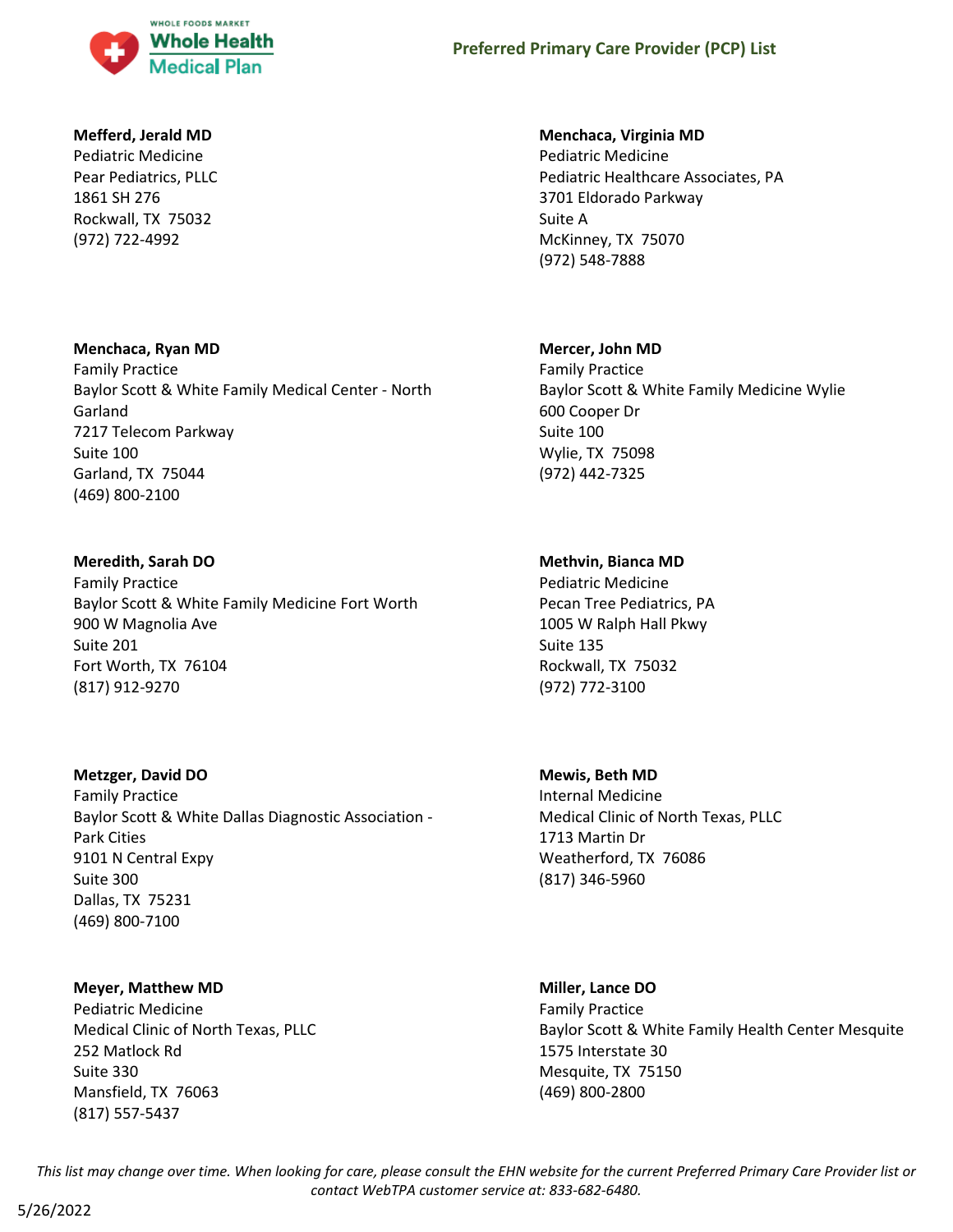

## **Miller, Brighton DO**

Family Practice Baylor Scott & White Family Medicine Weatherford 2035 Fort Worth Hwy Suite 100 Weatherford, TX 76086 (817) 912-9050

#### **Miller, Brighton DO**

Family Practice Baylor Scott & White Primary Care - Willow Park 410 Shops Blvd Suite 300 Weatherford, TX 76087 (817) 912-9200

# **Mina, Eva MD**

Internal Medicine Northeast Tarrant Internal Medicine Associates 479 Westpark Way Euless, TX 76040 (817) 358-5500

# **Minton, Bryan MD**

Family Practice Baylor Scott & White Family Medicine Flower Mound 1110 Parker Sq Flower Mound, TX 75028 (972) 724-1707

**Mitchell, Ricky MD** Pediatric Medicine Stillhouse Emergency Physicians, INC 3816 South Clear Creek Road Suite E Killeen, TX 76549 (254) 554-8773

## **Miller, Amy DO**

Family Practice Family HealthCare Associates 2821 President George Bush Freeway Suite 100 Richardson, TX 75082 (214) 575-3422

## **Miller, Brighton DO**

Family Practice Baylor Scott & White Urgent Care - Fort Worth 950 W Magnolia Ave Fort Worth, TX 76104 (817) 912-8360

## **Minigutti, Andrew MD**

Family Practice West Frisco Health and Wellness 4280 Main St Suite 200 Frisco, TX 75033 (972) 464-2510

# **Mirza, Uroje MD**

Family Practice Topcare Medical Group Inc 9753 Webb Chapel Rd Suite 900 Dallas, TX 75220 (214) 622-6048

#### **Mitra, MonaLisa DO**

Internal Medicine Baylor Scott & White Hospital Medicine - Grapevine 1650 W College Street Suite 150 Grapevine, TX 76051 (817) 388-3440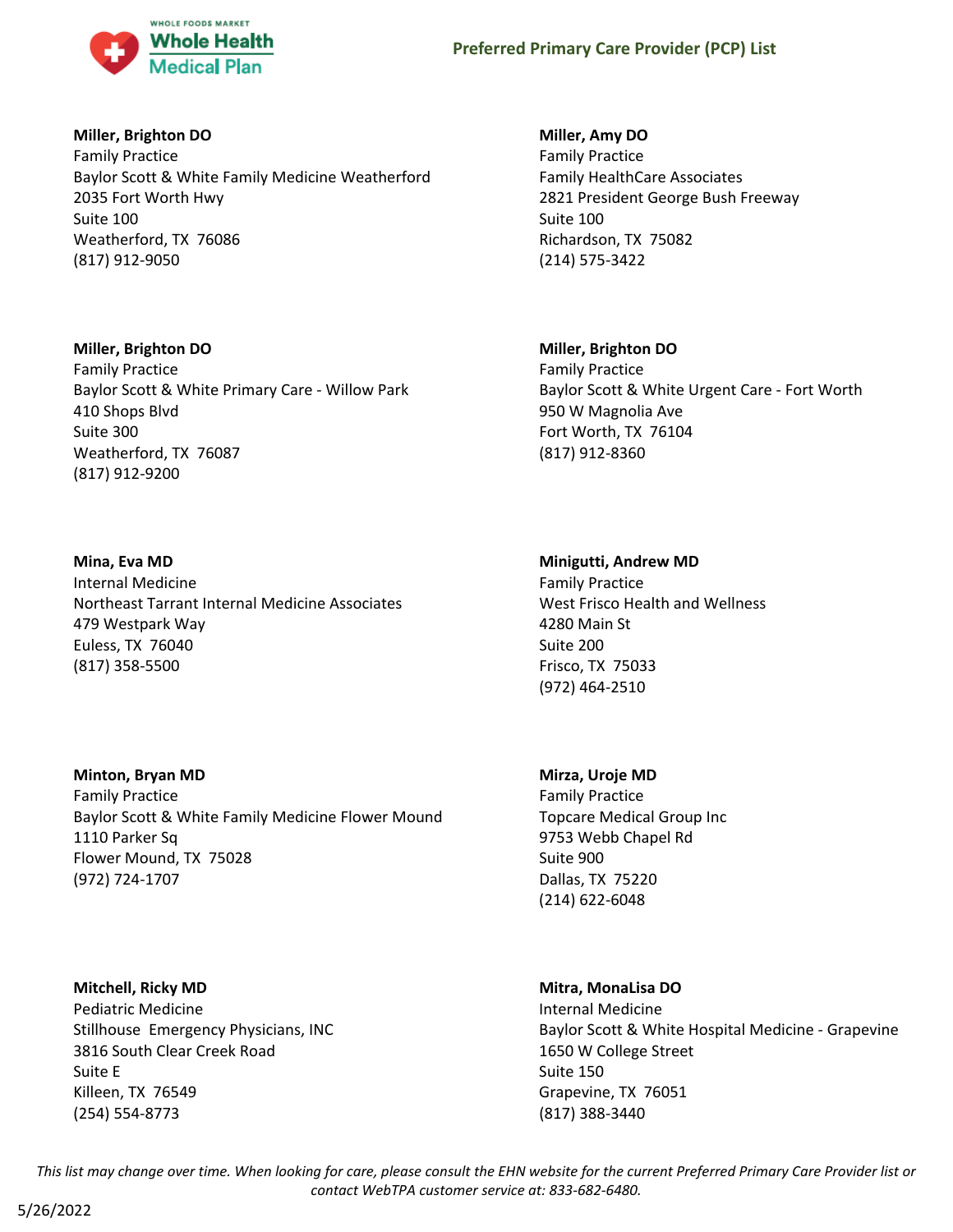

#### **Mitra, MonaLisa DO**

Internal Medicine Excel Physicians Group, PLLC 4100 Heritage Avenue Suite 106 Grapevine, TX 76051 (817) 283-1112

# **Modak, Isitri MD** Internal Medicine Physician Associates of Southwest Dallas 122 W Colorado Blvd Dallas, TX 75208 (214) 947-6700

## **Mohammed, Amanda MD**

Family Practice White Rock Family Health, PA 9015 Garland Road Dallas, TX 75218 (214) 747-8800

#### **Mohapatra, Swatee MD**

Family Practice Doctors of Internal Medicine 5941 Dallas Parkway Plano, TX 75093 (972) 758-4455

# **Molen, Kyle MD**

Internal Medicine North Texas Preferred Health Partners 4708 Dexter Dr Suite 400 Plano, TX 75093 (972) 993-5050

#### **Mittal, Shilpi MD**

Family Practice Care United Medical Centers of America 375 N FM 548 Suite 100 Forney, TX 75126 (972) 564-0044

#### **Modi, Seema MD**

Family Practice WellMed at Hebron 1948 E Hebron Pkwy Suite 110 Carrollton, TX 75007 (972) 939-4646

## **Mohapatra, Swatee MD**

Family Practice Doctors of Internal Medicine 240 Adriatic Parkway McKinney, TX 75072 (972) 382-9292

#### **Mohiuddin, Syed MD**

Pediatric Medicine Honey Pediatrics, PA 3721 W 15th St Suite 601 Plano, TX 75075 (972) 596-8100

# **Momin, Zafreen DO**

Pediatric Medicine Kids First Pediatrics 2200 Village Pkwy Highland Village, TX 75077 (972) 317-6000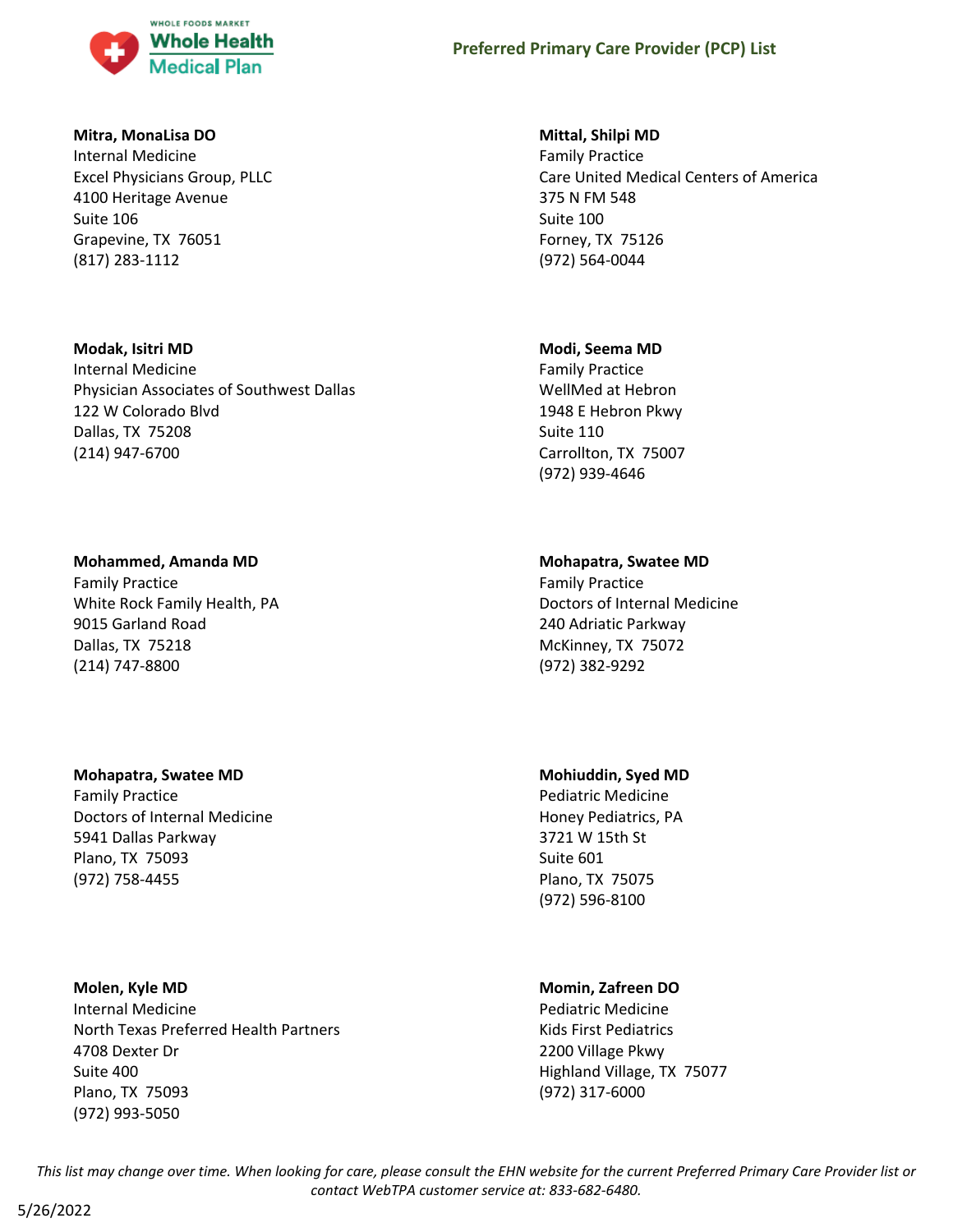

### **Moncrieff, Jeremy MD**

Family Practice Baylor Scott & White Dallas Diagnostic Association - Park Cities 9101 N Central Expy Suite 300 Dallas, TX 75231 (469) 800-7100

#### **Moore, William MD**

Pediatric Medicine William Moore, M.D. 8350 N Central Expy M1025 Dallas, TX 75206 (214) 368-6341

## **Moran, Gregory MD**

Family Practice Family Medicine Associates of Texas 4333 N Josey Ln Suite 302 Carrollton, TX 75010 (972) 394-8844

# **Moreland, Matthew DO**

Family Practice Baylor Scott & White Signature Medicine - Park Cities 9101 N Central Expy Dallas, TX 75231 (214) 820-9101

# **Morrill, Audrey MD**

Family Practice Medical Clinic of North Texas, PLLC 2665 Scripture St Denton, TX 76201 (940) 387-8763

### **Moolamalla, Kavitha MD**

Family Practice Healthcare Associates of Irving 8080 State Hwy 121 Suite 300 McKinney, TX 75070 (972) 268-9383

## **Morales, Allison MD**

Pediatric Medicine Pediatrix Medical Group 6100 Harris Parkway Fort Worth, TX 76132 (817) 346-5000

## **Moreland, Matthew DO**

Family Practice Baylor Scott & White Signature Medicine - Midlothian 1441 S Midlothian Pkwy Midlothian, TX 76065 (469) 800-9720

# **Morgan, Samantha PAC** Family Practice Medical Associates Of North Texas 923 College Ave Suite 101 Fort Worth, TX 76104 (972) 544-6600

# **Morrison, Steven MD**

Family Practice Baylor Scott & White Southlake Family Medicine 925 E Southlake Blvd Southlake, TX 76092 (817) 912-8800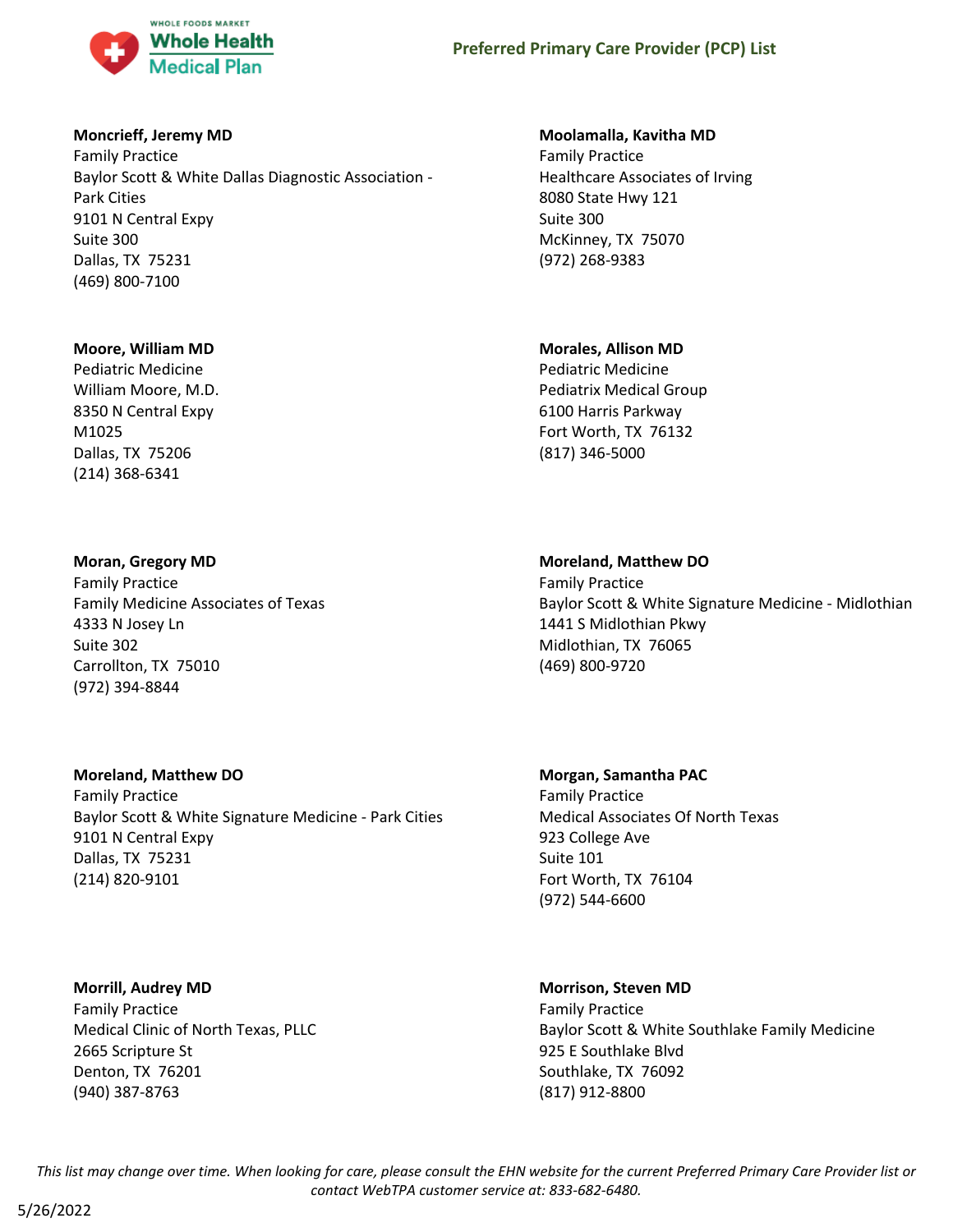

#### **Mostafa-Elsawy, Bassem MD**

Family Practice Physician Associates of Southwest Dallas 3500 W Wheatland Rd Dallas, TX 75237 (214) 947-5400

## **Muir, Amanda MD**

Pediatric Medicine Medical Clinic of North Texas, PLLC 6750 N MacArthur Boulevard Suite 150 Irving, TX 75039 (972) 373-0303

# **Munis, Samina MD**

Pediatric Medicine Kids First Pediatrics 2200 Village Pkwy Highland Village, TX 75077 (972) 317-6000

# **Muntajibuddin, Sana DO**

Family Practice Family HealthCare Associates 7601 Glenview Drive Fort Worth, TX 76180 (817) 274-2578

**Murphy, James MD** Family Practice Baylor Scott & White Signature Medicine - Fort Worth 900 W Magnolia Ave Fort Worth, TX 76104 (817) 333-6795

# **Mudaliar, Chandramohan MD**

Internal Medicine Chandramohan G. Mudaliar, MD 1220 5th Avenue Fort Worth, TX 76104 (817) 332-3002

# **Mundluru, Anuradha MD**

Internal Medicine Mesquite Regional Internal Medicine, PA 929 N Galloway Ave Suite 104 Mesquite, TX 75149 (972) 216-0079

# **Muntajibuddin, Sana DO**

Family Practice Family HealthCare Associates 1610 Commons Circle Northlake, TX 76226 (940) 725-3407

# **Murillo, Ricardo MD**

Internal Medicine WellMed at Live Oak 3600 Gaston Ave Suite 708 Dallas, TX 75246 (214) 827-6200

# **Myers, Robert MD**

Internal Medicine Robert I Myers, MD PA 3600 Gaston Avenue Suite 508 Dallas, TX 75246 (214) 824-4585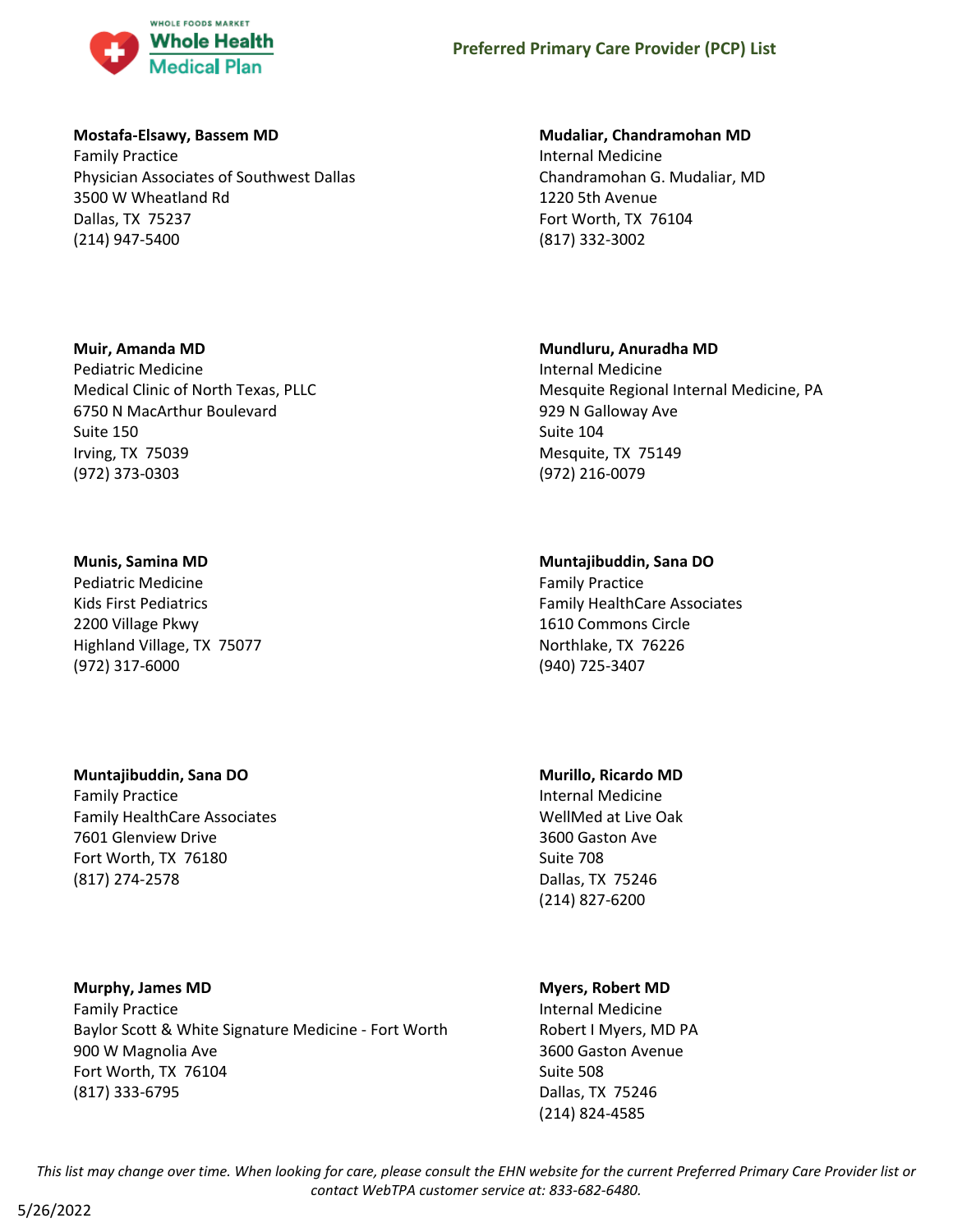

#### **Naghmi, Subuhi MD**

Family Practice WellMed at Garland 126 N International Rd Suite B Garland, TX 75042 (972) 276-1779

#### **Nail, Richard MD**

Pediatric Medicine Centennial Pediatrics 5560 Independence Parkway Frisco, TX 75035 (214) 389-8801

## **Nair, Rajasree MD**

Family Practice Physician Associates of Southwest Dallas 3500 W Wheatland Rd Dallas, TX 75237 (214) 947-5400

#### **Nama, Vijaya MD**

Family Practice Vijaya Nama, MD, PA 5115 N Galloway Avenue Suite 304 Mesquite, TX 75150 (972) 613-2127

# **Nangha, Pannaben MD**

Family Practice Healthcare Associates of Irving 221 Regency Pkwy Suite 125 Mansfield, TX 76063 (817) 477-5884

### **Naghmi, Rifat MD**

Internal Medicine WellMed at Garland 126 N International Rd Suite B Garland, TX 75042 (972) 276-1779

## **Nail, Richard MD**

Pediatric Medicine Centennial Pediatrics 940 Legacy Dr Suite 20 Prosper, TX 75078 (214) 389-8801

# **Nakai, Shuichi MD**

Family Practice Baylor Scott & White Primary Care Craig Ranch 6800 State Highway 121 McKinney, TX 75070 (469) 800-5680

#### **Namburi, Swati MD**

Internal Medicine Baylor Scott & White Dallas Diagnostic Association - Plano 4716 Alliance Blvd Suite 500 Plano, TX 75093 (469) 800-6000

# **Nangrani, Mehak MD**

Family Practice Questcare Medical Clinic - Keller 8861 Davis Blvd Suite 100 Keller, TX 76248 (817) 431-5073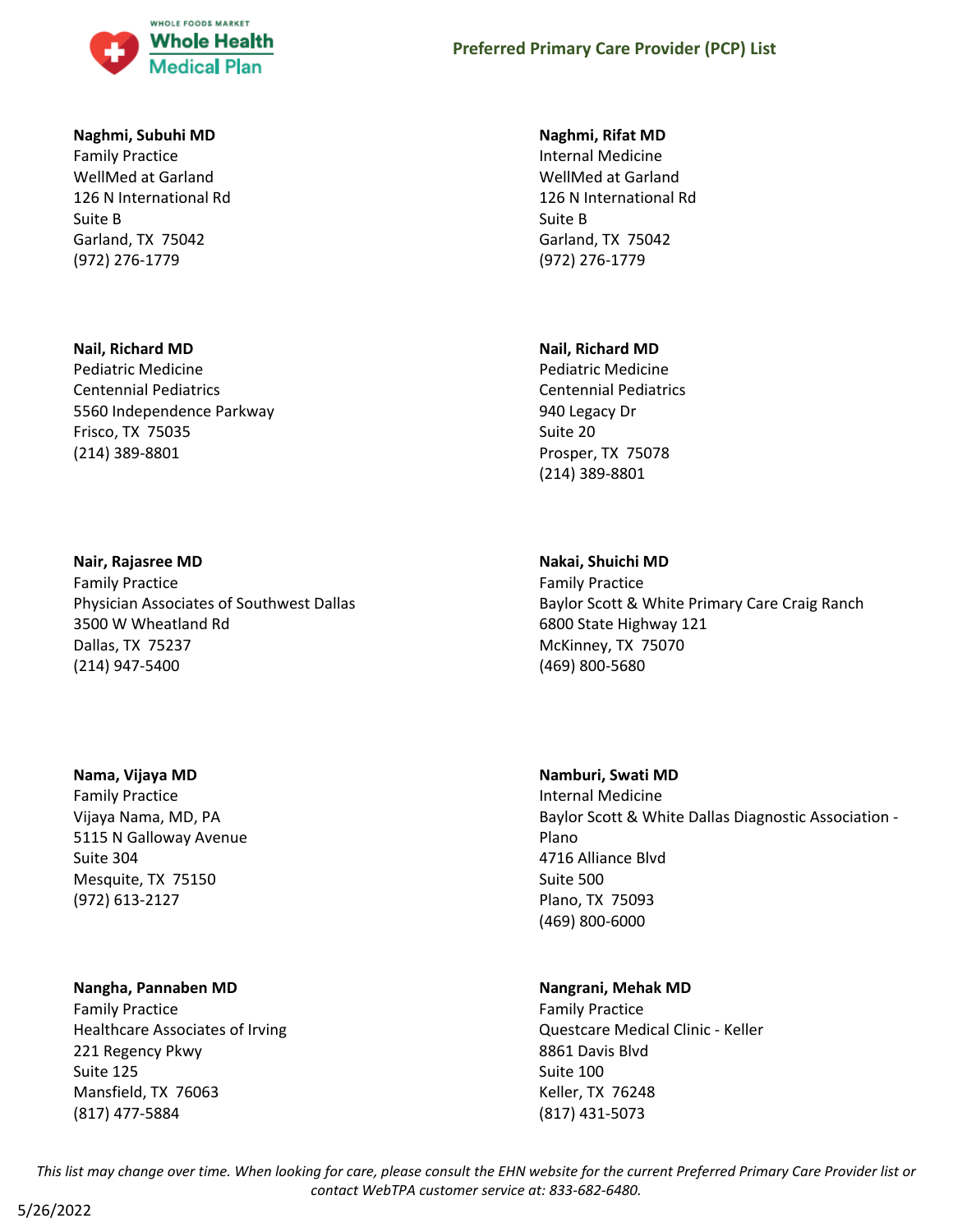

#### **Narasimhan, Sweta MD**

Internal Medicine Baylor Scott & White Family Medical Center - Waxahachie 2460 N Interstate 35 E Rd Suite 100 Waxahachie, TX 75165 (469) 800-9500

## **Naylor, Debra MD**

Pediatric Medicine 18 & Under MD 3041 Churchill Dr Suite 300 Flower Mound, TX 75022 (972) 691-1240

# **Neal, Troy MD**

Internal Medicine North Texas Preferred Health Partners 3417 Gaston Avenue Suite 700 Dallas, TX 75246 (214) 823-4800

# **Neller, Sean DO**

Internal Medicine Medical Clinic of North Texas, PLLC 6750 N MacArthur Boulevard Suite 350 Irving, TX 75039 (972) 556-1616

# **Nelson, Anna Lynn MD**

Pediatric Medicine Arlington Prime Pediatrics 7410 S Cooper St Suite 120 Arlington, TX 76001 (817) 468-3911

# **Nayak, Neeta MD**

Geriatric Medicine Baylor Scott & White HouseCalls 4009 Worth St Suite B Dallas, TX 75246 (214) 820-9115

# **Neak, Enayetullah MD**

Family Practice Baylor Scott & White Family Medical Center Riverside 2740 N State Highway 360 Suite 100 Grand Prairie, TX 75050 (972) 606-8300

# **Neely, Joe MD**

Pediatric Medicine Pediatricians of Dallas, PA 8325 Walnut Hill Lane Suite 225 Dallas, TX 75231 (214) 691-3535

# **Nelon, Burlyn DO**

Family Practice WellMed at Central Burleson 434 SW Wilshire Blvd Burleson, TX 76028 (817) 447-1208

#### **Nelson, Edward MD**

Internal Medicine Medical Clinic of North Texas, PLLC 800 5th Avenue Suite 300 Fort Worth, TX 76104 (972) 847-0785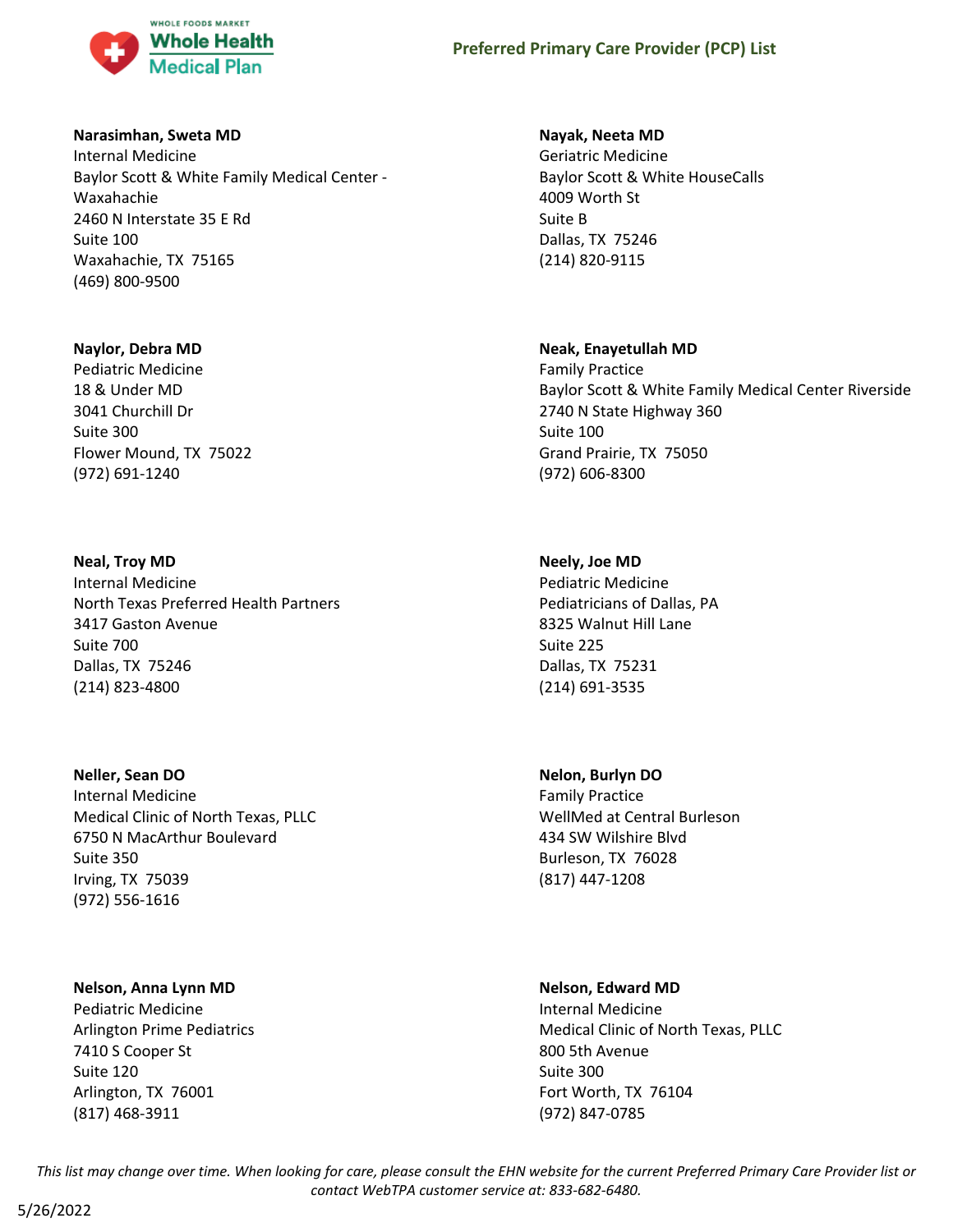

#### **Newton, Christopher MD**

Pediatric Medicine Centennial Pediatrics 5560 Independence Parkway Frisco, TX 75035 (214) 389-8801

#### **Newton, Christopher MD**

Pediatric Medicine Centennial Pediatrics 940 Legacy Dr Suite 20 Prosper, TX 75078 (214) 389-8801

## **Nguyen, Thuthuy MD**

Internal Medicine Northeast Tarrant Internal Medicine Associates 925 Wright St Arlington, TX 76012 (817) 358-5500

# **Nguyen, Leigh MD**

Internal Medicine Baylor Scott & White Douglass Community Clinic 801 E Plano Pkwy Suite 160 Plano, TX 75074 (469) 800-6230

#### **Nguyen, Thuthuy MD**

Internal Medicine Northeast Tarrant Internal Medicine Associates 479 Westpark Way Euless, TX 76040 (817) 358-5500

#### **Newton, Haley DO**

Family Practice Medical Clinic of North Texas, PLLC 6750 N MacArthur Boulevard Suite 150 Irving, TX 75039 (972) 373-0303

## **Nguyen, Linh MD**

Family Practice Family HealthCare Associates 1300 South Fielder Road Arlington, TX 76013 (817) 277-2221

## **Nguyen, Hanh DO**

Family Practice Medical Clinic of North Texas, PLLC 811 W I-20 Suite 120 Arlington, TX 76017 (817) 468-3393

#### **Nguyen, Lisa DO**

Family Practice Baylor Scott & White Family Medicine Wylie 600 Cooper Dr Suite 100 Wylie, TX 75098 (972) 442-7325

#### **Nguyen, Adrian MD**

Internal Medicine Baylor Scott & White Dallas Diagnostic Association - Plano 4716 Alliance Blvd Suite 500 Plano, TX 75093 (469) 800-6000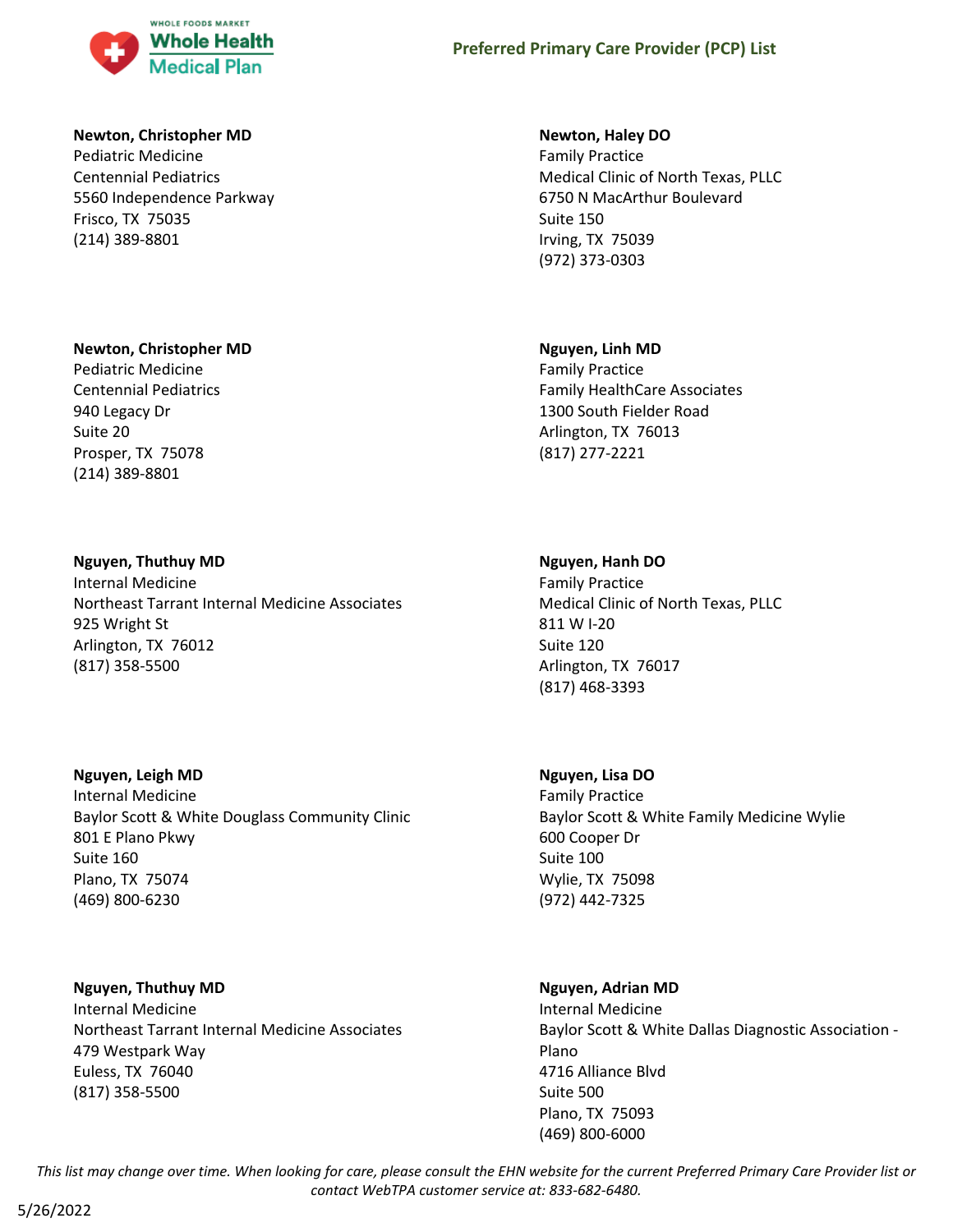

#### **Nguyen, Adrian MD**

Internal Medicine Baylor Scott & White Primary Care at The Star 3800 Gaylord Pkwy Frisco, TX 75034 (469) 800-5600

## **Nguyen, Brian MD**

Internal Medicine Methodist Family Health Center - Kessler Park 1222 N Bishop Ave Suite 300 Dallas, TX 75208 (214) 941-1353

# **Nguyen-To, Nguyet MD**

Family Practice Baylor Scott & White Primary Care McKinney 5220 W University Dr Suite 100 McKinney, TX 75071 (469) 800-5100

# **Nordstrom, Jason MD**

Internal Medicine Baylor Scott & White Family Medical Center Red Oak 301 E Ovilla Rd Suite 100 Red Oak, TX 75154 (469) 800-9200

# **Norman, Kara PAC**

Physician Assistant Medical Associates Of North Texas 923 College Ave Suite 101 Fort Worth, TX 76104 (972) 544-6600

# **Nguyen, Kimloan MD**

Family Practice Baylor Scott & White Family Medical Center Riverside 2740 N State Highway 360 Suite 100 Grand Prairie, TX 75050 (972) 606-8300

# **Nguyen, Laura MD**

Family Practice Baylor Scott & White Family Medical Center - Baylor University Medical Center 3600 Gaston Ave Suite 1109, Barnett Tower Dallas, TX 75246 (972) 817-6930

# **Nnamani, Ijeoma MD**

Pediatric Medicine Ijeoma Nnamani, MD, PA 350 Westpark Way Suite 123 Euless, TX 76040 (817) 267-3065

# **Norman, Mary MD**

Geriatric Medicine Erickson Health Medical Group 8000 Frankford Rd Dallas, TX 75252 (972) 232-8080

# **Noyes, Christopher MD**

Family Practice Village Health Partners 8380 Warren Pkwy Suite 100 Frisco, TX 75034 (214) 387-8288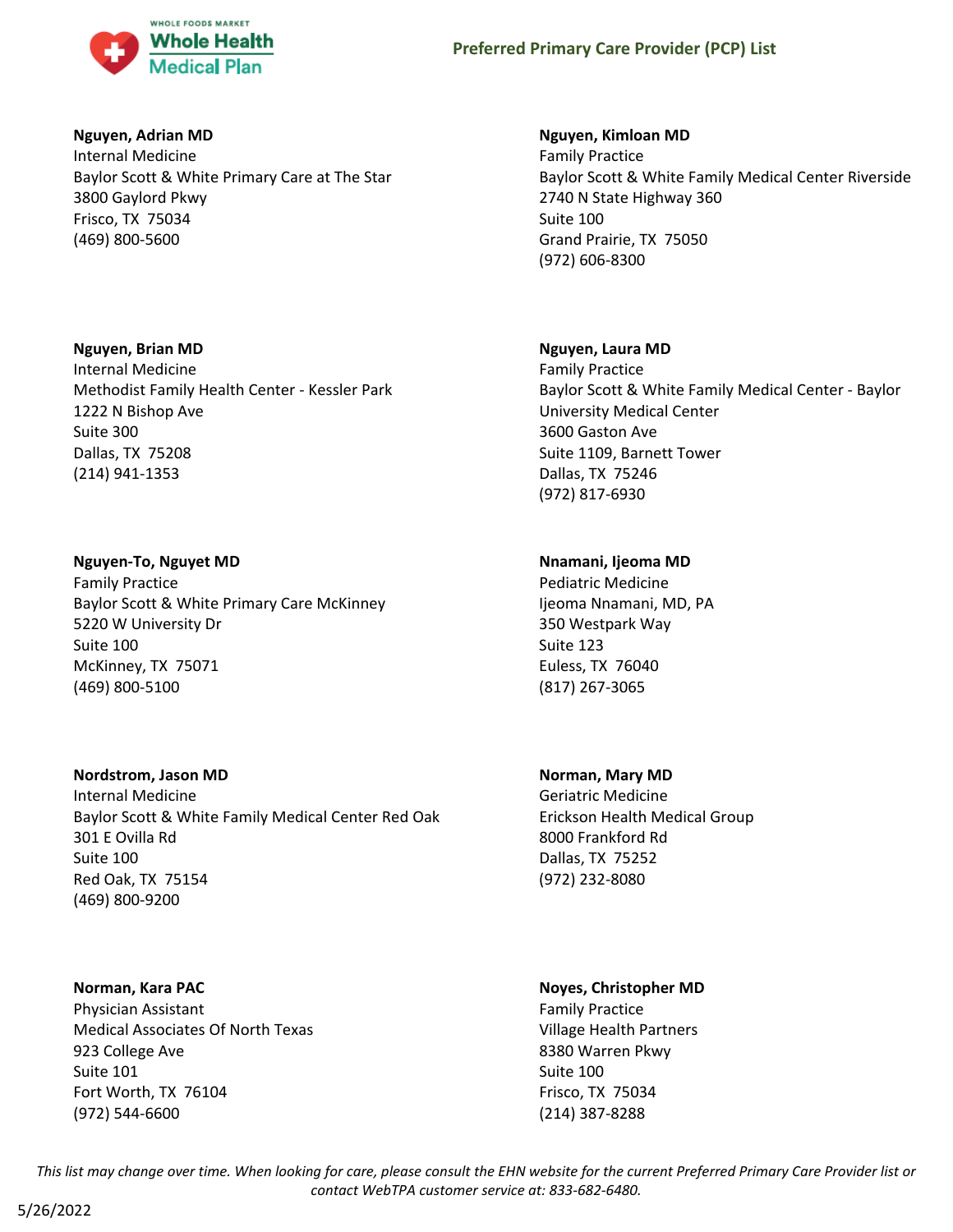

### **Numajiri, Akira MD**

Internal Medicine Baylor Scott & White MedProvider 3417 Gaston Ave Suite 1000 Dallas, TX 75246 (469) 800-9000

#### **Nunez Muniz, Ernesto MD**

Pediatric Medicine Pediatric Clinic of Mesquite 3230 Interstate 30 Suite 100 Mesquite, TX 75150 (972) 682-1791

# **Obeng, Joseph MD**

Internal Medicine Joseph Obeng, MD PA 2600 Mall Circle Fort Worth, TX 76116 (817) 870-1033

# **O'Brien-Su, Eileen MD**

Pediatric Medicine Baylor Scott & White Southlake Family Medicine 925 E Southlake Blvd Southlake, TX 76092 (817) 912-8800

# **Ogden, J Glen MD**

Pediatric Medicine Lake Lewisville Pediatrics, LLP 2141 Edmonds Lane Lewisville, TX 75067 (972) 315-8500

#### **Nunez Muniz, Ernesto MD**

Pediatric Medicine Kids Wellness Center 3228 Interstate 30 Suite 300 Mesquite, TX 75150 (972) 480-6972

## **Nutting, William MD**

Family Practice Medical Clinic of North Texas, PLLC 3201 Hwy 380 Suite 101 Crossroads, TX 76227 (940) 365-9389

# **Obinabo, Uzoamaka MD**

Family Practice Healthcare Associates of Irving 1305 Airport Fwy Suite 220 Bedford, TX 76021 (817) 857-6565

# **Ogbonna, Gladys MD**

Internal Medicine Baylor Scott & White Family Medical Center - Waxahachie 2460 N Interstate 35 E Rd Suite 100 Waxahachie, TX 75165 (469) 800-9500

# **Ohman, Allan MD**

Internal Medicine Family HealthCare Associates 1610 Commons Circle Northlake, TX 76226 (940) 725-3407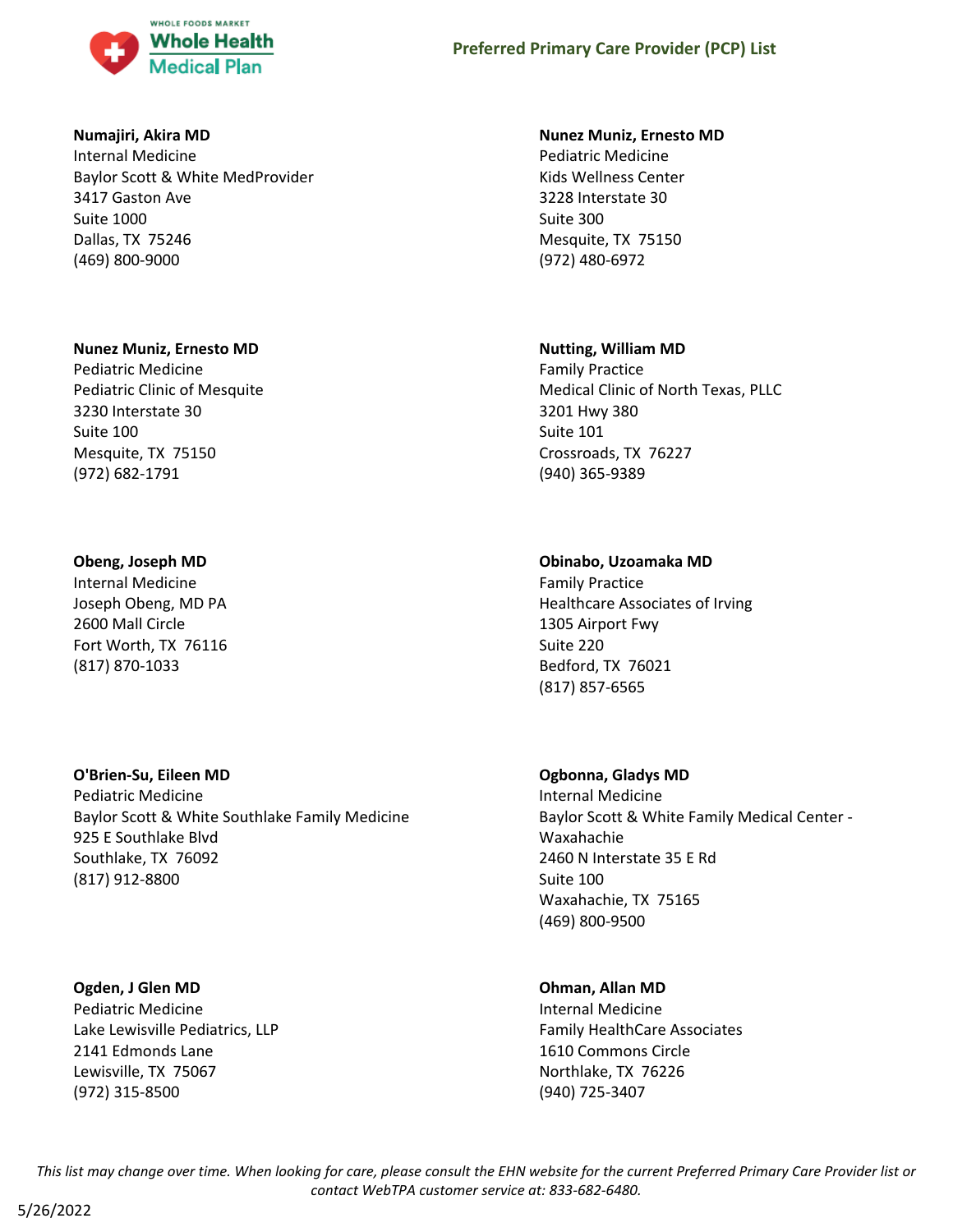

#### **Ohman, Allan MD**

Internal Medicine Family HealthCare Associates 7601 Glenview Drive Fort Worth, TX 76180 (817) 274-2578

## **Oholendt, Kyle MD**

Pediatric Medicine Methodist Family Health Center - Kessler Park 1222 N Bishop Ave Suite 300 Dallas, TX 75208 (214) 941-1353

# **Okoro, Olubukola MD**

Internal Medicine RescueMD 997 Raintree Cir Suite 130 Allen, TX 75013 (972) 390-7667

# **Olivarez, Esiquiel DO**

Family Practice IMHealth, LLC 1615 W Oleander St Suite A Fort Worth, TX 76104 (817) 587-3414

#### **Olivo, Julie MD**

Internal Medicine Medical Clinic of North Texas, PLLC 6750 N MacArthur Boulevard Suite 150 Irving, TX 75039 (972) 373-0303

# **Oholendt, Kyle MD**

Pediatric Medicine Physician Associates of Southwest Dallas 122 W Colorado Blvd Dallas, TX 75208 (214) 947-6700

# **Okojie, Osehotue MD**

Family Practice/Urgent Care Allcare Family & Urgent Care Clinics PA 3825 Ross Avenue Suite 150 Dallas, TX 75204 (214) 515-9646

# **Olfson, James MD**

Family Practice Family HealthCare Associates 2821 President George Bush Freeway Suite 100 Richardson, TX 75082 (214) 575-3422

# **Olivarez, Esiquiel DO**

Family Practice University of North Texas Health Science Center at Fort Worth 855 Montgomery St 2nd floor Ft. Worth, TX 76107 (817) 735-2228

# **Olusanya, Oladele MD**

Family Practice Oladele Olusanya MD, PA 8067 W Virginia Dr Dallas, TX 75237 (972) 230-5601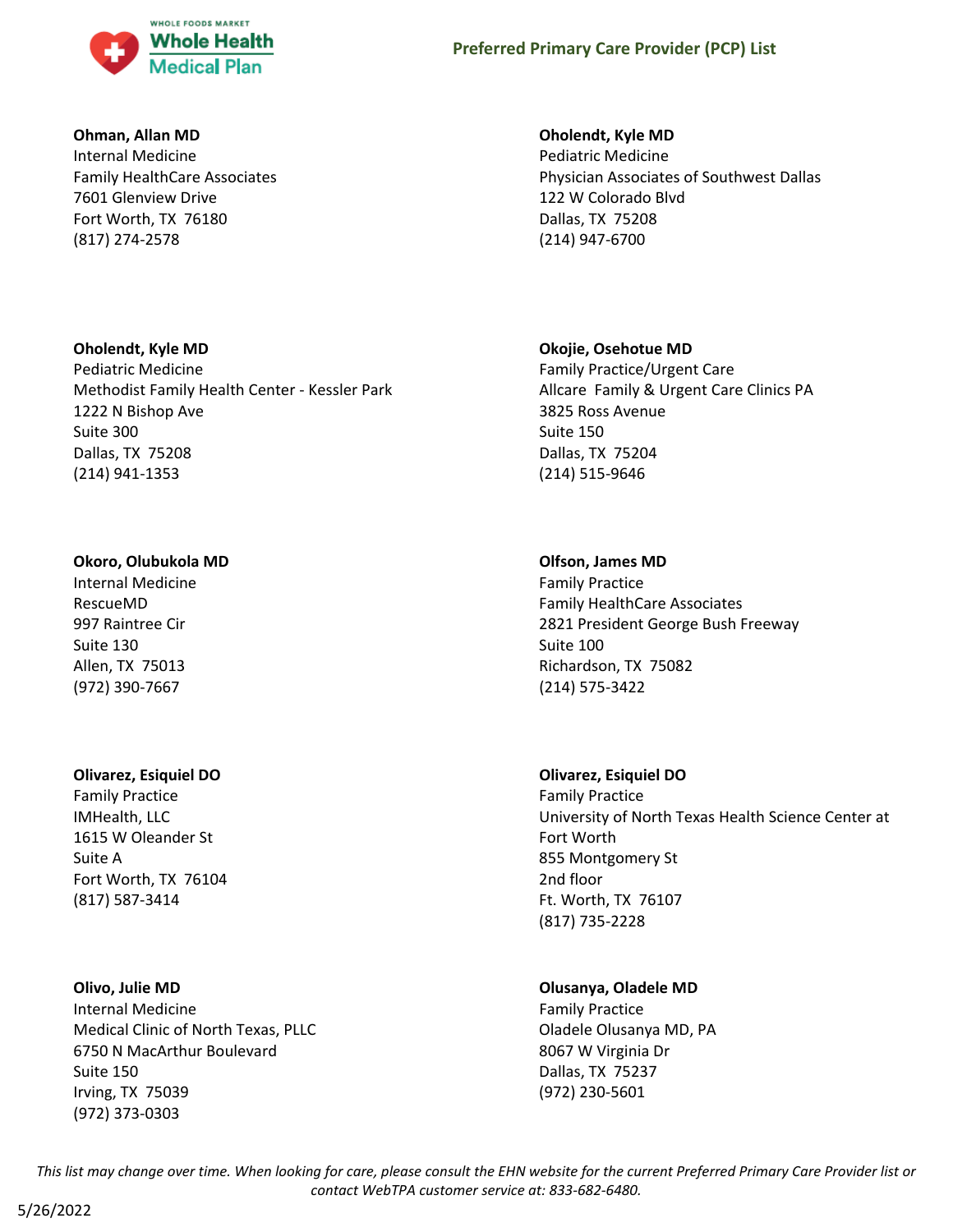

## **Opalach, Matthew DO**

Family Practice Questcare Medical Clinics, PLLC 3051 S Center St Arlington, TX 76014

## **Osama, Fauzia MD**

Internal Medicine Mercy Medical Clinic 615 S Hwy 78 Suite 100 Wylie, TX 75098 (972) 429-1077

# **Overn, Steven DO**

Family Practice Baylor Scott & White Primary Care - Prosper 111 S Preston Rd Suite 10 Prosper, TX 75078 (469) 800-5200

# **Oyler, Natalie PAC**

Physician Assistant Baylor Scott & White Urgent Care - Lovers Lane 5800 E Lovers Ln Dallas, TX 75206 (972) 817-6260

**Pagan, Stephanie MD** Pediatric Medicine BSW Regional Care Center - Family Medical Center Midlothian 1441 S Midlothian Pkwy Suite 100 Midlothian, TX 76065 (469) 800-9440

## **Osakwe, Shadia PAC**

Physician Assistant University of North Texas Health Science Center at Fort Worth 855 Montgomery St Floor 1 Ft. Worth, TX 76107 (817) 735-2363

# **Osian, Elisabeta MD**

Family Practice Baylor Scott & White Dallas Diagnostic Association - Park Cities 9101 N Central Expy Suite 300 Dallas, TX 75231 (469) 800-7100

# **Owen, Stuart MD**

Internal Medicine Baylor Scott & White Residency - Dallas 3600 Gaston Avenue Dallas, TX 75246 (214) 820-3275

# **Pagan, Stephanie MD**

Pediatric Medicine Baylor Scott & White Family Medical Center - Midlothian 1441 S Midlothian Pkwy Suite 100 Midlothian, TX 76065 (469) 800-9600

# **Paik, Elaine MD**

Family Practice Family HealthCare Associates 1610 Commons Circle Northlake, TX 76226 (940) 725-3407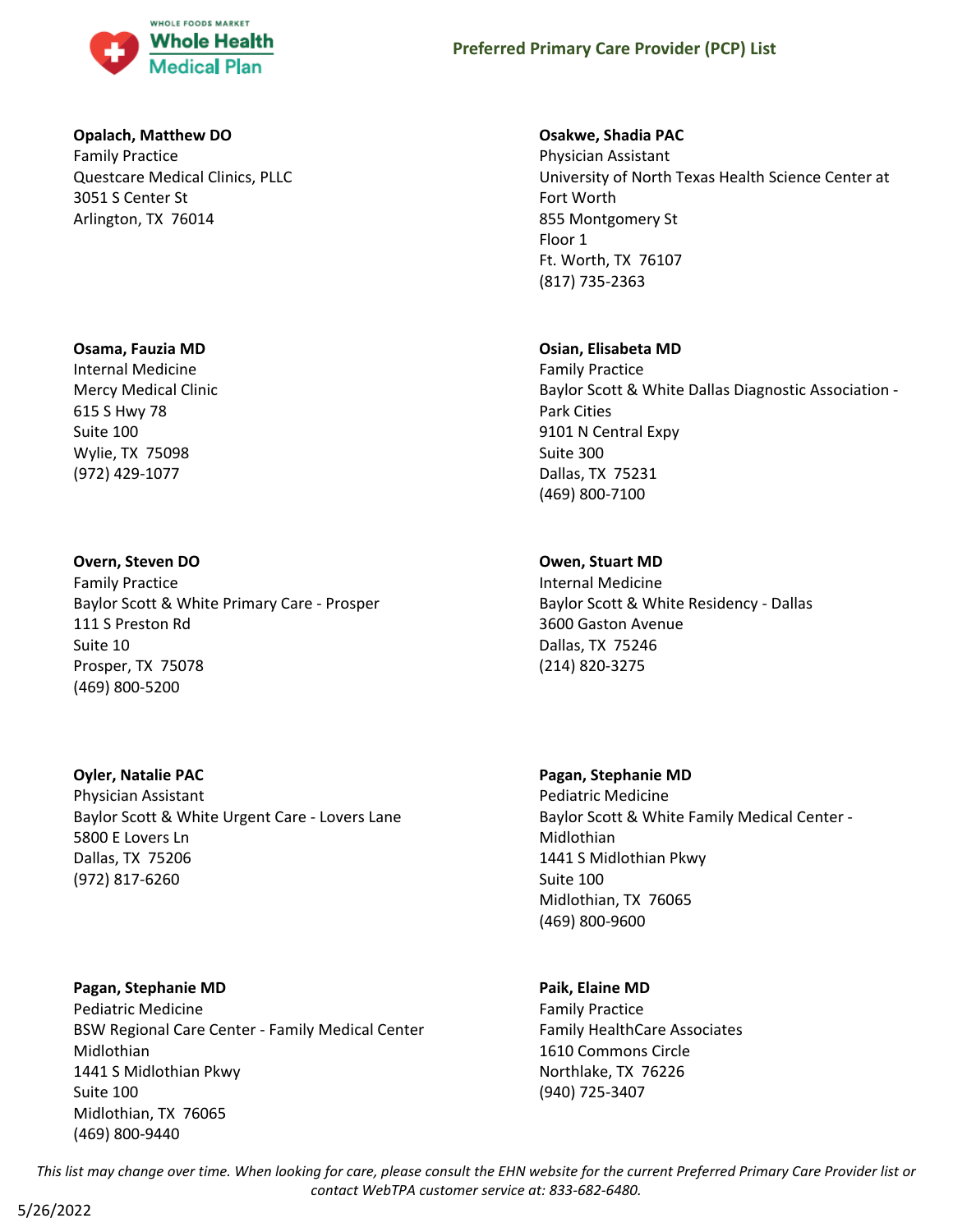

#### **Paik, Elaine MD**

Family Practice Family HealthCare Associates 7601 Glenview Drive Fort Worth, TX 76180 (817) 274-2578

#### **Pang, John DO**

Family Practice WellMed at Sunnyvale 2858 N Belt Line Rd Suite 600 Sunnyvale, TX 75182 (972) 285-0221

#### **Pangtay, Dennis MD**

Family Practice Baylor Scott & White Medical & Surgical Clinic - Irving 2021 N Macarthur Blvd Suite 350 Irving, TX 75061 (972) 817-1550

#### **Paredes, Dante DO**

Family Practice University of North Texas Health Science Center at Fort Worth 855 Montgomery St 2nd floor Ft. Worth, TX 76107 (817) 735-2228

#### **Parekh, Julie MD**

Internal Medicine Baylor Scott & White Dallas Diagnostic Association - Plano 4716 Alliance Blvd Suite 500 Plano, TX 75093 (469) 800-6000

#### **Palaniswamy, Shenbagavalli MD**

Pediatric Medicine Hebron Pediatrics 3020 E Hebron Pkwy Suite 300 Carrollton, TX 75010 (972) 695-9630

#### **Pangindian, Guia PAC**

Family Practice Medical Associates Of North Texas 923 College Ave Suite 101 Fort Worth, TX 76104 (972) 544-6600

#### **Pape, Jennifer MD**

Pediatric Medicine 18 & Under MD 3041 Churchill Dr Suite 300 Flower Mound, TX 75022 (972) 691-1240

#### **Parekh, Sohail MD**

Internal Medicine Sohail Parekh, MD 1601 North Beltline Road Suite B Mesquite, TX 75149 (972) 329-3500

#### **Parikh, Rachana MD**

Pediatric Medicine Kids First Pediatrics 2200 Village Pkwy Highland Village, TX 75077 (972) 317-6000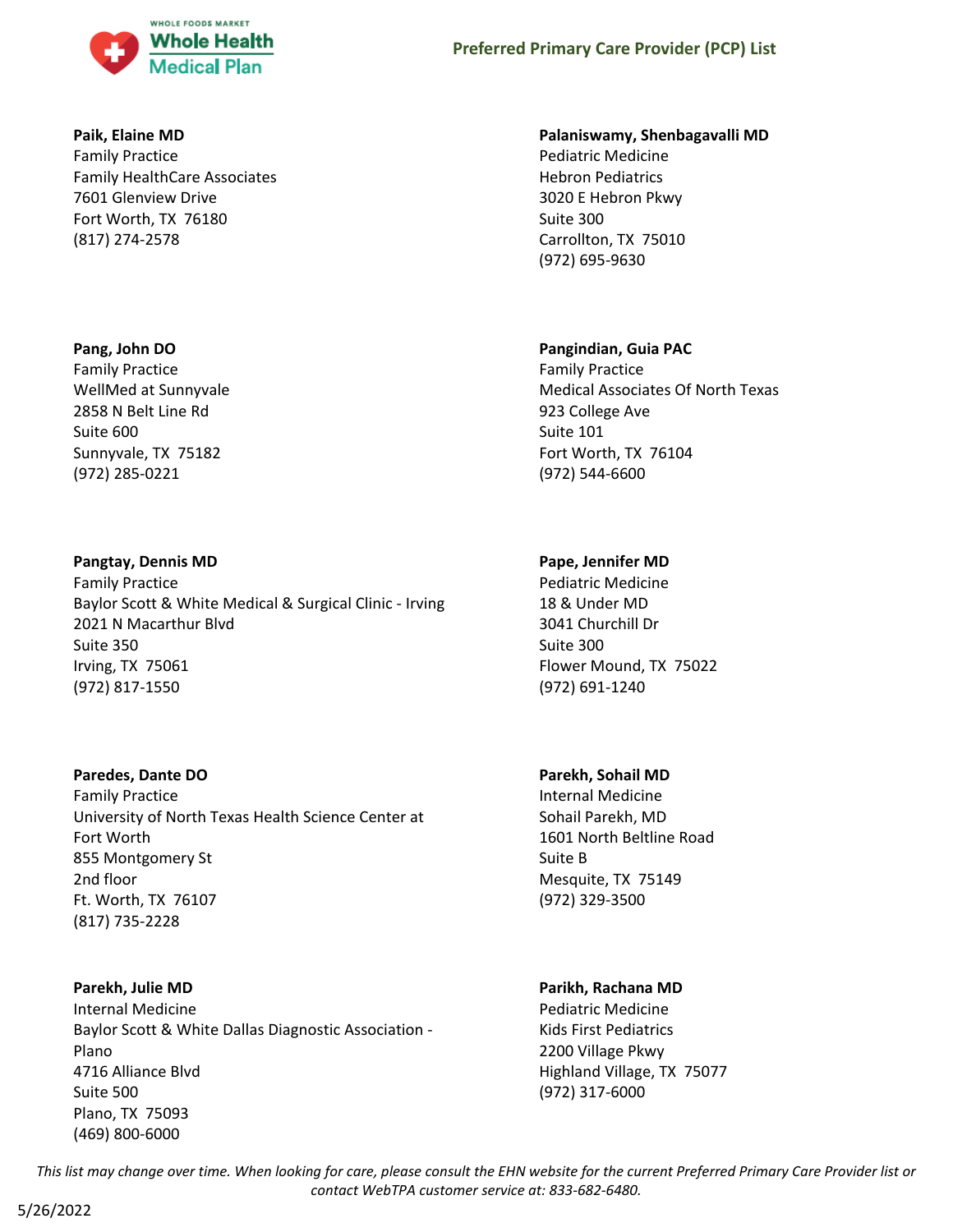

#### **Parikh, Archana MD**

Internal Medicine Baylor Scott & White Internal Medicine - Las Colinas 400 W I-635 Suite 200 Irving, TX 75063 (972) 406-1199

## **Park, Daniel MD**

Pediatric Medicine University of North Texas Health Science Center at Fort Worth 855 Montgomery St Floor 1 Ft. Worth, TX 76107 (817) 735-2363

# **Parvataneni, Deepthi MD**

Family Practice Medical Associates Of North Texas 923 College Ave Suite 101 Fort Worth, TX 76104 (972) 544-6600

#### **Patel, Mohita MD**

Family Practice Medical Clinic of North Texas, PLLC 9255 Dallas Pkwy Suite 110 Frisco, TX 75033 (972) 377-1490

#### **Pathikonda, Leena DO**

Internal Medicine Baylor Scott & White MedProvider 3417 Gaston Ave Suite 1000 Dallas, TX 75246 (469) 800-9000

# **Park, Chelsea DO**

Internal Medicine Baylor Scott & White Medical & Surgical Clinic - Irving 6750 N Macarthur Blvd Suite 255 Irving, TX 75039 (972) 817-1200

# **Paruolo, William MD**

Pediatric Medicine William Paruolo, M.D., P.A. 255 W Lebanon Suite 104 Frisco, TX 75036 (972) 370-2425

# **Patel, Ketan MD**

Internal Medicine Premier Internists of North Texas/Aashka Medical Group PLLC/Owner 9 Medical Pkwy Suite 308 Dallas, TX 75234 (972) 888-3973

#### **Patel, Nira MD**

Pediatric Medicine Pediatrix Medical Group 6800 Scenic Drive Suite 1071 Rowlett, TX 75088 (972) 412-3380

# **Pati, Smitha MD**

Family Practice WellMed at University Hills 1251 E Red Bird Ln Suite A Dallas, TX 75241 (214) 374-0827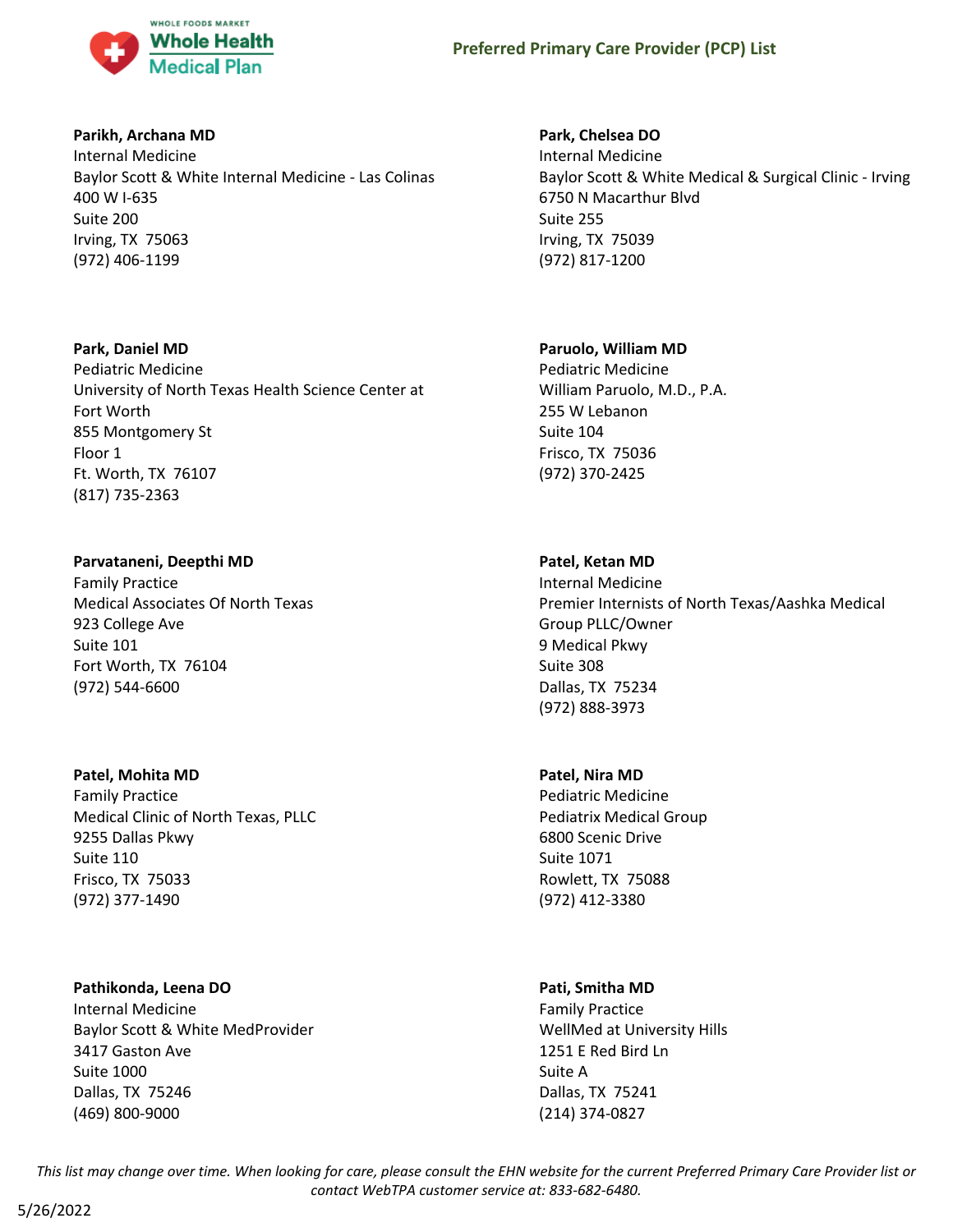

### **Patil, Punam MD**

Family Practice Baylor Scott & White Primary Care and Geriatrics - South Frisco 4461 Coit Rd Suite 301 Frisco, TX 75035 (469) 800-6120

#### **Payberah, Sarah MD**

Family Practice Family Medicine of Texas, PA 6300 W Parker Road Suite 225 Plano, TX 75093 (972) 981-7830

#### **Pecson, Edilgrace MD**

Pediatric Medicine Pecan Tree Pediatrics, PA 3360 W FM 544 Suite 910 Wylie, TX 75098 (972) 429-4800

#### **Peikari, Darius MD**

Internal Medicine Darius Peikari MD PA 4001 W 15th St Suite 435 Plano, TX 75093 (972) 964-7800

#### **Perry, Tamika DO**

Family Practice WellMed at Redbird Square 3107 W Camp Wisdom Rd Suite 170 Dallas, TX 75237 (972) 942-7700

#### **Paulson, Qiwei MD**

Internal Medicine Baylor Scott & White Medical Center - Marble Falls 810 W Highway 71 Marble Falls, TX 78654 (830) 201-7100

#### **Paymaster, Zaal MD**

Family Practice Baylor Scott & White Clinic - Copperas Cove 239 W Hwy 190 Copperas Cove, TX 76522 (254) 542-9000

#### **Pecson, Edilgrace MD**

Pediatric Medicine Pecan Tree Pediatrics, PA 1005 W Ralph Hall Pkwy Suite 135 Rockwall, TX 75032 (972) 772-3100

#### **Pena, Jacobo MD**

Family Practice Baylor Scott & White Primary Care at The Star 3800 Gaylord Pkwy Frisco, TX 75034 (469) 800-5600

# **Peterson, Valerie MD**

Family Practice Baylor Scott & White Primary Care - Forney 763 E Highway 80 Suite 240 Forney, TX 75126 (469) 800-3870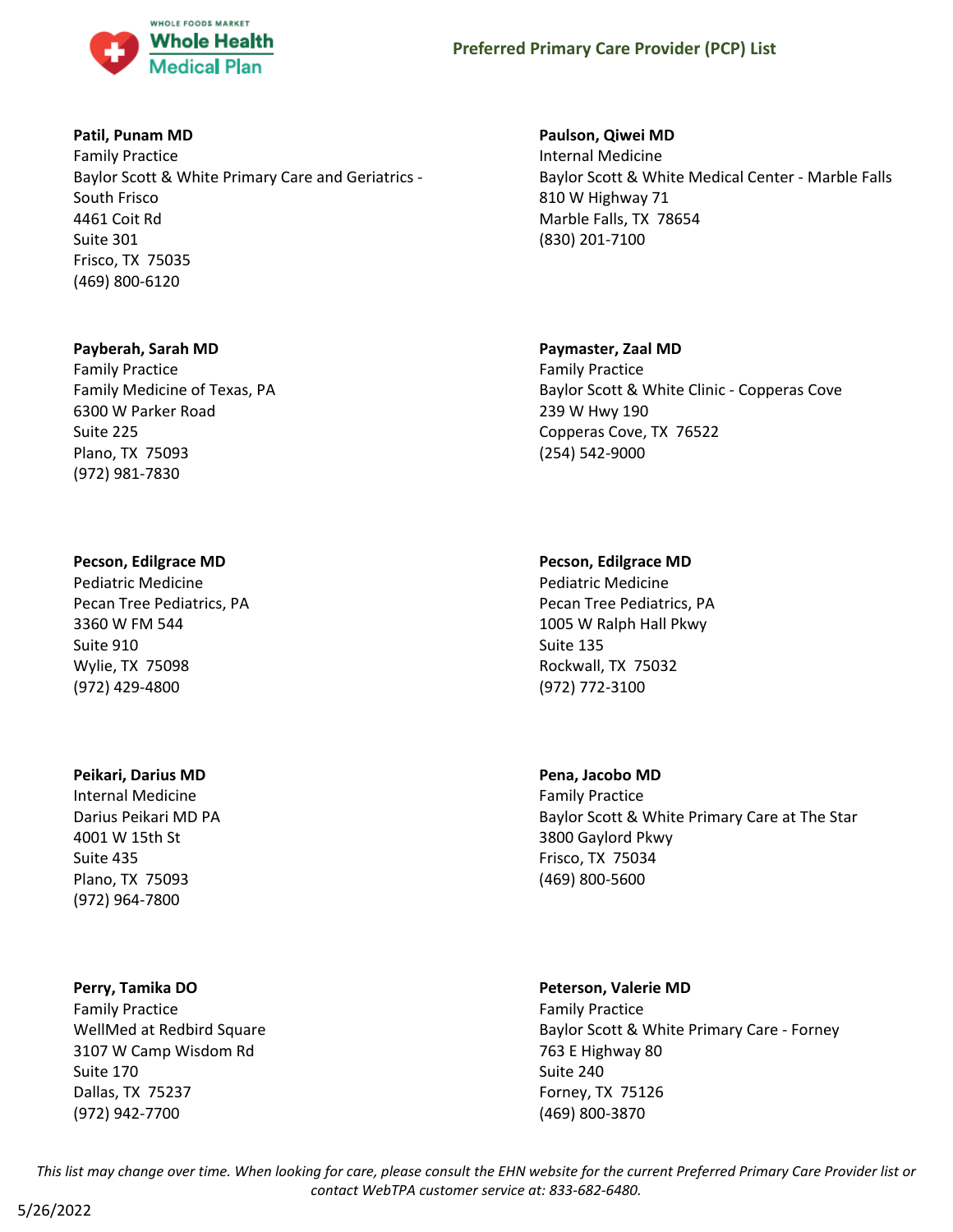

#### **Pettway, John MD**

Family Practice Family HealthCare Associates 4100 North Collins Suite 200 Arlington, TX 76005 (817) 860-1309

## **Pham, Joseph MD**

Internal Medicine Baylor Scott & White Dallas Diagnostic Association - Park Cities 9101 N Central Expy Suite 300 Dallas, TX 75231 (469) 800-7100

# **Pham, Kim DO**

Family Practice Physician Associates of Southwest Dallas 3500 W Wheatland Rd Dallas, TX 75237 (214) 947-5400

**Pham, Hien MD** Family Practice Baylor Scott & White Urgent Care - Irving 2021 N Macarthur Blvd Suite 115 Irving, TX 75061 (972) 817-1000

# **Phan, Linda MD**

Pediatric Medicine Medical Clinic of North Texas, PLLC 252 Matlock Rd Suite 330 Mansfield, TX 76063 (817) 557-5437

### **Pham, Tuyet MD**

Family Practice Baylor Scott & White MedProvider 3417 Gaston Avenue Suite 1100 Dallas, TX 75246 (469) 800-9000

## **Pham, Huong PAC**

Physician Assistant University of North Texas Health Science Center at Fort Worth 855 Montgomery St 1st Floor Ft. Worth, TX 76107 (817) 735-2363

# **Pham, Bao MD**

Family Practice Questcare Medical Clinic Fort Worth 301 Clifford Center Dr Suite 115 Fort Worth, TX 76108 (817) 737-6552

# **Pham, Hien MD**

Family Practice Baylor Scott & White Medical & Surgical Clinic - Irving 6750 N Macarthur Blvd Suite 255 Irving, TX 75039 (972) 817-1180

#### **Phan, Andrew MD**

Internal Medicine Texas Medical Group, PA 8210 Walnut Hill Lane Suite 230 Dallas, TX 75231 (972) 284-7080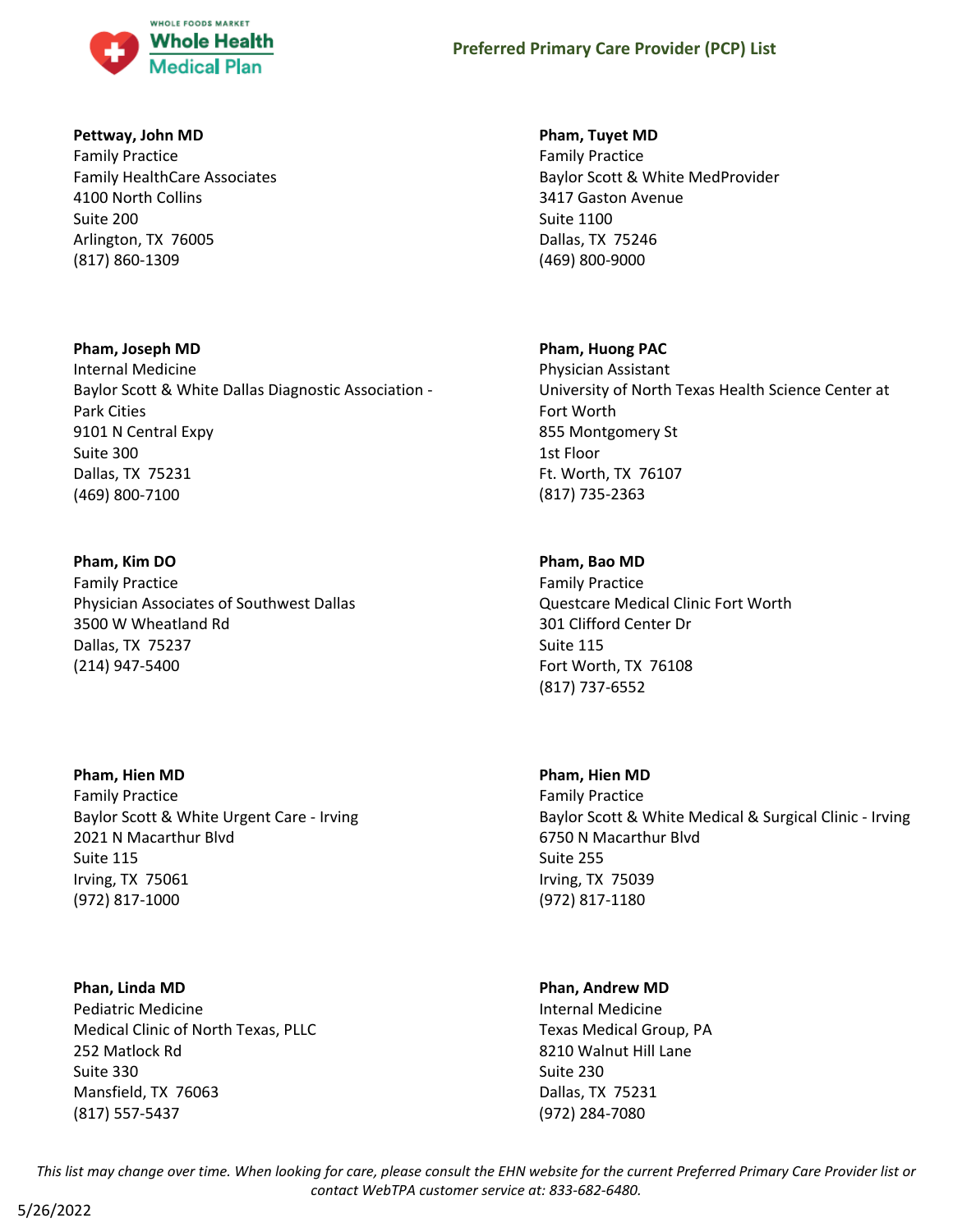

# **Philip, Jissy DO**

Family Practice Baylor Scott & White Family Medical Center - North Garland 7217 Telecom Parkway Suite 100 Garland, TX 75044 (469) 800-2100

#### **Philip, Annie MD**

Pediatric Medicine Pediatric Physicians, PA 3101 Churchill Drive Suite 200 Flower Mound, TX 75022 (972) 691-2100

## **Philips, Kay MD**

Internal Medicine Baylor Scott & White Signature Medicine - Park Cities 9101 N Central Expy Dallas, TX 75231 (214) 820-9101

#### **Phipps, Lowell MD**

Family Practice Phipps Family Medicine PLLC 2014 Justin Rd Suite 104 Highland Village, TX 75077 (972) 317-1400

#### **Piga, Naomi MD**

Pediatric Medicine Piga Primary Care Associates 8380 Warren Parkway Suite 305 Frisco, TX 75034 (214) 618-2222

#### **Philip, Nessa MD**

Pediatric Medicine Pecan Tree Pediatrics, PA 1005 W Ralph Hall Pkwy Suite 135 Rockwall, TX 75032 (972) 772-3100

## **Philip, Nessa MD**

Pediatric Medicine Pecan Tree Pediatrics, PA 3360 W FM 544 Suite 910 Wylie, TX 75098 (972) 429-4800

# **Phillips, Gregory MD**

Internal Medicine Fort Worth Medical Specialists 724 Pennsylvania Ave Fort Worth, TX 76104 (817) 336-1200

# **Piga, Jonathan MD**

Internal Medicine Piga Primary Care Associates 8380 Warren Parkway Suite 305 Frisco, TX 75034 (214) 618-2222

# **Pilgrim-King, Karen MD**

Pediatric Medicine Bright Stars Pediatrics, PA 1230 Florida Dr Arlington, TX 76015 (817) 277-1329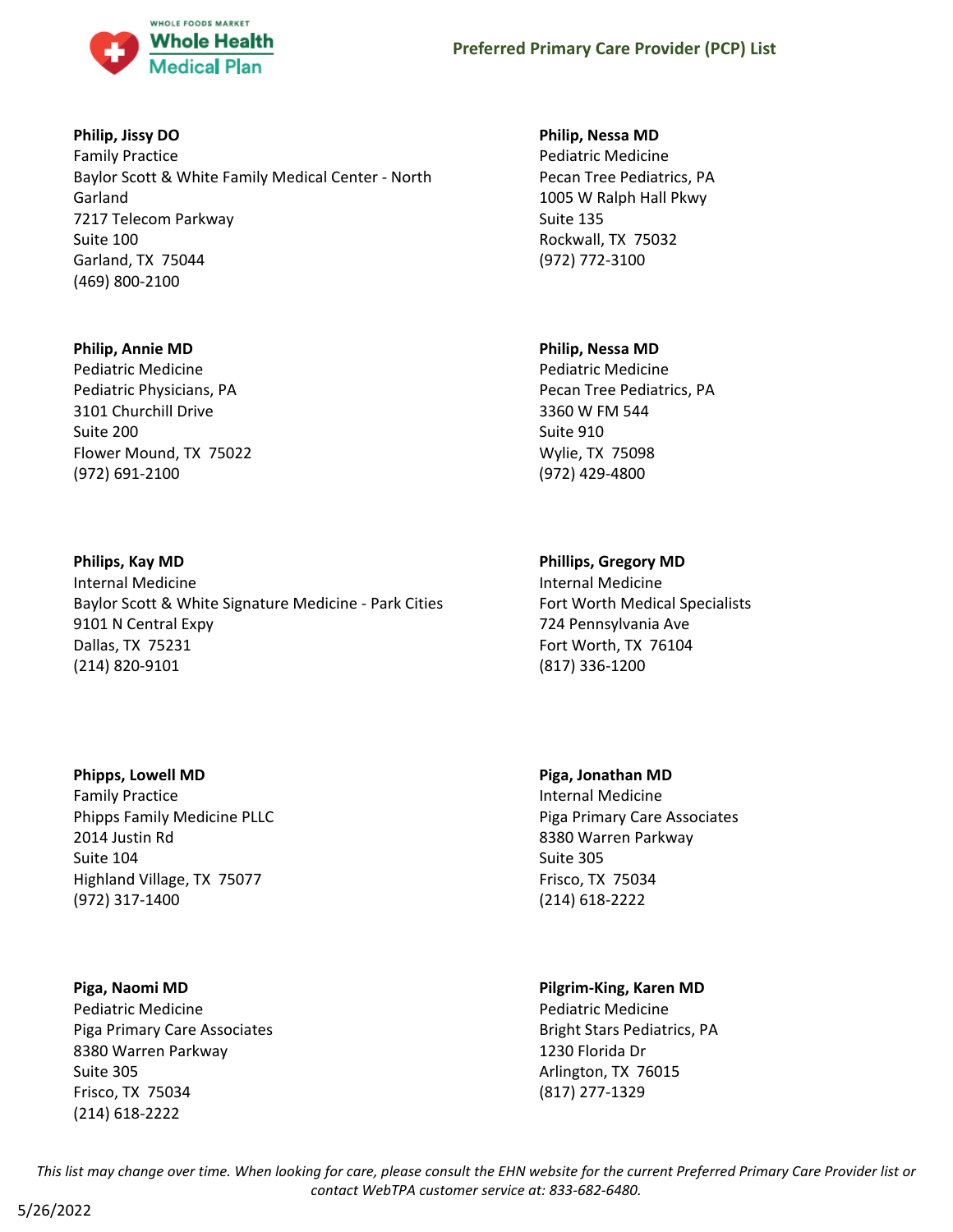

#### **Pokharel, Neeti MD**

Internal Medicine Baylor Scott & White Family Medical Center Red Oak 301 E Ovilla Rd Suite 100 Red Oak, TX 75154 (469) 800-9200

#### **Pounds, Natalie MD**

Pediatric Medicine Richardson Pediatric Associates 1112 N Floyd Rd Suite 7 Richardson, TX 75080 (972) 952-0280

## **Powell, Charles MD**

Family Practice Healthcare Associates of Irving 6161 North State Highway 161 Suite 200 Irving, TX 75063 (972) 258-7419

# **Prentice, Linda MD**

Family Practice Family HealthCare Associates 1300 South Fielder Road Arlington, TX 76013 (817) 277-2221

# **Punatar, Ankit MD**

Internal Medicine Ankit Punatar 13737 Noel Rd Suite 1400 Dallas, TX 75240 (214) 217-1911

#### **Poole, Julie MD**

Pediatric Medicine Poole Pediatrics, PA 3601 North Star Richardson, TX 75082 (214) 343-0818

# **Powell, Patti MD**

Internal Medicine Baylor Scott & White Family Medical Center - Waxahachie 2460 N Interstate 35 E Rd Suite 100 Waxahachie, TX 75165 (469) 800-9500

# **Pradhan, Shirish PAC**

Physician Assistant Baylor Scott & White Urgent Care - Lovers Lane 5800 E Lovers Ln Dallas, TX 75206 (972) 817-6260

**Pulliam, Scott MD** Family Practice Family HealthCare Associates 1926 Southwest Green Oaks Boulevard Arlington, TX 76017 (817) 472-5522

# **Punjabi Bajpai, Anita DO** Internal Medicine Baylor Scott & White Dallas Diagnostic Association - Plano 4716 Alliance Blvd Suite 500 Plano, TX 75093 (469) 800-6000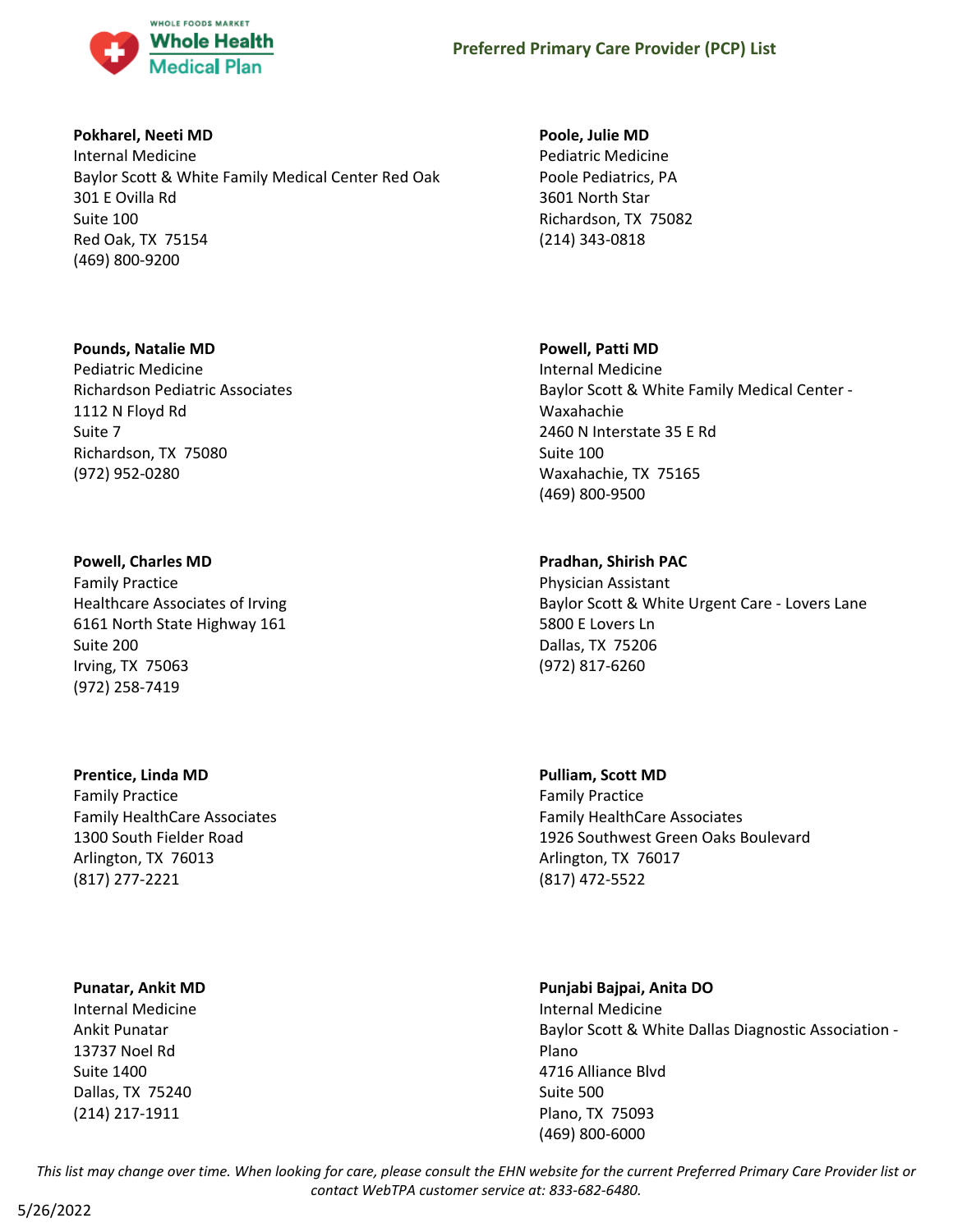

## **Punjabi Bajpai, Anita DO**

Internal Medicine Baylor Scott & White Dallas Diagnostic Association - Garland 7217 Telecom Pkwy Suite 300 Garland, TX 75044 (469) 800-2000

#### **Raffoul, Melanie MD**

Family Practice Baylor Scott & White Urgent Care - Midway 4431 E Highway 287 Midlothian, TX 76065 (972) 817-7550

#### **Raffoul, Melanie MD**

Family Practice Baylor Scott & White Urgent Care - Southlake 925 E Southlake Blvd Suite 270 Southlake, TX 76092 (817) 912-8560

**Rafi, Farhan MD**

Family Practice Baylor Scott & White Urgent Care - Fort Worth 950 W Magnolia Ave Fort Worth, TX 76104 (817) 912-8360

**Rafi, Farhan MD** Family Practice Baylor Scott & White Urgent Care - Irving 2021 N Macarthur Blvd Suite 115 Irving, TX 75061 (972) 817-1000

### **Purdy, Laura MD**

Family Practice Baylor Scott & White Urgent Care - Lovers Lane 5800 E Lovers Ln Dallas, TX 75206 (972) 817-6260

#### **Raffoul, Melanie MD**

Family Practice Baylor Scott & White Urgent Care - Craig Ranch 6800 SH 121 McKinney, TX 75070 (469) 800-5570

#### **Raffoul, Melanie MD**

Family Practice Baylor Scott & White Urgent Care - Irving 2021 N Macarthur Blvd Suite 115 Irving, TX 75061 (972) 817-1000

#### **Rafi, Farhan MD**

Family Practice Baylor Scott & White Urgent Care - Midlothian 1441 S Midlothian Pkwy Suite 100A Midlothian, TX 76065 (469) 800-9440

#### **Rafi, Farhan MD**

Family Practice Baylor Scott & White Primary Care - Van Alstyne 250 N Collin Mckinney Pkwy Van Alstyne, TX 75495 (903) 482-9153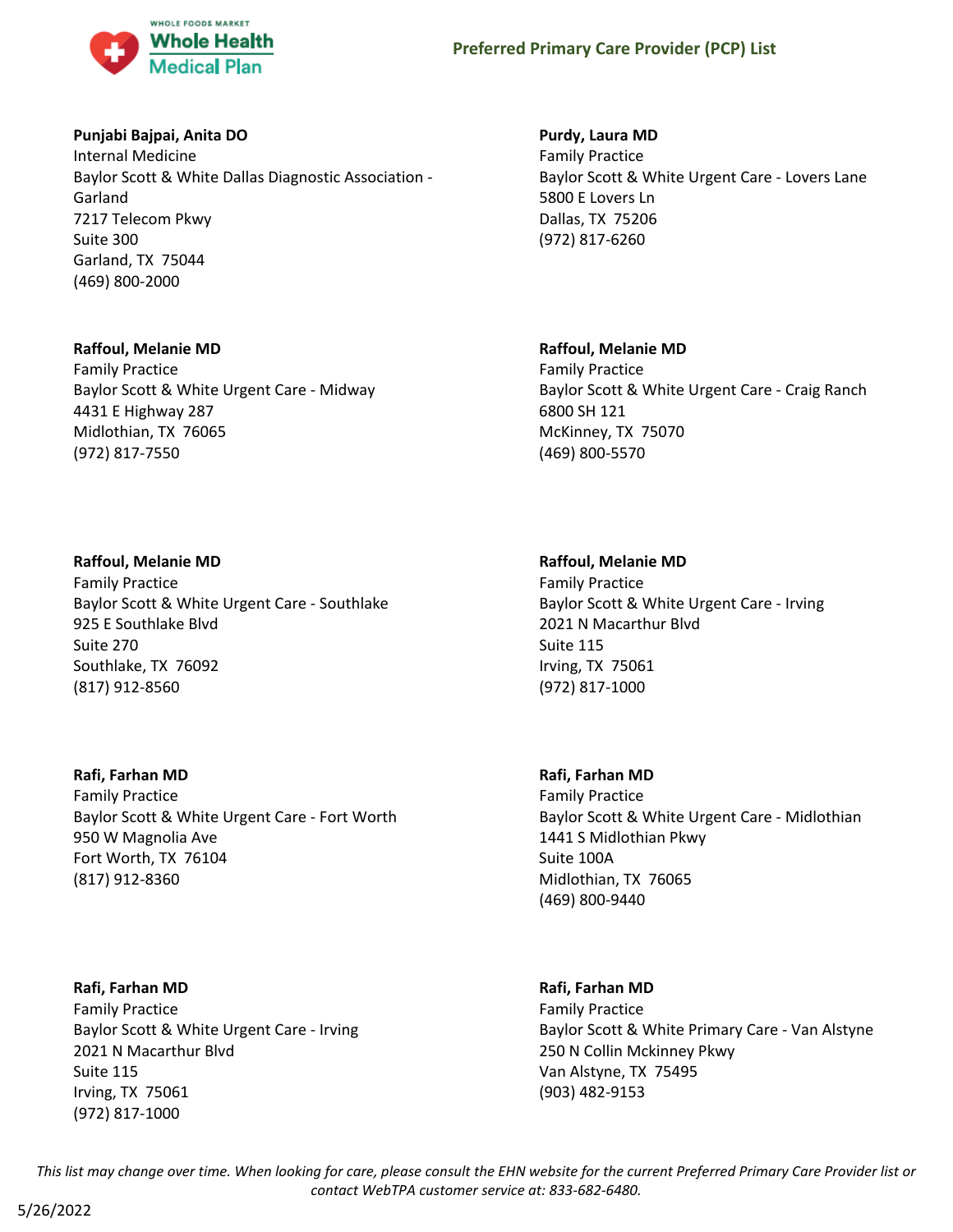

# **Rafi, Farhan MD**

Family Practice Baylor Scott & White Urgent Care - Lovers Lane 5800 E Lovers Ln Dallas, TX 75206 (972) 817-6260

## **Rafi, Farhan MD**

Family Practice Baylor Scott & White Urgent Care - North Garland 7217 Telecom Pkwy Suite 100A Garland, TX 75044 (469) 800-2530

# **Raghu, Vijayalakshmi MD**

Family Practice Irving Coppell Primary Care Doctors, PLLC 3365 Regent Boulevard Suite 110 Irving, TX 75063 (469) 713-3838

#### **Rahman, Sophia MD**

Internal Medicine Sophia Rahman MD PLLC 6300 Stonewood Dr Suite 200 Plano, TX 75024 (972) 867-1803

# **Raja, Kalyani MD**

Pediatric Medicine Baylor Scott & White Pediatrics - Las Colinas 400 W Lyndon B Johnson Fwy Suite 250 Irving, TX 75063 (972) 481-6400

# **Rafi, Farhan MD**

Family Practice Baylor Scott & White Urgent Care - Craig Ranch 6800 State Highway 121 McKinney, TX 75070 (469) 800-5570

# **Rafi, Farhan MD**

Family Practice Baylor Scott & White Urgent Care - Southlake 925 E Southlake Blvd Suite 270 Southlake, TX 76092 (817) 912-8560

## **Raheja, Suresh MD**

Internal Medicine WellMed at Redbird Square 3107 W Camp Wisdom Rd Suite 170 Dallas, TX 75237 (972) 942-7700

# **Rahman, Rezwana DO**

Family Practice Baylor Scott & White Family Medicine North Fort Worth 7260 Blue Mound Rd Suite 144 Fort Worth, TX 76131 (817) 912-9100

#### **Raja, Harikrishna MD**

Internal Medicine North Texas Preferred Health Partners 440 W 1-635 Suite 405 Irving, TX 75063 (972) 993-5080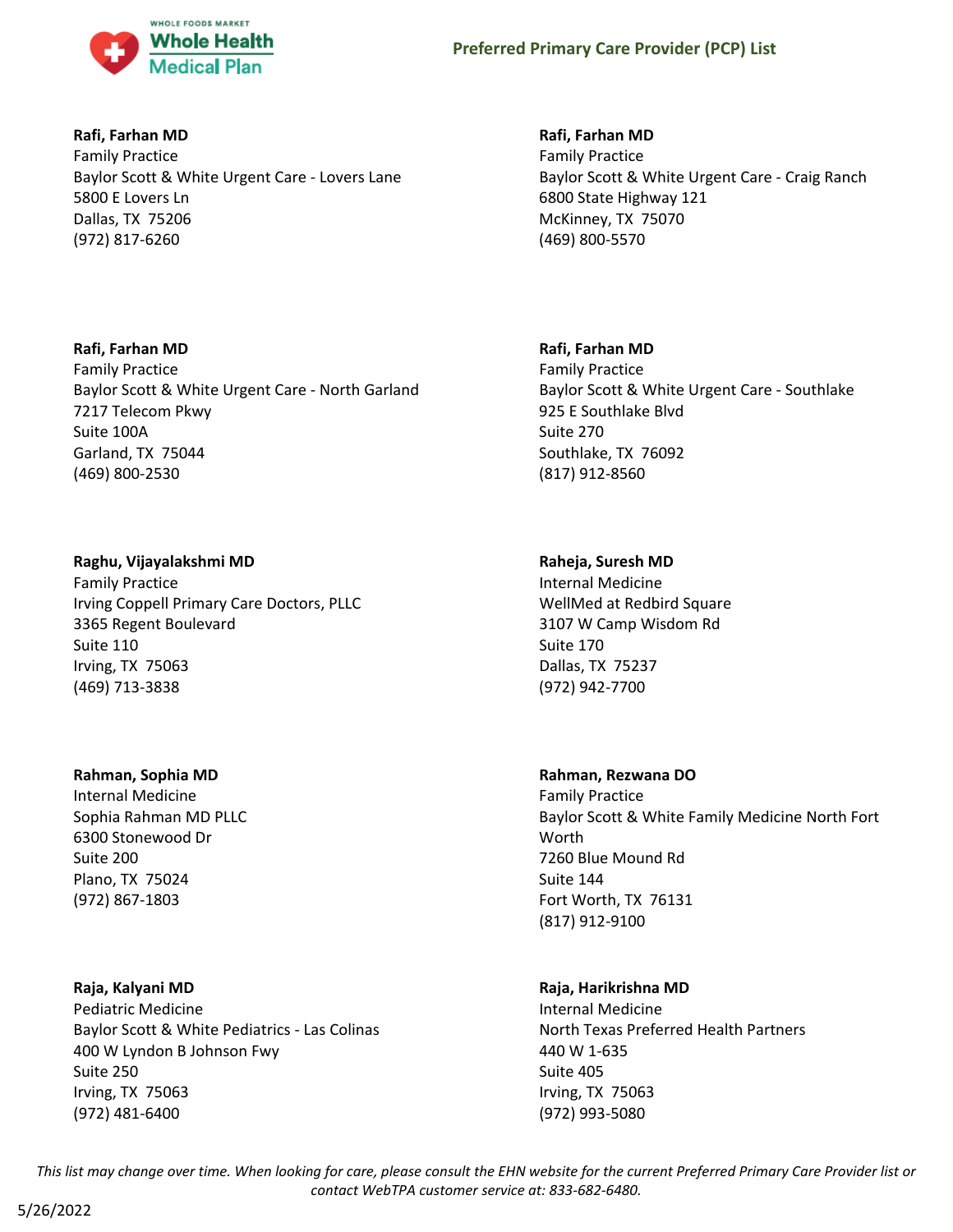

### **Raja, Maheswari MD**

Family Practice Healthcare Associates of Irving 546 E Sandy Lake Road Suite 210 Coppell, TX 75019 (972) 258-7426

## **Ramirez, Kenda MD**

Internal Medicine Baylor Scott & White Dallas Diagnostic Association - Plano 4716 Alliance Blvd Suite 500 Plano, TX 75093 (469) 800-6000

## **Ramos, Marie Antonette MD**

Pediatric Medicine Baylor Scott & White Family Medical Center - Waxahachie 2460 N Interstate 35 E Rd Suite 100 Waxahachie, TX 75165 (469) 800-9500

#### **Rana, Shital MD**

Family Practice Family HealthCare Associates 1610 Commons Circle Northlake, TX 76226 (940) 725-3407

# **Rana, Setal MD**

Family Practice Buckner Elam Medical Group 8202 Elam Road Dallas, TX 75217 (214) 398-0678

## **Ramesh, Vani MD**

Internal Medicine Vani Ramesh, MD 4670 McDermott Rd Suite 202 Plano, TX 75024 (972) 943-0736

# **Ramirez, Alfonso MD**

Family Practice Alfonso Ramirez, MD 1121 W Jefferson Blvd Dallas, TX 75208 (214) 943-5773

# **Ramos Bermudez, Jeanette MD**

Pediatric Medicine Pediatric Clinic of Mesquite 3230 Interstate 30 Suite 100 Mesquite, TX 75150 (972) 682-1791

# **Rana, Shital MD**

Family Practice Family HealthCare Associates 4925 Golden Triangle Blvd Suite 311 Fort Worth, TX 76244 (817) 741-7353

# **Randles, Norah MD**

Pediatric Medicine Richardson Pediatric Associates 1112 N Floyd Rd Suite 7 Richardson, TX 75080 (972) 952-0280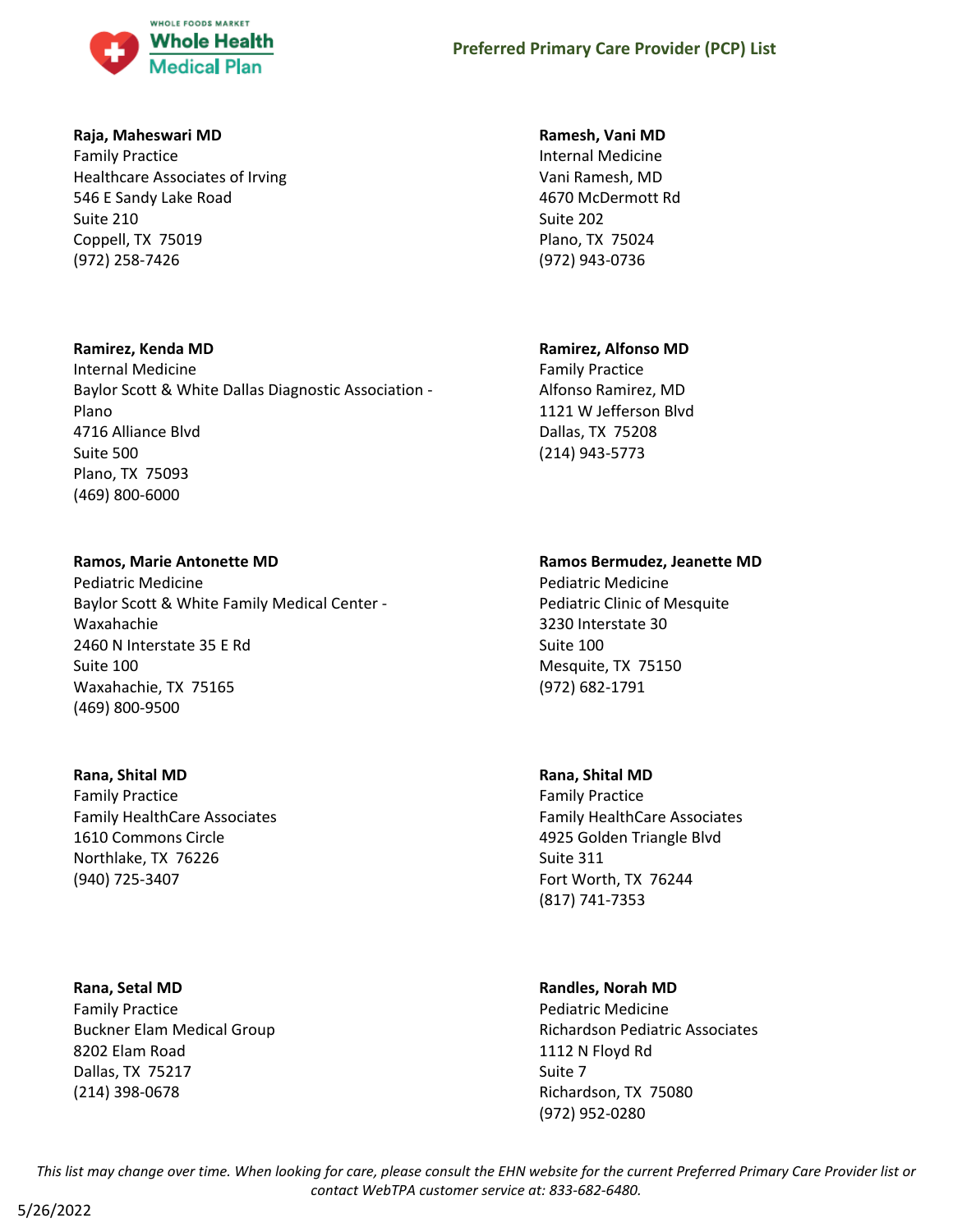

## **Rascoe, Terry MD**

Family Practice Baylor Scott & White Urgent Care - Lovers Lane 5800 E Lovers Ln Dallas, TX 75206 (972) 817-6260

## **Raza, Syeda MD**

Internal Medicine Baylor Scott & White Primary Care McKinney 5220 W University Dr Suite 100 McKinney, TX 75071 (469) 800-5100

# **Reddy, Srilatha MD**

Family Practice Srilatha A Reddy 3600 Conflans Rd Suite 100 Irving, TX 75061 (972) 870-0788

#### **Reddy, Rajneesh MD**

Family Practice T & R Clinic, PA 2919 Markum Dr Haltom City, TX 76117 (817) 831-0321

#### **Rehman, Haroon MD**

Internal Medicine iMedicine and Primary Care Associates, PLLC 3200 Talon Dr Suite 300 Richardson, TX 75082 (972) 649-5937

# **Ratnayake, Maheshika MD**

Family Practice Baylor Scott & White Family Medicine Flower Mound 1110 Parker Sq Flower Mound, TX 75028 (972) 724-1707

## **Reddy, Srinivas MD**

Internal Medicine Medical Associates Of North Texas 923 College Ave Suite 101 Fort Worth, TX 76104 (972) 544-6600

# **Reddy, Nallu MD**

Internal Medicine Nallu R Reddy, MD 2727 Bolton Boone Dr Suite 111 DeSoto, TX 75115 (972) 780-0357

# **Reed, Melanie MD**

Family Practice Baylor Scott & White Family Medical Center - Baylor University Medical Center 3600 Gaston Ave Suite 1109, Barnett Tower Dallas, TX 75246 (972) 817-6930

# **Reihsen, Julie MD**

Family Practice Julie L Reihsen, MD, PA 16901 Dallas Pkwy Suite 208 Addison, TX 75001 (972) 248-2020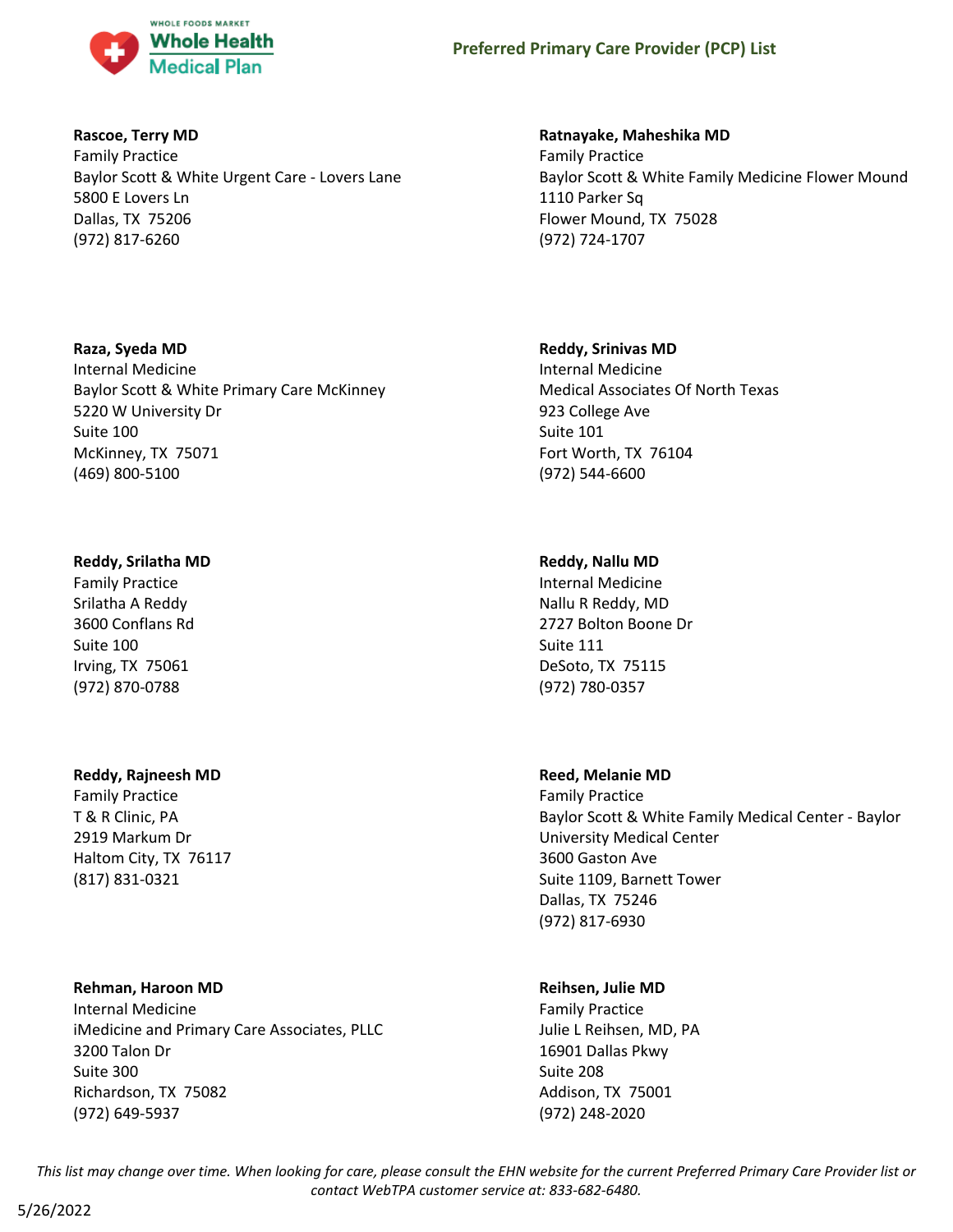

#### **Rester, J Trever MD**

Internal Medicine Baylor Scott & White Sandknop VA - Greenville 4006 Wellington St Suite 100A Greenville, TX 75401 (903) 450-1143

#### **Reyes, Paul MD**

Pediatric Medicine Lone Star Pediatrics 177 Ridge Rd Mckinney, TX 75071 (469) 591-1900

#### **Richards, Ylicia MD**

Pediatric Medicine Pediatrics at Murphy Road 1224 Thomasville Court Garland, TX 75044 (972) 414-2883

#### **Rizkalla, Sherif DO**

Internal Medicine Healthcare Associates of Irving 1305 Airport Fwy Suite 220 Bedford, TX 76021 (817) 857-6565

#### **Roberts, Tana MD**

Pediatric Medicine William Moore, M.D. 8350 N Central Expy M1025 Dallas, TX 75206 (214) 368-6341

#### **Reyes, Kurt MD**

Internal Medicine Physicians of Medicine 7300 Eldorado Parkway McKinney, TX 75070 (214) 551-0308

# **Reyna, Guadalupe DO**

Family Practice Baylor Scott & White Family Medical Center Riverside 2740 N State Highway 360 Suite 100 Grand Prairie, TX 75050 (972) 606-8300

## **Risinger, Charles MD**

Family Practice Baylor Scott & White Family Medical Center Terrell 200 N Virginia St Terrell, TX 75160 (469) 800-3100

#### **Roach, Terry DO**

Family Practice Questcare Medical Clinic Fort Worth 301 Clifford Center Dr Suite 115 Fort Worth, TX 76108 (817) 737-6552

# **Roberts, Kyley MD**

Family Practice Healthcare Associates of Irving 910 N Main St Euless, TX 76039 (817) 358-5800

*This list may change over time. When looking for care, please consult the EHN website for the current Preferred Primary Care Provider list or contact WebTPA customer service at: 833-682-6480.*

5/26/2022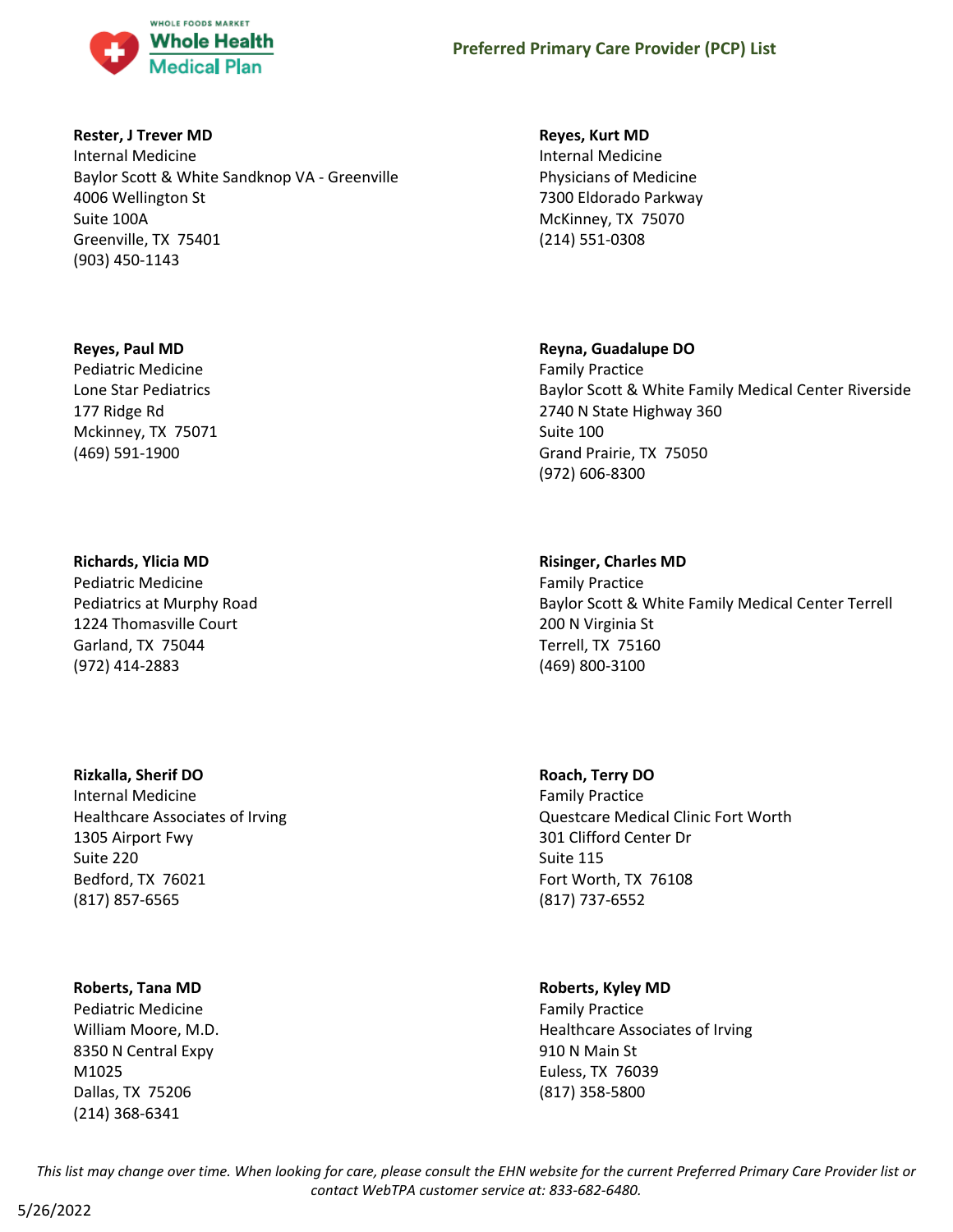

#### **Robertson, Jana MD**

Pediatric Medicine Alliance Pediatrics 9445 N Beach St Fort Worth, TX 76244 (817) 741-5437

## **Robinson, Brandy MD**

Family Practice Brandy Robinson, MD dba Touch of Grace Family Medicine 4305 W Wheatland Rd Suite 130 Dallas, TX 75237 (682) 272-4268

#### **Rodriguez, Ana MD**

Family Practice Topcare Medical Group Inc 5334 Ross Ave Suite 900A Dallas, TX 75206 (214) 884-1584

#### **Rogers, Donza MD**

Pediatric Medicine Kessler Pediatrics 1411 N Beckley Ave Suite 164 Dallas, TX 75203 (214) 941-6691

#### **Romanelli, Enid MD**

Family Practice Your Clinic 1141 Kinwest Parkway Suite 100 Irving, TX 75063 (214) 239-2222

#### **Robinson, Amber DO**

Family Practice Baylor Scott & White Southlake Family Medicine 925 E Southlake Blvd Southlake, TX 76092 (817) 912-8800

#### **Rodriguez, Rafael MD**

Internal Medicine WellMed at Samuell Farm 2822 N Belt Line Rd Suite 200 Sunnyvale, TX 75182 (972) 216-5400

#### **Rogers, Sandra MD**

Family Practice Family HealthCare Associates 1105 North Central Expressway Suite 2120, MOB 11 Allen, TX 75013 (972) 727-9877

**Rogers, Amber MD** Family Practice

Family HealthCare Associates 1926 Southwest Green Oaks Boulevard Arlington, TX 76017 (817) 472-5522

#### **Roopani, Tina DO**

Family Practice Family HealthCare Associates 4100 North Collins Suite 200 Arlington, TX 76005 (817) 860-1309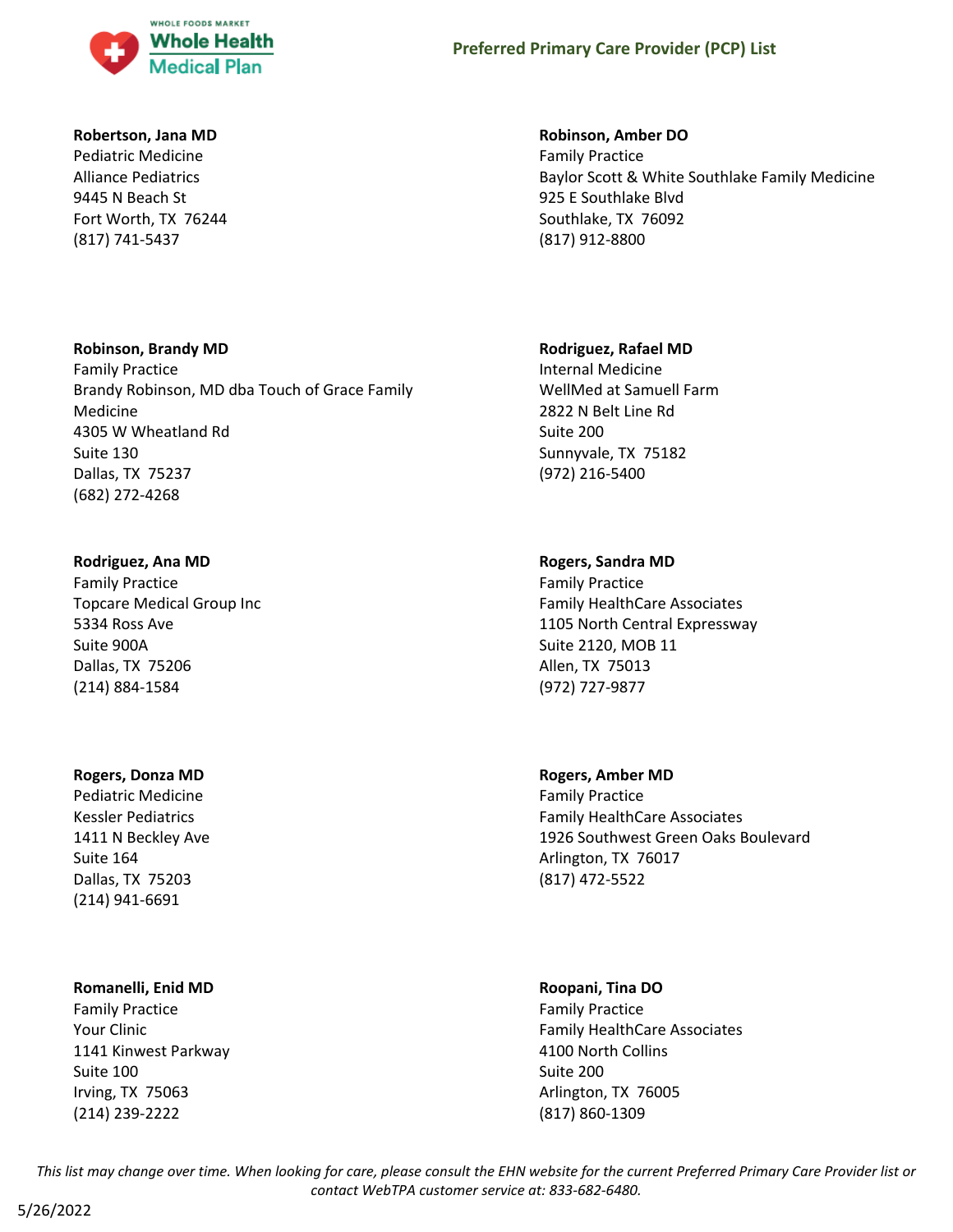

#### **Rosen, Myron MD**

Pediatric Medicine Baylor Scott & White Pediatric and Adolescent Associates 511 Fm 544 Suite 201 Plano, TX 75094 (469) 800-2060

## **Roullard, Christina DO**

Family Practice Baylor Scott & White Urgent Care - North Garland 7217 Telecom Pkwy Suite 100A Garland, TX 75044 (469) 800-2530

## **Rubi, Carolyn MD**

Family Practice Topcare Medical Group Inc 5334 Ross Ave Suite 900A Dallas, TX 75206 (214) 884-1584

# **Sackey, Emmanuel MD**

Pediatric Medicine Emmanuel E Sackey, MD, PA 601 S Clay St Suite 101 Ennis, TX 75119 (972) 875-5220

#### **Saiger, Salma MD**

Internal Medicine Salma Mazhar MD PA 1210 N Galloway Ave Mesquite, TX 75149 (972) 216-5152

# **Ross, Sarah DO**

Family Practice University of North Texas Health Science Center at Fort Worth 855 Montgomery St Floor 4 Ft. Worth, TX 76107 (817) 735-2200

# **Roullard, Christina DO**

Family Practice Baylor Scott & White Dallas Diagnostic Association - Park Cities 9101 N Central Expy Suite 300 Dallas, TX 75231 (469) 800-7100

# **Rumalla, Smita MD**

Family Practice Baylor Scott & White Southlake Family Medicine 925 E Southlake Blvd Southlake, TX 76092 (817) 912-8800

# **Sadler, Jane MD**

Family Practice Baylor Scott & White Signature Medicine - Plano 4716 Alliance Blvd Plano, TX 75093 (469) 800-6540

#### **Sajan, Alison MD**

Pediatric Medicine Baylor Scott & White Primary Care Associates Pediatrics Greenville 4400 West IH 30 Suite 110 Greenville, TX 75402 (469) 800-3600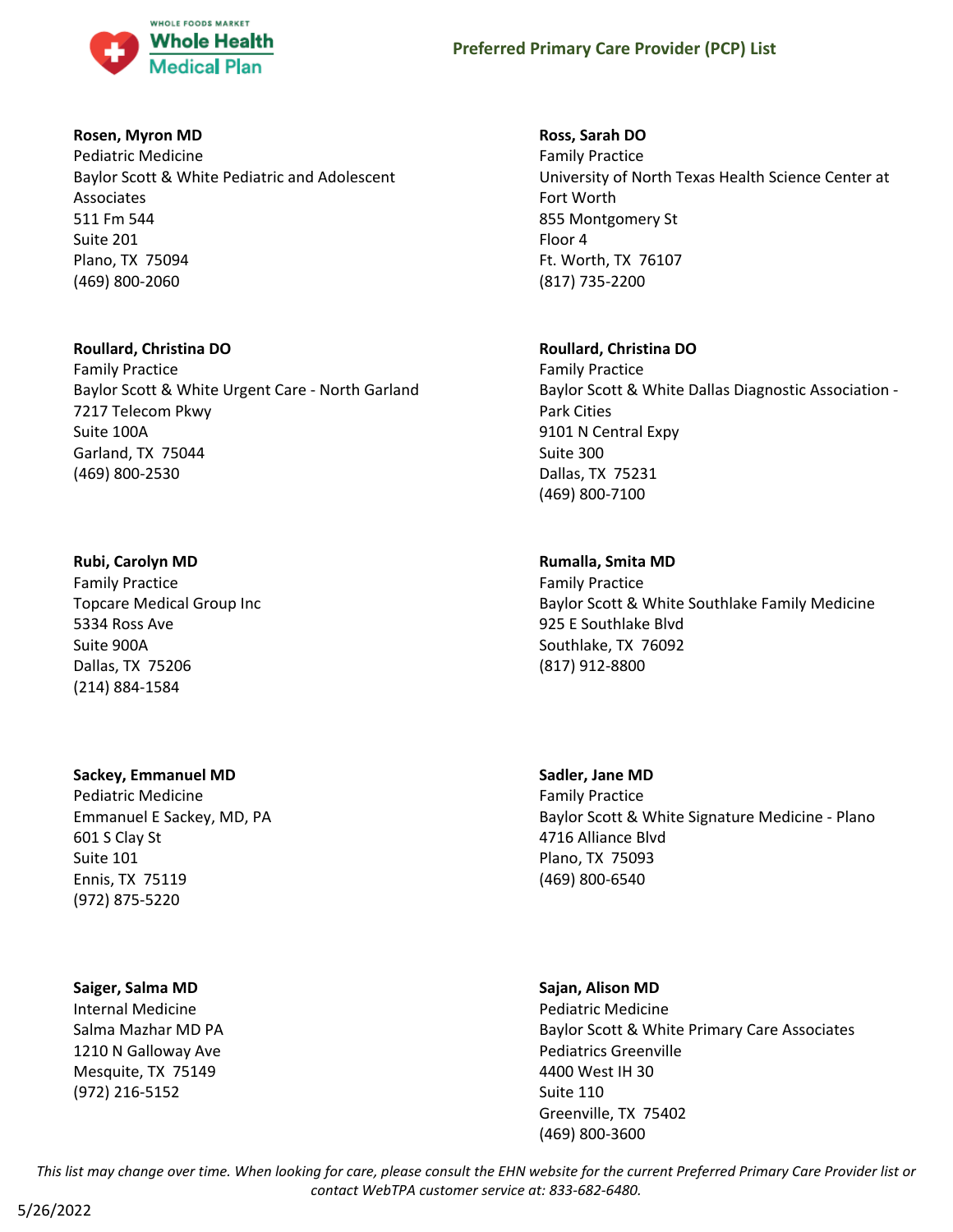

#### **Salazar, Angel MD**

Family Practice White Rock Family Health, PA 9015 Garland Road Dallas, TX 75218 (214) 747-8800

#### **Saltarelli, Kensey MD**

Pediatric Medicine Physician Associates of Southwest Dallas 122 W Colorado Blvd Dallas, TX 75208 (214) 947-6700

#### **Samsula, Aaron MD**

Internal Medicine North Texas Preferred Health Partners 4708 Dexter Dr Suite 400 Plano, TX 75093 (972) 993-5050

#### **Santiago-Plaud, Aralis MD**

Pediatric Medicine Rainbow Pediatric Dallas 2231 Peggy Lane Suite A Garland, TX 75042 (972) 272-3502

# **Sargent, Elizabeth DO**

Family Practice Baylor Scott & White Family Medical Center - Baylor University Medical Center 3600 Gaston Ave Suite 1109, Barnett Tower Dallas, TX 75246 (972) 817-6930

## **Salem, Mostafa MD**

Internal Medicine Baylor Scott & White MedProvider 3417 Gaston Ave Suite 1100 Dallas, TX 75246 (469) 800-9000

## **Samiuddin, Mohammed MD**

Geriatric Medicine Baylor Scott & White Primary Care and Geriatrics - South Frisco 4461 Coit Rd Suite 301 Frisco, TX 75035 (469) 800-6690

# **Sandhu, Amardeep MD**

Pediatric Medicine Baylor Scott & White Primary Care Associates Pediatrics Greenville 4400 Interstate Highway 30 W Greenville, TX 75402 (469) 800-3600

# **Santiago-Plaud, Aralis MD**

Pediatric Medicine Rainbow Pediatric Dallas 620 North Coit Road Suite 2175 Richardson, TX 75080 (972) 231-3134

# **Sathyanarayana Singh, Anitha MD**

Pediatric Medicine CareFirst Pediatrics PLLC 5501 Independence Pkwy Suite 300 Plano, TX 75023 (972) 867-8979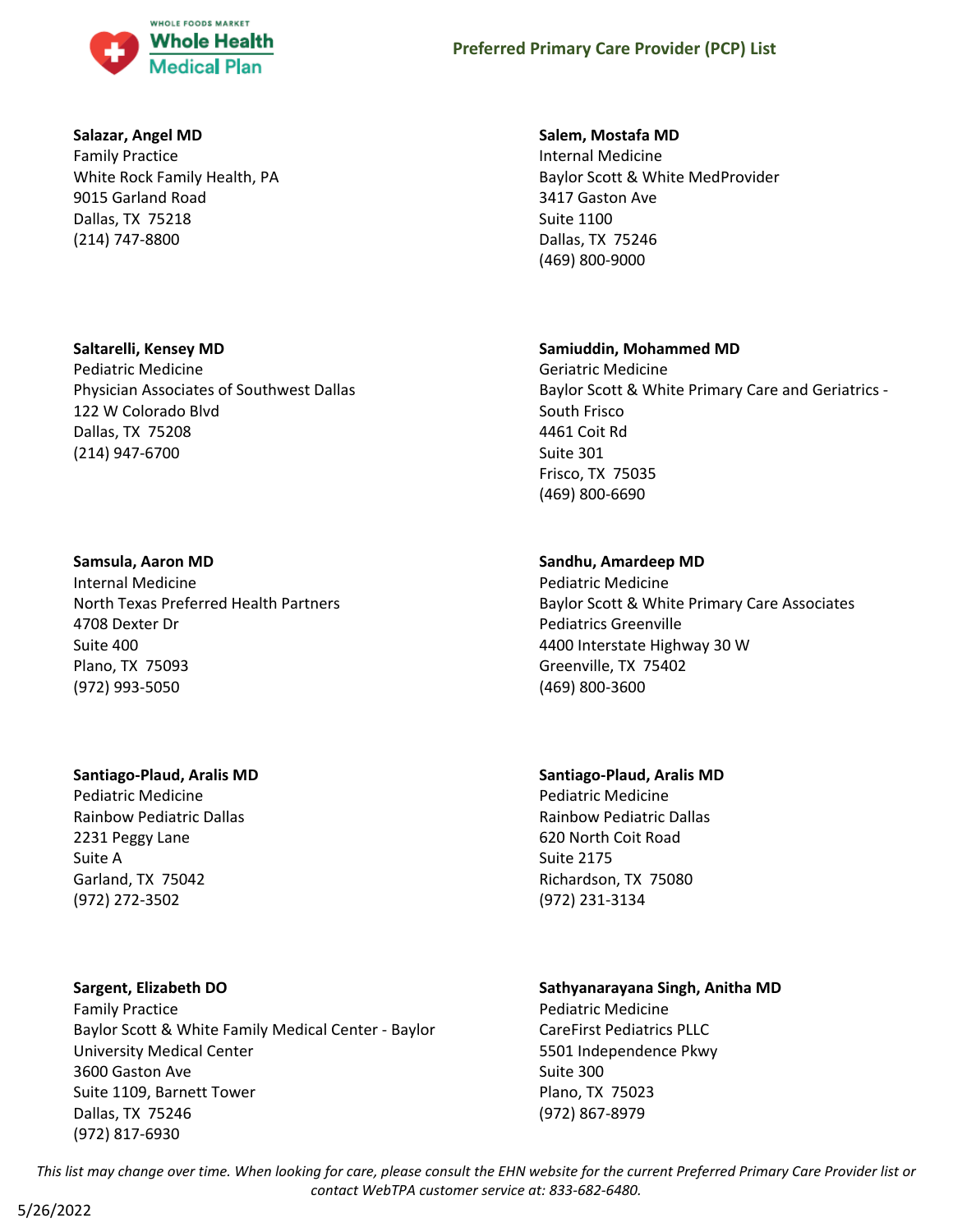

#### **Satish, Nisha MD**

Family Practice Psymed Solutions 7170 Preston Rd Suite 200 Plano, TX 75024 (972) 232-7474

## **Satyanarayana, Neha MD**

Family Practice Family HealthCare Associates 1105 North Central Expressway Suite 2120, MOB 11 Allen, TX 75013 (972) 727-9877

## **Sayani, Shermin MD**

Family Practice Baylor Scott & White Primary Care Castle Hills 1700 Fm 544 The Colony, TX 75056 (469) 800-4250

# **Schlichtemeier, Tammi MD**

Pediatric Medicine Coppell Pediatric Associates, PA 1705 E Belt Line Rd Coppell, TX 75019 (972) 393-8687

**Schorn, Keith MD** Internal Medicine Baylor Scott & White Southlake Family Medicine 925 E Southlake Blvd Southlake, TX 76092 (817) 912-8800

#### **Satish, Nisha MD**

Family Practice Psymed Solutions 7273 Hawkins View Dr Fort Worth, TX 76132 (972) 232-7474

## **Satyanarayana, Neha MD**

Family Practice Family HealthCare Associates 6300 West Parker Road Suite G20 Plano, TX 75093 (214) 473-6655

# **Scheid, David MD**

Internal Medicine Baylor Scott & White Family Medical Center - Waxahachie 2460 N Interstate 35 E Rd Suite 100 Waxahachie, TX 75165 (469) 800-9500

#### **Schmidt, Taylor MD**

Internal Medicine Uptown Physicians Group 5323 Harry Hines Blvd Dallas, TX 75390 (214) 303-1033

# **Schranz, Damon DO**

Family Practice University of North Texas Health Science Center at Fort Worth 855 Montgomery St 2nd floor Ft. Worth, TX 76107 (817) 735-2228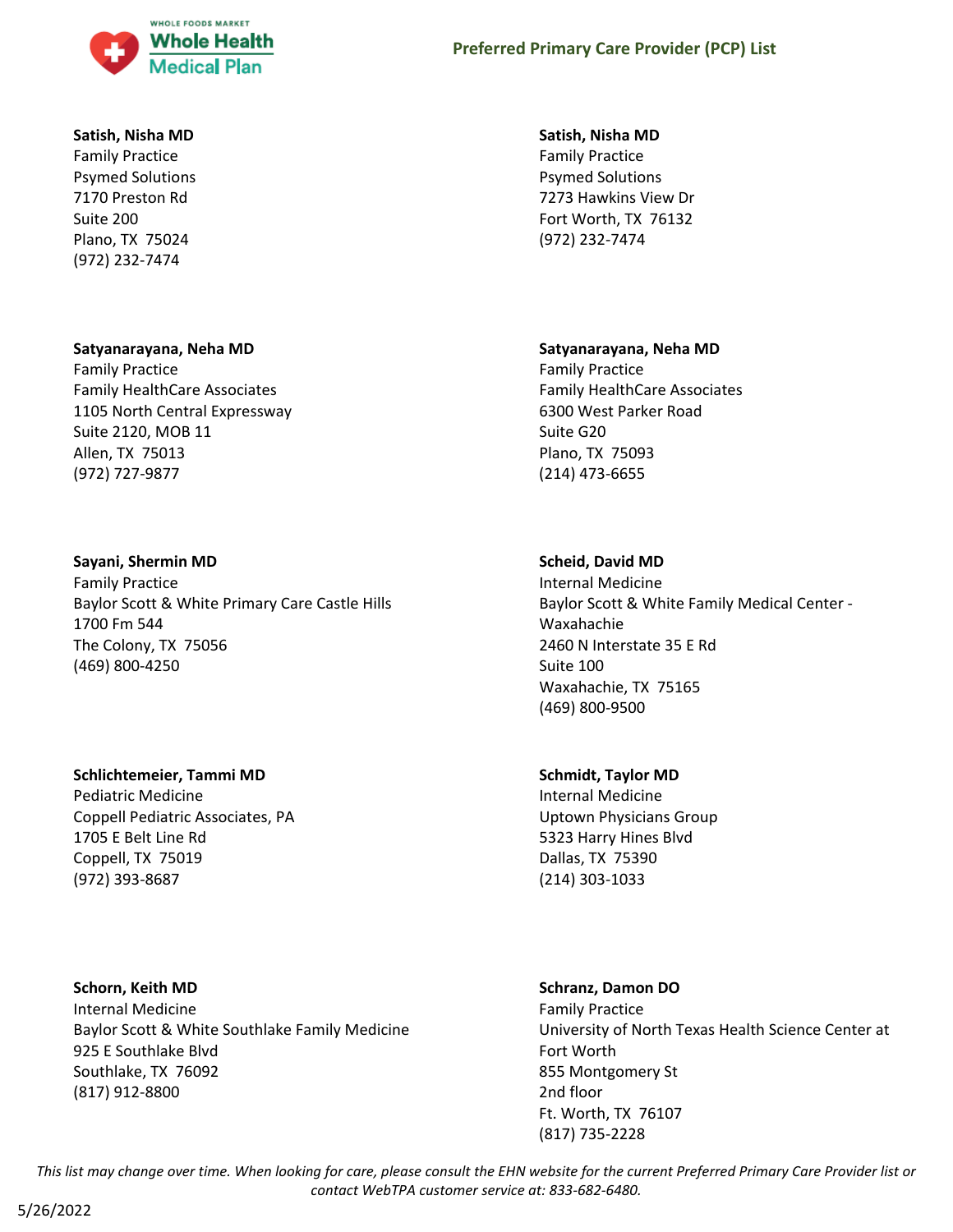

#### **Schroeder, Danielle MD**

Pediatric Medicine BestNest Pediatrics 4040 Legacy Drive Suite 201 Frisco, TX 75034 (972) 668-6705

#### **Seibert, Lori MD**

Pediatric Medicine BestNest Pediatrics 4040 Legacy Drive Suite 201 Frisco, TX 75034 (972) 668-6705

#### **Selzer, Anjanette MD**

Pediatric Medicine Kid Care Pediatrics 590 FM 156 South Suite 100 Haslet, TX 76052 (817) 439-0303

#### **Semrani, Pierre MD**

Family Practice Pierre N Semrani 8440 Walnut Hill Ln Suite 550 Dallas, TX 75231 (214) 345-1700

#### **Seo, Myungseok MD**

Family Practice Family HealthCare Associates 1610 Commons Circle Northlake, TX 76226 (940) 725-3407

#### **Schwab, Garrett MD**

Family Practice Baylor Scott & White CitySquare 2835 Al Lipscomb Way Dallas, TX 75215 (972) 817-6000

#### **Seidmeyer, Vicki DO**

Family Practice Healthcare Associates of Irving 2760 Virginia Pkwy Suite 100 McKinney, TX 75071 (972) 542-1180

#### **Selzer, Anjanette MD**

Pediatric Medicine Kid Care Pediatrics 230 N Rufe Snow Dr Keller, TX 76248 (817) 337-5503

#### **Sennour, Youcef MD**

Geriatric Medicine Baylor Scott & White MedProvider Geriatric 3417 Gaston Ave Suite 1100 Dallas, TX 75246 (214) 820-6060

#### **Setzenfand, Roy MD**

Internal Medicine WellMed at McKinney 4510 Medical Center Dr Suite 311 McKinney, TX 75069 (972) 540-6256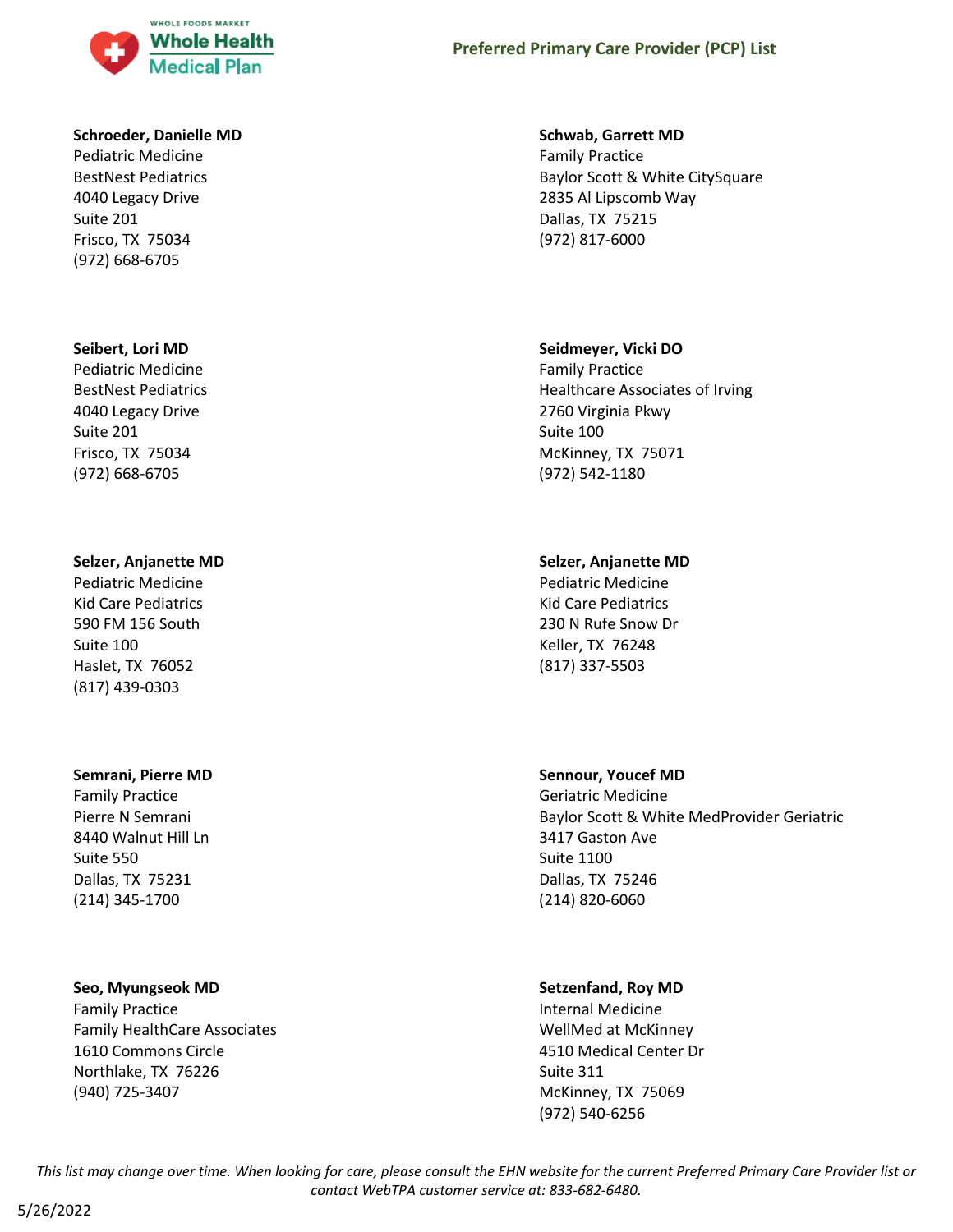

#### **Shabnam, Saba MD**

Family Practice Mid Cities Health LLC 1601 Lancaster Drive Suite 160 Grapevine, TX 76051 (817) 510-9645

#### **Shadle, Jeffrey MD**

Family Practice WellMed at McDermott 4682 McDermott Rd Suite 100 Plano, TX 75024 (972) 596-6400

#### **Shah, Nehal MD**

Pediatric Medicine MacArthur Medical Center, PLLC 3501 N MacArthur Blvd Suite 450 Irving, TX 75062 (972) 786-0330

#### **Shah, Neepa MD**

Internal Medicine Medical Clinic of North Texas, PLLC 4001 W 15st Suite 245 Plano, TX 75093 (972) 596-5222

## **Shannon, Natalya MD**

Pediatric Medicine Baylor Scott & White Medical & Surgical Clinic - Irving 2021 N Macarthur Blvd Suite 250 Irving, TX 75061 (972) 817-1410

#### **Shabnam, Saba MD**

Family Practice Mid Cities Health LLC 451 WestPark Way Suite 1 Euless, TX 76040 (817) 510-9645

#### **Shaffer, Rebecca PAC**

Physician Assistant Baylor Scott & White Medical & Surgical Clinic - Irving 2021 N Macarthur Blvd Suite 350 Irving, TX 75061 (972) 817-1550

#### **Shah, Perini DO**

Family Practice Baylor Scott & White Primary Care at The Star 3800 Gaylord Pkwy Frisco, TX 75034 (469) 800-5600

#### **Shah, Punita MD**

Pediatric Medicine Pediatrics with a Mission 6300 Stonewood Dr Suite 206 Plano, TX 75024 (972) 769-8700

#### **Sharaf, Mai MD**

Internal Medicine Northeast Tarrant Internal Medicine Associates 8740 Medical City Way Fort Worth, TX 76177 (817) 358-5500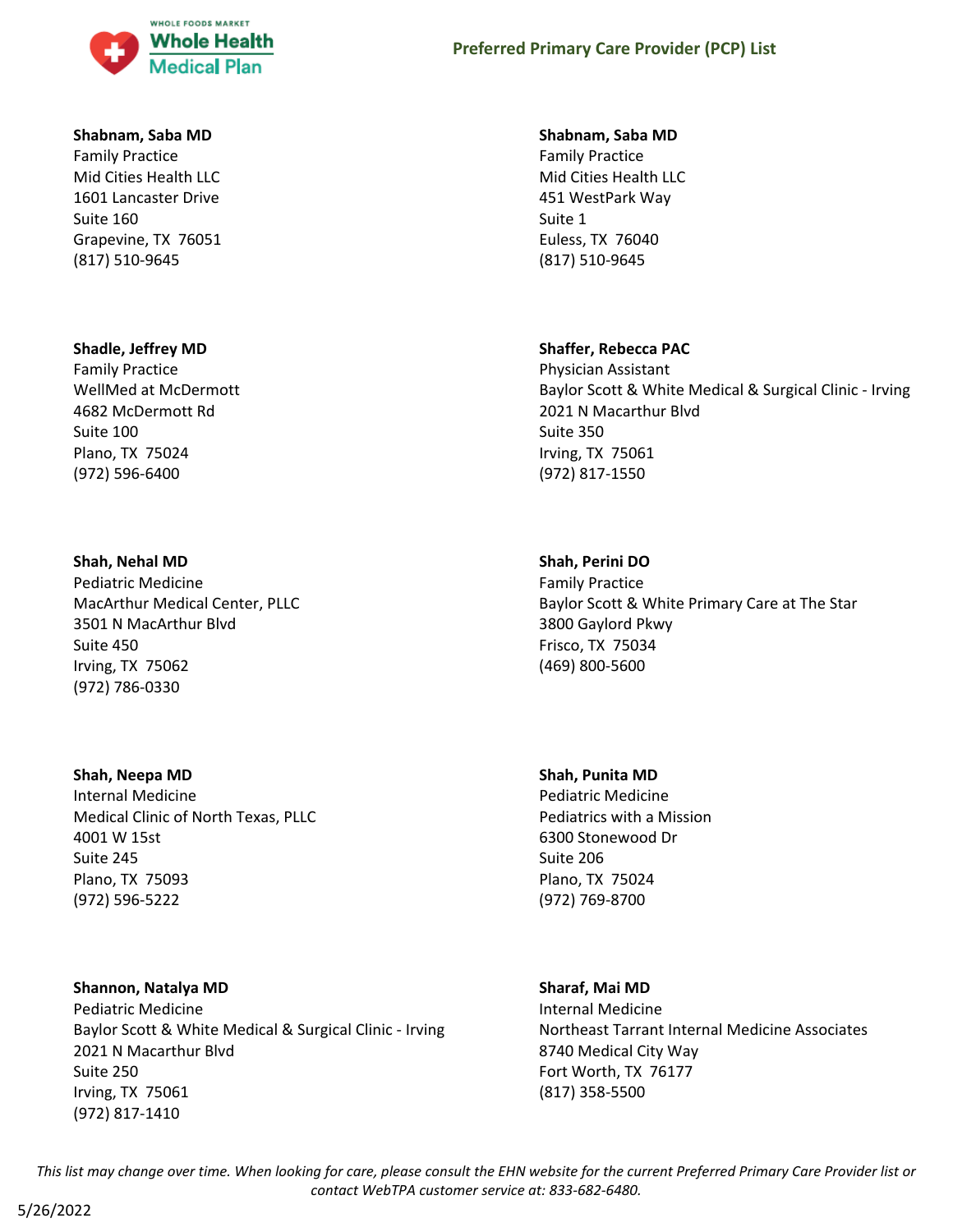

### **Sharma, Manjoo MD**

Internal Medicine Questcare Medical Clinics, PLLC 500 W Main St Lewisville, TX 75057 (214) 222-7677

## **Sheffield, Heather DO**

Family Practice Village Health Partners 8380 Warren Pkwy Suite 100 Frisco, TX 75034 (214) 387-8288

## **Shelton, Christopher MD**

Family Practice Baylor Scott & White Medical & Surgical Clinic - Irving 2021 N Macarthur Blvd Suite 350 Irving, TX 75061 (972) 817-1550

# **Shelton, Christopher MD**

Family Practice Baylor Scott & White Urgent Care - North Garland 7217 Telecom Pkwy Suite 100A Garland, TX 75044 (469) 800-2530

#### **Shelton, Christopher MD**

Family Practice Baylor Scott & White Urgent Care - Fort Worth 950 W Magnolia Ave Fort Worth, TX 76104 (817) 912-8360

#### **Sharp, Rebeca MD**

Internal Medicine Northeast Tarrant Internal Medicine Associates 479 Westpark Way Euless, TX 76040 (817) 358-5500

## **Shelton, Christopher MD**

Family Practice Baylor Scott & White Urgent Care - Irving 2021 N Macarthur Blvd Suite 115 Irving, TX 75061 (972) 817-1000

## **Shelton, Christopher MD**

Family Practice Baylor Scott & White Urgent Care - Lovers Lane 5800 E Lovers Ln Dallas, TX 75206 (972) 817-6260

# **Shelton, Christopher MD**

Family Practice Baylor Scott & White Urgent Care - Southlake 925 E Southlake Blvd Suite 270 Southlake, TX 76092 (817) 912-8560

# **Shelton, Christopher MD**

Family Practice Baylor Scott & White Urgent Care - Midlothian 1441 S Midlothian Pkwy Suite 100A Midlothian, TX 76065 (469) 800-9440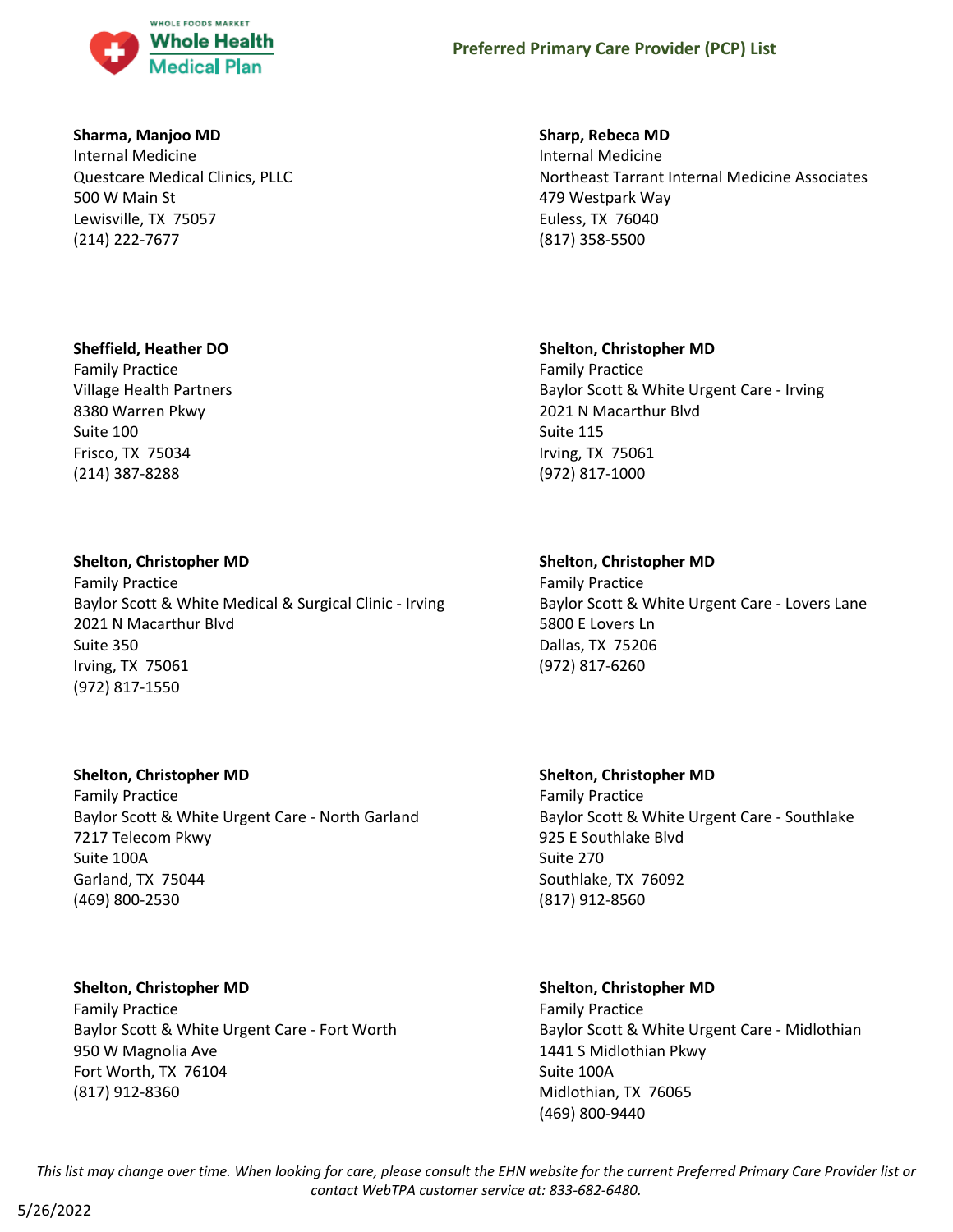

### **Shie, Jonathan MD**

Family Practice Baylor Scott & White Family Medical Center - Waxahachie 2460 N Interstate 35 E Rd Suite 100 Waxahachie, TX 75165 (469) 800-9500

# **Shima, Thomas DO**

Family Practice Physician Associates of Southwest Dallas 3500 W Wheatland Rd Dallas, TX 75237 (214) 947-5400

## **Short, Michael MD**

Family Practice Family HealthCare Associates 6300 West Parker Road Suite G20 Plano, TX 75093 (214) 473-6655

# **Shukla Ahluwalia, Sonia MD**

Pediatric Medicine Pecan Tree Pediatrics, PA 1005 W Ralph Hall Pkwy Suite 135 Rockwall, TX 75032 (972) 772-3100

# **Shyam, Roopam MD**

Family Practice Vitals Family Medicine 1420 West Exchange Parkway Suite 120 Allen, TX 75013 (972) 521-6210

## **Shie, Jonathan MD**

Family Practice Baylor Scott & White Family Medical Center - Midlothian 1441 S Midlothian Pkwy Suite 100 Midlothian, TX 76065 (469) 800-9600

# **Shore, Kenneth MD**

Internal Medicine Medical Clinic of North Texas, PLLC 4001 W 15st Suite 245 Plano, TX 75093 (972) 596-5222

# **Shridharan, Lata MD**

Pediatric Medicine Natural Pediatrics 2109 West Spring Creek Parkway Suite 200 Plano, TX 75023 (972) 618-3547

# **Shukla Ahluwalia, Sonia MD**

Pediatric Medicine Pecan Tree Pediatrics, PA 3360 W FM 544 Suite 910 Wylie, TX 75098 (972) 429-4800

# **Sias, Tricia MD**

Pediatric Medicine Kids First Pediatrics 2200 Village Pkwy Highland Village, TX 75077 (972) 317-6000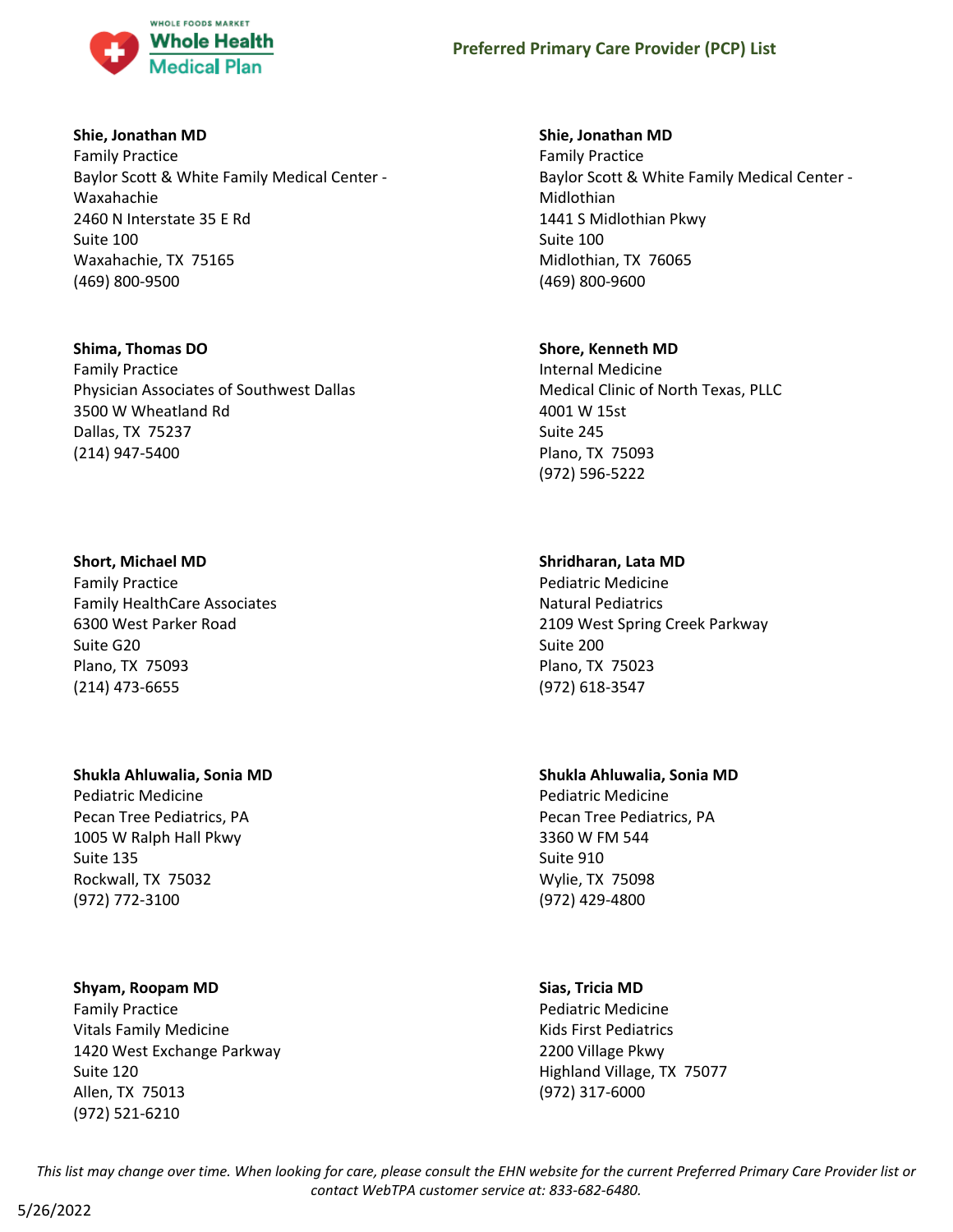

#### **Sibley, Alison MD**

Internal Medicine North Texas Preferred Health Partners 3417 Gaston Avenue Suite 700 Dallas, TX 75246 (214) 823-4800

## **Siddiqi, Marium MD**

Family Practice Medical Clinic of North Texas, PLLC 811 W I-20 Unit G22 Arlington, TX 76017 (817) 809-9060

# **Siddiqi, Muzzian MD**

Pediatric Medicine Pediatric Associates of Dallas 7859 Walnut Hill Ln Suite 200 Dallas, TX 75230 (214) 369-7661

#### **Silva Musalem, Mariel MD**

Pediatric Medicine Kids Wellness Center 3228 Interstate 30 Suite 300 Mesquite, TX 75150 (972) 480-6972

# **Simmons, Frederic DO**

Family Practice Frederic J Simmons, DO 630 W Wheatland Rd Duncanville, TX 75116 (972) 296-2985

## **Siddiqi, Muhammad Naveed MD**

Internal Medicine Muhammad Naveed Siddiqi, MD PA 1001 College Avenue Suite A Fort Worth, TX 76104 (817) 336-6000

# **Siddiqi, Sarah MD**

Family Practice Medical Clinic of North Texas, PLLC 3201 Hwy 380 Suite 101 Crossroads, TX 76227 (940) 365-9389

# **Silva, Phillip MD**

Family Practice Questcare Matrix, PLLC 12221 Merit Dr Suite 1500 Dallas, TX 75251 (214) 217-1911

# **Silva Musalem, Mariel MD**

Pediatric Medicine Pediatric Clinic of Mesquite 3230 Interstate 30 Suite 100 Mesquite, TX 75150 (972) 682-1791

# **Simon, Matthew MD**

Pediatric Medicine Park Cities Pediatrics, PA 8215 Westchester Drive Suite 150 Dallas, TX 75225 (214) 361-7185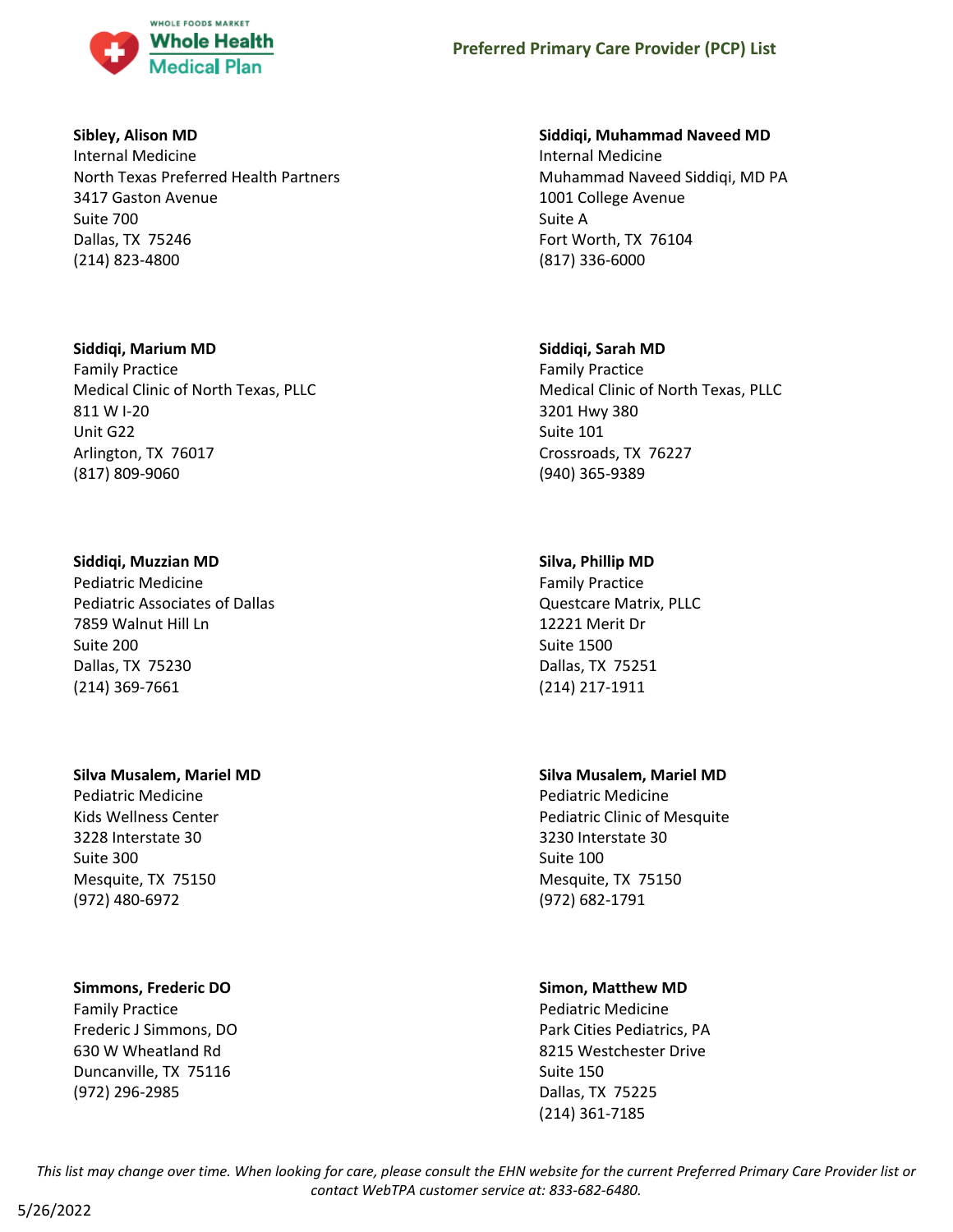

#### **Simons, Nathan MD**

Family Practice Brenham Family Practice and Obstetrics 601 Medical Parkway Suite D Brenham, TX 77833 (979) 836-2822

#### **Smart, Susan MD**

Pediatric Medicine Lake Ray Hubbard Pediatrics, PA 862 West Rusk Street Rockwall, TX 75087 (972) 412-3034

#### **Smith, Nathan MD**

Family Practice Baylor Scott & White Community Care Fort Worth 1307 8th Ave Suite 305 Fort Worth, TX 76104 (817) 912-8006

#### **Smith, Weldon MD**

Internal Medicine Baylor Scott & White MedProvider 3417 Gaston Ave Suite 1100 Dallas, TX 75246 (469) 800-9000

#### **Smith, Randlow MD**

Internal Medicine North Texas Preferred Health Partners 3417 Gaston Avenue Suite 700 Dallas, TX 75246 (214) 823-4800

#### **Sloan, Emily MD**

Pediatric Medicine Baylor Scott & White Community Care St. Philips 1600 Pennsylvania Ave Dallas, TX 75215 (972) 817-6410

#### **Smith, Abbie MD**

Pediatric Medicine Richardson Pediatric Associates 1112 N Floyd Rd Suite 7 Richardson, TX 75080 (972) 952-0280

## **Smith, Christine MD**

Pediatric Medicine Lone Star Pediatrics 177 Ridge Rd Mckinney, TX 75071 (469) 591-1900

#### **Smith, Natalie MD**

Internal Medicine Baylor Scott & White MedProvider 3417 Gaston Ave Suite 1100 Dallas, TX 75246 (469) 800-9000

#### **Smith, Chad MD**

Pediatric Medicine Centennial Pediatrics 5560 Independence Parkway Frisco, TX 75035 (214) 389-8801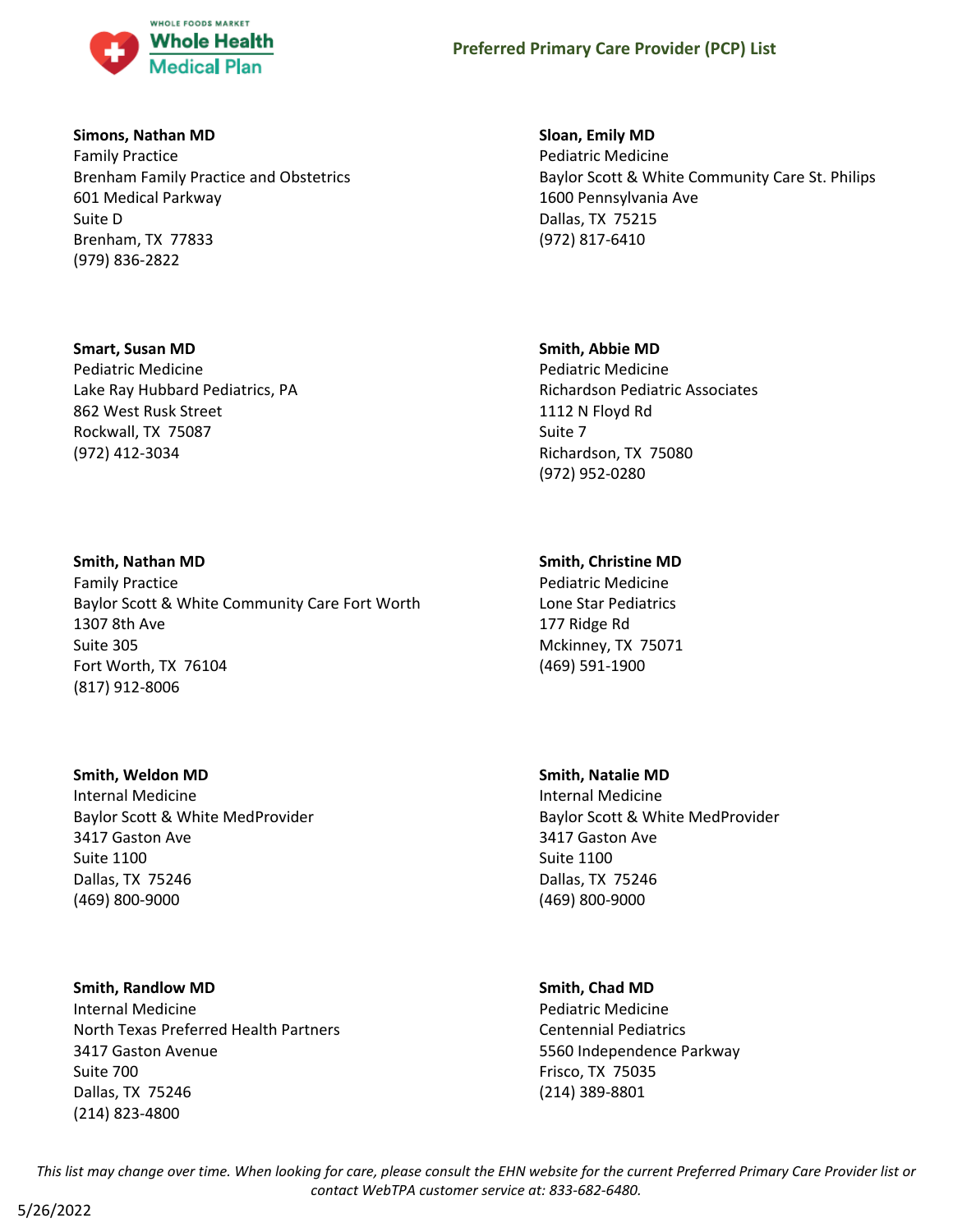

# **Smith, Chene MD**

Family Practice Baylor Scott & White Family Medical Center - North Garland 7217 Telecom Parkway Suite 100 Garland, TX 75044 (469) 800-2100

# **So, Ashley MD**

Family Practice Medical Clinic of North Texas, PLLC 6750 N MacArthur Boulevard Suite 350 Irving, TX 75039 (972) 556-1616

# **Sokol, Matthew MD**

Family Practice Baylor Scott & White Family Medical Center - Baylor University Medical Center 3600 Gaston Ave Suite 1109, Barnett Tower Dallas, TX 75246 (972) 817-6930

# **Sorial, Mary DO**

Family Practice Baylor Scott & White Family Medical Center - Midlothian 1441 S Midlothian Pkwy Suite 100 Midlothian, TX 76065 (469) 800-9600

# **Srivastava, Ashwani MD**

Internal Medicine Internal Medicine Associates of South Dallas, PA 4305 W Wheatland Rd Suite 101 Dallas, TX 75237 (972) 708-9494

# **Smitherman, Robert MD**

Internal Medicine Medical Clinic of North Texas, PLLC 811 W I-20 Suite 114 Arlington, TX 76017 (817) 809-9060

# **Soederbaum, Nadeen MD**

Family Practice Healthcare Associates of Irving 221 Regency Pkwy Suite 125 Mansfield, TX 76063 (817) 477-5884

# **Sookprasong, Gemma DO**

Family Practice Baylor Scott & White Family Medicine Cedar Hill 294 Uptown Blvd Suite 100 Cedar Hill, TX 75104 (469) 817-6300

# **Soto-Lopez, Juan MD**

Family Practice Healthcare Associates of Irving 8080 State Hwy 121 Suite 300 McKinney, TX 75070 (972) 268-9383

# **Stellman, Harry MD**

Pediatric Medicine William Paruolo, M.D., P.A. 255 W Lebanon Suite 104 Frisco, TX 75036 (972) 370-2425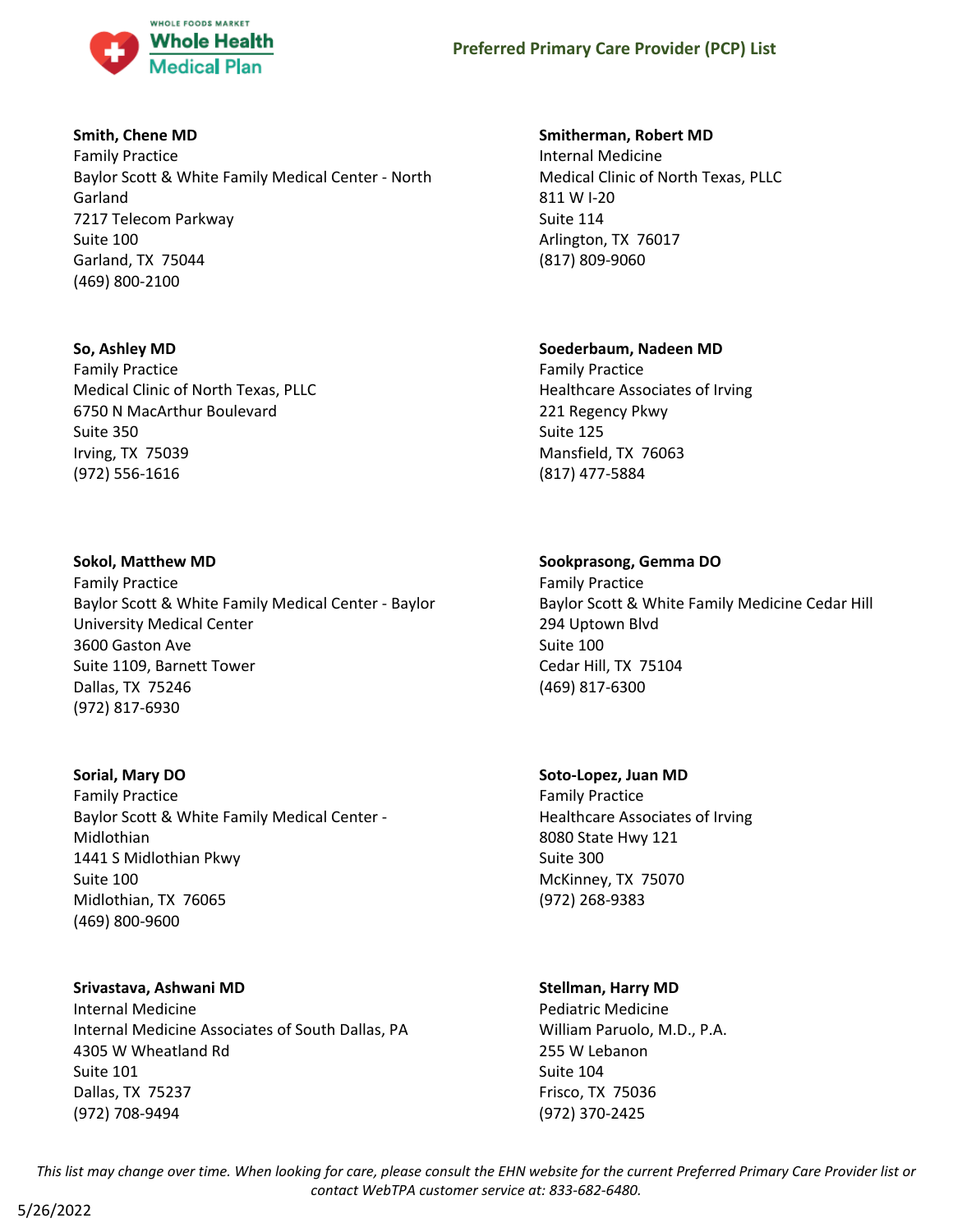

### **Stewart, Jeffrey MD**

Family Practice Family Medicine Associates of Texas 4333 N Josey Ln Suite 302 Carrollton, TX 75010 (972) 394-8844

### **Stine, Matthew DO**

Family Practice Medical Associates at Willow Park 260 Willow Bend Aledo, TX 76008 (817) 441-9252

# **Stroud, Joyce DO**

Family Practice Baylor Scott & White Southlake Family Medicine 925 E Southlake Blvd Southlake, TX 76092 (817) 912-8800

# **Stuntz, Richard MD**

Family Practice Baylor Scott & White Family Medicine Fort Worth 900 W Magnolia Ave Suite 201 Fort Worth, TX 76104 (817) 912-9270

# **Suter, Robert DO**

Family Practice Baylor Scott & White Family Medicine Residency Centennial 4401 Coit Rd Suite 409 Frisco, TX 75035 (469) 800-4130

# **Stewart, Ewa MD**

Pediatric Medicine Kid Friendly Pediatrics, PA 2376 Lavon Dr Suite 130 Garland, TX 75040 (972) 496-6633

# **Strength, Mary MD**

Pediatric Medicine Pediatric and Adolescent Healthcare Associates of Waxahachie 1710 W 287 Business Suite 100 Waxahachie, TX 75165 (972) 937-1221

# **Strzinek, Robert DO**

Family Practice Robert A Strzinek, DO 1725 Chadwick Ct Suite 100 Hurst, TX 76054 (817) 281-4446

# **Subramanian, Sujatha MD**

Family Practice Sujatha H Subramanian 4670 McDermott Rd Suite 202 Plano, TX 75024 (972) 943-1207

# **Suter, Robert DO**

Family Practice Baylor Scott & White Urgent Care - Lovers Lane 5800 E Lovers Ln Dallas, TX 75206 (972) 817-6260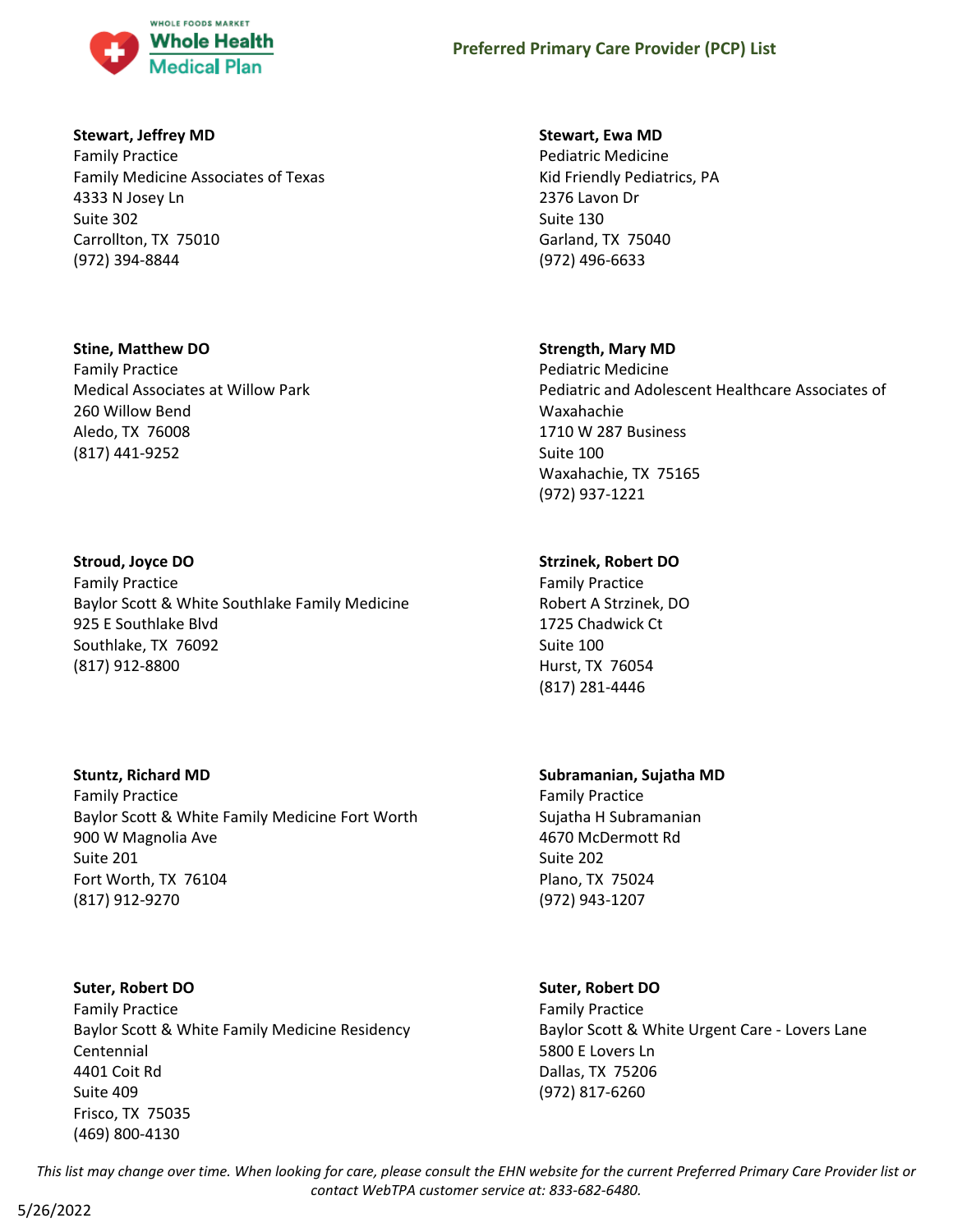

### **Sutton, Nicole MD**

Pediatric Medicine Pediatric Healthcare Associates, PA 3701 Eldorado Parkway Suite A McKinney, TX 75070 (972) 548-7888

### **Sweet, Kimberly MD**

Pediatric Medicine Baylor Scott & White Family Medical Center - Midlothian 1441 S Midlothian Pkwy Suite 100 Midlothian, TX 76065 (469) 800-9600

# **Taki, James MD**

Family Practice Baylor Scott & White Family Medicine Keller 620 S Main St Suite 240 Keller, TX 76248 (817) 912-8150

# **Tang, Wei MD**

Internal Medicine Baylor Scott & White MedProvider 3417 Gaston Ave Suite 1100 Dallas, TX 75246 (469) 800-9000

# **Tasneem, Tehmina MD**

Family Practice Family HealthCare Associates 7601 Glenview Drive Fort Worth, TX 76180 (817) 274-2578

# **Swaldi, Steven MD**

Family Practice Old Town Family Practice, PA 413 W Bethel Rd Suite 300 Coppell, TX 75019 (972) 393-4726

# **Sweet, Kimberly MD**

Pediatric Medicine BSW Regional Care Center - Family Medical Center Midlothian 1441 S Midlothian Pkwy Suite 100 Midlothian, TX 76065 (469) 800-9440

# **Talhelm, Collin MD**

Family Practice Baylor Scott & White Family Medicine Las Colinas - Coppell 400 W Lyndon B Johnson Fwy Suite 210 Irving, TX 75063 (469) 800-0440

# **Tasneem, Tehmina MD**

Family Practice Family HealthCare Associates 1610 Commons Circle Northlake, TX 76226 (940) 725-3407

# **Taylor, Edwin MD**

Family Practice Healthcare Associates of McKinney 8080 State Highway 121 Suite 300 McKinney, TX 75070 (972) 268-9383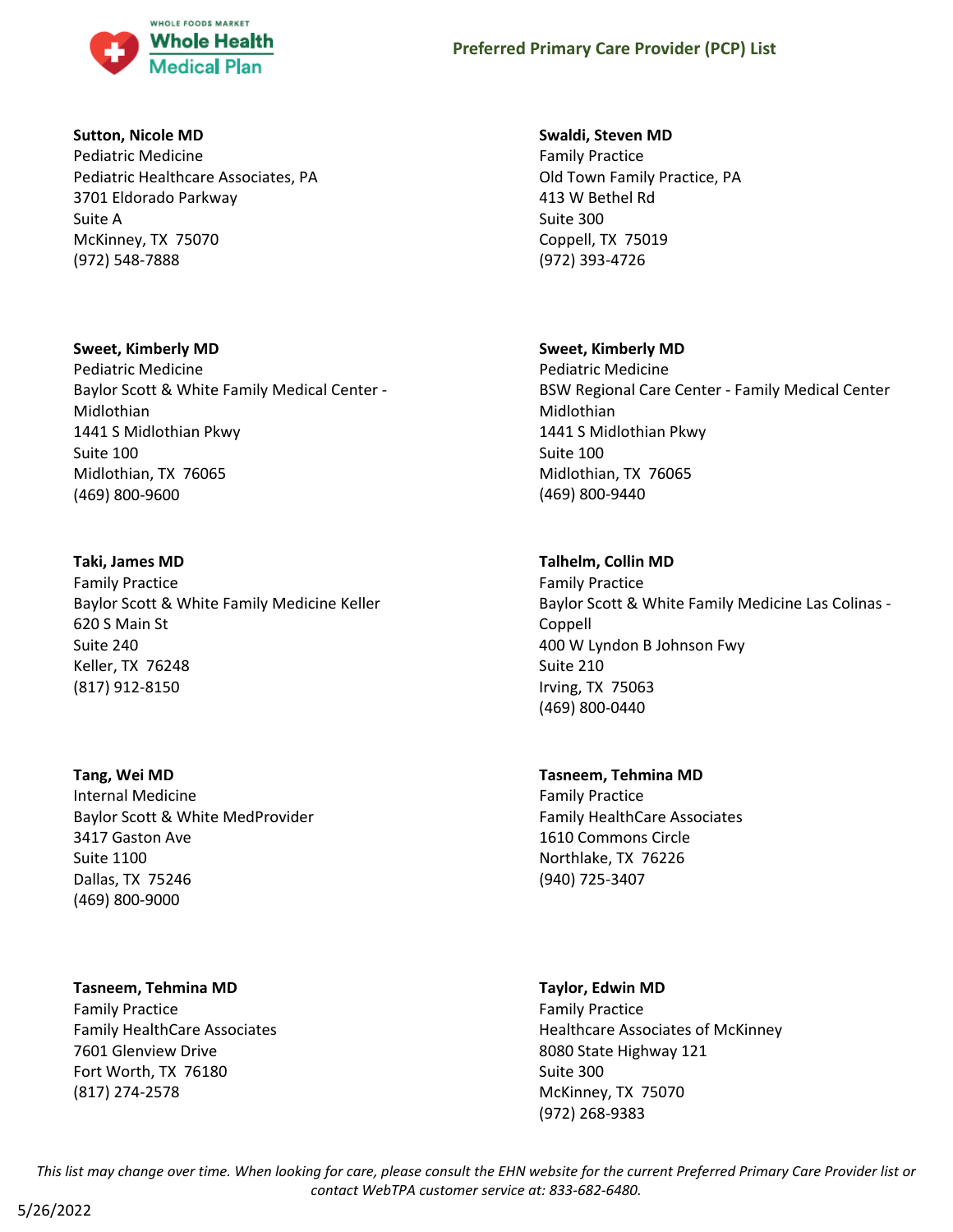

# **Taylor, Jeffrey DO**

Family Practice Our Family Doctor/Jeffrey B. Taylor, D.O. 1919 S Shiloh Road LB 34 Suite 333 Garland, TX 75042 (972) 864-2050

### **Teegala, Sireesha MD**

Family Practice Baylor Scott & White Family Medicine - Fort Worth II 950 W Magnolia Ave Fort Worth, TX 76104 (817) 912-9600

### **Tellez, Manuel DO**

Internal Medicine Manuel Tellez DO, PA 3540 E Broad St Suite 120 259 Mansfield, TX 76063

# **Teran Soto, Betzi MD**

Pediatric Medicine Pediatric Clinic of Mesquite 3230 Interstate 30 Suite 100 Mesquite, TX 75150 (972) 682-1791

# **Thanawala, Paulina DO**

Family Practice Medical Clinic of North Texas, PLLC 2001 N MacArthur Boulevard Suite 420 Irving, TX 75061

# **Teegala, Sireesha MD**

Family Practice Baylor Scott & White Urgent Care - Fort Worth 950 W Magnolia Ave Fort Worth, TX 76104 (817) 912-8360

# **Teegala, Sireesha MD**

Family Practice Baylor Scott & White Family Medicine Fort Worth 900 W Magnolia Ave Suite 201 Fort Worth, TX 76104 (817) 912-9270

# **Teran Soto, Betzi MD**

Pediatric Medicine Pediatric Clinic of Mesquite 3228 Interstate 30 Suite 300 Mesquite, TX 75150 (972) 480-6972

# **Terry, Stacy MD**

Pediatric Medicine BestNest Pediatrics 4040 Legacy Drive Suite 201 Frisco, TX 75034 (972) 668-6705

# **Thao, Linda DO**

Family Practice Baylor Scott & White Family Medicine Cedar Hill 294 Uptown Blvd Suite 100 Cedar Hill, TX 75104 (469) 817-6300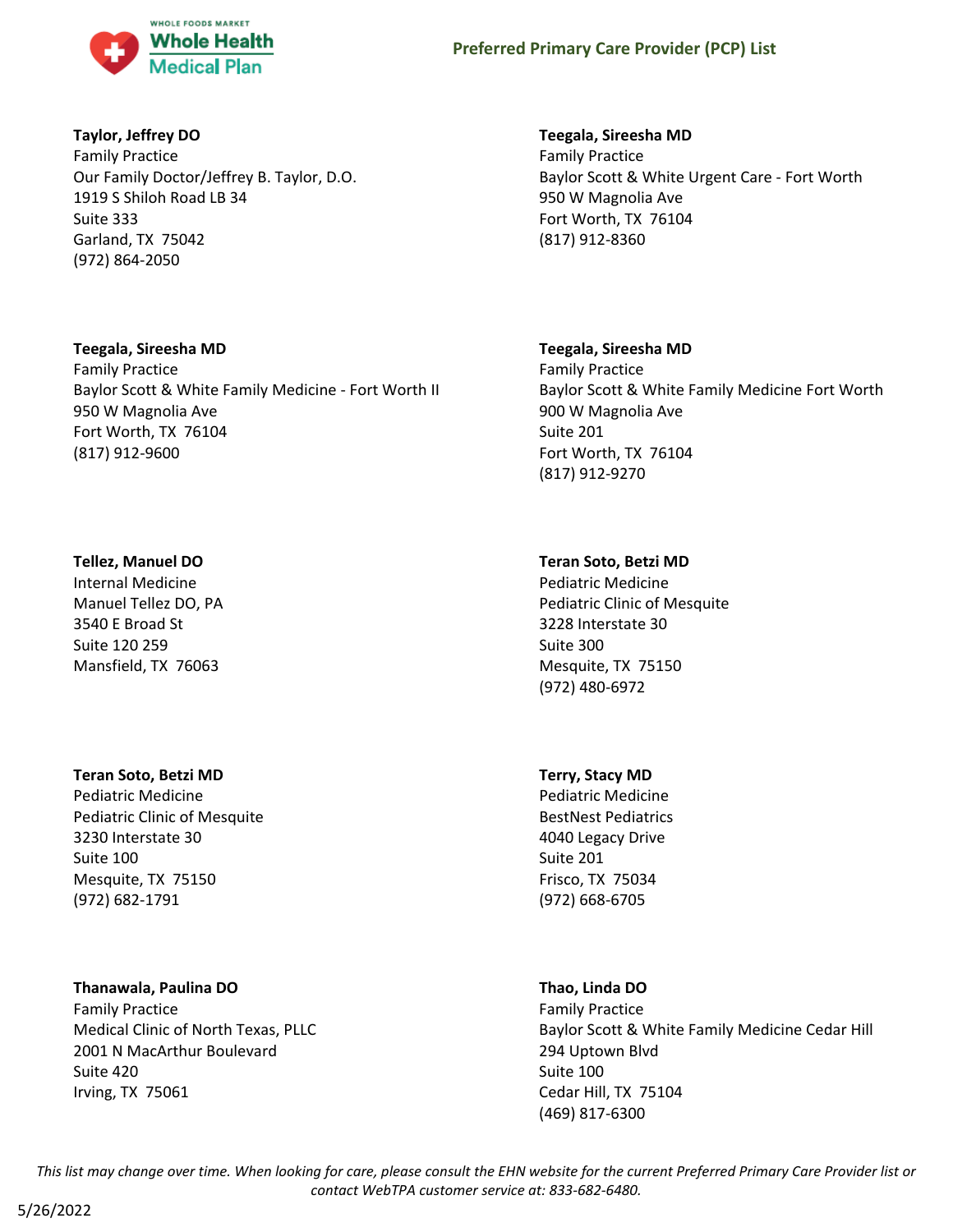

### **Thomas, Joseph DO**

Family Practice Baylor Scott & White Wound Management 1650 W Magnolia Ave Suite 117 Fort Worth, TX 76104 (817) 922-2430

### **Thomas, Sutha MD**

Pediatric Medicine Sutha Thomas MD, PA 940 Ridgeview Drive Suite 130 Allen, TX 75013 (214) 383-0434

# **Thomas, Rubin MD**

Internal Medicine Baylor Scott & White Primary Care North Rowlett 7501 Lakeview Pkwy Suite 220 Rowlett, TX 75088 (469) 800-2475

# **Thomison, James MD**

Family Practice Baylor Scott & White Family Medical Center Red Oak 301 E Ovilla Rd Suite 100 Red Oak, TX 75154 (469) 800-9200

# **Thomison, James MD**

Family Practice Baylor Scott & White Urgent Care - Fort Worth 950 W Magnolia Ave Fort Worth, TX 76104 (817) 912-8360

# **Thomas, Joseph DO**

Family Practice Baylor Scott & White Urgent Care - Fort Worth 950 W Magnolia Ave Fort Worth, TX 76104 (817) 912-8360

# **Thomas, Joseph DO**

Family Practice Baylor Scott & White Family Medicine Weatherford 2035 Fort Worth Hwy Suite 100 Weatherford, TX 76086 (817) 912-9050

# **Thomison, James MD**

Family Practice Baylor Scott & White Urgent Care - Midlothian 1441 S Midlothian Pkwy Suite 100A Midlothian, TX 76065 (469) 800-9440

**Thomison, James MD** Family Practice Baylor Scott & White Urgent Care - Midway 4431 E Highway 287 Midlothian, TX 76065 (972) 817-7550

# **Thompson, Joyce MD**

Geriatric Medicine Baylor Scott & White HouseCalls 4009 Worth St Suite B Dallas, TX 75246 (214) 820-9115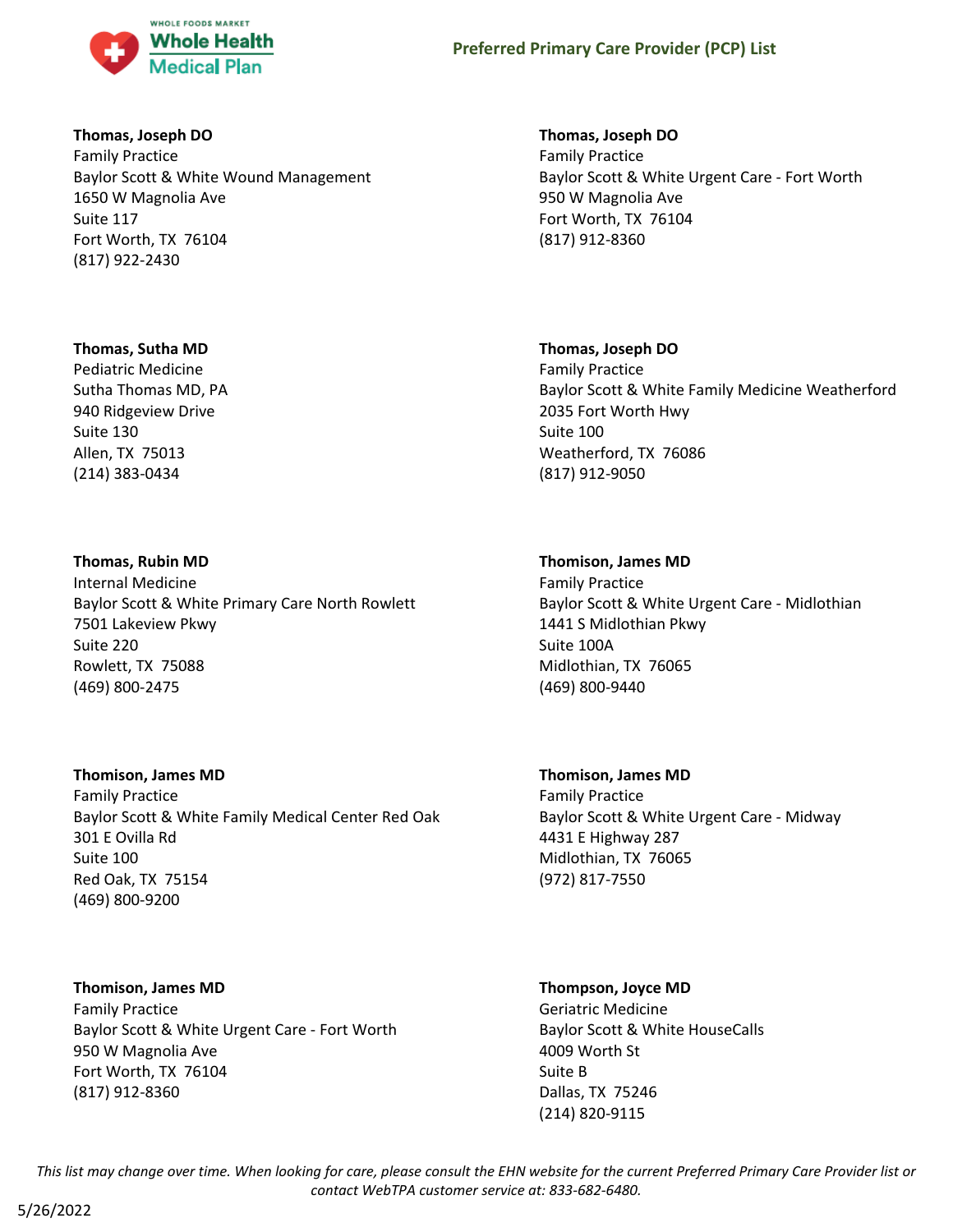

### **Thompson, Renika MD**

Family Practice Baylor Scott & White Community Care Irving 2021 N MacArthur Boulevard Suite 210, MOB II Irving, TX 75061 (469) 800-1012

### **Thrall, Maria MD**

Family Practice Baylor Scott & White Primary Care - Prosper 111 S Preston Rd Suite 10 Prosper, TX 75078 (469) 800-5200

# **Tilleros, Elisabeth MD**

Internal Medicine North Texas Preferred Health Partners 8215 Westchester Drive Suite 320 Dallas, TX 75225 (972) 993-5040

# **Tomko, Danielle DO**

Family Practice Baylor Scott & White Family Health Center Mesquite 1575 Interstate 30 Mesquite, TX 75150 (469) 800-2800

# **Torres, Cesar MD**

Family Practice Healthcare Associates of Irving 6161 North State Highway 161 Suite 200 Irving, TX 75063 (972) 258-7419

### **Thomson, Lauren PAC**

Physician Assistant Baylor Scott & White Family Medical Center Murphy 511 W Fm 544 Suite 204 Plano, TX 75094 (469) 800-2100

### **Thwaites, Blair MD**

Family Practice Modera Clinic, PLLC 2700 E Eldorado Pkwy Suite 104B Little Elm, TX 75068 (972) 987-0458

### **Titus, Stephen MD**

Family Practice Baylor Scott & White Family Medicine Residency Centennial 4401 Coit Rd Suite 409 Frisco, TX 75035 (469) 800-4130

# **Tong, Scott MD**

Family Practice Baylor Scott & White Family Medicine Lakewood 6301 Gaston Ave Suite 300 Dallas, TX 75214 (469) 800-7900

# **Townsend, Sean MD**

Internal Medicine Baylor Scott & White Dallas Diagnostic Association - Plano 4716 Alliance Blvd Suite 500 Plano, TX 75093 (469) 800-6000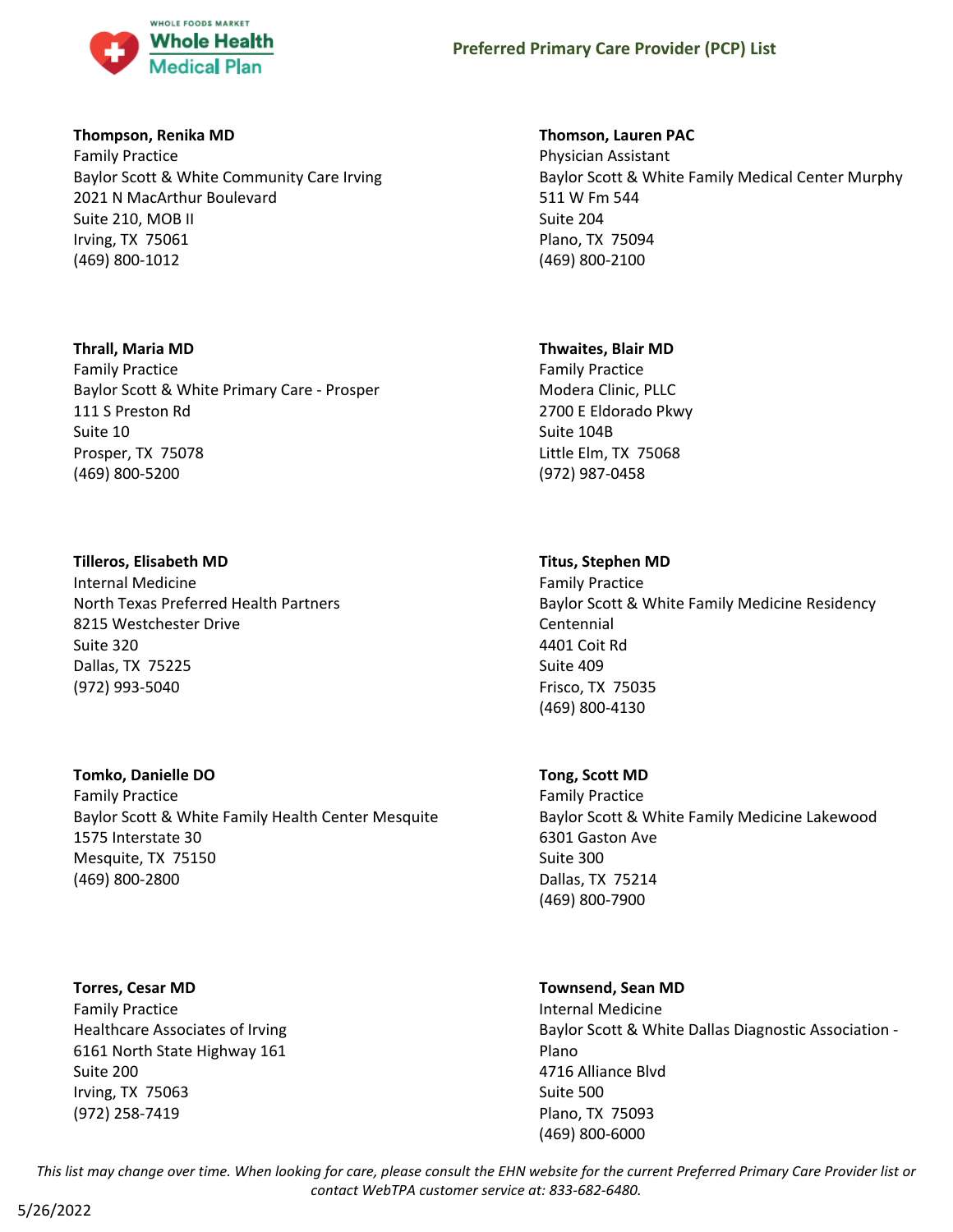

### **Trammell, Stephen DO**

Family Practice Stephen B. Trammell, DO, PA 200 Dalton DeSoto, TX 75115 (972) 223-7575

### **Tran, Mai MD**

Pediatric Medicine Pediatric Associates of Wylie, PA 2730 Country Club Rd Suite B Allen, TX 75002 (972) 442-2300

### **Tran, Nhu DO**

Internal Medicine Healing Companion Medical Clinic 3110 Lamesa Drive Garland, TX 75041 (972) 675-3818

# **Tran, Mai MD**

Pediatric Medicine Pediatric Associates of Wylie, PA 501 Woodbridge Parkway Wylie, TX 75098 (214) 442-2300

# **Tran, Courtney MD**

Pediatric Medicine Centennial Pediatrics 940 Legacy Dr Suite 20 Prosper, TX 75078 (214) 389-8801

### **Trammell, Stephen DO**

Family Practice Stephen B. Trammell, DO, PA 675 Main Street Ovilla, TX 75154 (972) 617-6376

### **Tran, Kim MD**

Family Practice Baylor Scott & White Family Medical Center Riverside 2740 N State Highway 360 Suite 100 Grand Prairie, TX 75050 (972) 606-8300

# **Tran, Khang MD**

Internal Medicine Baylor Scott & White Primary Care at The Star 3800 Gaylord Pkwy Frisco, TX 75034 (469) 800-5600

### **Tran, Trung MD**

Pediatric Medicine Clinical Pediatric Associates of North Texas 7200 State HWY 161 Suite 100 Irving, TX 75039 (972) 331-7200

# **Tran, Diep Denise MD**

Family Practice Topcare Medical Group - Clinicas Mi Doctor 2207 Gus Thomasson Rd Dallas, TX 75228 (214) 466-7323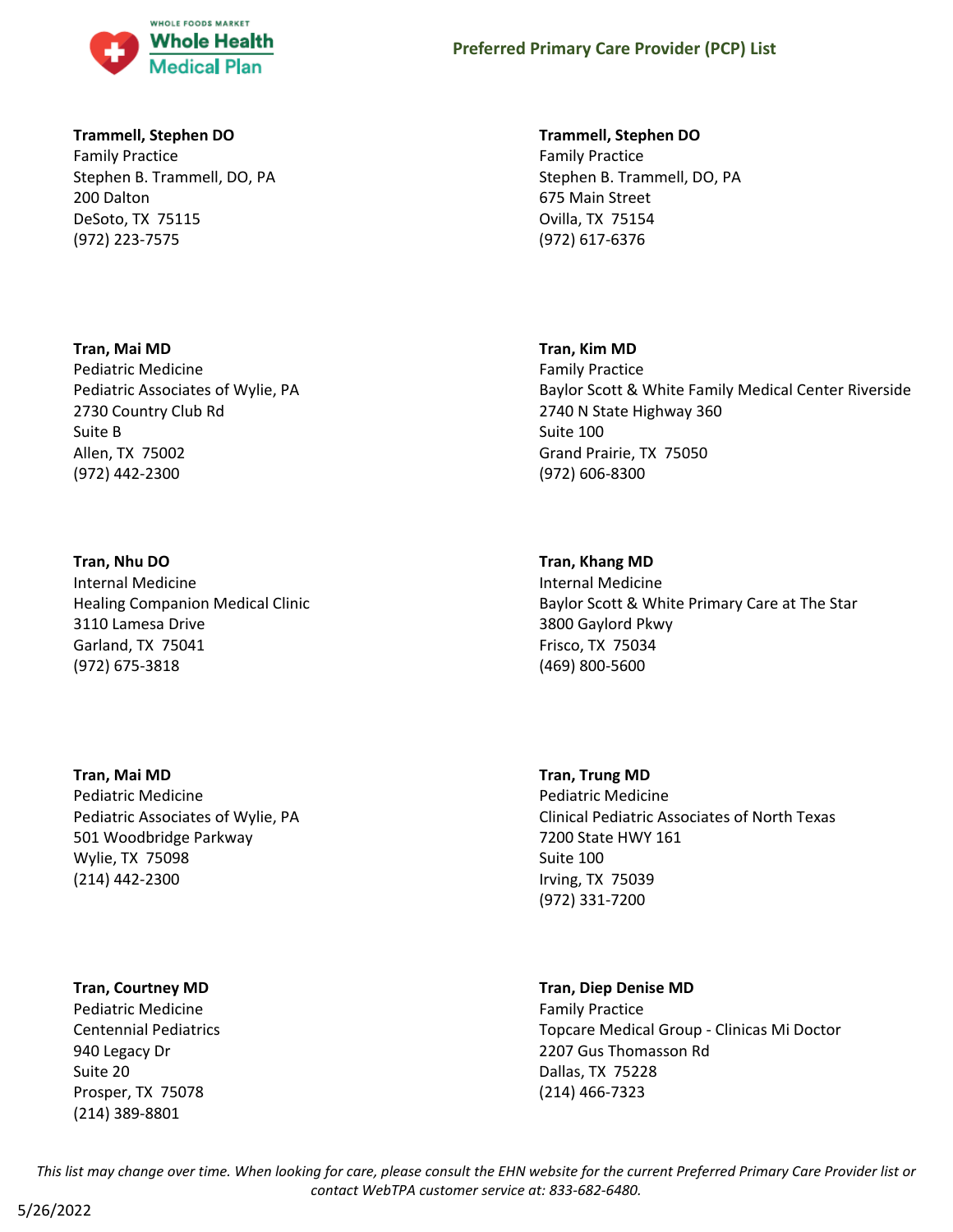

### **Trejo, Jesus MD**

Family Practice Baylor Scott & White Urgent Care - Midlothian 1441 S Midlothian Pkwy Suite 100A Midlothian, TX 76065 (469) 800-9440

### **Trivedi, Beena MD**

Family Practice T & R Clinic, PA 2919 Markum Dr Haltom City, TX 76117 (817) 831-0321

### **Truong, Kiet MD**

Family Practice Baylor Scott & White Family Medical Center - Waxahachie 2460 N Interstate 35 E Rd Suite 100 Waxahachie, TX 75165 (469) 800-9500

# **Truong, Phu DO**

Internal Medicine Northeast Tarrant Internal Medicine Associates 8740 Medical City Way Fort Worth, TX 76177 (817) 358-5500

# **Tse, Amanda MD**

Family Practice Baylor Scott & White Urgent Care - Lovers Lane 5800 E Lovers Ln Dallas, TX 75206 (972) 817-6260

### **Trejo, Jesus MD**

Family Practice Baylor Scott & White Primary Care - Midway Midlothian 4431 E Highway 287 Midlothian, TX 76065 (972) 817-7500

### **Troendle, Sarah MD**

Pediatric Medicine Richardson Pediatric Associates 1112 N Floyd Rd Suite 7 Richardson, TX 75080 (972) 952-0280

# **Truong, Phu DO**

Internal Medicine Northeast Tarrant Internal Medicine Associates 469 Westway Park Euless, TX 76040

**Truong Bui, Thuy My DO**

Family Practice Baylor Scott & White Primary Care McKinney 5220 W University Dr Suite 100 McKinney, TX 75071 (469) 800-5100

# **Tse, Amanda MD**

Family Practice Baylor Scott & White MedProvider 3417 Gaston Ave Suite 1000 Dallas, TX 75246 (469) 800-9000

*This list may change over time. When looking for care, please consult the EHN website for the current Preferred Primary Care Provider list or contact WebTPA customer service at: 833-682-6480.*

5/26/2022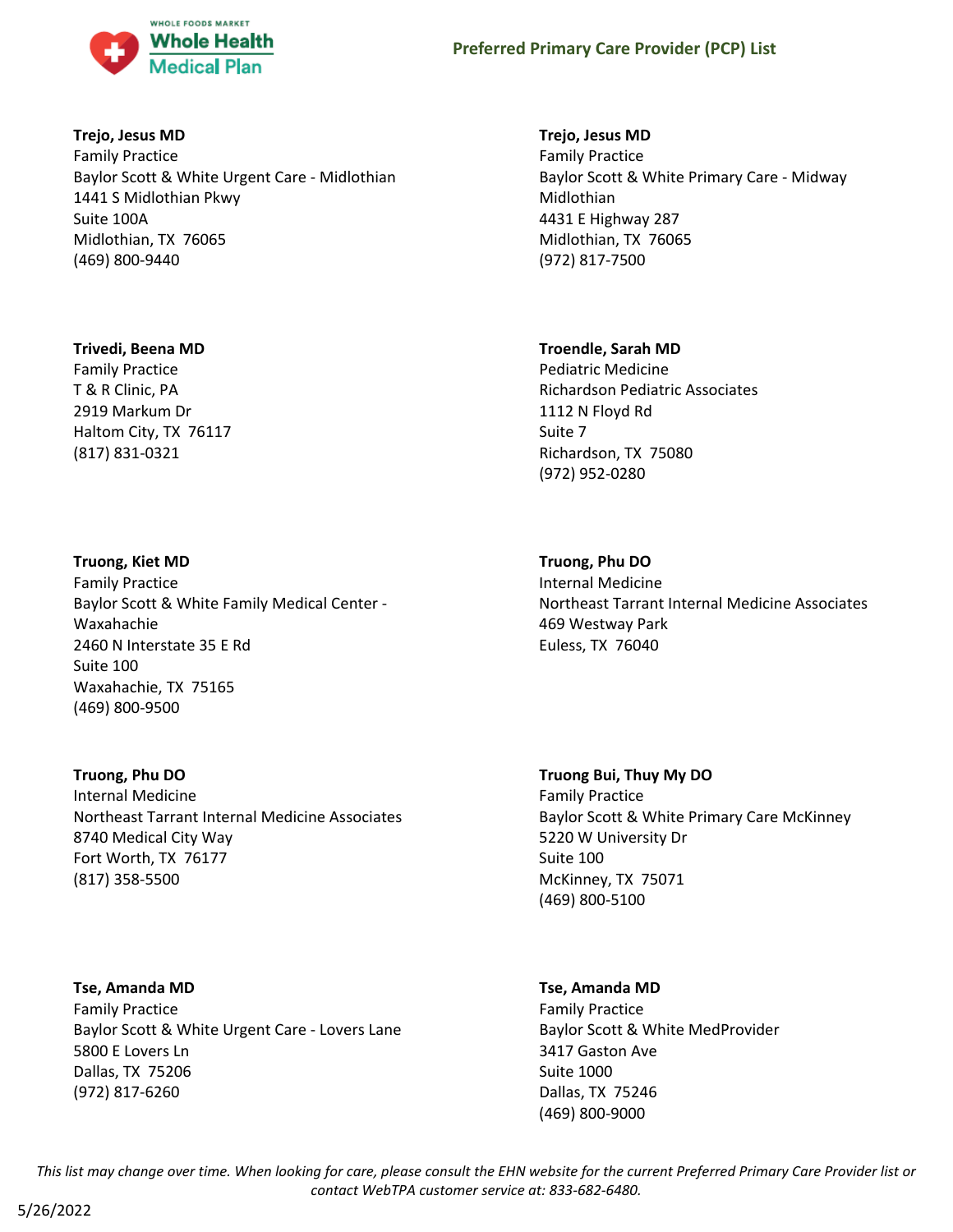

### **Tu, Elizabeth DO**

Family Practice Envision 13737 Noel Rd Suite 1600 Dallas, TX 75240 (972) 497-5816

### **Tucker, Sharon MD**

Family Practice Baylor Scott & White Family Health Center Mesquite 1575 Interstate 30 Mesquite, TX 75150 (469) 800-2800

### **Uddin, Mohammad MD**

Family Practice Patient First Medical Group, PA 7151 Colleyville Boulevard Suite 103 Colleyville, TX 76034 (214) 740-2401

# **Upperman-Xu, Carla MD**

Pediatric Medicine MD Pediatric Associates 2560 Central Park Ave Suite 195 Flower Mound, TX 75028 (972) 420-1475

# **Urieto, Jeffrey MD**

Family Practice Baylor Scott & White Urgent Care - Midlothian 1441 S Midlothian Pkwy Suite 100A Midlothian, TX 76065 (469) 800-9440

### **Tucker, Sharon MD**

Family Practice BSW Regional Care Center - DDA Park Cities 9101 N Central Expy Suite 300 Dallas, TX 75231 (469) 800-7100

# **Uberu, Cynthia PAC**

Physician Assistant Baylor Scott & White Dallas Diagnostic Association - Park Cities 9101 N Central Expy Suite 300 Dallas, TX 75231 (469) 800-7100

# **Unini, Fidelis MD**

Internal Medicine Legend Internal Medicine Urgent Care & Diagnostics, PA 609 Hemphill St Suite 101 Fort Worth, TX 76104 (817) 923-8484

# **Urieto, Jeffrey MD**

Family Practice Baylor Scott & White Urgent Care - Midway 4431 E Highway 287 Midlothian, TX 76065 (972) 817-7550

# **Urieto, Jeffrey MD**

Family Practice Baylor Scott & White Primary Care Mansfield 1776 Highway 287 N Mansfield, TX 76063 (817) 912-8980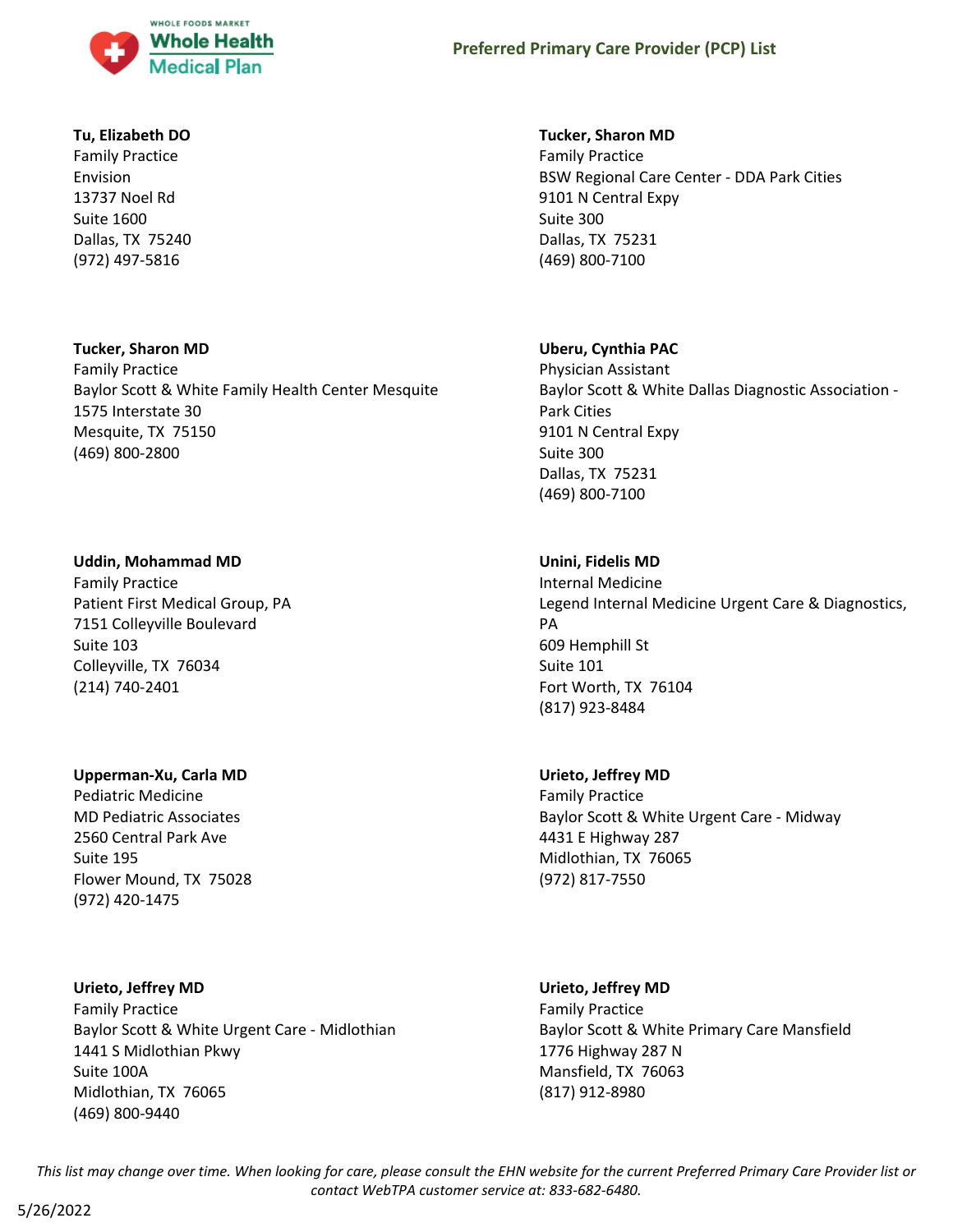

### **Uselton, Michael MD**

Family Practice Family HealthCare Associates 1926 Southwest Green Oaks Boulevard Arlington, TX 76017 (817) 472-5522

### **Vafadari, Siavosh MD**

Internal Medicine Medical Clinic of North Texas, PLLC 1301 W Henderson Suite A Cleburne, TX 76033 (817) 558-3937

### **Valachovic, Michael MD**

Internal Medicine Baylor Scott & White MedProvider 3417 Gaston Ave Suite 1100 Dallas, TX 75246 (469) 800-9000

### **Valdes, Eduardo MD**

Family Practice Topcare Medical Group - Clinicas Mi Doctor 3247 Dawes Dr Dallas, TX 75211 (214) 330-7767

### **Vallejos, Jose MD**

Internal Medicine White Rock Internal Medicine 9330 Poppy Drive Suite 403 Dallas, TX 75218 (214) 328-4389

### **Vangala, Karuna MD**

Internal Medicine WelllMed at Uptown Village 316 W Beltline Rd Suite 100 Cedar Hill, TX 75104 (972) 291-7181

### **Valadez, Javier MD**

Internal Medicine Sunset Clinic PA 1922 W 10th Street Dallas, TX 75208 (214) 942-3113

### **Valdes Salinas, Julio MD**

Pediatric Medicine Topcare Medical Group - Clinicas Mi Doctor 4200 S FWY Suite 106 Ft. Worth, TX 76115 (817) 566-0505

### **Valliere, Jennifer MD**

Pediatric Medicine Pediatric Healthcare Associates, PA 3701 Eldorado Parkway Suite A McKinney, TX 75070 (972) 548-7888

# **Varghese, Jason MD**

Family Practice Healthcare Associates of Irving 221 Regency Pkwy Suite 125 Mansfield, TX 76063 (817) 477-5884

*This list may change over time. When looking for care, please consult the EHN website for the current Preferred Primary Care Provider list or contact WebTPA customer service at: 833-682-6480.*

# 5/26/2022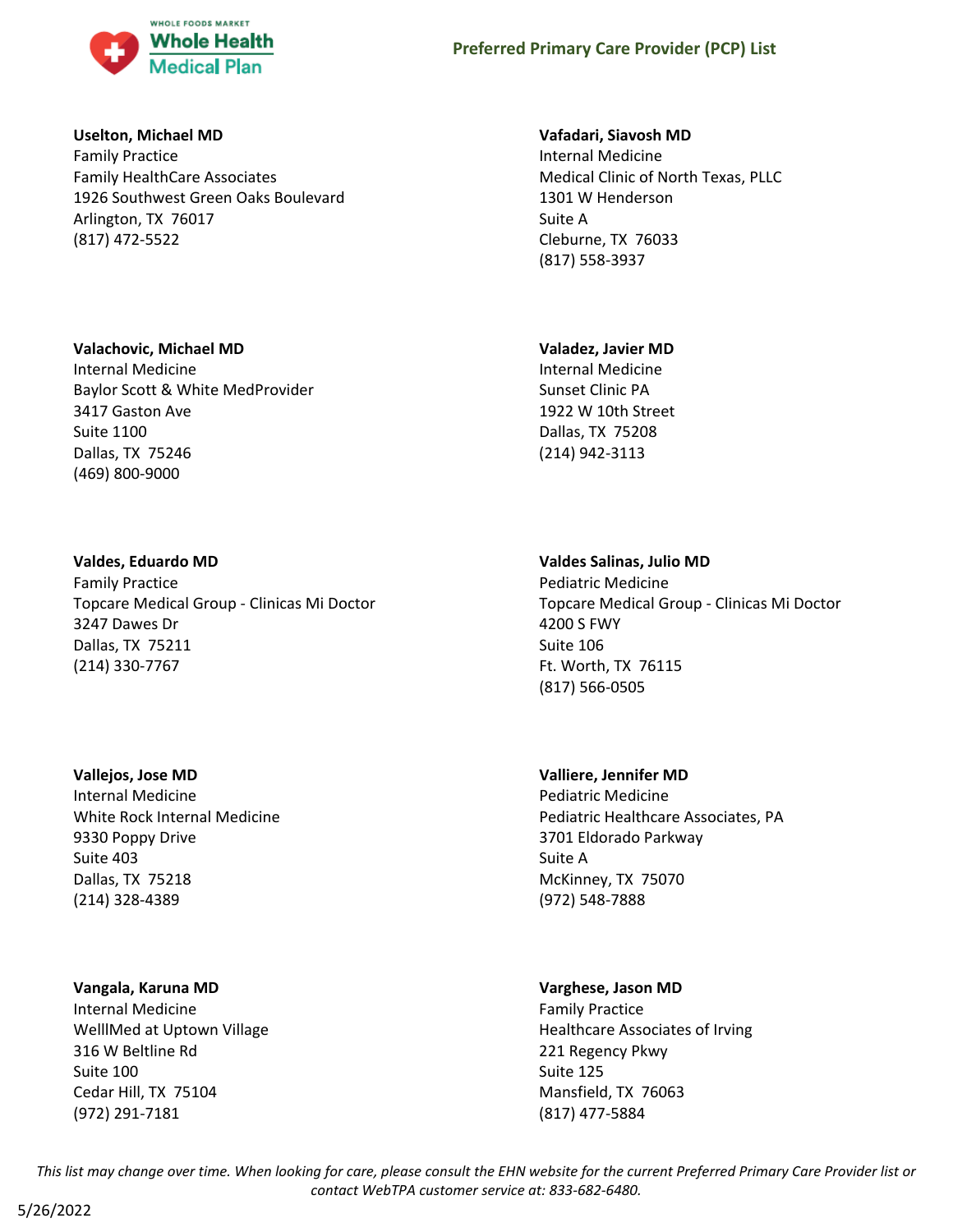

### **Varghese, Jason MD**

Family Practice Healthcare Associates of Irving 661 E Main St Suite 900 Midlothian, TX 76056 (469) 612-5250

### **Vayani, Radhika DO**

Internal Medicine Be Well Primary Care Medicine 3800 North Tarrant Parkway Suite 210 Fort Worth, TX 76244 (682) 593-6660

### **Via, Robert MD**

Family Practice Baylor Scott & White Clinic - Temple Santa Fe 1402 W Avenue H Temple, TX 76504 (254) 771-8411

### **Vick, Katie MD**

Family Practice Baylor Scott & White Family Medical Center - Midlothian 1441 S Midlothian Pkwy Suite 100 Midlothian, TX 76065 (469) 800-9600

### **Vilaythong, Alexander DO**

Family Practice Baylor Scott & White Urgent Care - Fort Worth 950 W Magnolia Ave Fort Worth, TX 76104 (817) 912-8360

#### **Vathikulam, Jency DO**

Family Practice Baylor Scott & White Primary Care - Forney 763 E Highway 80 Suite 240 Forney, TX 75126 (469) 800-3870

#### **Vettimattam, Melanie MD**

Family Practice USMD Mid-Cities Clinic 1305 Airport Fwy Suite 320 Bedford, TX 76021 (817) 684-3500

### **Via, Lara MD**

Family Practice Baylor Scott & White Urgent Care - Lovers Lane 5800 E Lovers Ln Dallas, TX 75206 (972) 817-6260

# **Vilaythong, Alexander DO**

Family Practice Baylor Scott & White Community Care Fort Worth 1307 8th Ave Suite 305 Fort Worth, TX 76104 (817) 912-8006

#### **Villarreal, Roque MD**

Family Practice Baylor Scott & White Clinic - Boonville 748 N Earl Rudder Fwy Bryan, TX 77802 (979) 207-2900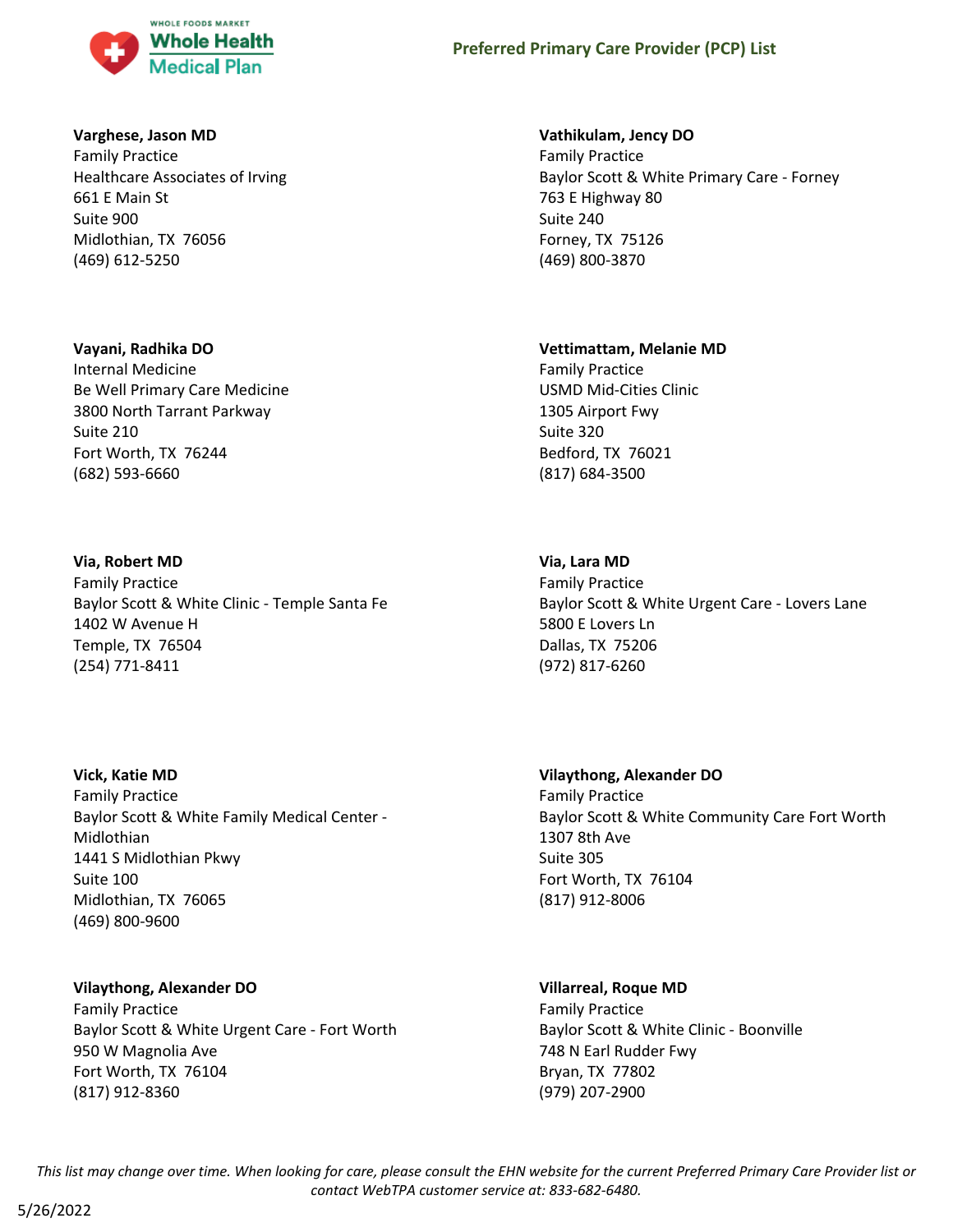

### **Vo, Thu DO**

Family Practice Baylor Scott & White Convenient Care Clinic - Belton 309 Lake Rd Belton, TX 76513 (254) 933-5600

### **Vora, Hujefa MD**

Internal Medicine Hujefa Y Vora 3150 Matlock Rd Suite 403 Arlington, TX 76015 (817) 784-0052

### **Vu, Hieu MD**

Family Practice Family HealthCare Associates 1610 Commons Circle Northlake, TX 76226 (940) 725-3407

### **Vu, Hieu MD**

Family Practice Family HealthCare Associates 4301 Brown Trail Colleyville, TX 76034 (817) 281-8275

### **Vu-D'Elia, Cindy DO**

Family Practice Baylor Scott & White Family Medicine Keller 620 S Main St Suite 240 Keller, TX 76248 (817) 912-8150

### **Vo, Linh DO**

Family Practice Baylor Scott & White Family Medical Center Red Oak 301 E Ovilla Rd Suite 100 Red Oak, TX 75154 (469) 800-9200

### **Vu, Anh DO**

Internal Medicine Angelo Vu, DO, PA 12001 South Fwy Suite 307 Burleson, TX 76028 (817) 568-8700

### **Vu, Elizabeth DO**

Family Practice Family HealthCare Associates 2821 President George Bush Freeway Suite 100 Richardson, TX 75082 (214) 575-3422

### **Vu-D'Elia, Cindy DO**

Family Practice Baylor Scott & White Urgent Care - Southlake 925 E Southlake Blvd Suite 270 Southlake, TX 76092 (817) 912-8560

### **Vyas, Priti MD**

Internal Medicine WellMed Medical Group, PA 809 W Nash St Suite 100 Terrell, TX 75160 (972) 563-6493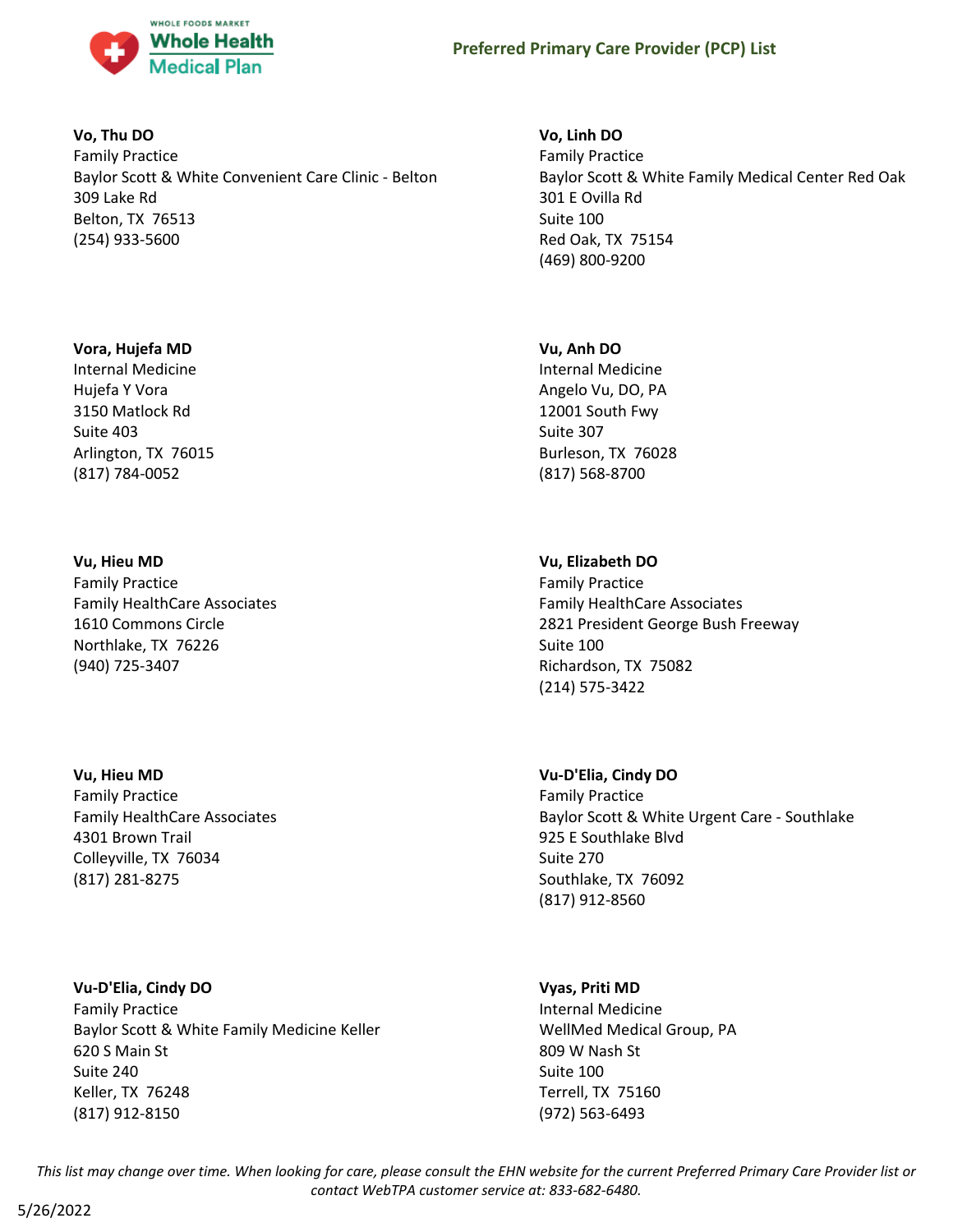

# **Vyas, Priti MD**

Internal Medicine WellMed Medical Group, PA 874 ED Hall Dr Suite 106 Kaufman, TX 75142 (469) 770-4061

### **Wagman, Randall MD**

Family Practice Questcare Medical Clinics, PLLC 1001 Matlock Rd Suite 101 Mansfield, TX 76063 (817) 539-0770

# **Wagner, Haley DO**

Pediatric Medicine BSW Regional Care Center - Family Medical Center Midlothian 1441 S Midlothian Pkwy Suite 100 Midlothian, TX 76065 (469) 800-9440

# **Waguespack, Jeffrey MD**

Family Practice Baylor Scott & White Clinic - College Station Arrington Road 1296 Arrington Rd Suite 100 College Station, TX 77845 (979) 207-3300

# **Waldo, Rick MD**

Internal Medicine Baylor Scott & White Dallas Diagnostic Association - Plano 4716 Alliance Blvd Suite 500 Plano, TX 75093 (469) 800-6000

### **Wacker, Nikki MD**

Pediatric Medicine 18 & Under MD 3041 Churchill Dr Suite 300 Flower Mound, TX 75022 (972) 691-1240

# **Wagner, Thomas MD**

Family Practice Baylor Scott & White Clinic - College Station Arrington Road 1296 Arrington Rd Suite 100 College Station, TX 77845 (979) 207-3300

# **Wagner, Haley DO**

Pediatric Medicine Baylor Scott & White Family Medical Center - Waxahachie 2460 N Interstate 35 E Rd Suite 100 Waxahachie, TX 75165 (469) 800-9500

# **Walden, Lauren MD**

Family Practice Medical Clinic of North Texas, PLLC 5450 Clearfork Main St Suite 300 Fort Worth, TX 76109 (817) 334-1400

# **Walker, Joel MD**

Internal Medicine Medical Clinic of North Texas, PLLC 7200 N State Highway 161 Suite 200 Irving, TX 75039 (817) 784-8268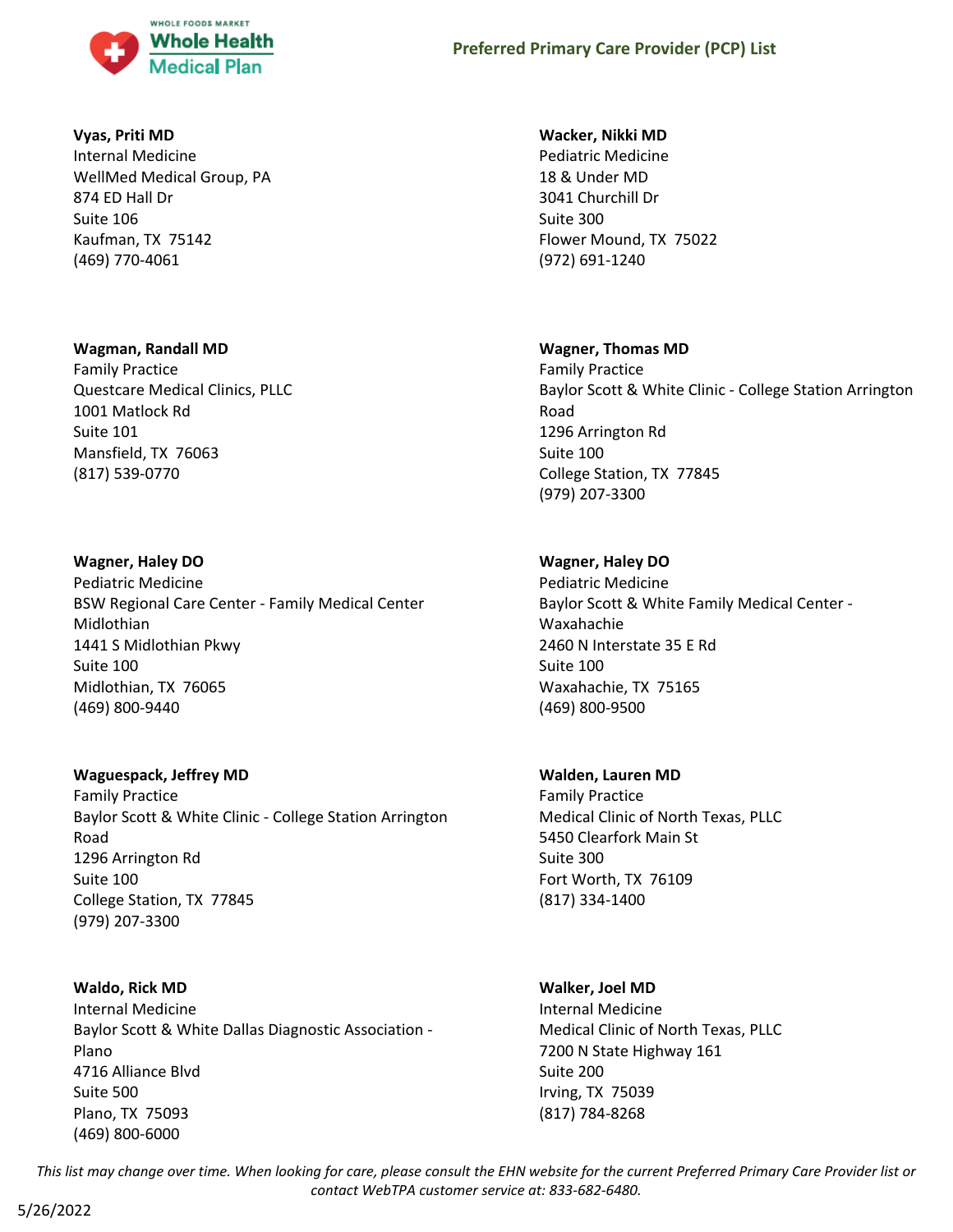

### **Walker, Kelsey MD**

Family Practice Baylor Scott & White Primary Care - Midway Midlothian 4431 E US Hwy 287 Midlothian, TX 76065 (972) 817-7500

### **Walthius, Kelly DO**

Family Practice Baylor Scott & White Family Medical Center Riverside 2740 N State Highway 360 Suite 100 Grand Prairie, TX 75050 (972) 606-8300

# **Ward, Kimberly MD**

Internal Medicine Healthcare Associates of Irving 1001 W Southlake Blvd Southlake, TX 76092 (817) 310-0421

# **Warren, Cheryl MD**

Family Practice Baylor Scott & White Clinic - Salado 3525 FM2484 Salado, TX 76571 (254) 947-7500

# **Wasson, Bradley DO**

Family Practice Family HealthCare Associates 1926 Southwest Green Oaks Boulevard Arlington, TX 76017 (817) 472-5522

# **Wallace, Erin MD**

Pediatric Medicine Medical Clinic of North Texas, PLLC 252 Matlock Rd Suite 330 Mansfield, TX 76063 (817) 557-5437

### **Wander, Jason DO**

Family Practice Baylor Scott & White Family Medicine Keller 620 S Main St Suite 240 Keller, TX 76248 (817) 912-8150

# **Ward, Mary DO**

Family Practice Healthcare Associates of Irving 6161 North State Highway 161 Suite 200 Irving, TX 75063 (972) 258-7419

### **Washburn, John MD**

Family Practice Baylor Scott & White Primary Care McKinney 5220 W University Dr Suite 100 McKinney, TX 75071 (469) 800-5100

# **Waters, Melissa MD**

Pediatric Medicine Pediatric Associates of Dallas 5800 Communications Pkwy Plano, TX 75093 (214) 369-7661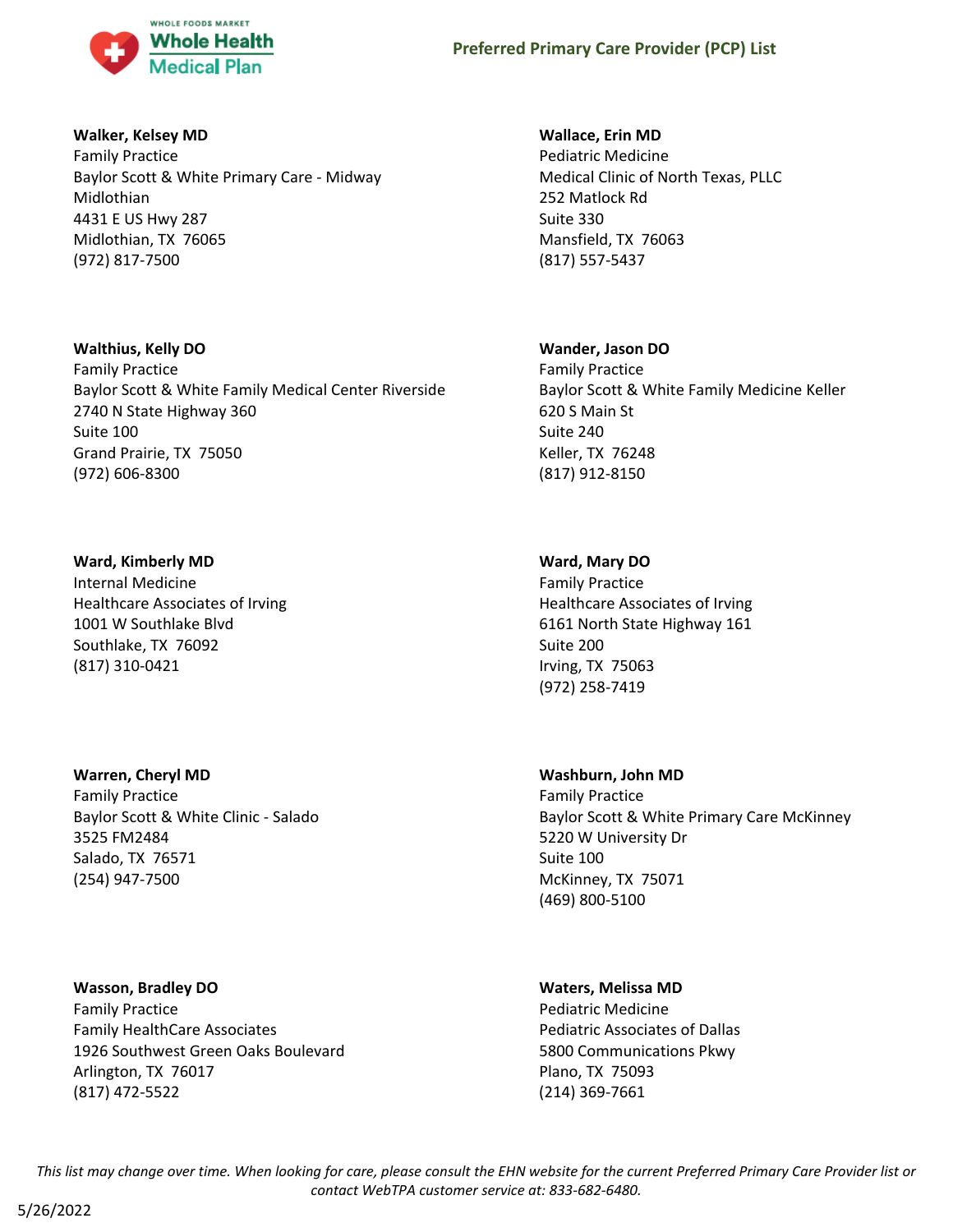

### **Waters, Melissa MD**

Pediatric Medicine Pediatric Associates of Dallas 7859 Walnut Hill Ln Suite 200 Dallas, TX 75230 (214) 369-7661

### **Weatherly, Jennifer DO**

Family Practice WellMed at Pleasant Run 2424 W Pleasant Run Rd Suite 200 Lancaster, TX 75146 (972) 274-5200

### **Wehmeyer, Van MD**

Family Practice Baylor Scott & White Clinic - Waco 7700 Fish Pond Rd Waco, TX 76710 (254) 761-4444

### **Welsh, Jenifer MD**

Internal Medicine Baylor Scott & White Internal Medicine - Las Colinas 400 W I-635 Suite 200 Irving, TX 75063 (972) 406-1199

### **West, Penny MD**

Internal Medicine WellMed at Cedar Ridge Preserve 105 S Main St Cedar Hill, TX 75104 (469) 272-5444

#### **Watkins, James MD**

Pediatric Medicine Pediatricians of Dallas, PA 8325 Walnut Hill Lane Suite 225 Dallas, TX 75231 (214) 691-3535

### **Webb, Cynthia MD**

Pediatric Medicine Pediatric Associates of Dallas 5800 Communications Pkwy Plano, TX 75093 (214) 369-7661

### **Wells, Elina MD**

Family Practice Baylor Scott & White Clinic - Cameron 101 Lafferty Ave Cameron, TX 76520 (254) 605-1100

#### **West, Penny MD**

Internal Medicine Baylor Scott & White Family Medicine Lake Ridge 3095 Kingswood Boulevard Suite 250 Grand Prairie, TX 75052 (972) 817-1950

### **Westmoreland, Paul MD**

Family Practice Baylor Scott & White Primary Care - Van Alstyne 250 N Collin Mckinney Pkwy Van Alstyne, TX 75495 (903) 482-9153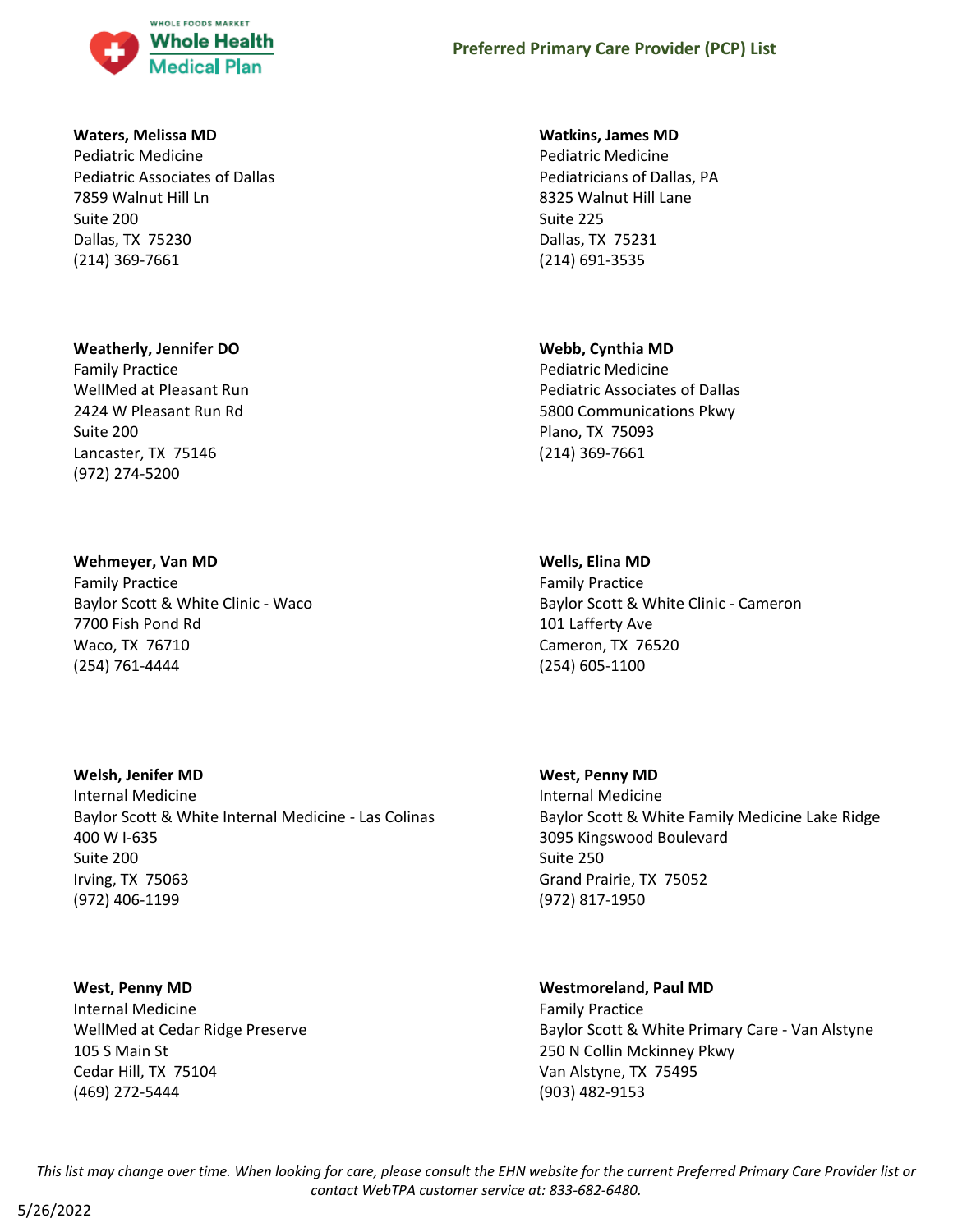

### **Wheeler, Kendra MD**

Pediatric Medicine Baylor Scott & White McLane Children's Medical Center 1901 Sw H K Dodgen Loop Building 300 Temple, TX 76502 (254) 935-4000

### **Wiener, Sharon MD**

Pediatric Medicine Pediatric Office at Willow Bend 6529 W Plano Pkwy Suite D Plano, TX 75093 (972) 781-1414

### **Wiley, Cherese MD**

Internal Medicine North Texas Preferred Health Partners 3417 Gaston Avenue Suite 700 Dallas, TX 75246 (214) 823-4800

# **Wilkerson, Jennifer MD**

Internal Medicine North Texas Preferred Health Partners 3417 Gaston Avenue Suite 700 Dallas, TX 75246 (214) 823-4800

# **Willie-Musoma, Katrina MD**

Pediatric Medicine Medical Clinic of North Texas, PLLC 252 Matlock Rd Suite 330 Mansfield, TX 76063 (817) 557-5437

# **Widmer, Andrew MD**

Internal Medicine Baylor Scott & White Urgent Care - Lovers Lane 5800 E Lovers Ln Dallas, TX 75206 (972) 817-6260

# **Wilder, Cynthia MD**

Internal Medicine Baylor Scott & White Signature Medicine - Baylor University Medical Center 3417 Gaston Ave Dallas, TX 75246 (469) 800-9900

# **Wilkerson, Keith MD**

Family Practice Keith Wilkerson, MD 3150 Matlock Rd Suite 405 Arlington, TX 76015 (817) 472-6555

# **Williams, Tammi MD**

Pediatric Medicine Baylor Scott & White Medical & Surgical Clinic - Irving 6750 N Macarthur Blvd Suite 206 Irving, TX 75039 (972) 817-1100

# **Wilson, David MD**

Family Practice North Country Family Practice, P.A. 1050 E Highway 114 Suite 100 Southlake, TX 76092 (817) 329-8364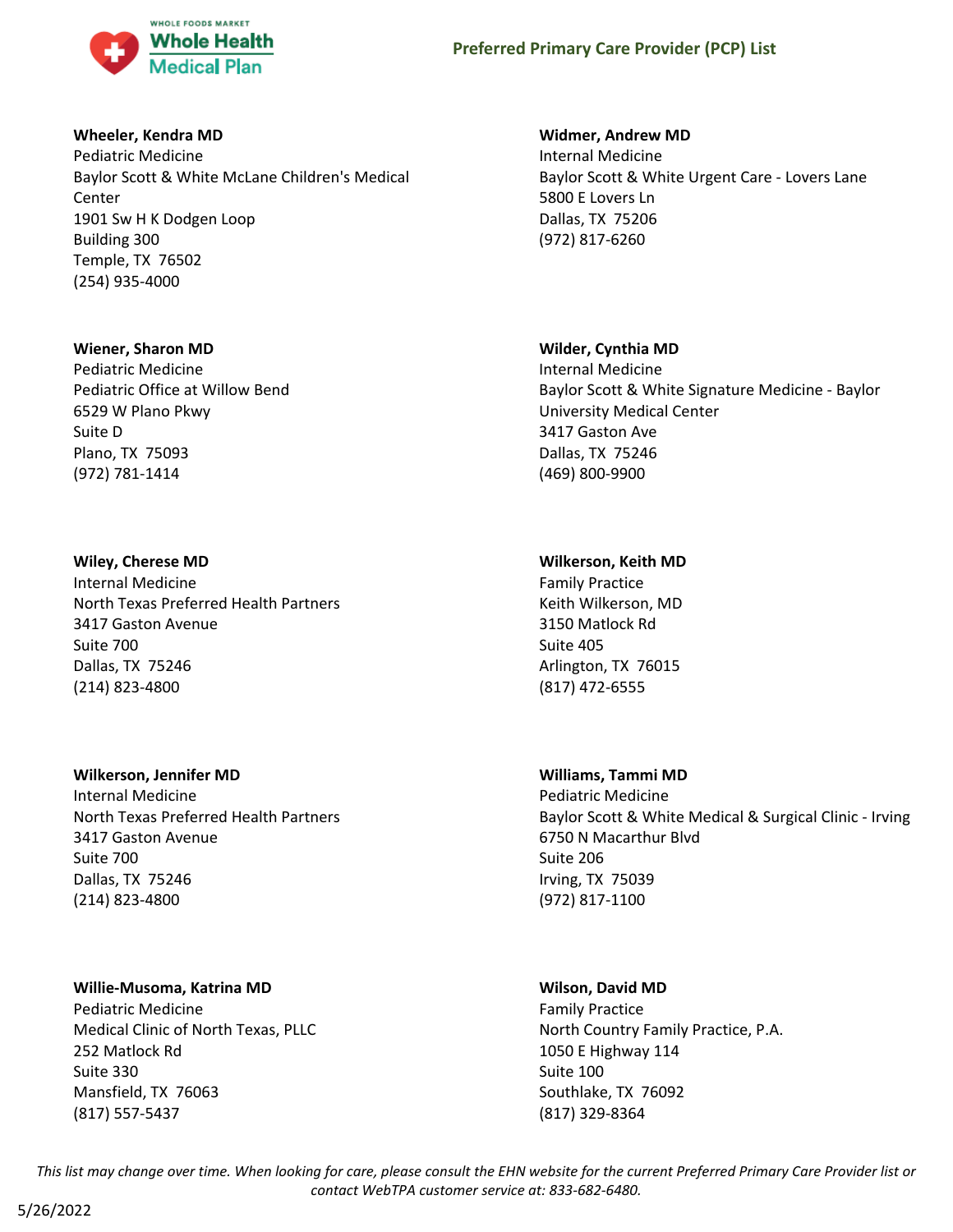

### **Wimberly, Bethany DO**

Family Practice Baylor Scott & White Family Medicine Lake Ridge 3095 Kingswood Blvd Suite 250 Grand Prairie, TX 75052 (972) 817-1950

### **Winkler, Thomas MD**

Family Practice Family HealthCare Associates 2821 President George Bush Freeway Suite 100 Richardson, TX 75082 (214) 575-3422

### **Wiprud, John MD**

Family Practice Baylor Scott & White Family Medical Center Rockwall 1975 Alpha Dr Suite 204 Rockwall, TX 75087 (469) 800-2100

### **Wix, Kurtt DO**

Family Practice WellMed at Central Burleson 434 SW Wilshire Blvd Burleson, TX 76028 (817) 447-1208

# **Woodland, Caroline DO** Family Practice Baylor Scott & White Primary Care - Southwest Fort Worth 6420 Altamesa Blvd Suite 100 Fort Worth, TX 76132 (817) 912-9000

### **Winchester, Jennifer MD**

Family Practice Baylor Scott & White Family Medicine Lake Ridge 3095 Kingswood Blvd Suite 250 Grand Prairie, TX 75052 (972) 817-1950

# **Winter, Fred MD**

Internal Medicine Baylor Scott & White Signature Medicine - Tom Landry 411 N Washington Ave Dallas, TX 75246 (214) 820-8361

# **Wise, William DO**

Internal Medicine Baylor Scott & White Family Medical Center - Waxahachie 2460 N Interstate 35 E Rd Suite 100 Waxahachie, TX 75165 (469) 800-9500

# **Wong, Tuong-An DO**

Family Practice Family HealthCare Associates 1300 South Fielder Road Arlington, TX 76013 (817) 277-2221

# **Wooley, Randall MD**

Internal Medicine Texas Medical Group, PA 8210 Walnut Hill Lane Suite 230 Dallas, TX 75231 (972) 284-7080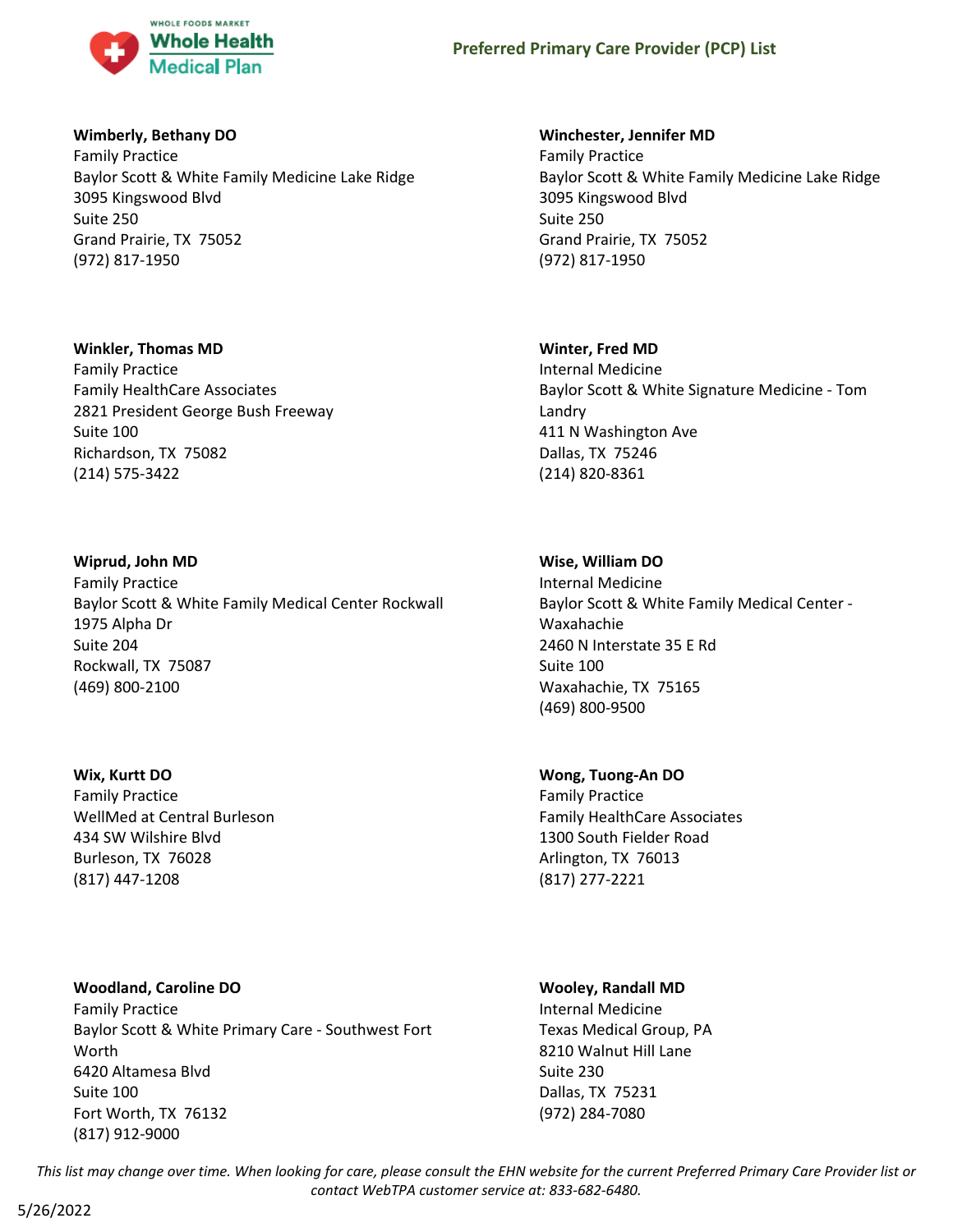

### **Workman, Gregg MD**

Family Practice Brenham Family Practice and Obstetrics 601 Medical Parkway Suite D Brenham, TX 77833 (979) 836-2822

### **Xiao, Hong MD**

Family Practice Fairway Family Medicine 4100 Fairway Drive Suite 320 Carrollton, TX 75010 (972) 236-7608

### **Yedlapalli, Latha MD**

Internal Medicine Southern Medical Associates 9300 John Hickman Pkwy Suite 704 Frisco, TX 75035 (214) 436-4949

### **Yoo, Seungjong MD**

Internal Medicine Baylor Scott & White Dallas Diagnostic Association - Plano 4716 Alliance Blvd Suite 500 Plano, TX 75093 (469) 800-6000

# **Young, John MD**

Internal Medicine Baylor Scott & White Internal Medicine Associates - Irving 2005 W Park Dr Suite 300 Irving, TX 75061 (469) 800-1050

### **Worsham, Warren MD**

Family Practice Physician Associates of Southwest Dallas 3500 W Wheatland Rd Dallas, TX 75237 (214) 947-5400

### **Yaeger, Matthew MD**

Pediatric Medicine Pediatricians of Dallas, PA 8325 Walnut Hill Lane Suite 225 Dallas, TX 75231 (214) 691-3535

# **Yi, David MD**

Family Practice Trophy Club Family Medicine 945 Trophy Club Drive Trophy Club, TX 76262 (817) 430-9111

### **Young, Brett MD**

Family Practice Baylor Scott & White Primary Care McKinney 5220 W University Dr Suite 100 McKinney, TX 75071 (469) 800-5100

# **Yun, Chong MD**

Family Practice Medical Clinic of North Texas, PLLC 1601 W Hebron Parkway Suite 100 Carrollton, TX 75010 (972) 426-8675